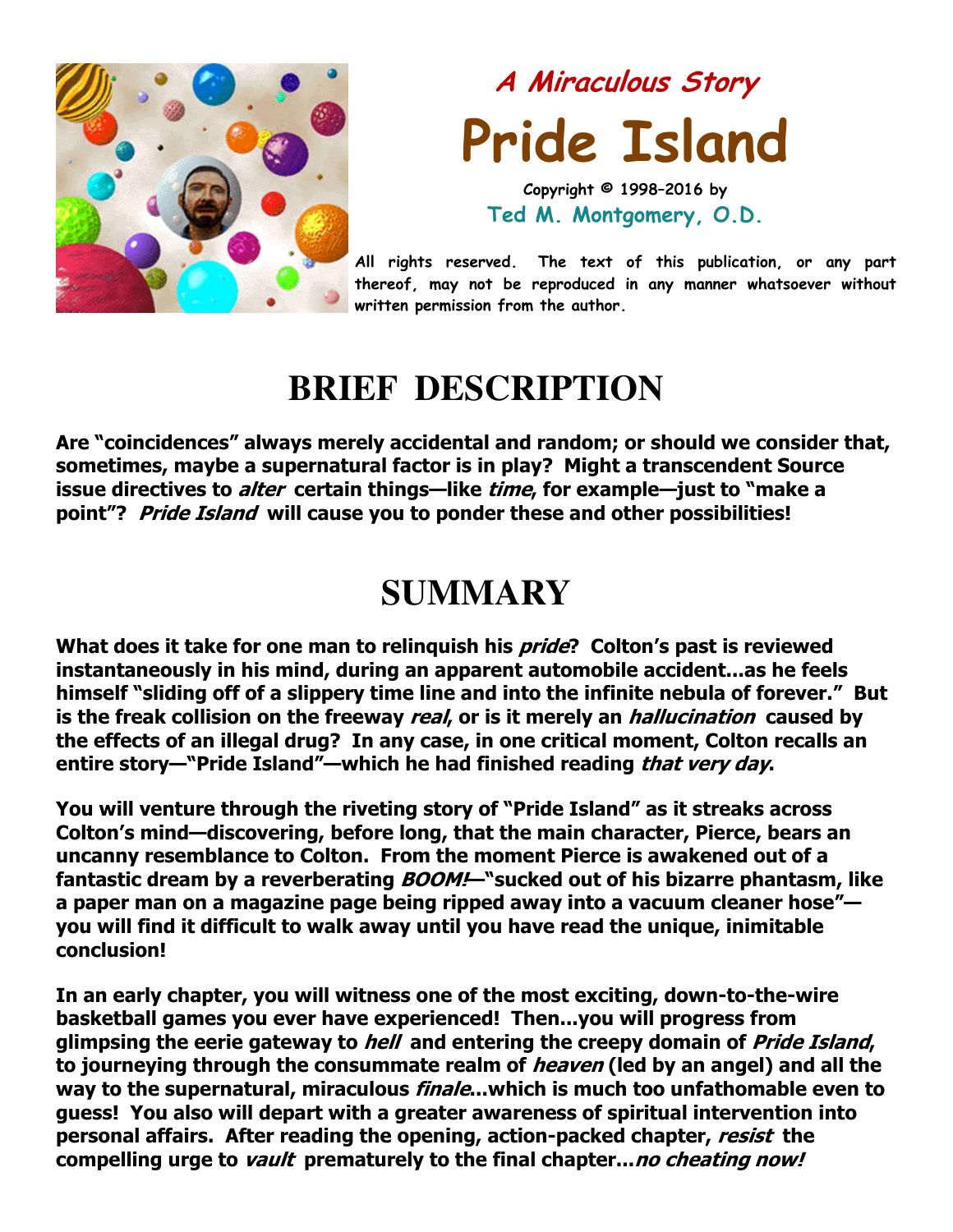## *Chapter 1*

"She deserved it...they *all* deserved it!" brayed Colton. Lighting up a joint, laced with the hallucinogenic PCP, and steering his one-week-old red Corvette onto the 405 Freeway, he issued forth another vociferous tirade: "Why should I hang out where I don't get any respect! Any guy would be a *fool* if he did!" Colton's fury boiled hotter as he obsessed over what had happened only ten minutes before.

Although alone in the car, he headed straight for the carpool lane, reserved for cars with two or more passengers, boldly defying any legal consequences. "I hope the police catch me alone in the diamond lane! Maybe a telecopter will pick up the high-speed chase and put it on TV. Then maybe that *ditz* will pay some attention to me!"

Once in the left-most lane, Colton found himself behind a sluggard in a car with an out-of-state license plate. "Stupid *tour-on!* Get movin' you *dimwit!*" ("Tour-on" was short for "touristmoron," a term applied by Colton to any driver in front of him who prevented him from speeding.)

Wishing—almost believing—that the driver could see and hear him, he shook his finger repeatedly at the exit coming up in less than a quarter of a mile and continued to rant, "If you're gonna drive like a snail in Southern California, *get in the right-hand lane* or else *get off the freakin' freeway!*" He was incensed that anyone would obstruct the passage of Robert Colton Lowe, III.

The second that Colton saw the illuminated street exit sign, he realized he was headed south instead of north. "Incredible! *Un-be-liev-a-ble!*" he roared through gritted teeth. Peripherally, he detected a car alongside him to his right. Anxiety briefly gripped him, recalling an episode in a manuscript, "Pride Island," which he had finished reading that very day. He felt trapped.

Jerking his head reflexively to the right, he was prepared to slam on the brakes if he saw what he dreaded seeing the most at that instant: a rifle leveled at him. But it was only a silver Porsche filled with high school-aged teenagers, most with their eyes glued to the 33-year-old narcissist. He could see them clearly because their interior light was on.

He observed two of the girls laughing, and one guy was shaking a finger at him in the same ludicrous manner in which Colton had been pointing toward the street exit. Two others were eyeing him apprehensively, as though they suspected he had escaped from an insane asylum. But one girl—the closest one to him in the back seat—stared at him, wide-eyed, curiously paralyzed.

Having seen that enamored look before, Colton speculated that she never had beheld such a good-looking guy in her life. Nevertheless, the signals and gesticulations of her companions made him feel like a donkey, and he hated that. "Cretins!" he shouted. He pondered whether or not, if he had had a loaded gun, he might have fired a few rounds at them—though he thought maybe he would not have because of that girl who seemed to be so captivated by him.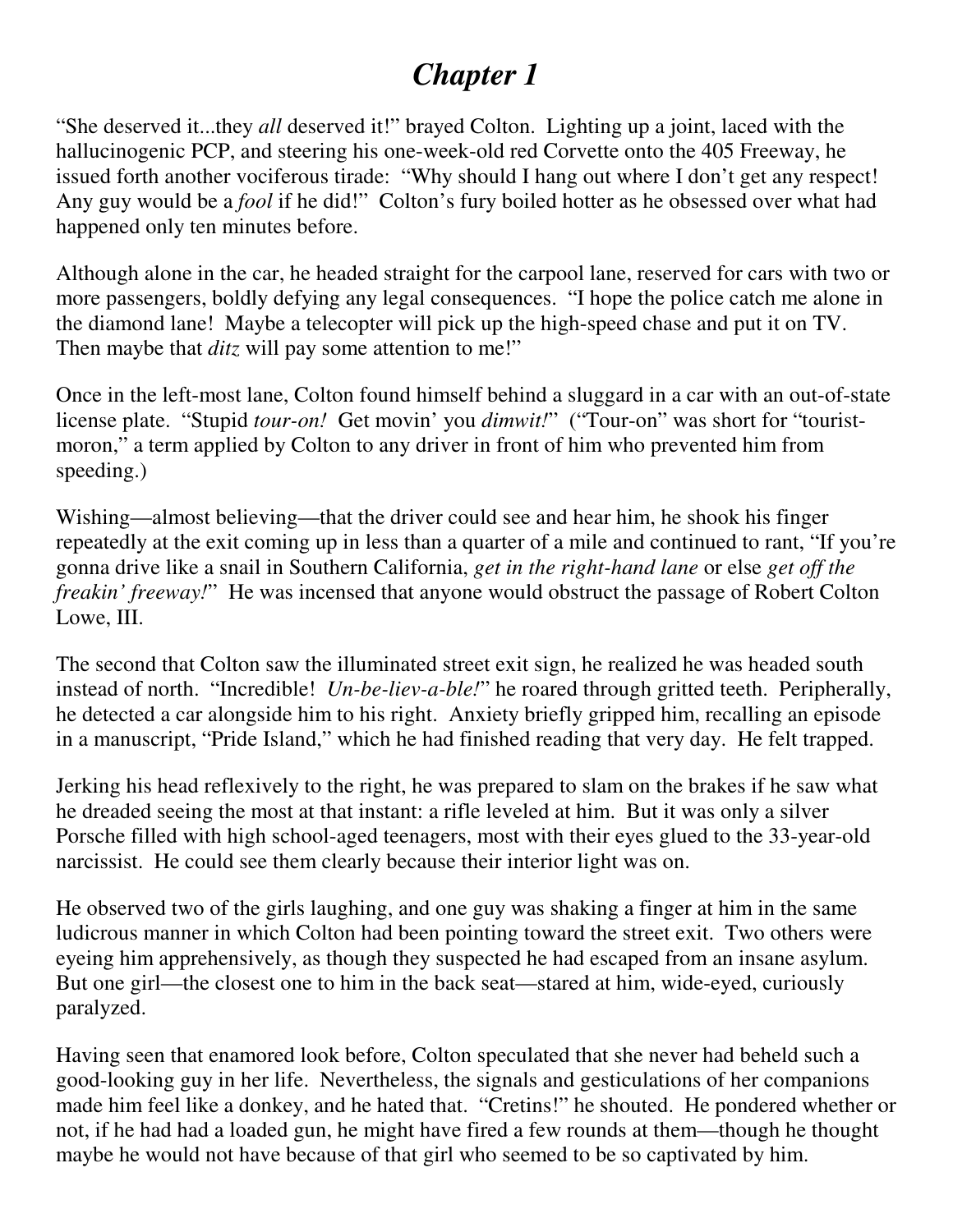In any case, Colton was not going to let these jerks cause him to miss the upcoming freeway exit. Glancing in the rearview mirror, he estimated the nearest headlights to be at least 30 to 40 feet behind him. He applied the brakes, permitting his sports car to slow down enough to change lanes, just grazing the rear bumper of the carload of "cretins."

Colton then cut across the next two lanes, barely making the freeway exit and almost causing an accident in the rash maneuver. The driver he carelessly beat to the off-ramp sounded his horn behind Colton all the way up the ramp to the traffic light, while Colton shook his clinched fist in the air. "Lucky for you the light is green, or I'd go back and pop your stupid face!" Colton snarled. But it did not matter. The other vehicle turned right, while Colton's car screeched to the left, crossed over the freeway, ran through the next stoplight, and entered the northbound freeway lanes.

Colton was trembling a bit from his little reckless driving episode, enough so that he stayed out of the carpool lane but still continued to speed down the middle of the highway at 85 mph. With almost no traffic in his way, he could refocus his thoughts on that green-eyed "airhead" at the party. "Who did she think she was, anyway?" he growled, applying a little more pressure to the accelerator.

A still, small inner "voice"—maybe it was the remnant of a constantly seared conscience seemed to reason, *You knew she was a nice girl. Why didn't you make a proper advance? What if you had seen another guy approaching your sister the way you were moving in on that girl?*

"I woulda punched his brains out, but her brother wasn't there."

*Aren't you employing a double-standard? How can that be right?*

"Maybe, but I'm entitled...*I Am* entitled! I have that 'look' people like!"

He wished that convicting "voice" would shut up; but it continued, though it became even less discernible. *How is it that you are entitled? If* you *demand respect, why were you unwilling to extend the same respect to her?*

"*I Am Who I Am!* That bleach-blonde bimbo wanted me! And every guy was envious of me, because every other girl wanted me too! That broad was being graced by my attention, and she should have felt honored to get it!"

*So you* dis*graced and* dis*honored her by placing your hand where you knew she did not want it to be, especially in front of all those people. How could you have expected not to have been met with some resistance?*

"*No...N0...NO!!!*" Colton exploded, trying to drown out the annoying inner "voice" and to quell that troublesome feeling of guilt. "*Nobody* refuses me and gets away with it...not *her*, not *anybody!*" He recollected how she gently had moved his hand, softly stating, "No, please.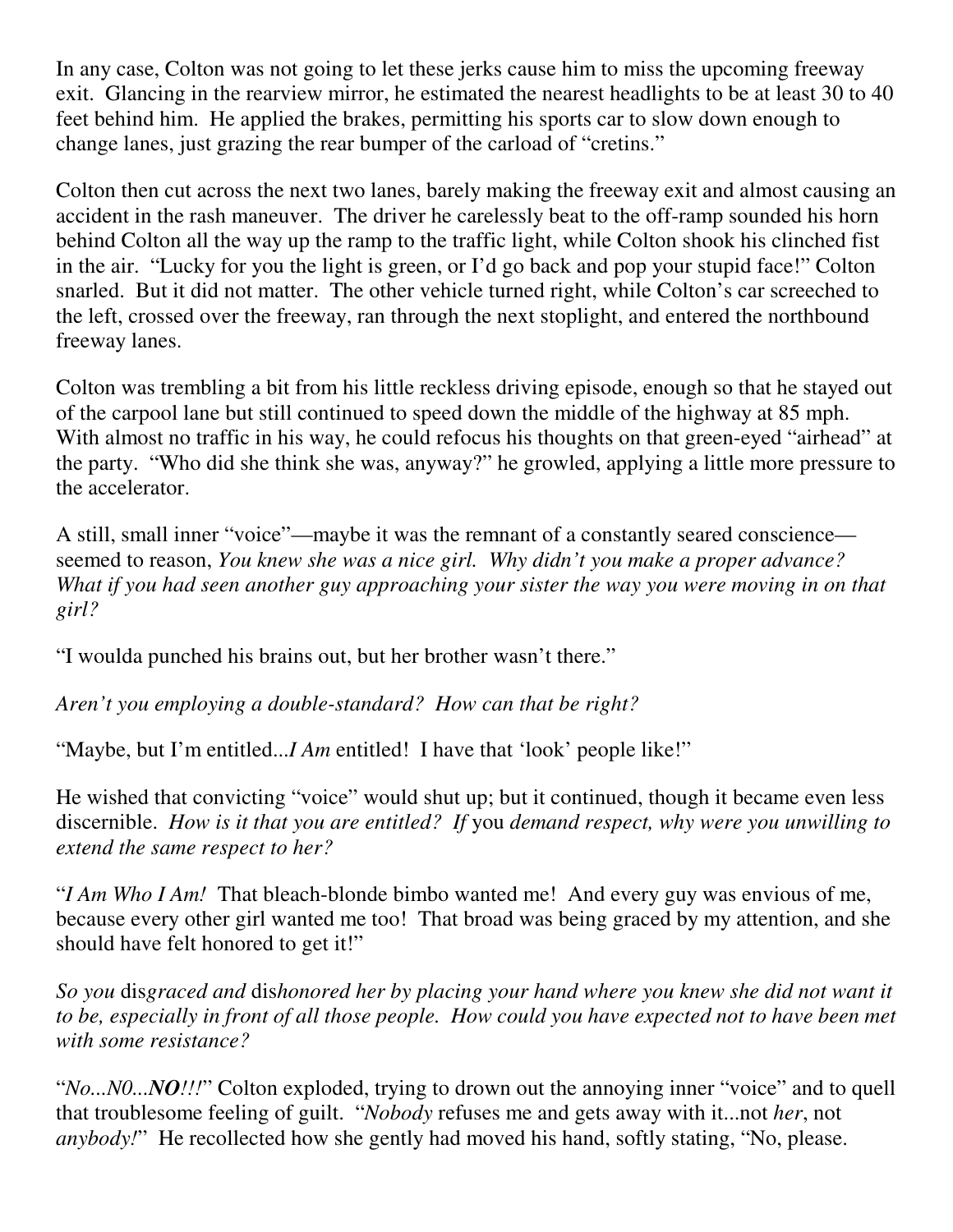Let's just talk, OK?" He seethed with rage again, inducing a curious sensation of lightheadedness.

Almost imperceptibly, the inaudible "voice" seemed to make one last entreaty of reason: *Wouldn't it have been better to have overcome your pride, or is this impossible for you? You could have said something like, "Sorry, I guess that last drink affected my better judgment," and then continued the conversation. No one would have thought anymore about it. In any case, you might have dealt with the situation more appropriately than to have knocked the glass of wine out of her hand, called her that ugly name, then yelled, "This party bites!" and stormed out. How much of a positive impression did* that *make?*

"I *won't* be embarrassed by *anyone!* I have a *right* to be proud, because *I'm exceptional!* Anyone can tell that just by looking at me!" Swiveling down his sun visor, Colton reconfirmed this to himself by admiring his phenomenally handsome face in the mirror. He insisted on having a mirror on the driver's visor, though this particularly oversized reflector, with extra illumination, had to be specially ordered.

Smirking, he recalled how, in front of a handful of customers, he had insulted and shamed the car salesman, who was not certain if that size of mirror would fit. Colton had called him an "imbecile" and had suggested that he flip hamburgers at McDonald's instead.

With his fingers, Colton combed back, into their proper place, a few short strands of black hair dangling over the right side of his forehead; he did not like to look "lopsided." As his turquoise eyes darted back and forth from one ear to the other, he reassured himself that they were matched. Sometimes he was preoccupied with the notion that one ear might be protruding a millimeter or so more than the other one. But he would not worry about *that* again.

The loudest blasting of Colton's favorite B-52's compact disk coincided with a sudden unanticipated swerving of his car, as the preliminary effects of a tremendous earthquake began to be evident. It felt like he had four flat tires.

Gripped with dire consternation, he flipped up his visor, only to discern a gargantuan, orange and black steel crane—which he instantly supposed had been hurled by the quake off of the overpass under repair ahead—crashing down and embedding itself across three freeway lanes. His was the middle lane. *Did I buckle my seat belt when I left the party?* raced through his mind; but, no—his raging anger, unfortunately, had precluded his having done so.

Colton momentarily felt troubled that, at the time he would be found, he would be less identifiable than he would have been had a seat belt been restraining him. The precious moments before impact began with two lucid thoughts; the first was *Man, am I gonna get messed up!* and the second was *What'll happen after* this*?*

An instant after he perceived the collision had occurred, he presumed that his perfectly symmetrical face was shattering the windshield. In the twinkling of an eye, Colton's mind reviewed his past—the good and the bad, the happy and the sad, the few things done for other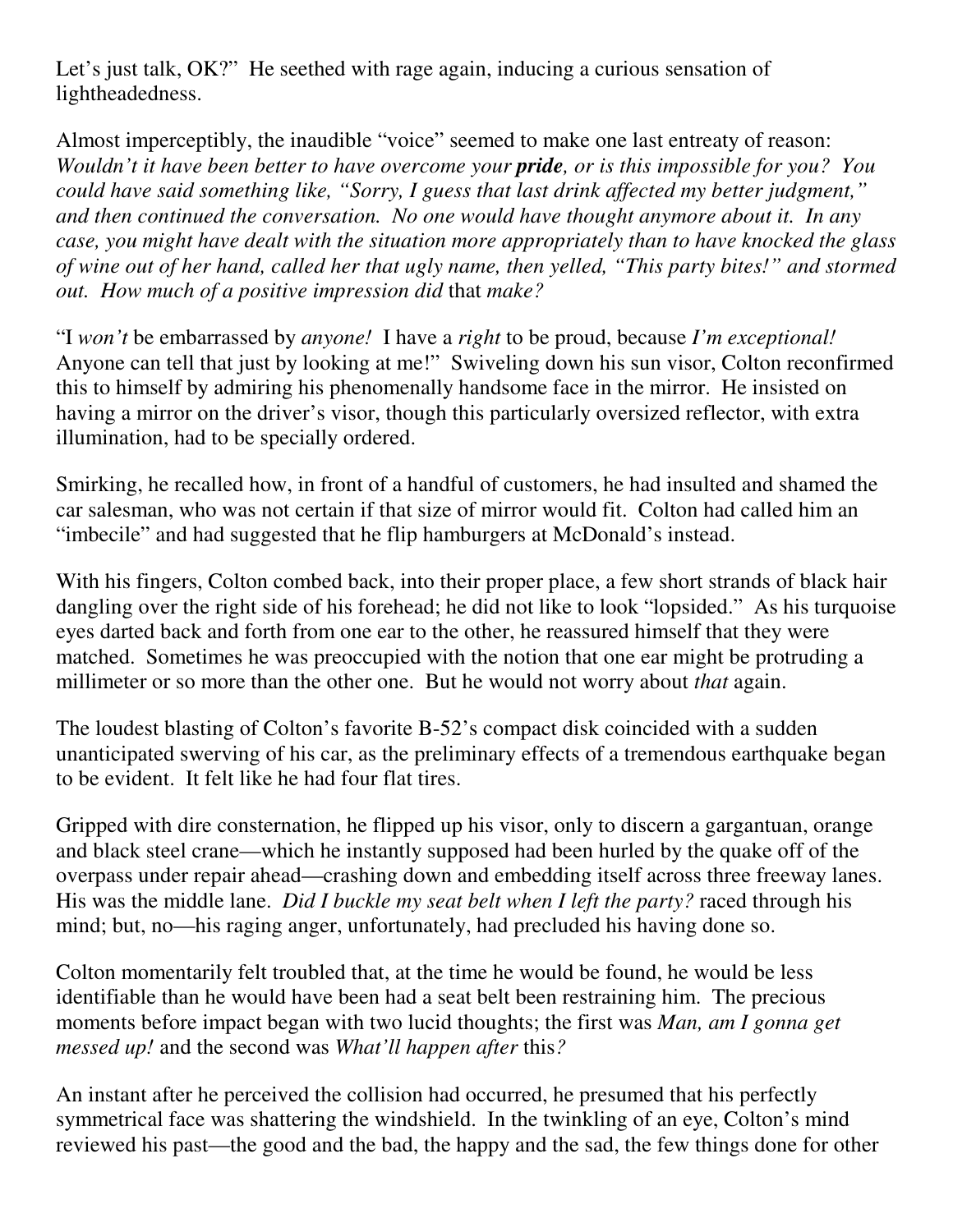people and the countless things done for himself. Mostly, he recalled the mischief he had created as a boy and the hearts he had enjoyed breaking as a young man, the ways he had manipulated people and the lies he had told to get what would profit him, the commitments he had made and broken, and the things—and women—he had taken that were not his.

*And what do I have to show for it all?* he reflected. Colton had had virtually everything he had wanted; yet, ultimately, he possessed nothing. Eclipsed by the bad, any good he had done flickered like a tiny 5-watt bulb. His entire life seemed fruitless and worthless in the radiant, white-hot spotlight of eternity.

Could time have "decelerated" abruptly, giving him the distinctively peculiar sensation of being trapped in a transitory "time warp"? Or, rather, had time only *seemed* to slow down but, somehow, his mind had speeded up? He felt like an infinitesimal photon of light which, while propelling effortlessly through the air, suddenly enters a water-filled aquarium. Though remaining on its set course, it undergoes an ephemeral state of slow-motion.

*Can this be?* he wondered. It felt like he was sliding off of a slippery time line and into the infinite nebula of forever. He was powerless. Yet, in any case, *something bizarre was happening*.

Perceiving that his head was penetrating the glass, he became reconciled to the horror that, shortly, he would meet the huge, orange and black metal monster face to face. A moment later, that *entire* telling tale—"Pride Island"—a novel which he had completed reading earlier that afternoon, traveled across his mind. He remembered...he remembered....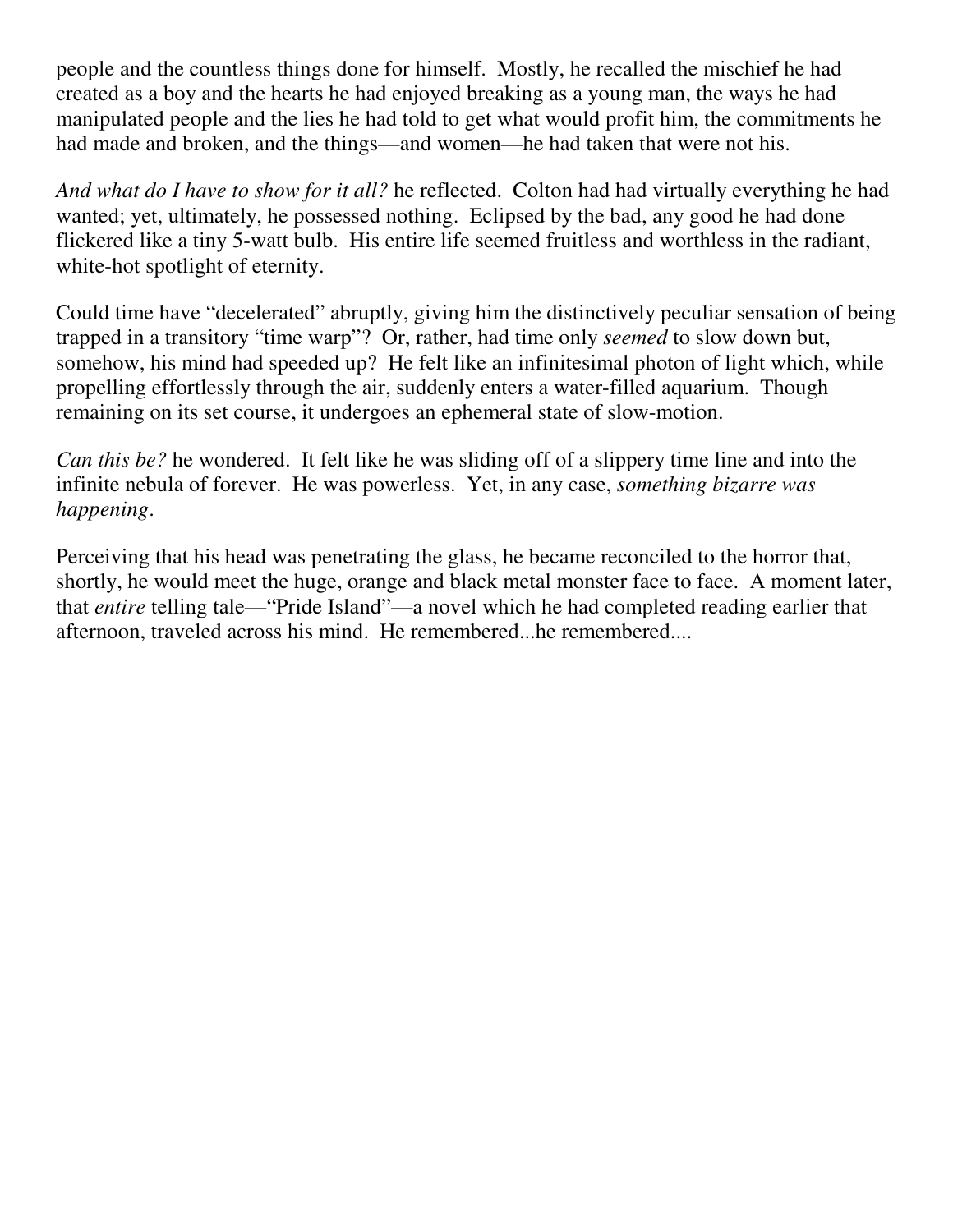## *Chapter 2*

Pierce reluctantly wore his glasses to the health club on Friday; one of his soft contact lenses had torn. Although his black metal frames looked great, he disliked the "unnatural" appearance they imparted. Plus, they crept down his nose as he progressed through his advanced weight workout.

Nevertheless, he felt compelled to wear them at the gym, since it was important to him that he be able to survey himself in the mirror and to ascertain who might be watching him. Besides intensifying the grimacing expressions on his face, it also helped him to squeeze in two or three more reps if he felt he had an audience.

After showering and then drying off in the locker room, Pierce wiped his glasses with the damp towel wrapped around his waist. Geoff was a few feet away, in front of a mirror, brushing his hair. Pierce and Geoff had seen each other around the gym for 5 or 6 years, but they never had conversed. Neither was very talktative. Geoff inquired, "Say, you normally wear contacts? I've never seen you with glasses before."

"Yeah, ordinarily," replied Pierce. They both offered amicable smiles as they exchanged glances in the mirror. "These things are really a hindrance," Pierce continued. He held up his glasses to view a fluorescent light through the lenses to see if he had removed all the smudges. "I've got an appointment in a few days with an optometrist to replace the lens I tore."

"Oh, yeah?" responded Geoff, turning toward Pierce and continuing. "Contacts are great, aren't they?"

"*Absolutely!* I see better with them than with glasses, and they're great for sports. I hate playin' basketball with glasses, 'cause they cut out so much of my peripheral vision. Plus...they hurt my nose if something hits 'em."

"Yeah, I know. I've worn contacts for a long time, but I've always had rigid lenses. I find them a lot easier to take care of than soft...."

"But don't they pop out of your eyes sometimes?" Pierce interjected.

"Well, they can if your face gets whacked, like in contact sports. But normally they shouldn't...not if they're fitted properly."

"Don't they hurt, though?"

"Mmm...they shouldn't if the edges are polished smoothly." Asking to see Pierce's glasses, Geoff took them and, with one eye closed, held them about two feet away. He rotated them one way and then the other, looking at the same fluorescent light that Pierce had viewed through the lenses.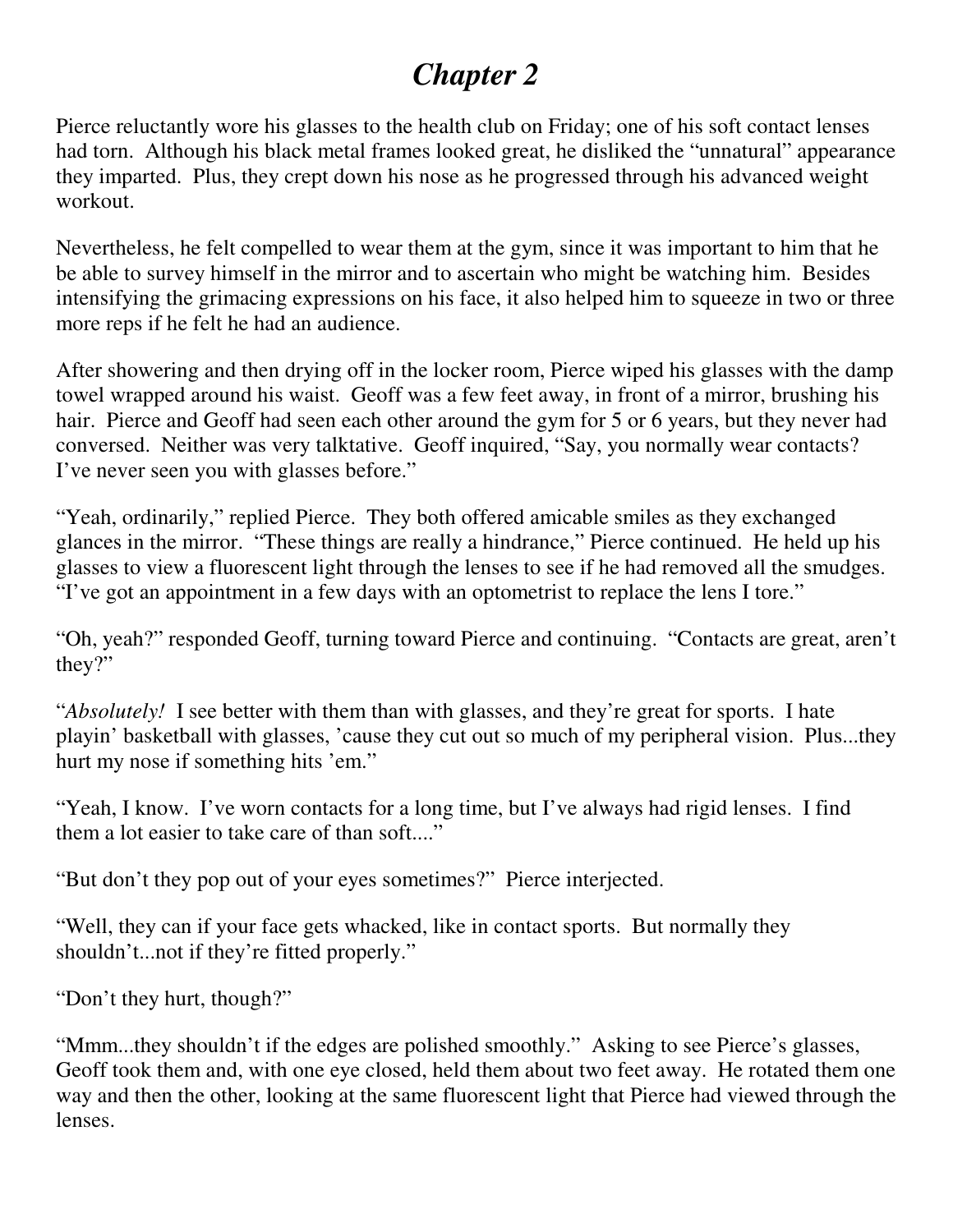Pierce, mostly dressed by then, began to comb his hair and resumed the conversation with Geoff's reflection in the mirror. With a glint of curiosity in his voice, he inquired, "You an optician or what?"

"Optometrist," replied Geoff, returning the glasses to Pierce.

"Yeah?...*no kidding*?" Glasses on, Pierce straightened them as he looked in the mirror.

"Yep. If I had my own place, I'd get you a new contact lens at cost. But I work for an HMO, and you'd have to be a member for me to examine you."

"You don't happen to work for VHG, do you?" Pierce queried.

"If you mean Valley Health Group, yeah I do," replied Geoff, zipping closed his gym bag and moving toward the door. "Is that your health plan?"

"Sure is! You're not by any chance Doctor Hutton, are you?" Pierce smiled inquisitively, slinging his bag strap over his shoulder. He joined Geoff in stride as Geoff passed by on his way out.

"At your service! Is your appointment with *me*?"

"I'm sure that's the name the receptionist gave me. Can you believe it?"

"Small world!" replied Geoff, though he was not at all surprised, as he perceived "coincidences" merely as examples of divine Will. "When's your appointment?"

"Monday afternoon...I think at five...bet I'll be your last patient."

"Yeah, you are. Oh...be sure to bring your glasses with you...along with your most recent prescriptions for glasses and contact lenses, if you have 'em. We can determine if your eyes have changed and, if so, how much."

"Good idea. I'm pretty sure I know where those prescriptions are," replied Pierce. "Hey, Doc...what'd you see when you looked through my glasses?" As they departed together, Geoff related that, along with low to moderate nearsightedness, Pierce had only very mild astigmatism in both eyes.

Geoff added that, on Monday, he would give Pierce some explanatory handouts that he had generated for his patients. Geoff took great pleasure in providing people with information which might enhance the knowledge and understanding of their eyes, vision, and visual hygiene.

"OK, Doctor Hutton...have a good weekend. By the way, I'm Pierce Nevin," he announced, extending his hand. "I coach basketball at Foothill High—we've got a decisive game tonight and I also teach science."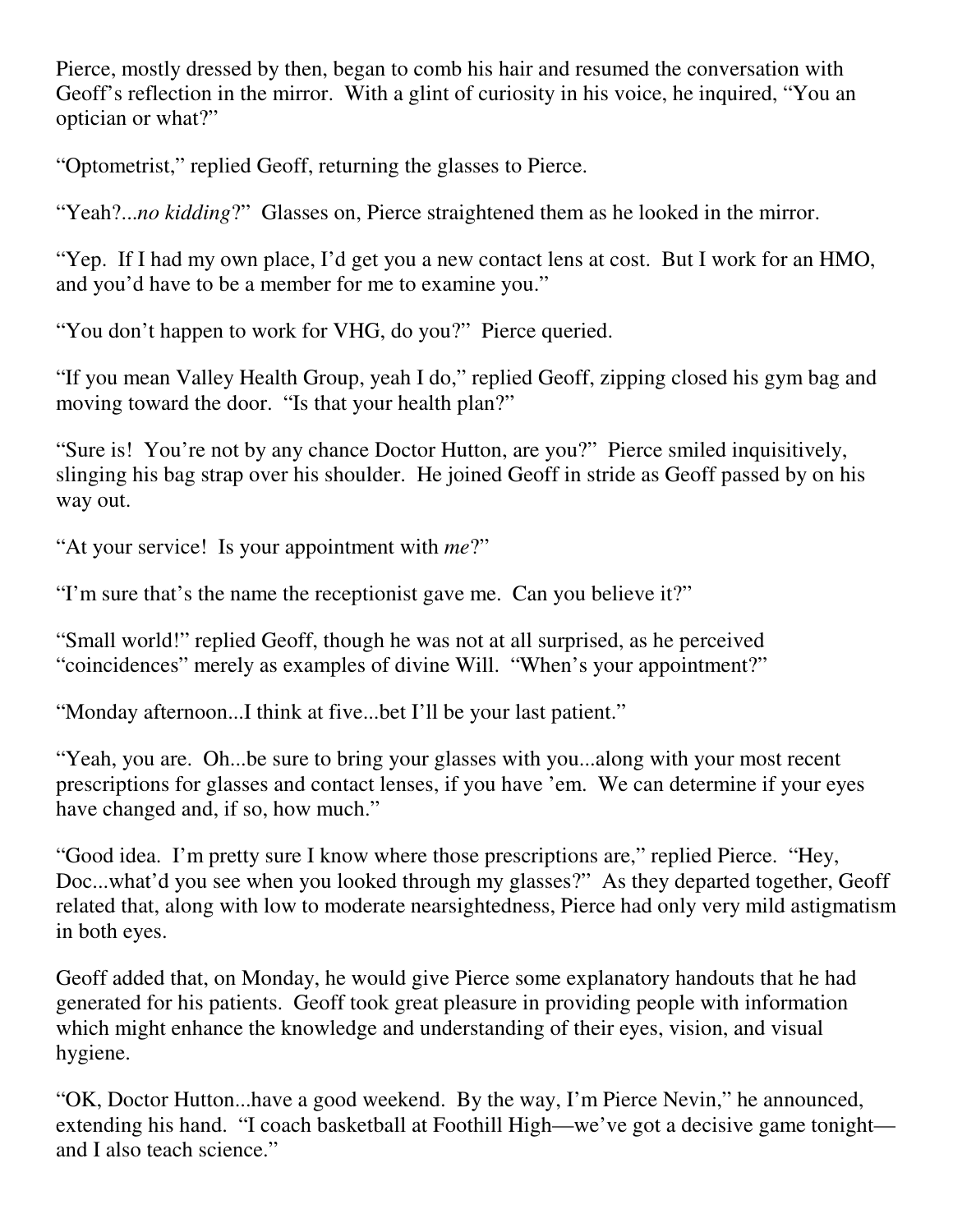Accepting Pierce's right hand heartily with his own, Geoff returned, "It's a pleasure. Call me 'Jeff,' OK?...that's G-E-O-F-F. By the way, Coach...I hope you win your game tonight! And, while driving with those glasses, watch out for other cars in your periphery when you change lanes!"

Walking toward his car, Pierce waved his right hand. "OK, Geoff!"

As Geoff departed, he contemplated some of the optometric handouts he had created, considering which ones should be the most helpful and informative to Pierce. He felt curiously at ease around Pierce and believed they had the potential to relate to each other on a deeper intellectual—maybe even spiritual—level. He hoped that they would.

Pierce was unusually enthusiastic to have made a new acquaintance at the gym, something he ordinarily refrained from doing—but not because it was difficult for him. With his strikingly good looks and absorbing personality, practically everybody wanted to get to know him. Rather, he was more of a loner. And because he often was wary of people—believing that most of them were drawn to him by his external appearance rather than by his character and integrity—he felt comfortable relating only to a select few.

Suddenly, a familiar apprehension in Pierce's spirit resurfaced as he noticed the small, orange clasp envelope with black trim which had been placed on his car windshield behind a wiper. He paused and, with a sense of trepidation, took a deep breath before retrieving the envelope. Upon opening it, he found a cassette tape. After starting up his car, he reluctantly inserted the tape into the tape deck before driving away.

<=†=>

Coach Nevin walked into the Foothill High School gym at 7:00 a.m. on Monday for a skull session, an hour prior to the beginning of his first period class. He was greeted by the blissful faces of the boys' basketball team.

The team captain and point guard, Jerry Wells, shouted, "Let's hear it for Coach Nevin!" causing the entire Warrior team to gather around Pierce and, between exuberant cheers, bombard him with praises and slaps on the back. It was a repeat of the scene at the same location on Friday night, after the team barely had defeated their biggest rivals, the Demons, 84–83. The win had placed them as runners-up for the district title; all they needed was a victory the following Friday, and they would go to the regional tournament.

"OK, OK guys!" shouted Pierce above the clamor, pushing up his glasses with the middle finger of one hand. He held up the other hand to quiet down the boys; yet, at the same time, he did not want the praise to subside. "We've still got a lotta work to do, team. This week's practices have got to be *intense* so we can come out on top Friday night. So, *fire up*, men!"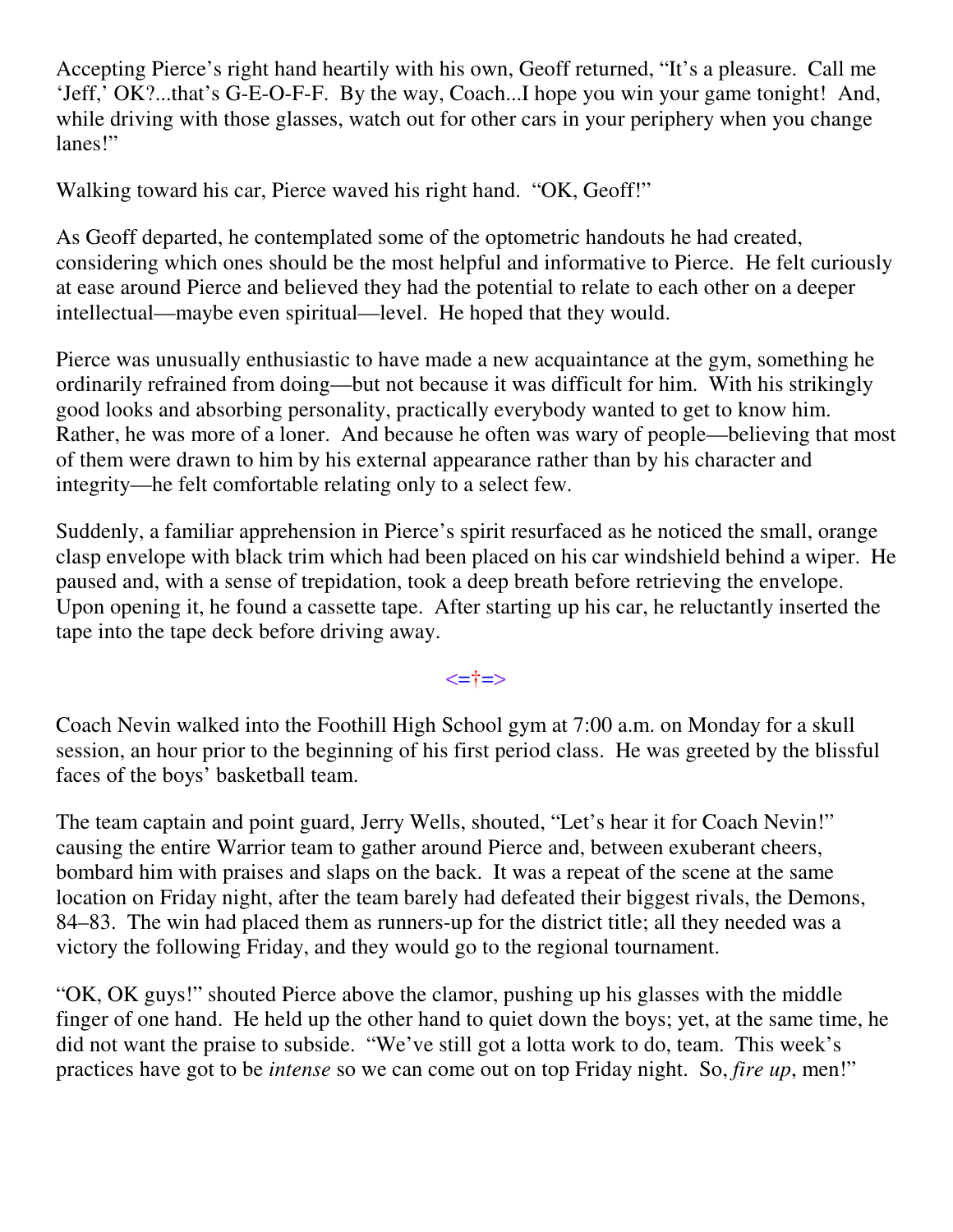"All right, Coach!" and "Let's get down to business, Coach!" were the collective responses, which resembled the cries of a pack of confined wolves longing to be unleashed for a kill. Pierce echoed, "OK...let's get *fierce!*"

This was Pierce's first year coaching and teaching at Foothill High, and he could not help but feel proud of himself. Besides having been voted "most popular teacher" by the student body, he had led the boys' basketball team to an unprecedented 18–2 season. He was liked and respected by most of the students, even by those he did not instruct, and by all of the faculty members except for one: Steven Young, the football coach.

Coach Young, whose office was adjacent to Pierce's, had arrived a few minutes beforehand, though rarely was he there that early. Steven had been the best-looking and best-liked instructor—that is, until Pierce had joined the staff. Remarkably, both men were the same age, 33, and had markedly similar appearances: short black hair, blue eyes, handsome features, and athletic, well-defined physiques, though Steven was a bit taller than Pierce's 5'9".

Pierce had detected enmity in Steven when they had met—exhibited by his remark, "*Great*...a *short basketball coach!*"—and sensed it had escalated over time. As a result, Pierce felt awkward when he unexpectedly noticed Steven, his left hand stroking his chin, observing Pierce with his players from his office doorway. Pierce did not recall ever having seen the football squad, a few of whom were on his basketball team, granting Coach Young such a spirited reception.

<=†=>

Geoff arrived at work at 7:50 a.m.—ten minutes before his first patient's appointment—and carefully perused his schedule on the computer, as he normally did. He noticed Pierce Nevin's name in the five o'clock time slot but, just as quickly, forgot about it.

Geoff did not like stressful "surprises" during the day, such as insufficient time being scheduled for a contact lens fitting, nor more than half the number of his patients' being over age 70. It was not that he disliked fitting contact lenses or examining seniors. Rather, he knew that these and certain other patients often required more time-consuming testing and special attention to be serviced properly. He wanted to be sure he had adequate time to spend with each of them without falling behind. Unfortunately for his stress level, he usually *did* run late.

"How're ya doin', Doc?" came an exuberant greeting from Tom, Geoff's lead receptionist for two years, who appeared in the doorway of the file room. The lean, tanned surfer was 22. He ran the long fingers of each hand through the full expanse of his damp, almost shoulder-length, sun-bleached hair.

"Hey, dude, I'm doin' great! You have a good weekend?" returned Geoff, who, though twice Tom's age, never treated him as a subordinate.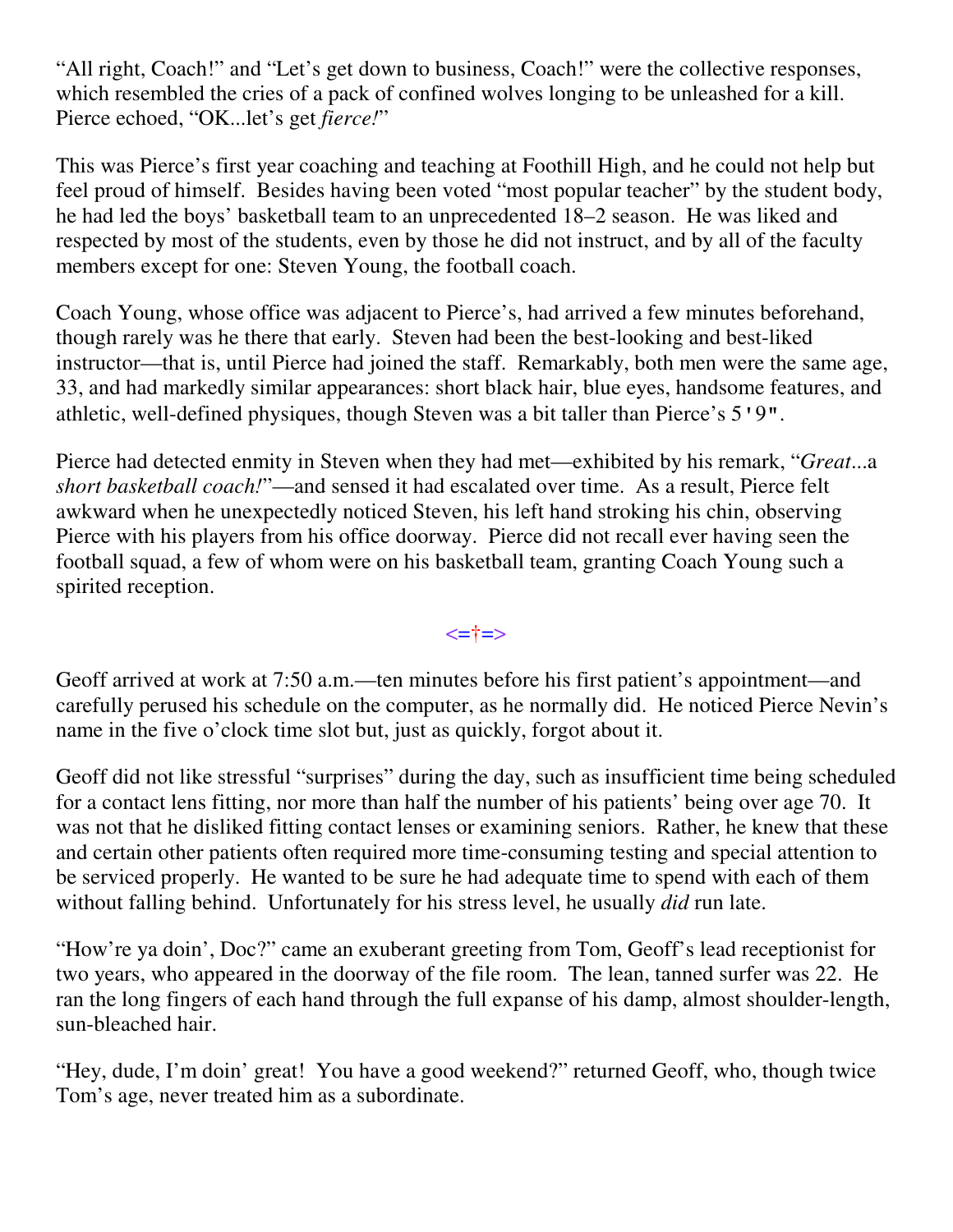"Yeah, I sure did! Liz and I surfed both days. The waves off Huntington Beach have been *awesome* for a week!" Tom replied enthusiastically. "I even got in a few radical rides at dawn today—barely had time to shower—and, just between you and me, dude, I was tempted to call in sick and ride those 'killer' waves again all day! D'you have a good weekend?"

"Not as action-packed as yours, but it was exciting. I went camping out at Joshua Tree with my friend, Luke...even felt a little earth tremor. We ate like pigs and did some hiking to burn off the calories. I took Penny along, too. She likes the new venison and rice food I switched her to. Luke has just about taught her how to open the cans by herself."

"Penny *is* smarter than the average pig...uh, *dog*...ya know! How is that mut, anyway?...she recovered yet from gettin' her innards yanked out?" continued Tom, his eyes closed. He repeatedly combed his wavy blond hair with his spread fingers and shook his tilted-back head from side to side to finish drying it.

"She's had a pretty remarkable recovery in a week. I guess she's reconciled to the fact that she'll never be a mommy. She went on a coupla short hikes with us but spent a lot of the time in the tent lickin' her stitches."

Tom already had printed out Geoff's daily schedule and handed him a crisp copy. "Looks like a gruelin' day, Doc!"

"Yeah, I noticed," agreed Geoff with a distinctive sigh. "By the way, Mrs. Nolan's ophthalmologist was supposed to laser a few of her post-cataract sutures last week to reduce her astigmatism before I refract her. Can you call her, before she comes in, to see if that procedure was performed?"

"Been there, done that, Doc!" beamed Tom proudly. "I called her the last thing on Friday; the doctor had zapped her eye that mornin'."

"I shoulda known you'd be on top of that one, bud!" Opening a drawer, Geoff retrieved an open package of small adhesive stars, peeled off a gold one, and reached up to stick it in the middle of Tom's forehead—just as the first patient of the day was walking into the room through the open doorway. Seeing the broken glasses in her hand, Geoff whispered through the side of his mouth, "Mrs. Bolger couldn't see Godzilla if he were charging her." The two exchanged smiles; and Tom, stifling a laugh, removed the gold star—applying it to Geoff's ear—before welcoming Mrs. Bolger to the office.

<=†=>

Pierce moved with his typical deliberate, self-assured stride down the hall on the way to room 238, where his science class awaited him. He deeply was contemplating the two vital offensive plays which he had diagrammed on the blackboard and had discussed in great detail with his players.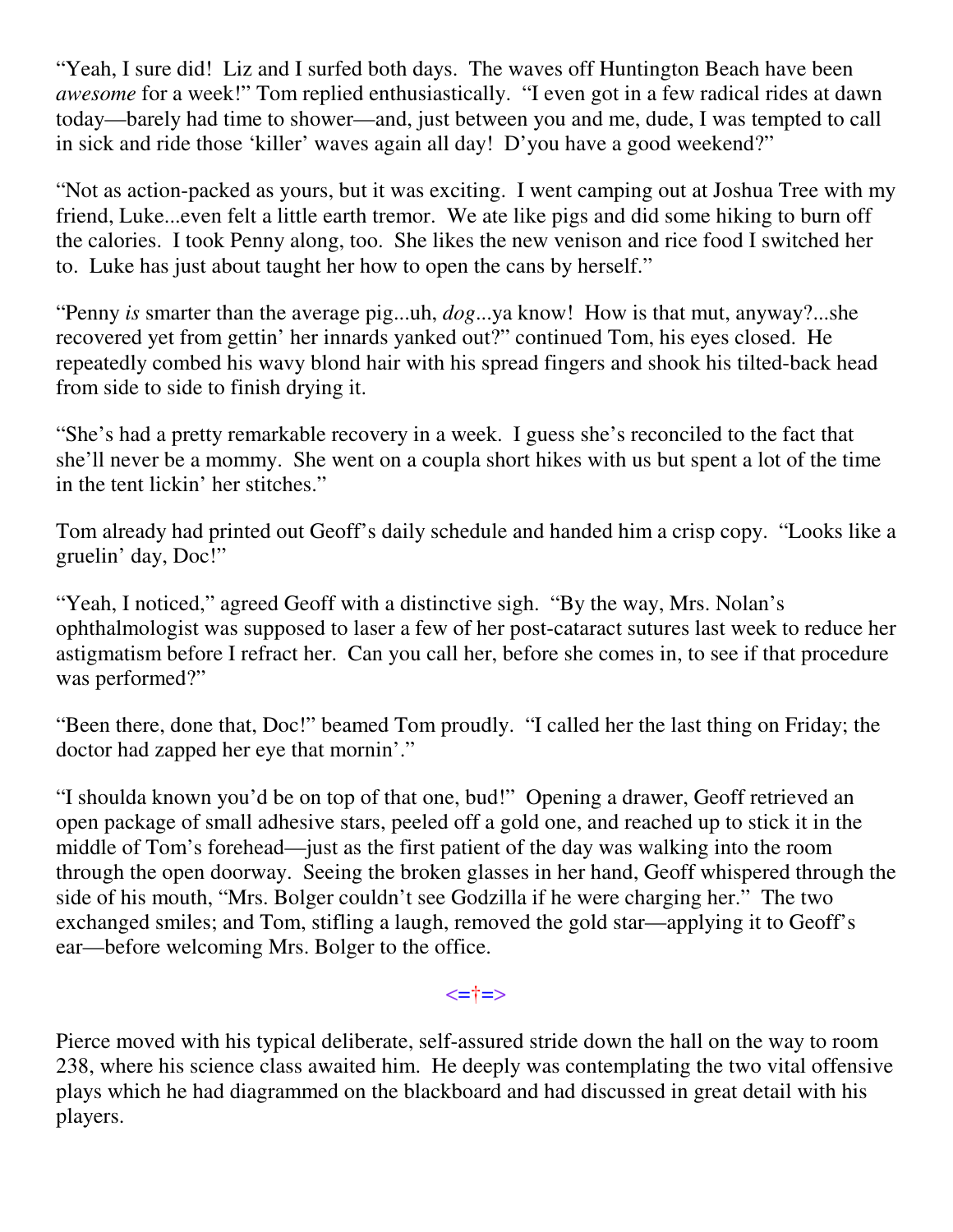His mind preoccupied, Pierce was not (though he often was) cognizant of the admiring, longing eyes of a few female teachers—including those of Mrs. Andrea Young, a.k.a. Mrs. Steven Young—which pursued him from classroom doorways. Two students bolted past him en route to their classes as the eight o'clock bell sounded.

Energetically scaling two flights of stairs, two steps at a time, up to the second floor, Pierce continued down the wooden hallway in a jog. "Hey, Coach! Your eyes fallin' apart like the rest o' you?" echoed a goading voice, which originated from the entrance to room 232, just ahead.

Pierce felt like he had been jerked abruptly out of an engrossing dream. He wrenched his head toward the source of the disconcerting verbal affront and, slowing his gait a bit, responded, "Wh...what's that again?"

Coach Young, a wry smile revealing his overt pleasure in having violated Pierce's innermost thoughts, inquired, "Nice glasses. Are you the new *librarian* or what?"

Refocusing his attention directly ahead, and increasing his pace again, Pierce raised up one hand and responded just loudly enough for the intruder to hear: "I tore a contact." He was chagrinned that someone who made him feel so ill at ease had reminded him of his visual deficiency. Before entering his classroom, he removed his glasses and slipped them into his shirt pocket.

Raquel Lacey, the ravishing head cheerleader—and girlfriend of Jerry Wells, the basketball team captain—was in her regular seat at the front of the center row. Pierce tangentially recognized her in her characteristic pose: lounging sideways in her desk, and bouncing one sculpted leg up and down as it dangled over the other. She clasped an oversized pencil, the eraser of which Pierce knew she must be nibbling. The pencil projected outward from between her thumb and first two fingers; her two end fingers pointed upward, as if she were holding a dainty cup of tea.

Although it was an effort, Pierce always made a conscious attempt not to pay more attention to Miss Lacey than to any other student, whether inside or outside of class, especially since he could feel her leering intently at him whenever they were together in the same room. Today, he had in mind to educate his students about the range of wind speeds in each of the five categories of hurricanes.

This task was made a little easier than usual because, without corrective lenses, he did not observe the new, stimulating hair style, low-cut flowered dress, and fluorescent-pink lipstick which Raquel had purchased over the weekend. Had he noticed, he rightly might have assumed that their sole purpose was to seize his attention.

<=†=>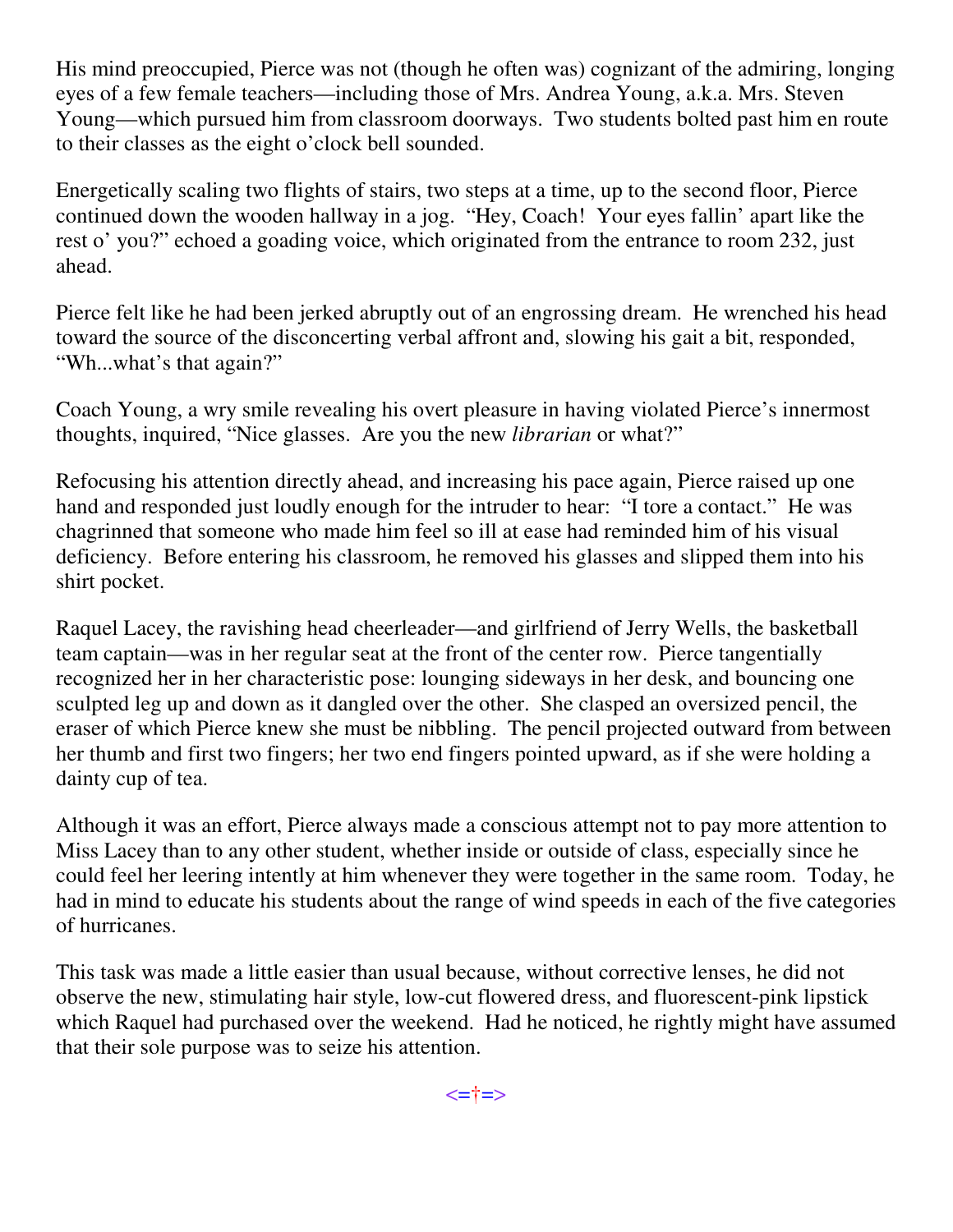A bit overwrought as he arrived at the reception desk, Pierce noticed the Eye Care office wall clock, maintained accurately to the second each day by Dr. Geoff Hutton. It was 5:12 p.m., and Pierce apologized to the lone receptionist for being late. Tom, caught in the middle of a big end-of-the-day yawn, looked up from his paperwork. "Hi...could I have your name, please?"

"Nevin...Pierce...for five o'clock." Pierce ran a comb through his hair. "Boy!...seems like the number of cars on the freeway at rush hour increases constantly in Southern California. More accidents seem to hinder traffic flow everyday!"

"No kiddin'...but you'd be lost around here without a car! Say, d'you remember me from Lowe High School a coupla years ago...Tom Hastings?"

"Oh, yeah, yeah...how're ya doin', Tom?" replied Pierce, extending his right hand, which was shaken by Tom's as he arose partially out of his seat. "Hey...as I recall, you're a pretty tall fellow."

"Six foot four-and-a-half," gleamed Tom, standing up the rest of the way, his mouth settling into his trademark broad, pure-white smile, which all the local surfer girls deemed as "killer." Retrieving the doctor's schedule onto the computer screen and tapping the keyboard with his pen, Tom found Pierce's name and pressed the proper keys to highlight it, indicating that he had kept his appointment. "Another perfect record."

"Scuse me?" inquired Pierce.

"Oh...all of Doctor Hutton's patients showed today...not an uncommon occurrence." Tom, sitting back down, maintained eye contact with Pierce. "The doctor's runnin' behind right now, so don't worry about bein' late. I'll let him know you're here." Tom buzzed Geoff's intercom once, notifying him that his last patient of the day had arrived.

As soon as Tom had done so, Pierce remarked, "Tom, didn't I tell you once that I thought your height, big hands, and long reach might enable you to shoot some big scores for us on the Lowe High basketball team?"

"Yep...," chuckled Tom, "and I told you that the only thing I knew how to 'shoot' was a *gun*— I'm a Marksman First Class—and that I probably couldn't stuff a basketball into a swimmin' pool from a divin' board!"

"That's it...I remember now!" laughed Pierce, whose smile also was deemed to be "killer" by many of the lady faculty members at Foothill High.

A familiar voice suddenly originated from the hall doorway. "Hey there, Pierce! I just now saw your name on my schedule and remembered you were coming." The chipper voice did not match the weary countenance, which Pierce and Tom perceived as they turned their heads toward Geoff. "How're you doin' today?"

"OK, Doctor...uh, Geoff. Sorry I'm late; the traffic was horrendous."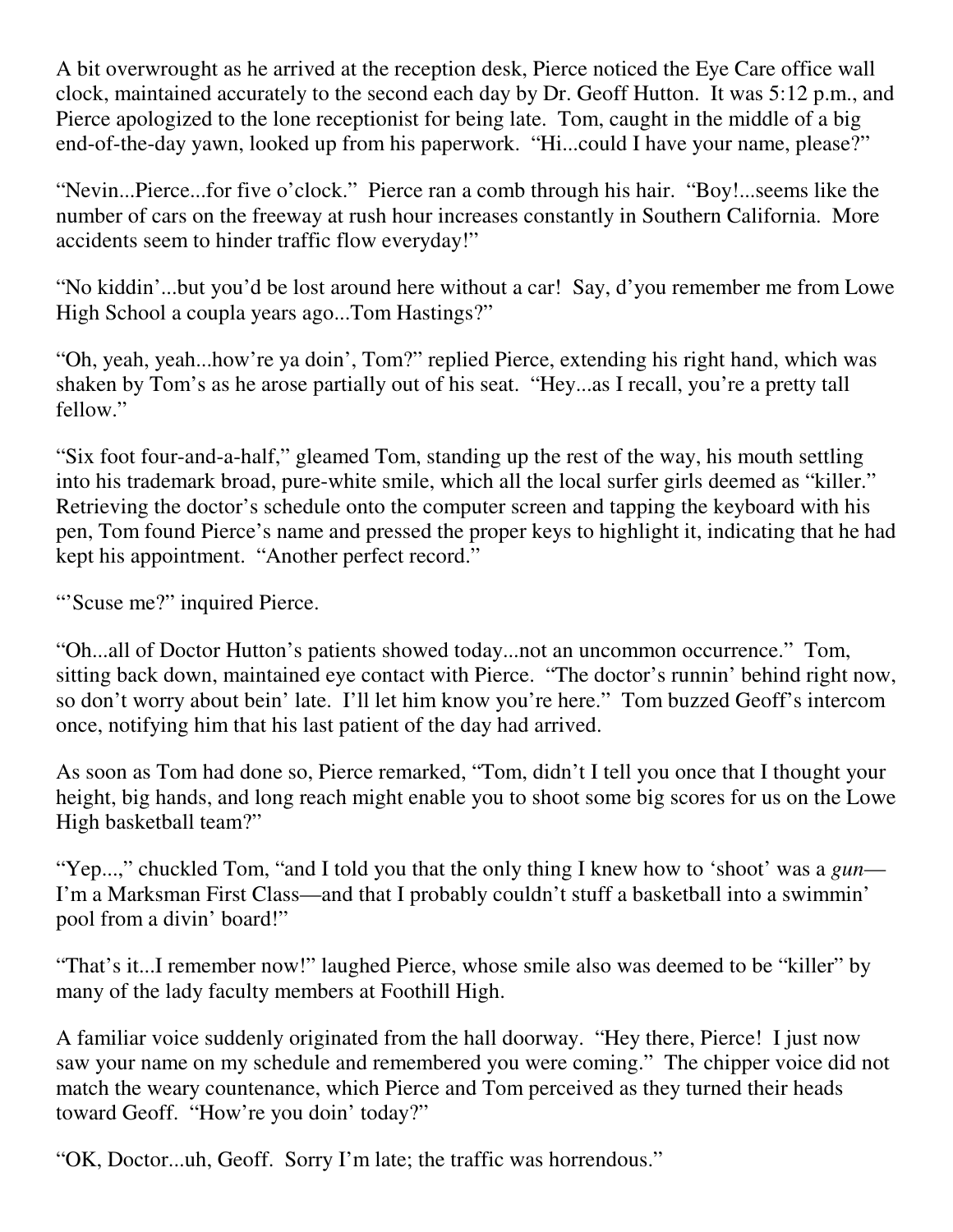"Hey, don't worry about it. As you can tell, I'm lagging behind as well. But if you can hang on for about ten more minutes, I'll see you then." With furrowed eyebrows, he added, "Will that put a damper on your schedule?"

"*Not at all*...I'm skippin' the gym today. But I don't wanna rush you. Would it be better if we rescheduled this for another day?"

"No, no...believe me, I'm used to it...and the only 'rushing' I have to do is going home tonight to walk my dog and then to heat up leftovers."

"Great!" Pierce grabbed a generic sports magazine from the nearest table, sat down, and crossed one ankle over the opposite knee. "I don't mind waiting. Tell you what...I'll even treat you to dinner for your time," he tendered, pointing his finger as a friendly gesture toward Geoff.

Geoff never, *but never*, passed up free food. Although he liked his own cooking, ever since his divorce, he always enjoyed the opportunity to have a restaurant meal with someone else. Pierce might just as well have presented him with a winning lottery ticket. "You're on, pal; that's the best offer I've had today!" He pointed back at Pierce, turned around, and returned to his exam room, all the while sensing a familiar supernatural "power" establishing a bond between them.

Tom buzzed the optical dispensary and handed Pierce's file to the optician when she emerged. With a pleasant smile, she asked Pierce if she might take his glasses. Removing them from his shirt pocket, he handed them to her. Her fingers passed deliberately over his as she took them. Then she vanished back into the dispensary.

Having measured the strength of both lenses on the automatic lensometer and stapled the digital printout to Pierce's chart, the attractive optician returned his glasses and handed back his chart to Tom. As she left the room, she smiled once more at Pierce. Had he not seen a diamond on her finger, he knew he would have engaged her in a conversation.

#### <=†=>

The subjective portion of the comprehensive visual examination was routine. Geoff ascertained that neither Pierce's spectacle prescription nor his contact lens prescription had changed. Removing the phoropter from in front of Pierce's face, Geoff remarked, "You sure make my job easy, Coach! You're an excellent observer!"

"*Really*? Some of those lens selections you gave me looked the same, and I didn't know if I was giving you the right answers," replied Pierce. "Were you checking for astigmatism? By the way...what *is* astigmatism, anyway?"

"That was one thing I measured, along with your degree of myopia or nearsightedness. I also measured how balanced are the muscles that move your eyes, your ability to refocus between far and near distances, and other things." As he swung the slitlamp into place in front of his patient, he motioned for Pierce to place his chin on the chinrest and forehead against the headrest.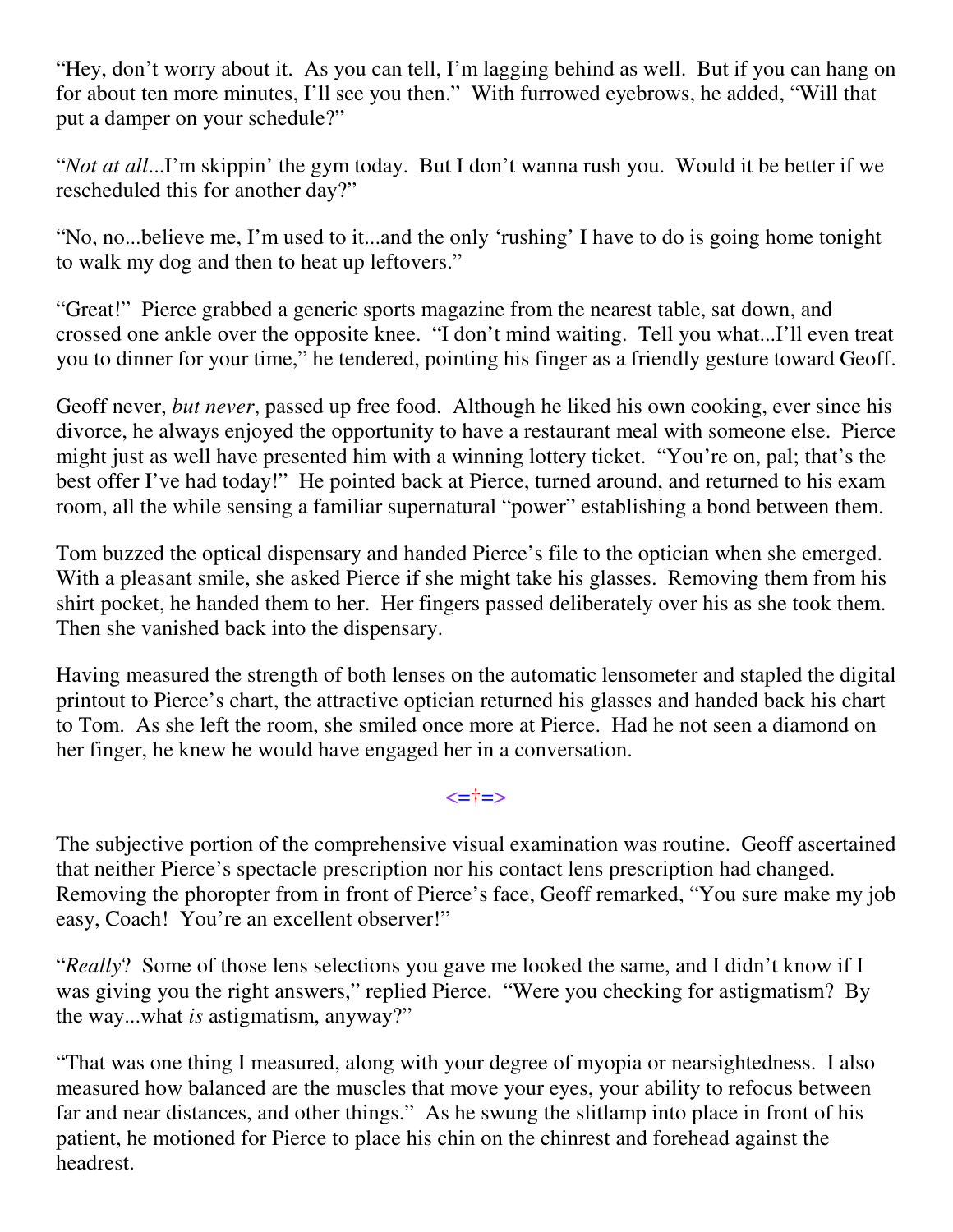Geoff added, "Ideally, the cornea—the clear dome at the front of your eye upon which a contact lens rests—is shaped round...like the side of a *basketball*. But most people's corneas are *not* exactly round; the shape tends a little toward being like the side of a *football*...whether it is situated upright, or on its side, or at any axial orientation in between. That's astigmatism. It's the most common type of refractive error, and it causes the focus of light inside the eye to be 'smeared' rather than sharp and clear. I'll give you some detailed handouts when we're done. Now, hold still just a minute while I measure your intraocular pressures."

Pierce held his breath and refrained from blinking his eyes, which had been anesthetized with orange-colored drops. Geoff touched each eye with the applanation tonometer and withdrew the apparatus. "Is that it, Doc?"

"Not yet. Let me scan your eyes under very high magnification with my biomicroscope." Geoff surveyed Pierce's eyelid margins, corneas, conjunctivae, lacrimal ducts, and irises. As he slowly scanned over the second iris, Geoff noted aloud, "This is pretty fascinating. I rarely observe eyes with exceptionally blue irises like yours. Usually, there are brown, yellow, or green fibers woven in, or I see a dark freckle or two. But yours appear *pure blue*, even under the highest magnification. Interesting. You can sit back now."

"I remember a couple of old girlfriends who seemed to have a certain preoccupation with my eyes. I guess I really don't why when I look in the mirror."

Geoff's attention was centered on recording all that he had observed during the biomicroscopic evaluation. "Sorry, what was that again?"

"Oh, nothin'...just reminiscing about old girlfriends," laughed Pierce.

"Yeah, I do that too sometimes. I've been married once, almost twice. You?"

"Four times—almost—for me. But I was always the one who got 'cold feet' and backed out. I didn't wanna hurt any of 'em; I just wasn't ready. Now they're all married—I hope happily but none of 'em stay in contact with me. I wanted to stay friends with 'em, but I guess that wasn't mutual."

"I know what you mean," mused Geoff. "I guess if they couldn't have us, they didn't want to have anything to do with us! Oh well, their loss, right?"

"No doubt about that, Doc!" replied Pierce, backhanding Geoff on the biceps. "Anyway, I guess I'm skeptical that I'll ever find the *right* girl."

Geoff approached his extensive stock of contact lenses to find a pair: one to replace the lens Pierce had torn and the other to replace his second lens, onto which protein and other assorted organic matter had been deposited. "Pierce, daily-wear contact lenses should be enzymed no less frequently than once every two weeks. Another option would be to obtain disposable contact lenses, although you would have to pay an additional amount over and above what your health plan covers."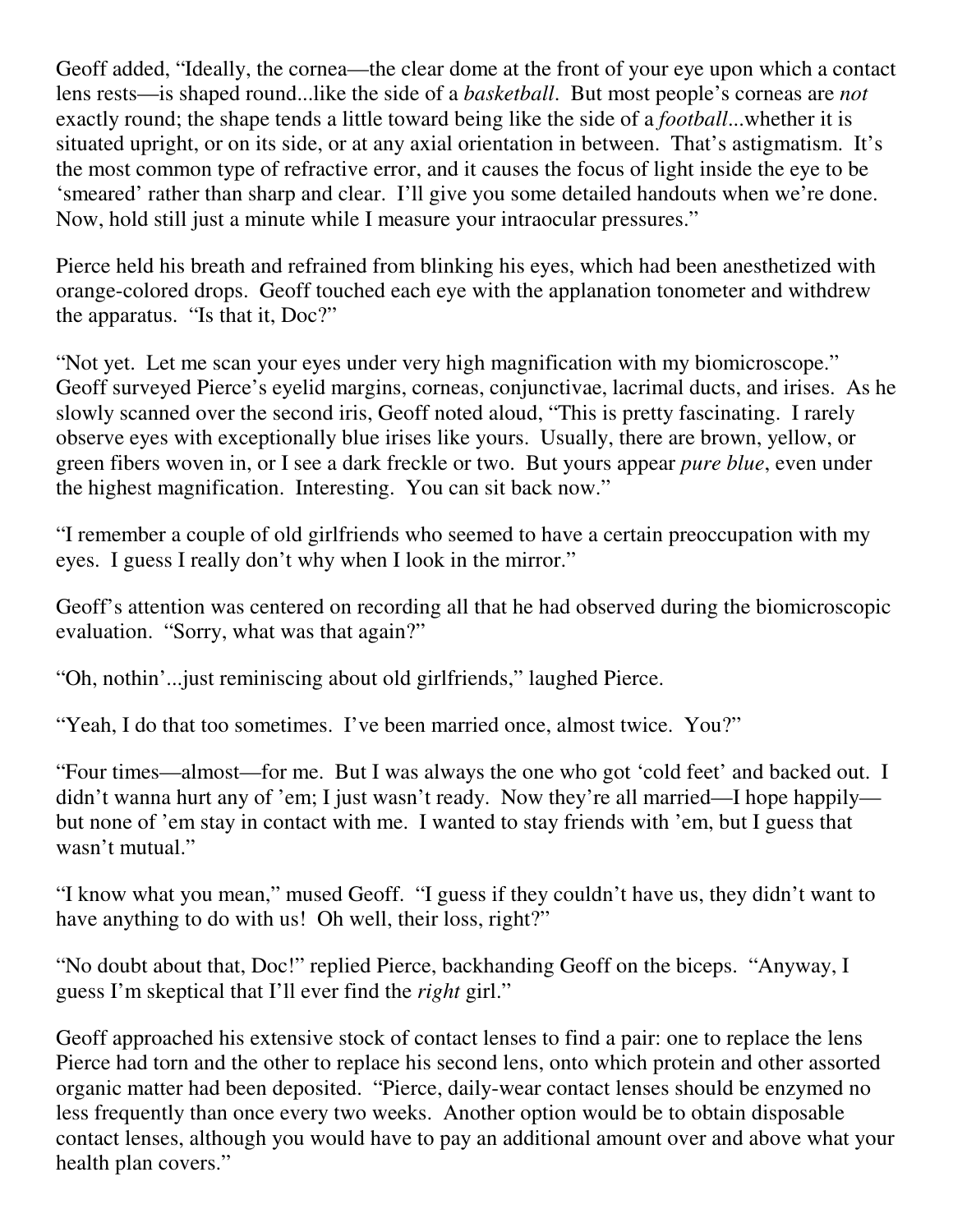Pierce opted for the disposable lenses at the extra charge.

Applying a brand new pair of disposable contact lenses onto Pierce's eyes, Geoff changed the topic back to marriage and stated matter-of-factly, "You know, in the Bible, the writer Paul alleged that married people will face more troubles and distractions in life than unmarried folks. For that reason, he advised unmarried men not to look for a wife."

"Really? That's hard to believe!" Pierce exclaimed, with a detectable note of surprise. His new lenses in place, he blinked several times. Geoff sensed that Pierce's reply was due partly to Geoff's having made a direct reference to the Bible and partly to Pierce's incredulity that the Bible would have such a statement in it about marriage. "Do you think that writer felt it's *wrong* to get married?" continued Pierce slowly, almost cautiously.

"No, no...I didn't mean to give the impression that the apostle Paul felt that way. He stressed that there is nothing wrong in getting married and, in fact, that married people should not seek to get a divorce. These statements are in First Corinthians, chapter 7, verses 27 and 28."

"Hmm...hey, I can see like an *eagle* with these new lenses, Doc!" Geoff verified each eye's acuity to be 20/15+. "By the way, Geoff, what's your favorite kinda food?"

"Well...I really like Vietnamese cuisine. Would you consider eating over in Little Saigon?...that is, if you still want to go to dinner."

Pierce was somewhat reluctant to try a new cuisine, but he had made a commitment. And if he was anything, he was adaptable. "Uh, sure...why not. I've never had it, but I'm willing to try almost anything once!"

"Great! Tell you what," offered Geoff, "let's go in my car, and I'll bring you back here to get yours afterward. How's that sound?" This suggestion was acceptable to Pierce, who took the leaflets Geoff handed him.

#### <=†=>

While waiting to be served, Geoff listened intently to Pierce recount how, thus far, he had taken his basketball team to within a hairsbreadth of the district title. When the platters arrived, however, the attention was reversed, as Pierce eyed his newfound acquaintance with wonder and even a sense of awe.

Having disregarded the waitress' words of caution, Geoff had ordered the spiciest menu item. Yet the only perceptible sign that the fiery food had any adverse effect on him, other than an occasional sniffle, was a telltale flush on his face whenever he consumed a whole, dark red chili pepper. Shaking his head, Pierce confessed, "I don't get it! You sure don't look Vietnamese...nor, for that matter, Mexican or Persian! Are you *Cajun*?"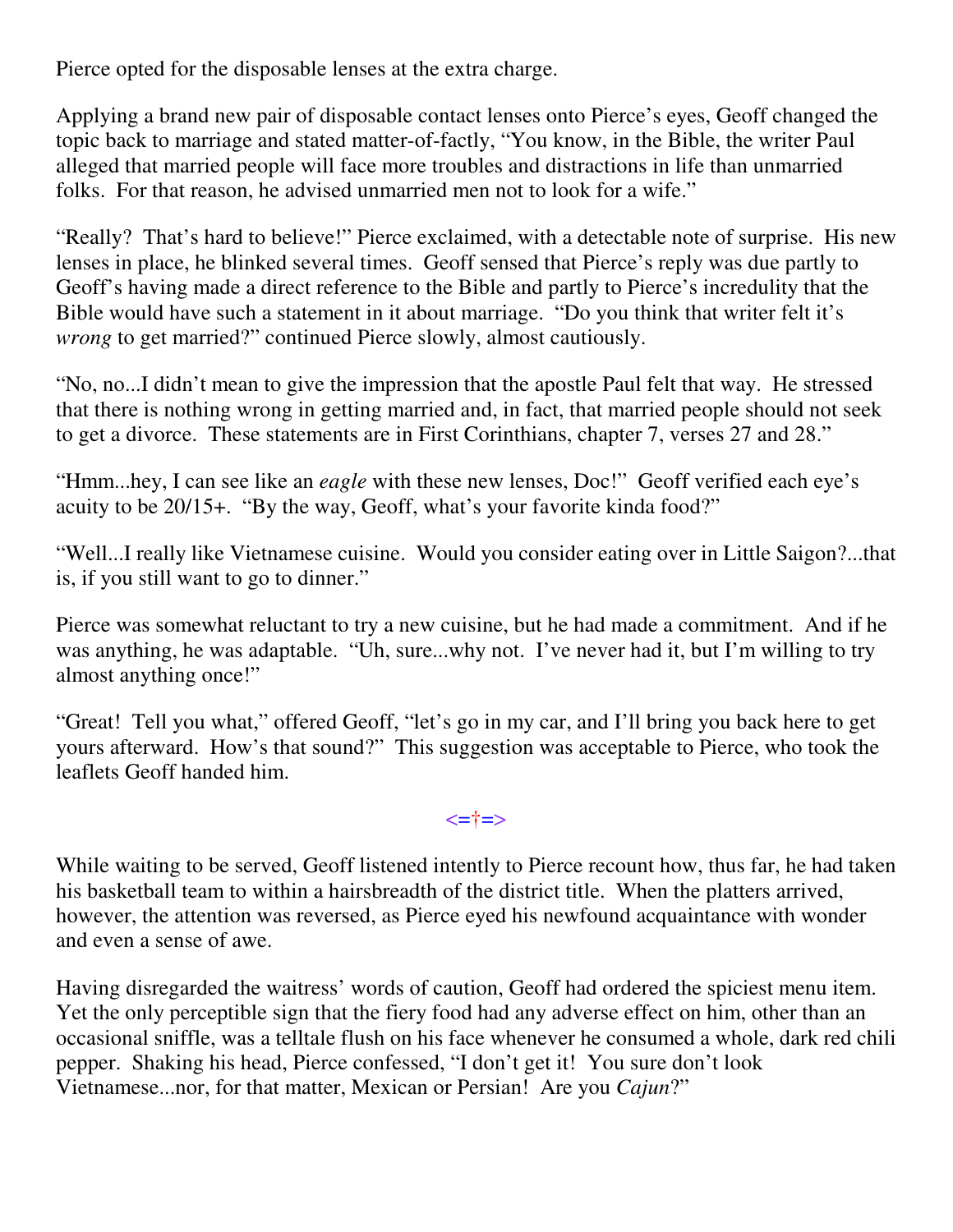His ardent concentration on the food before him broken, Geoff looked up. He was not surprised to hear a remark like that from Pierce, as he had from many who had observed him in one of his favorite states of bliss.

"Huh?" came the response. "Oh...I'm mostly Scotch-Irish, but I was raised in Northern New Mexico, well-known for its unique Mexican-Indian cuisine. I've rarely found it like that in California. When I was little, my brother-in-law used to get me these outstanding rolled tacos, and I learned to eat them with incredibly hot salsa. Pretty soon, I craved the heat."

"Hmm...what's the hottest stuff you've ever had?"

Geoff paused and thought. "Let's see...probably it was once in college when I was studying with an Hispanic girlfriend. We were at her parents' home, and I took a break to go out and look at the stars for a few minutes. On the way back in, I walked through the garage and noticed a plastic container on the clothes dryer. Inside was what looked and smelled like redhot chili.

When I asked her about the chili, she said that her mom, unfortunately, had made it way too hot for anyone in her family to eat. So, when I asked for some, she was hesitant—like our waitress tonight—but I insisted. I ended up eating three large bowlfuls because it was so good; then I took the rest home. She couldn't believe it and called me the 'red hot tamale' after that."

"Man!...just looking at you eat that food makes my eyes water!" uttered Pierce. "It's a good thing I ordered mine mild." He continued staring as Geoff proceeded to devour his meal, like a man ending a long hunger strike. "You look as if you get some weird kind of *buzz* from eating that stuff!"

Swallowing another mouthful, Geoff explained, "Actually, *you* may get a similar high after you've pressed weights one or two reps beyond the point where your muscles begin protesting. You see, what makes chili hot is *capsaicin*." Saying this, he wrote "**C18H27NO3**" on his napkin. "That's its molecular structure. It's been discovered that some people develop an addiction to the stuff, and I must be one of 'em. Your brain thinks your mouth is on fire when you eat it, so it triggers the release of endorphins, which are like internal morphine, to kill the pain. Runners get a similar high whenever they push themselves past the limit."

"I know about endorphins, but I didn't know *chili* released 'em."

"Yep," affirmed Geoff, using his fork as a tool in an attempt to scrape every molecule of **C18H27NO3** off of his plate. "So, how was your food?"

"Actually, it's one of the tastiest meals I've ever had. I'm glad you recommended it! I definitely will try it again. In time, maybe I can take it a little hotter...," replied Pierce with a grin and raised eyebrows, "like you!"

"Uh-oh...I hope I haven't created another 'chili addict' like myself!" They laughed. "Say, uh...I'm just curious...what's *your* ethnic background?"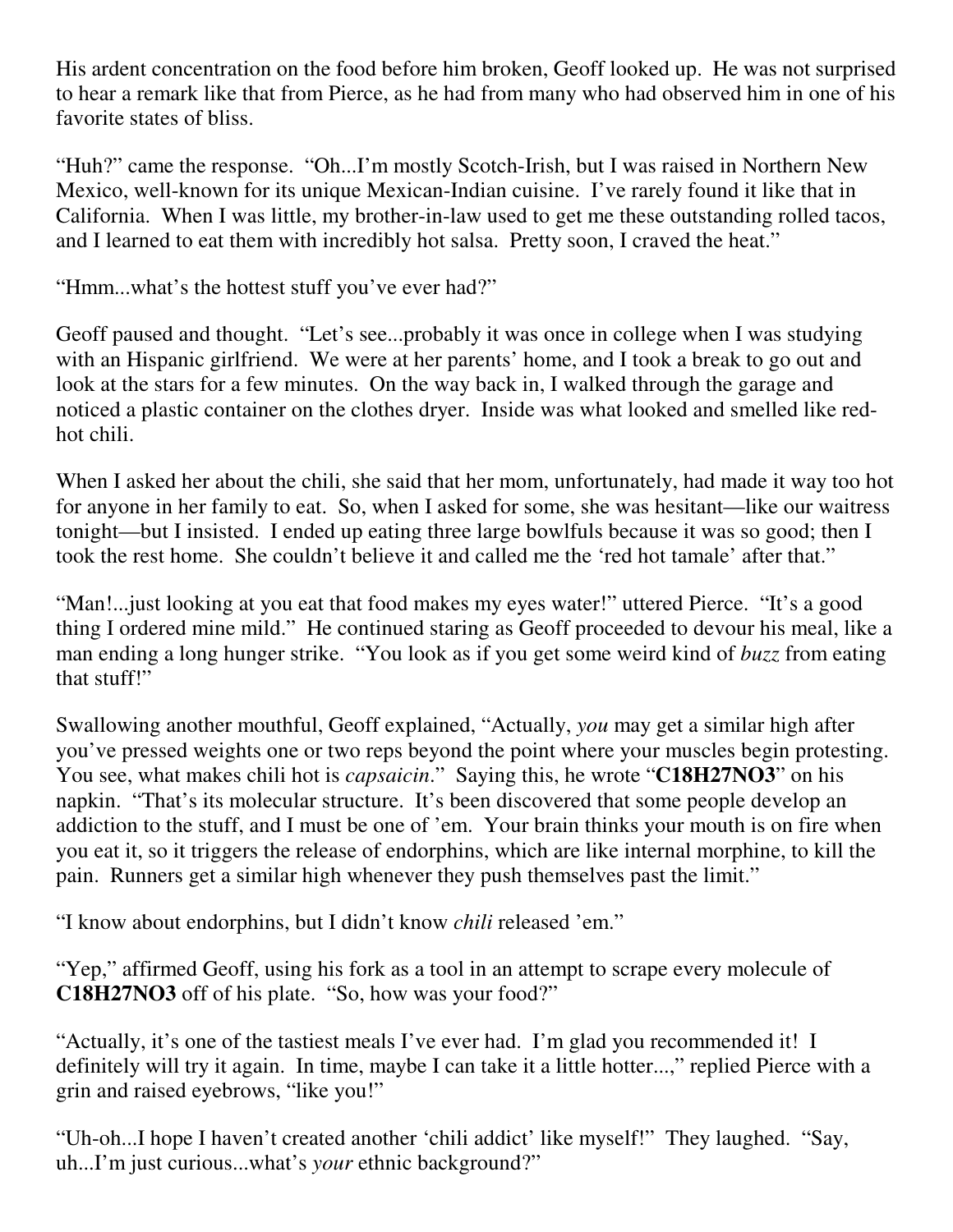"Well, I've got mostly Finnish and Italian in me; but, officially, I'm *Jewish*," returned Pierce.

"So, your mom is Jewish?"

"Her mom was, and you apparently realize that you're regarded as Jewish if your mom is Jewish." Pierce seemed to anticipate Geoff's next question. "My mom took me to synagogue when I was growing up—with no objection from my dad—and I learned all the Hebrew chants and songs. But I guess I don't adhere to the faith of Judaism...nor, really, to that of any religion."

"What religious faith was your dad?"

"Catholic. But, as I recall, he mainly went to church around Christmas, soon after my mom celebrated Hanukkah."

"Hmm." Geoff nodded, maintaining visual contact with Pierce. "So I guess the subject of 'Jesus' was sort of a foreign topic around your house."

Pierce broke eye contact for a few moments and then regained it. "Yeah. As you know, a Jew believing in Jesus is as incongruous and contradictory as...well...a person of Northern European descent like yourself loving hot, spicy food...doesn't make any sense." Pierce finished his soda, crunched a little ice, and noticed three waitresses huddled together across the room, eyeing them and whispering to each other. He figured they could not believe that his companion had consumed an entire platter of blazing hot scallops.

"You know, of course, that *Jesus* was Jewish, right?"

Pierce gaped at Geoff for a couple of seconds, responding, "Really?...no, I guess I didn't realize that," before closing his mouth.

"Yeah. In fact, not only were the authors of all the books in the Old Testament Jewish, but so were all the writers of the New Testament—except, possibly, for Luke." Pierce nervously readjusted himself in his chair. "And I have seen convincing evidence indicating that even Luke was Jewish."

Pierce's only reply was, "Hmm." He wiped his mouth with his napkin.

"So...are you at all familiar with the Bible?" Geoff queried.

"Uh, sure. The Hebrew Scriptures, especially the *Torah*—you know, the first five books of the Bible—were drilled into my head as a kid. I remember a lot of those ancient stories about guys like Abraham, Isaac, Jacob, Joseph, and others. But I never saw how they applied to me, so I never had much interest in 'em." Covering the check with one hand, Pierce laid down his napkin with the other—ready to reach for his glassful of water, as his soda glass contained only melting ice. The inside of his mouth felt like cotton.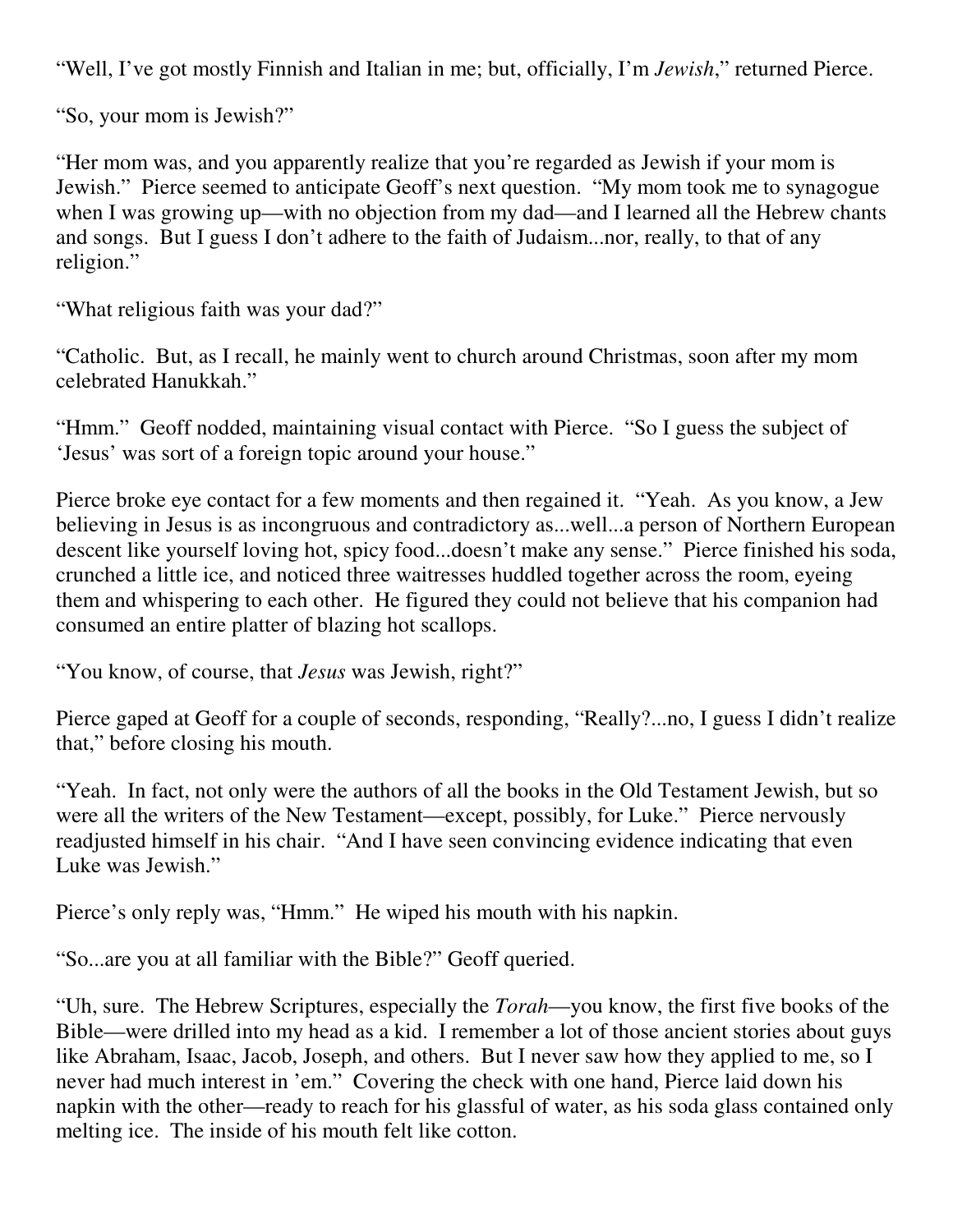"It seems clear in the Scriptures," proposed Geoff, "that all those men you mentioned had extraordinary missions in life. Actually, I have a strong feeling that you do too, Pierce."

Reflexively, Pierce's hand jerked, knocking over his water glass, as he recalled similar words he recently had heard on the cassette tape left on his car. Water covered the tabletop. Pierce arose from his chair at once, but Geoff perceived that this was due more to sheer uneasiness than to an avoidance of getting wet. Pierce used the situation to his advantage, announcing, "I think I'm ready to go. How 'bout you?"

"Uh, yeah...my dog's probably crossing her legs by now." Following Pierce to the register, Geoff continued in a subdued tone, "Hey, man, this was an exceptional dinner! Thanks a lot; the next one's on me, pal!"

Pierce raised his right hand in the air but did not reply. He also did not have much to say as they drove the long ten minutes back to his car, as though he did not want there to be a next time.

Geoff gathered that he had touched a sensitive nerve but did not want to press the issue by asking. He reiterated in what excellent health were Pierce's eyes, and probably the rest of him as well—since Geoff saw the eyes as a type of "window" into a person's body—and that his first six-pack of disposable contact lenses should be ready to be picked up in three days.

As Pierce exited the car, Geoff repeated, "Thanks again for dinner. See ya around at the gym." He did not notice until later that the handouts he had given to Pierce had been left on the floorboard.

"Sure, man," was the response. But Geoff did not see Pierce at the gym late any afternoon for the rest of the week, nor even when Pierce dropped by the office to pick up his contact lenses during his lunch hour on Thursday.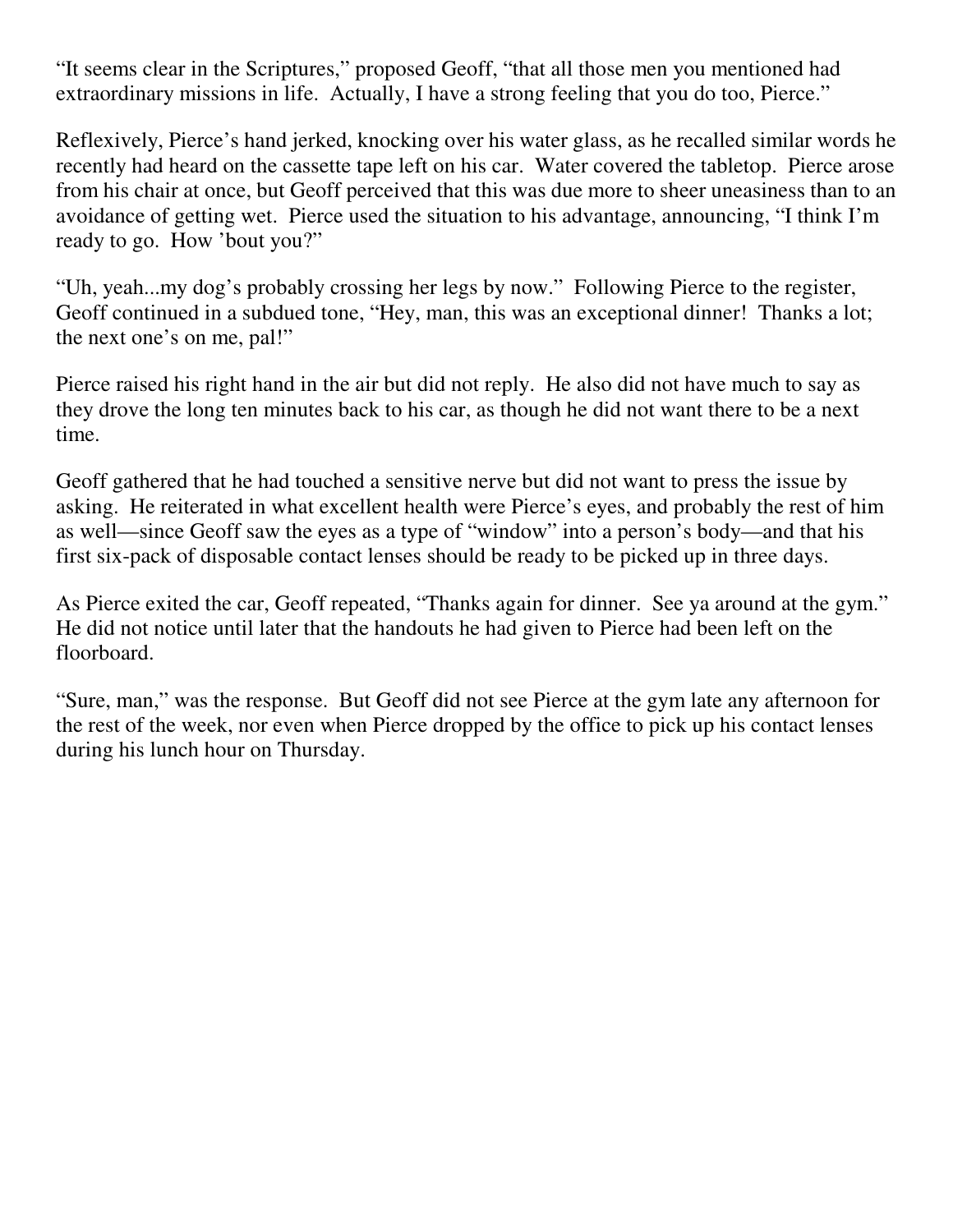## *Chapter 3*

Geoff sensed the electrically charged atmosphere inside of the Foothill High gymnasium Friday night, as he entered the front door. He felt that if someone were to have brought in a container of gasoline, it likely would have exploded. Geoff wanted to make a showing at this important event, primarily as a goodwill gesture toward Pierce, as he wished to redeem himself for having "pushed a button" a few nights before.

He found an excellent seat in the third row of the bleachers, in almost the exact center, directly behind the home-team benches. Scanning the crowd behind him, he was surprised to discover his friend Luke Steen near the border of the adjacent section. Rising to his feet and waving his arms, Geoff caught Luke's eye and motioned him over. Then Geoff looked around for anyone else he knew.

He spotted two of his patients, Steven and Andrea Young; an entire section separated the two of them. He recalled that when they had visited his office together for visual examinations a few months before, they had behaved toward each other like the King and Queen of Abrasion. Geoff mumbled to himself, "I bet they've split up by now," just as Luke placed a hand on his shoulder and sat down beside him. "Hey, buddy!" saluted Geoff.

"Hi, Geoff! I didn't expect to see...."

"Hey, Doc!" interrupted another voice very familiar to Geoff. Turning forward, he acknowledged Tom Hastings with a wave. Tom was walking by with three of his surfing buddies. "I didn't know you were a B-ball fan!"

"Penny asked me to leave so she could invite over some of her pals for a Kibbles-'n'-Bits party! I didn't have anywhere else to go!" Geoff quipped.

"Next she'll be demandin' the car keys!" guffawed Tom, almost out of earshot. "See ya bright and early...unless the waves are too big!"

Suddenly, the pep band began to boom a medley of excerpts from recent blockbuster movies. Concurrently, the Warrior cheerleaders performed an intricate routine, created and choreographed by the resplendent Raquel Lacey, who always was situated in the middle of the pack.

The nine cheerleaders were draped in identical silver and purple, scanty two-piece ensembles with complementing accouterments. They had a flashy pom-pom in each hand, sparkling ribbons in their hair, and ornate puffballs on their shoes—all moving in a continuous blur. "Great 'routine,' eh?" Luke noted. Geoff smacked his lips.

Scores of people, milling around, began to grab available seats, the supply of which was diminishing by the second. Random "waves" ran the entire length of each bleacher, as spectators alternately stood up and sat down with thunderous shouts and upraised hands.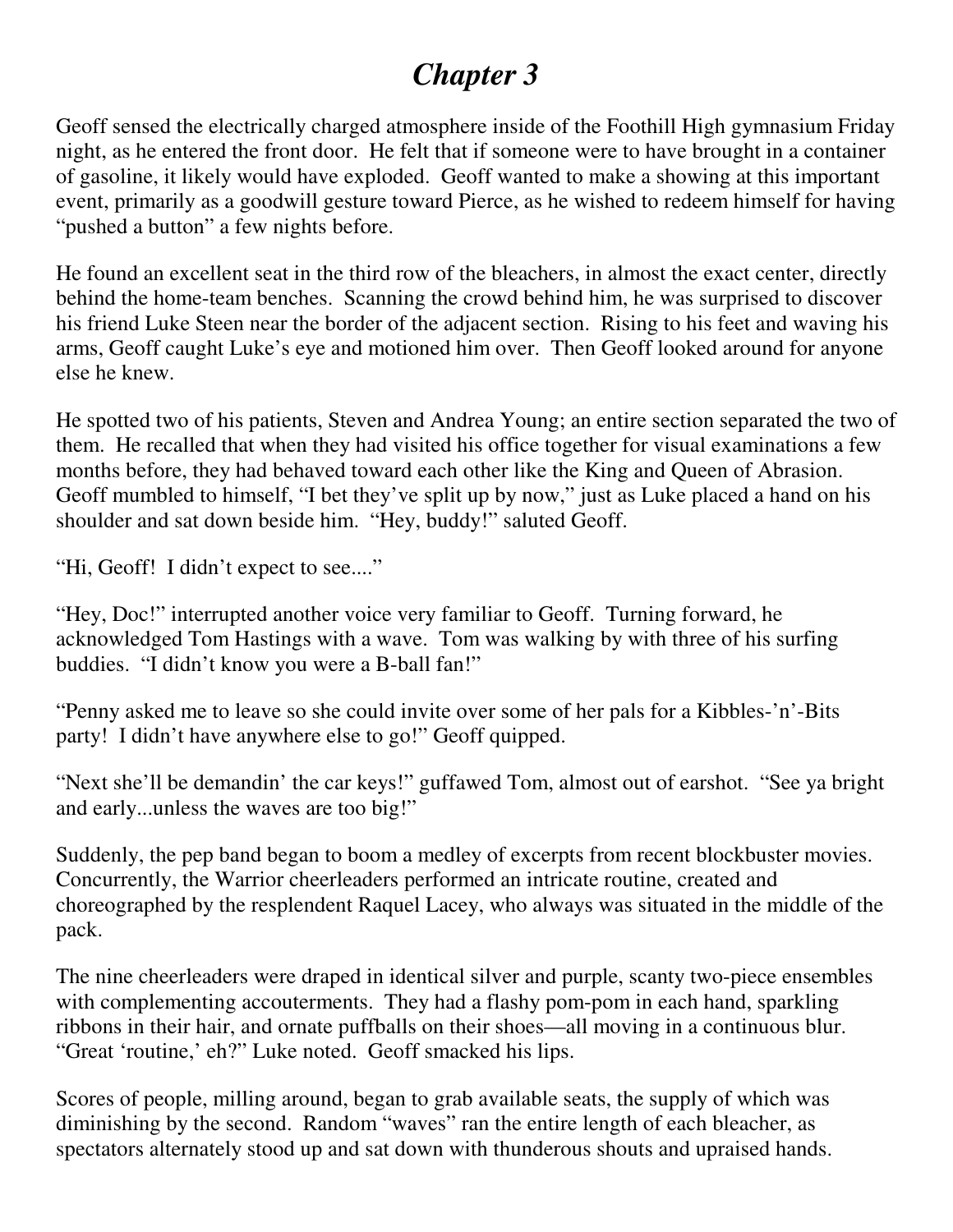Sometimes two waves, if simultaneously begun at both ends, "collided" with one another in the middle.

Brightly colored banners and pennants swayed back and forth in time to the music. On one side of the arena, the flags exhibited orange and black scorpions; while those on the opposite side displayed silver and purple warriors. The Scorpions' mascot—covered with an orange, segmented, styrene shell, complete with black eyes, pincers, and a stinger—slinked across the court and approached its opposing counterpart. The latter was sheathed in silver, multisectioned, semi-iridescent armor—replete with purple belt, breastplate, boots, and helmet—and wielded a purple shield and sword.

The scorpion jammed its black stinger into the purple heel of the warrior, who instinctively pivoted around on the other foot. The warrior "crushed" the offender's head with his "wounded" heel and thrust his double-edged sword into the side of his adversary. A mock battle ensued for a few seconds, with each contender inflicting "injury after injury" upon the other, after which the crowd on each side collectively declared its respective competitor the victor.

<=†=>

In the locker room, after having warmed up, the Warriors formed their usual circle, waiting for a customary pep talk from the charismatic Coach Nevin, who stood at the center. Pierce knew that, even with his back turned when he talked, his boys listened. He was proud of the guys exhibited by his inspiring smile as he slowly rotated through 360 degrees—and made eye contact with each one.

At first glance, they all looked the same, the uniform of each differing from that of another only in the numerals embossed onto its surface. But Pierce discerned an individual, unique from the rest, as he acknowledged one player after another. "It's been a long haul, guys," began Pierce, "and the sweetest victory so far is in our grasp...*tonight!*"

Uproarious cheers and shrill whistles were emitted from the members of the tightly knit basketball team. Jerry Wells began repeating emphatically, "Go, Coach...go, Coach...go, Coach...." The rhythmic chant quickly was picked up by his best friend, Billy "the Stilt" Stillinger, the team's first-string center, who clenched his huge fist and pounded the air in sync with the beat. Then the cadence was picked up, at once, by the rest of the team in unison.

As Pierce made another complete revolution, the chanting became louder, and the meter grew faster. He raised his right hand and, in his typical authoritative tone, commanded, "OK, OK, men...quiet down, quiet down!"

As the clamor subsided, Pierce continued. "This is it, guys. Now, I *don't* wanna see any mistakes out there! You've got to remember *all* the plays we've practiced this week, when they're called, including all the new ones. I'm counting on you more than ever...and so is the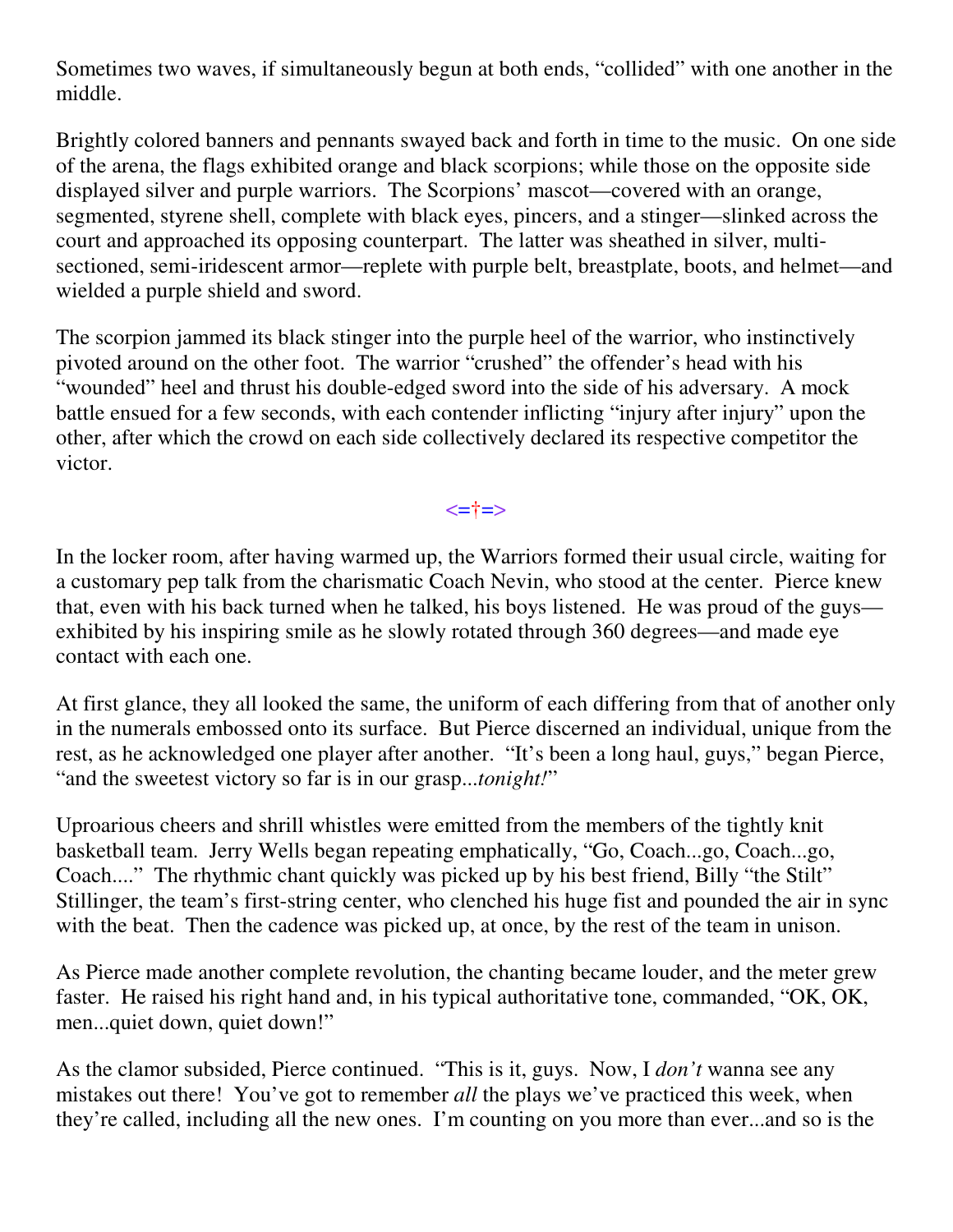rest of Foothill High and your city! This is a *must-win* game! Don't forget, guys: That basketball is your *best friend*, and we know how to take care of our best friend...*right*?"

From the group of boys, wholly unified in spirit, came the responses, "Through the hoop, Coach!" and "Right on, Coach!" and "That's it, Coach!" along with some cheering and applauding—all of which their esteemed coach swiftly repressed with his upraised hand.

"Let's give 'em the ball *only* from the bottom of the net!" Pierce charged. "Now, get out there and have some fun, but remember this: When you get your chance to drive in that last nail, don't be afraid to *swing the hammer!*"

That was it; the boys went berserk. They crowded in on their favorite coach, slapped him on the back, ruffled his hair, and joined hands with him and with each other, chanting, "*Go, fight, win, team!*...*Go, G0, GO!!!*" with their arms oscillating up and down in unison.

As the Warriors filed onto the basketball court and over to their benches, amid joyful music, jubilant cheers, deafening applause, and standing ovation, they were hailed by the cheerleading squad with a familiar cry, "*Go, fight, win, team!*...*Go, G0, GO!!!*" Pierce humbly trailed the team, but his heart was exploding with pride and expectation.

As he passed by the cheerleaders, he stole a furtive glance at Raquel Lacey; she was gazing at him. Then he looked straightaway at Jerry Wells, who was leaning forward, preparing to sit down. Pierce silently vowed that he could *not* allow himself to be distracted tonight.

<=†=>

From the time the team lined up for the jump ball, Coach Nevin had a sinking sensation in his stomach—not unlike that of most coaches at the beginning of a big game. The Scorpions raced out to an 8–0 lead, drilling their first four baskets in a row. After the fourth two-pointer, Pierce signaled for a time-out.

Somber-faced, the concerned coach spoke to his team: "All right, guys...we've gotta stop their scoring *right now*. I want you to run every possible second off the shot clock on each possession, and I want nothing but open shots...lay-ups would be even better. Jerry, I want that ball worked *inside* everytime before we shoot...*no more long shots* for awhile! All you guys get tougher on defense...*now!*"

The change in strategy began to pay off on the Warriors' first possession. "The Stilt" broke open underneath the basket; and Jerry spotted him for a quick assist, leading to an easy lay-up. By the end of the first quarter, the Warriors had trimmed their rivals' opening lead by five points: 21–18.

With two minutes left in the first half, the Warriors had managed to take a two-point lead: 46– 44. The Scorpions called time-out. Pierce correctly surmised that his boys were about to face a very tight, man-to-man, full-court press. "Guys, we wanna take care o' that ball! Pass it the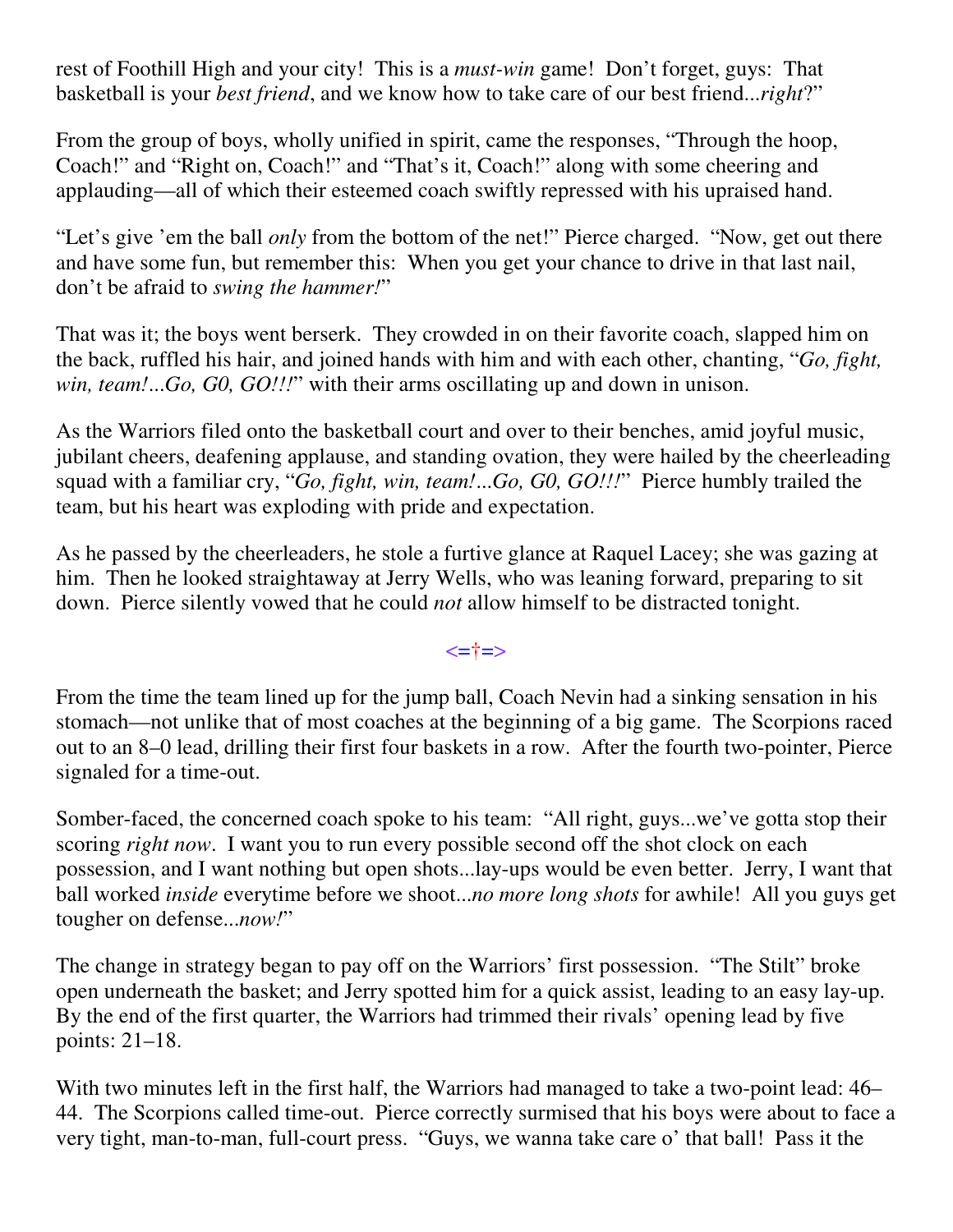*instant* you feel 'em start to double-team any of you. If no one's open when you take the ball inbounds, remember we have two time-outs left. *Use 'em* if you have to."

The Scorpions steadfastly worked in the ball. However, Billy "the Stilt" put pressure on the Scorpion center by fronting him on the entry pass. The guard, unable to complete the pass, attempted a fifteen-foot jumper. Billy gathered in the long rebound and made a quick outlet pass. The Scorpions immediately applied intense pressure and shut off all Warrior dribbling.

The Warriors deftly made their passes and crossed the mid-court line. Coach Nevin breathed a sigh of relief as his players set up their offense. Jerry, the "field general," held up two fingers on his right hand, indicating that he was calling for the second new play they had practiced. The play was a pick-and-roll to the right, designed to give Billy a clear screen shot at ten feet. The ball swished cleanly through the hoop.

The Scorpions' resolve could be sensed as they ran the ball back down the court. Carefully maneuvering the ball, they faked the pass inside to their center; and their point guard drained a three-pointer. The Scorpions called a time-out, trailing by one point. Pierce knew that the opposition was about to turn up the pressure.

Pierce spoke to his players, particularly to Billy "the Stilt," in a calm tone: "Billy, hold the ball for four seconds before you call a time-out. We want to find out what defense they're gonna use." Addressing the rest of the team as well, he continued, "While 'the Stilt' is out-of-bounds trying to make the pass, I want the rest of you to do everything you can to open yourselves up." Pierce reiterated, "Billy, make sure you don't call the time-out *early*."

When the referee handed the ball to "the Stilt," his teammates scrambled in four directions, attempting to get open. They continued to move until Billy asked for the time-out, just after four seconds. This time, Pierce had a smile of gratification on his face, as he optimistically spoke to the team.

"All right, guys...I see what they're doin' on defense. Plus, I'm sure they think they forced this time-out. When we go back out there, we can get open best by screens on each side o' the court. As soon as a screen is made, make the pass if the man's open. If he's not, then get him on the second screen. Once again, don't rush anything; take your time with that ball, and get in a good shot! This basket's the *big*-un!"

Turning, Pierce happened to observe Geoff and Luke conversing. *I didn't know they knew each other,* he thought. He did not recall ever having seen the two of them talking together at the health club. But then he realized that he rarely focused on anything there, other than his workout.

When the Warriors got back onto the floor, their plan to get the ball across mid-court worked flawlessly. This time, Jerry signaled for a double pick-and-roll, knowing full well that he was going to attempt a three-pointer if he was open. He was. The shot fell short, but it was scooped out of the air by "the Stilt," who thrilled the crowd with a tomahawk jam, even before returning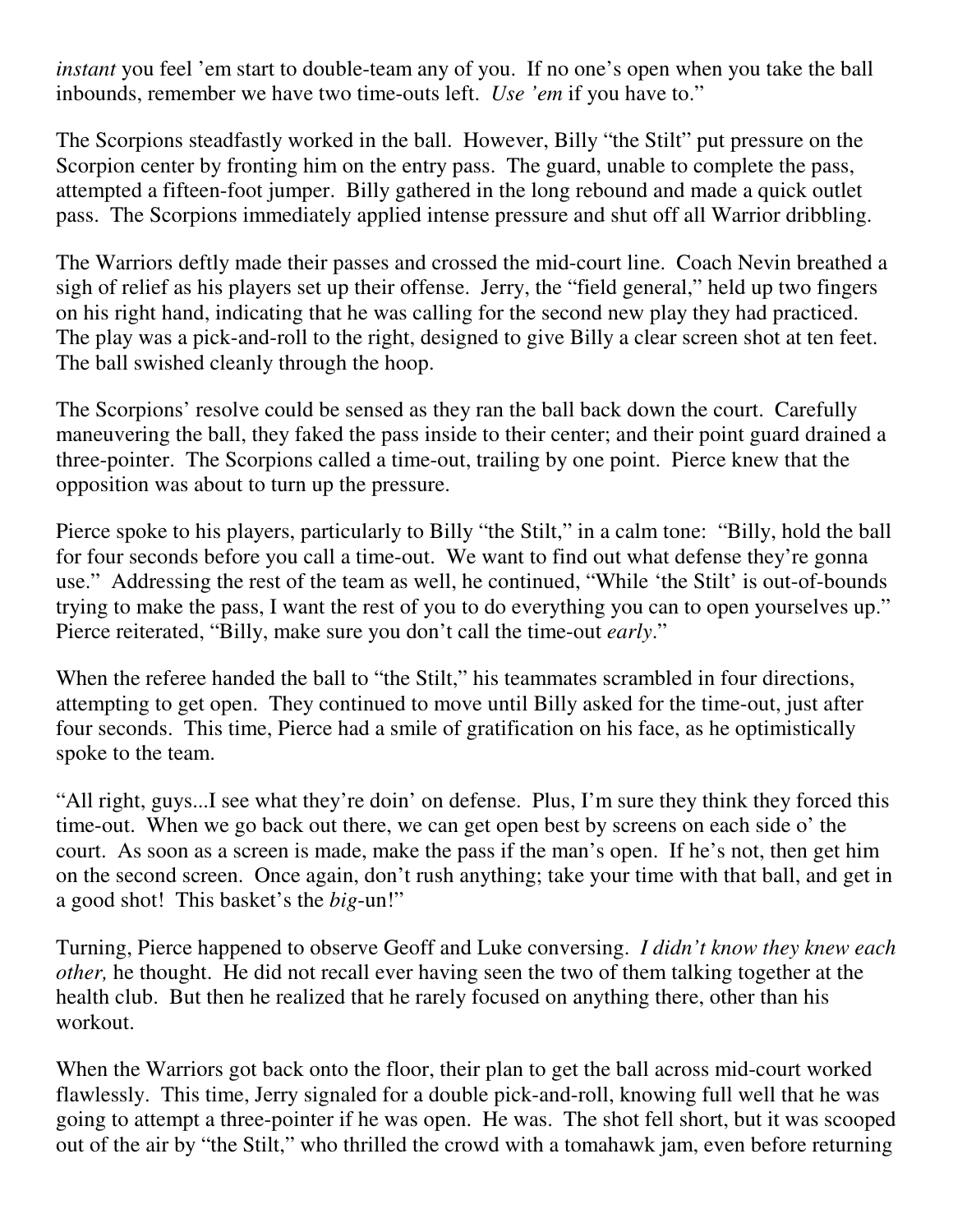to the floor. The whistle blew as he shot, the opposing center having slapped his wrist in the attempted block.

When Billy converted his free throw, the Warriors took a four-point lead with 15 seconds remaining in the first half. The Scorpions were careless on their attempted inbounds pass; Jerry intercepted the ball and immediately went in for a successful lay-up. This time, when the Scorpions threw the ball inbounds, there were only three seconds on the clock; and they were unable to get off a shot before the buzzer. The Warriors led 53–47 at the half.

Coach Nevin wondered if his team would benefit by the momentum they had generated near the end of the half or if, instead, they might become too confident. Maybe they would think the six-point lead was enough of a cushion. He counseled the team in the locker room accordingly.

Returning after half time, Pierce looked at Geoff and Luke. Geoff pointed at Pierce, while Luke nodded. Pierce returned a cursory nod and then spontaneously looked away. Geoff commented, "I examined the coach's eyes the other day. Nice guy." Luke was silent.

The second half was almost a carbon copy of the first half. The Scorpions fought back against their six-point deficit, taking a two-point lead at the end of the third quarter. Both teams were beginning to get into foul trouble. Jerry and Billy, the combined nucleus of the team, each had acquired three personal fouls. Another lead player had four fouls. Since Jerry often had finished the game without getting a single foul in the fourth quarter, Pierce chose to leave him in the ball game. However, Billy had picked up two of his fouls in the third quarter and often fouled out before the end of the last quarter. Consequently, Pierce put in the second-string center to start the final quarter.

"Hey, Coach! Leave me in! I *guarantee* you I won't foul out!" pleaded Billy. Pierce leaned over to his big center and exhorted, "I can't risk that right now, Stilt. Please don't bring it up again."

During the first half of the fourth quarter, the Scorpions worked the ball inside to their center, who scored most of their points against the Warriors' less-experienced second-string center. The latter player garnered a slew of catcalls from the onlookers, prompting Billy to approach his coach again. "*Coach!* I *know* I can stop his momentum without fouling out!"

Pierce replied tersely, "OK, Billy...but *no fouls!* You *got that*?" Billy re-entered the game as the Scorpions were awarded the ball out-of-bounds. On the Scorpions' ensuing play, they promptly fed the ball to their center, who wheeled around and released a soft hook shot. The basketball fell gently through the net—in spite of the fact that Billy came down and brushed the opposing center's hip with his own. Pierce sent in Billy's substitute at once. As Billy reached the bench, Pierce admonished, "Billy...that's *four* on you!"

"Hey, I *know!*" retorted Billy. Pierce glared back, silencing "the Stilt."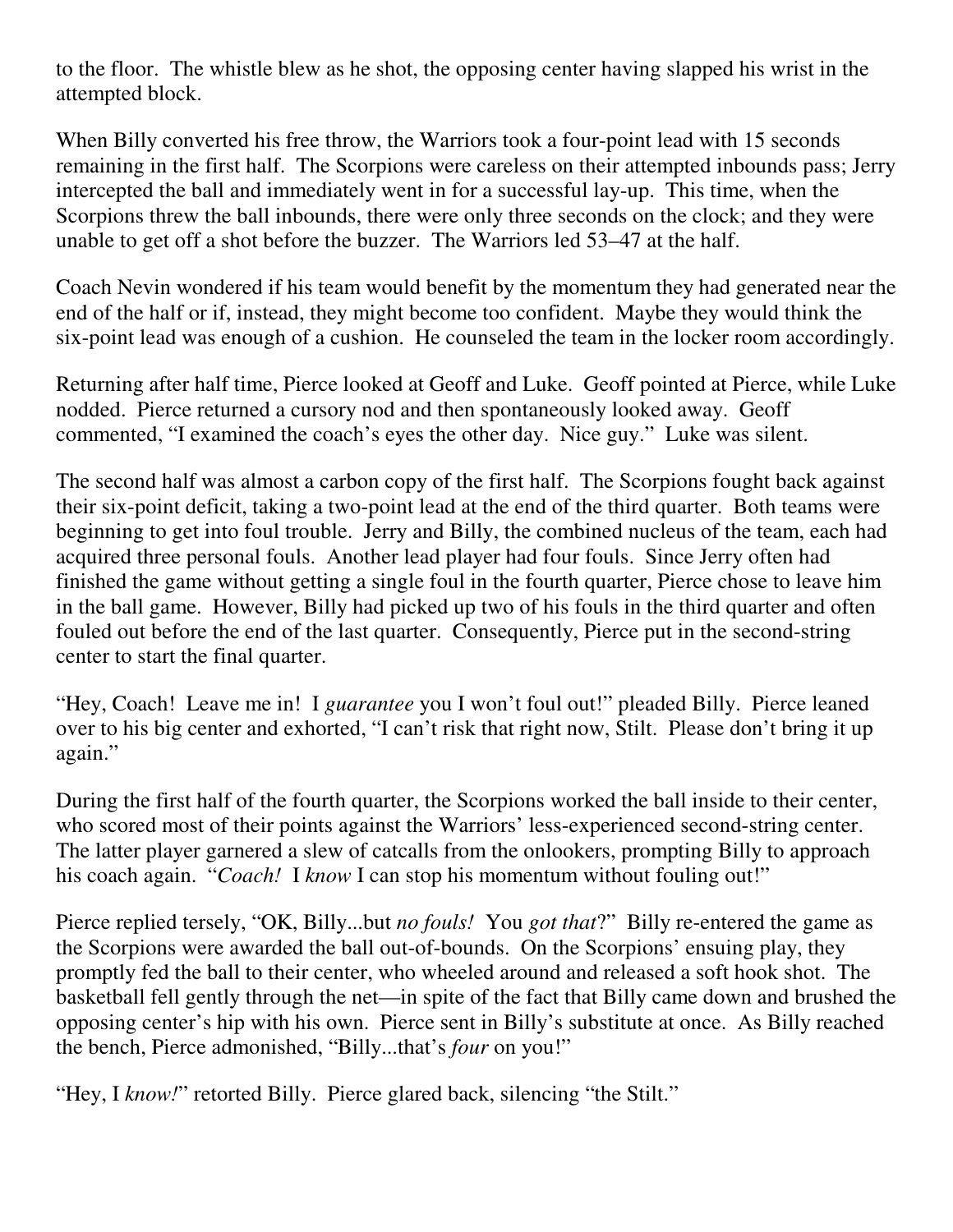With only two minutes left in the ball game, the Warriors were down 85–80. Pierce called over Billy and asserted, "We need you in there now, Stilt, and I *don't* want you to foul out, understand?...now *hustle!*"

"*Yes, sir*, Coach!" responded an ecstatic Billy.

An outspoken fan was disgusted with the performance of the alternate Warrior center. Upon the player's second return to the bench, he hollered, "You *spineless wimp!*" as the player sat with his face resting between his hands.

The Scorpions immediately sagged in to double-team "the Stilt," and Jerry put away a threepointer. The opponents lost the rebound, giving the home team the opportunity to tie or to take the lead on their next possession. Billy waved his arms frantically, even though he was wellguarded. Jerry adeptly dunked another three-pointer, giving the Warriors a one-point margin.

With one minute left, the visitors brought down the ball, planning to get it into their center, who had been extremely effective the entire second half. Finally, they made the pass to the center, who had worked loose from Billy. In an effort to intercept the pass, Billy caught the opposing center's thigh with his knee.

A referee with glasses blew the whistle, assessing the foul to Billy, who followed him to the edge of the court, shouting, "That wasn't a *foul*, you *four*-eyed *fool!*" As the brutal buzzer proclaimed that Billy had fouled out of the ball game, the "four-eyed fool" formed a "T" with his hands, indicating that he also was charging Billy with a technical foul.

As a red-faced "Stilt" ambled off the court, an austere Coach Nevin shook his finger in Billy's face, chiding, "We didn't need that technical, *Mister!*" Billy impetuously grabbed his warmups and stormed off in the direction of the locker room. Pierce made no move to restrain him.

The Scorpion team captain sank the technical foul shot. Their center went to the foul line with a one-and-one shooting situation and made his first shot, missing the second. The rebound went deep into the right corner and was retrieved by a Scorpion forward. Before a double-team could develop, he made a quick pass to the two guard, who drained a three-pointer—giving a fourpoint lead to the adversaries.

With fifteen seconds left on the clock, the Warriors needed to score without delay. They quickly took the ball across the mid-court line and passed it to Jerry. He was open and drilled his third successful three-point attempt.

With eight seconds remaining, the Scorpions seemingly needed only to get the ball inbounds and run out the clock. But, with an impossible burst of speed, Jerry again wrested the inbounds pass from an unsuspecting Scorpion and launched a ten-foot jump shot—with one second showing on the clock. The referee's whistle sounded shortly after the ball left Jerry's hands.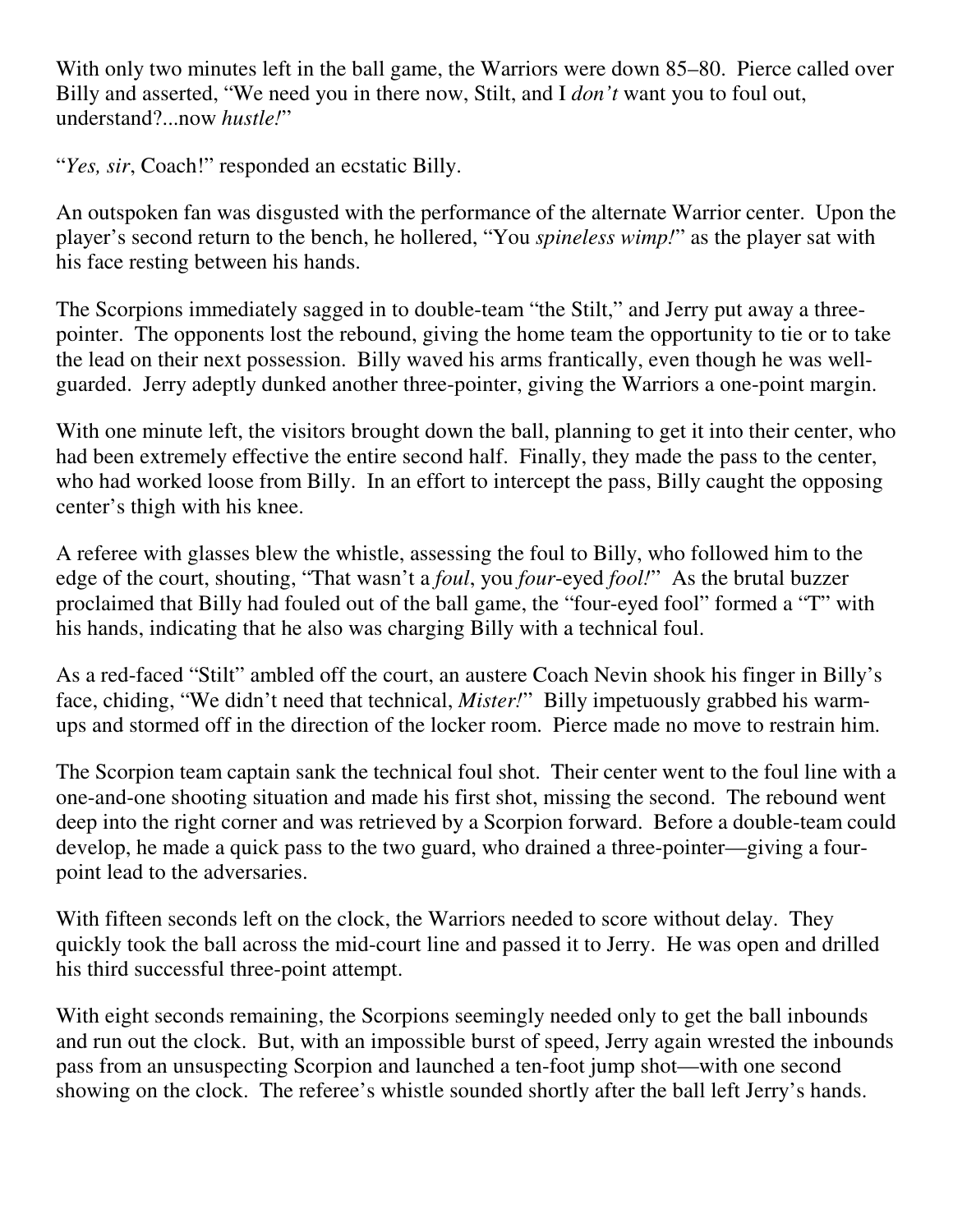As the final buzzer blared, the ball ricocheted off of the backboard, wound twice around the rim of the basket, and rolled out. Everyone looked at the referee, who indicated that a foul had been committed by a Scorpion.

At the foul line, preparing for the first of his two free throw attempts, Jerry cast a sideward glance at his sweetheart, Raquel, fully anticipating her rapt attention and support. Her concentration, however, seemed to be focused elsewhere. Tracing her apparent line of gaze, he zeroed in on Coach Nevin, who gave him a "thumb-up" gesture. *My eyes must be deceiving me,* Jerry thought uneasily. *She wouldn't....*

He riveted his eyes on the basket. Bouncing the ball three times and taking one deep breath, Jerry shot. The ball rebounded off the front of the hoop; he caught it as it sprang back. "Ooh's" and "aah's" swept through the Warrior assembly, and a few claps echoed from some Scorpion fans.

Jerry felt like a complete jerk. He reflected on his performance so far in the game, having racked up a commendable double-double tally with 19 scored points and 13 assists. Undoubtedly, everybody on his team and in the Warrior bleachers now expected him to tie the score and force an overtime.

The crowd was hushed. The only detectable sounds were soft whispering and some water trickling through a pipe somewhere. Jerry bit his twitching lower lip hard. *This isn't a dream, man! You've* got *to concentrate and perform!* His thoughts composed him—momentarily.

As he methodically bounced the ball twice, he looked over again at Raquel. *Can it be?...she* is *looking at Coach Nevin!* he cogitated. This time, Jerry saw Pierce returning her stare. Jerry wished he had not looked. His heart had been racing; now it was pounding. He felt dizzy, but he had no opportunity to recompose himself, as the allotted time to shoot nearly had expired.

Twice more he bounced the basketball—his "best friend" besides "the Stilt"—and, in one continuous motion, discharged it. It was released just at a maximum palpitation of Jerry's heart, causing it to overshoot the basket, rebound off of the backboard, and bounce twice on the front rim of the hoop.

As though on a fence with a mind of its own, the ball cruelly chose that moment to breach its "friendship" with Jerry, falling in front of the basket and plummeting to the floor. The devastated Warriors had lost their final district game 90–89 and would not be going to the regional tournament.

A frenzied state of delirium instantly overcame all who wore a Scorpion uniform or who identified with the Scorpions, as everyone on that side of the arena erupted in uproarious jubilation. Conversely, the mood on the opposite side tended toward confusion and disorientation. For several seconds, every Warrior or Warrior-at-heart appeared not to know what to do nor which way to turn. They looked at each other in dismay. It was as though they all were frozen somewhere between time and eternity.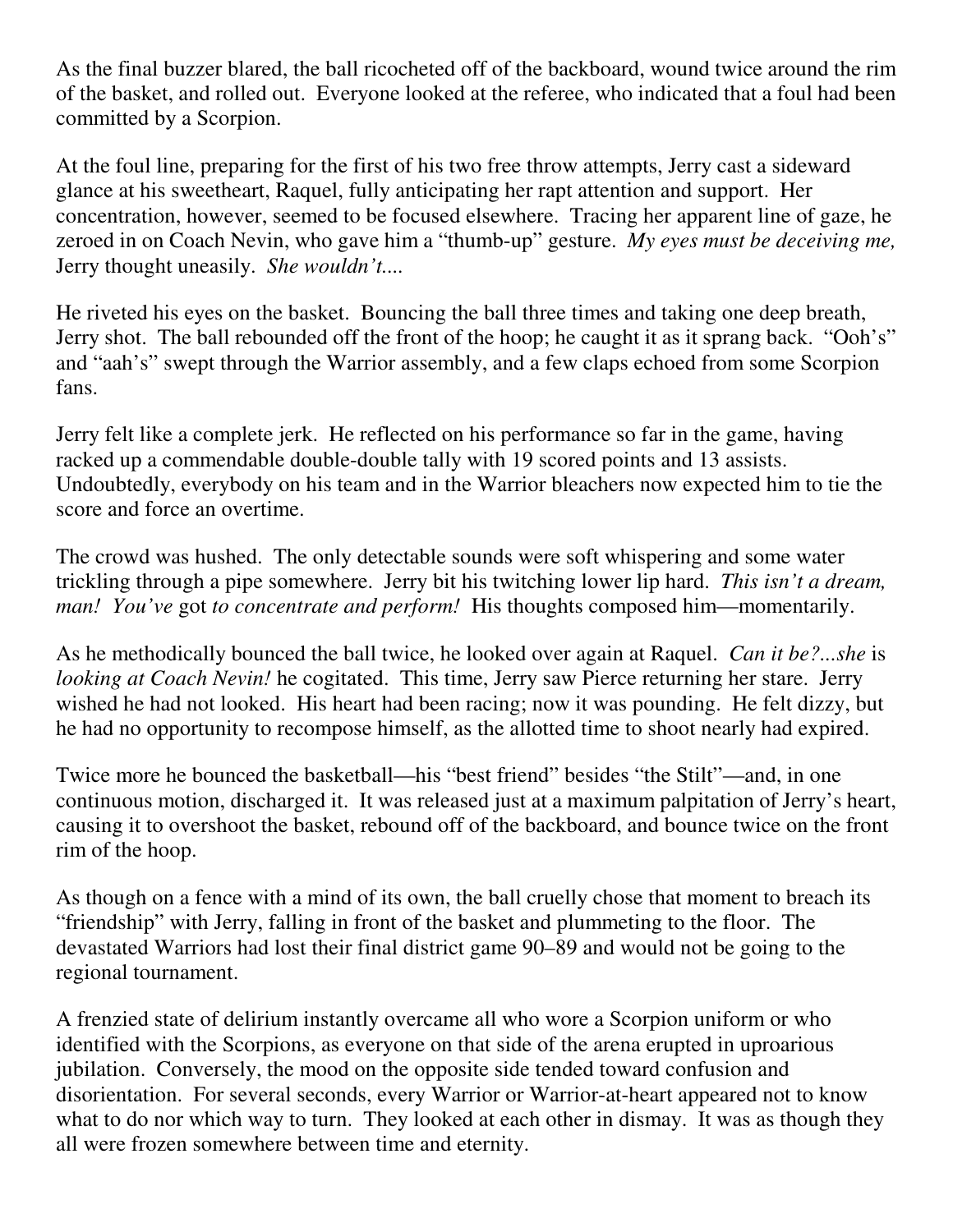"That was a severe loss for Pierce," Luke expressed in a conspicuously sympathetic tone. "Listen...I'm gonna beat the crowd...got somethin' I need to do, OK? See ya!" He was two rows down before Geoff could respond.

"Yeah, OK...see ya!" reacted a puzzled Geoff. Then, as an afterthought, he added with a shout, "Hey, Luke! When're you leavin' town?"

"In a week...but I'll see you before then," Luke returned hastily, retreating ahead of the crowd as though escaping a relentless lava flow.

Grabbing his blue jacket, on which he had been sitting, Geoff observed that Pierce seemed to be the first Warrior to "get a grip." He trekked across the court, evidently to congratulate the winning coach, the latter meeting him halfway. They shook hands and exchanged a few words.

On his way back, Pierce took a detour toward Jerry Wells—still fastened to the foul line, his hands cloaking his face—and gave him a firm hug. At first, Jerry, clearly sobbing, returned the hug with equal intensity. But, almost as quickly, he released his hold, pulled back, looked downward, and turned away his face. Pierce abided for a few moments, apparently perplexed; then he walked back to the sideline. He grabbed the shoulder or neck of each remaining player; a few already were wandering toward an exit, heads hung low.

Geoff observed the lead cheerleader—he searched the program for her name—approaching Jerry. Fleetingly pressing her nose into the back of Jerry's neck, she accorded him an ostensible, conciliatory hug. She then turned and dashed toward Pierce.

Before Raquel could reach Pierce, though, he was ambushed by Andrea Young, who clutched him tenaciously in a lingering embrace. Wriggling loose, Coach Nevin quickly scanned the crowd, seemingly concerned that someone in particular—Geoff suspected Coach Young might have witnessed the spectacle. Raquel halted her advance, hesitated a few moments, and turned around, slowly returning to Jerry.

Geoff started to find his way through the crowd and over to Pierce, wishing to offer him some sincere consolation and a little moral support. But the throng of people forced Geoff away from his intended destination. When he finally caught sight of Pierce again, he had entered his office and was closing the door.

*It's probably just as well,* mused Geoff, at this point voluntarily moving along with the horde toward the front exits. He resolved that, next time he saw Pierce at the health club, he would tell him what a superb game his team had played—fully attributable to Pierce's excellent coaching abilities—and that he still should stand tall at Foothill High. Maybe next week, with this night behind him, it would be more appropriate to offer the phrase, "There's always next year!"

<=†=>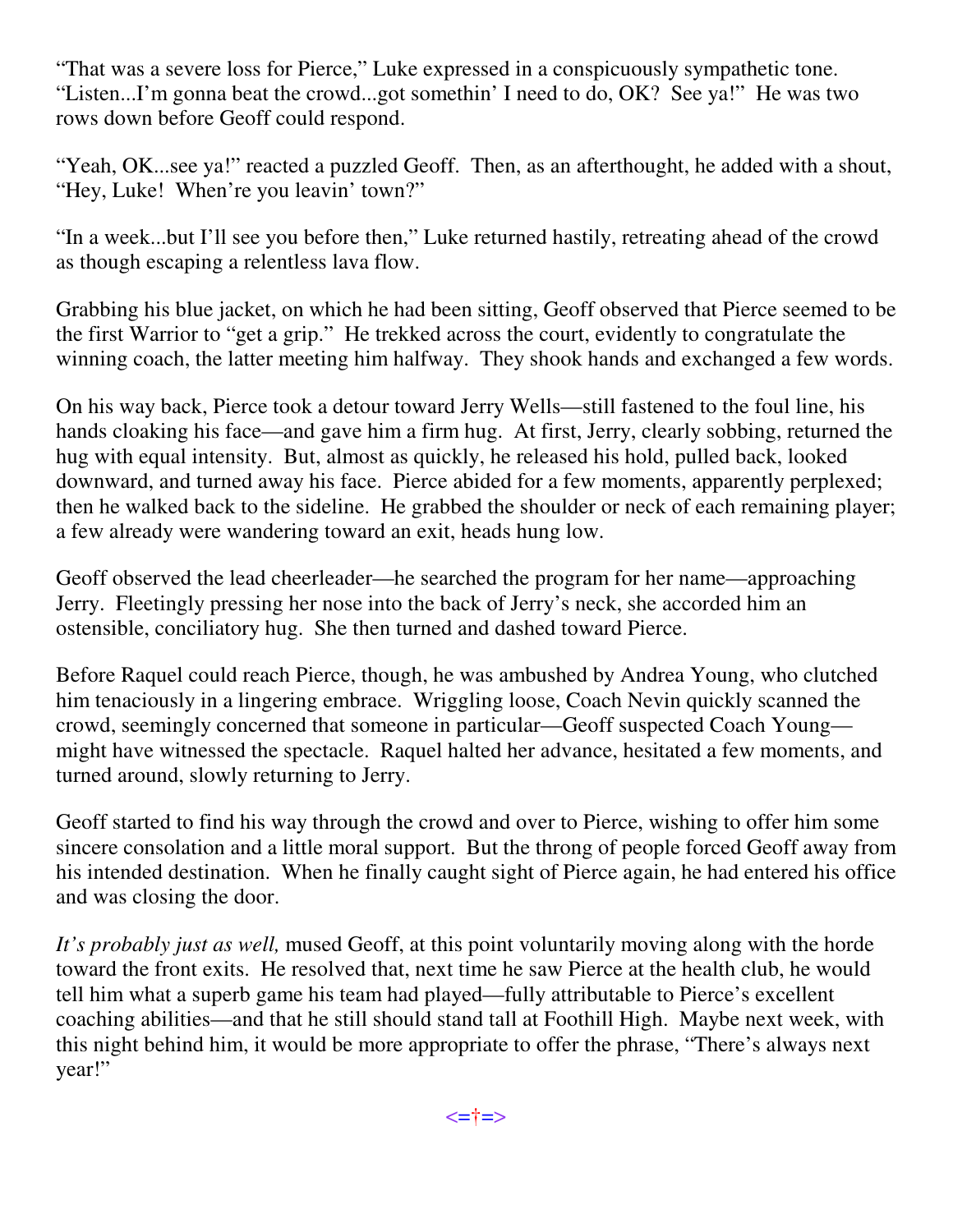Raquel and Jerry walked somberly to his car, following his quick shower. They were not holding hands. A few hours earlier, both had found it impossible to contain their enthusiasm and excitement. Now things were agonizingly different, especially for Jerry. "Do you still want to go to Dale's party?" questioned Jerry, attempting to repress his intermittent sniffles.

"Uh...yeah sure, babe," came the reply from the overtly distracted cheerleader. "But you know what, Jerry...I just remembered that our cheerleading sponsor wanted to have a few words with us girls after the game. I can catch a ride over there with Julie or Morgan, OK?"

"You won't be long, will you?" inquired a leery Jerry. "How 'bout if I just wait here?" The full moon's light revealed his disconsolate expression.

"Mmm...well, it might take awhile," countered Raquel. "I dunno," she shrugged. "And I don't want you waiting here alone, licking your wounds, for too long." She placed her hand on his knee, gently digging her long, silver and purple nails into the sides of his leg. He always liked that. "Some of the guys'll be at the party, and they'll console you 'til I get there."

"Right, uh-huh...*not!* None of the guys'll wanna see me now. *Nobody*'ll wanna have anything to do with me for the rest of the school year," returned the dejected athlete, desiring some sensitive reassurance.

"Oh, come on now, Jer! You know nobody feels that way about you!" Raquel's nails dug in a little deeper. "Nobody blames you for losing the game, babe. And no one *is* to blame Those things just happen, ya know?"

Jerry suddenly recalled why he felt he had missed both of his final shots. He pried Raquel's fingers off of his knee. "OK...'babe.' You go on and do your thing...'babe.' Maybe I'll see ya later." He looked straight ahead.

Raquel gazed at him, but he refused to look at her. "Jerry...honey...."

"*Go on, Raquel! I'll see you around!*" came his irrevocable rejoinder.

Raquel sniffled and reached for a tissue; but Jerry, wise to her Oscar-caliber flair of simulating tears, remained unmoved. She opened the door and stepped out. Jerry revved up his car and screeched away. Raquel headed back toward the gym.

Inside, almost everyone had left. Some janitors were sweeping up the colossal mess around the concession stand. A few clusters of discontented Warrior fans stood, grousing to each other.

Still adorned in her provocative cheerleading attire, the gorgeous young lady strode briskly across the basketball court—straight to the office of Coach Nevin—and knocked on the door. Several seconds later, the door opened. She gave Pierce a hug, which he reciprocated perfunctorily.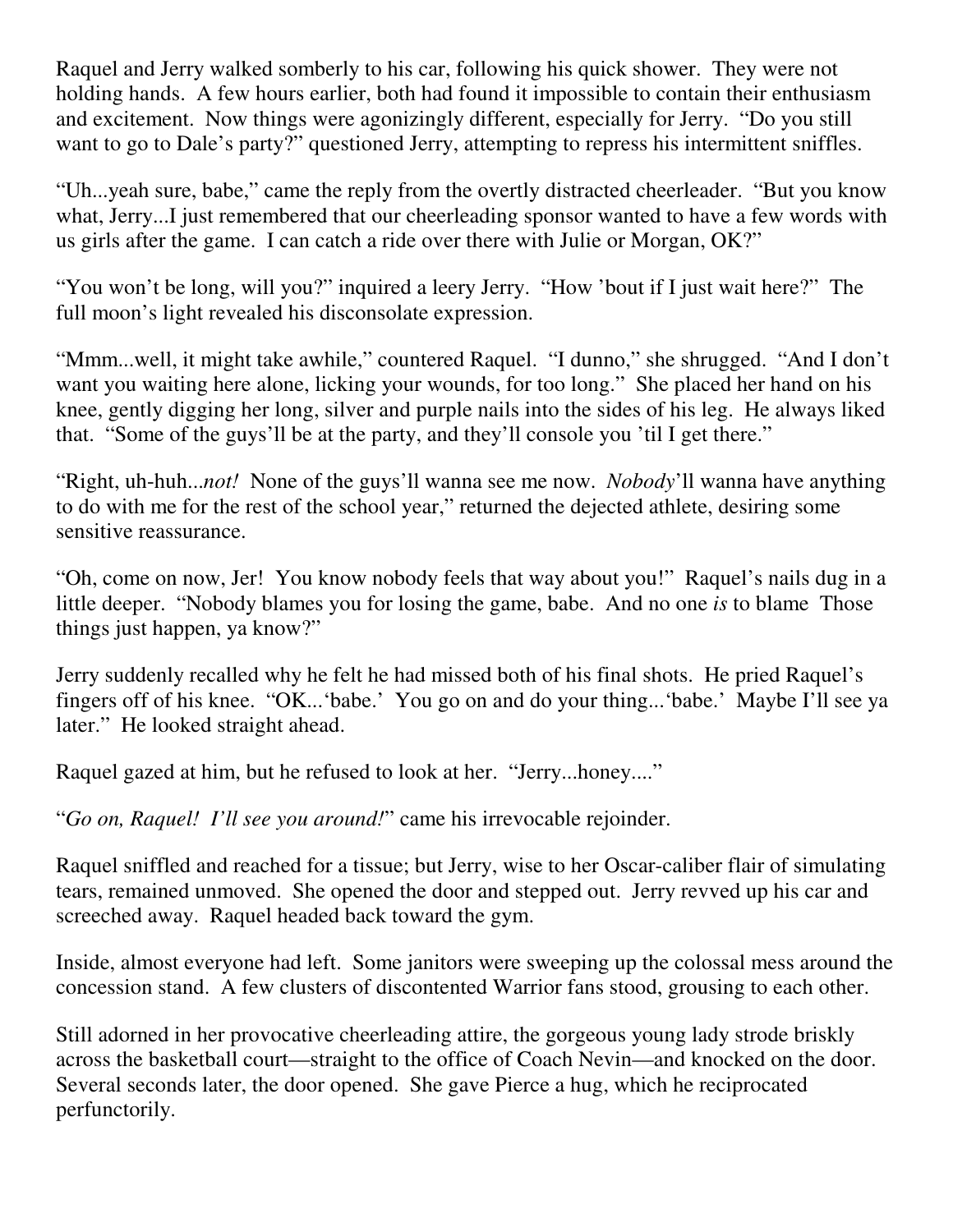They conversed for a couple of minutes, and then Raquel entered the room ahead of Pierce. Pierce left the door ajar. Unbeknownst to Raquel, Jerry had driven around the block and returned to the gym. He watched from an opposite doorway for another minute or so, after which he retreated to his car and sped away.

<=†=>

"What can I do for you, Miss Lacey?" initiated Pierce judiciously.

"Well, to start with, maybe you could call me Raquel."

"I thought you'd be out with Jerry," Pierce urged, hoping she would get a clue and leave. He knew he was too vulnerable now to be in the company of a dazzling blonde, and he did not want to do anything he would regret.

"Oh, he's somewhere sulking," replied Raquel, rolling her eyes upward.

Pierce sat down behind his desk, distancing himself from the stunningly beautiful eighteenyear-old. "But shouldn't you be consoling him?"

Raquel sauntered around one end of the desk. "There's plenty of time for that," she laughed dismissively. "Pffft...he'll get over it!" she shrugged.

As she coyly sat on the edge of the desk, Raquel crossed one leg over the other and slowly began to wiggle her foot back and forth. Then she grasped a pencil between her fingers, daintily bringing the eraser to her teeth.

Pierce stood up and walked around the opposite end of the desk toward the door. He stated, in no uncertain terms, "I really think your place right now is with your boyfriend, Miss Lacey. I'm sure he needs your encouragement." He employed the use of his right foot to draw open the door widely. "Anyway, I need some time alone to write a report for the press."

Raquel gaped at Pierce with a half-smile. She stilled her foot, uncrossed her legs, and slipped off the desk, in no hurry as she made her way over to her model man. She paused next to him—staring as if into the handsomest face she ever had beheld—seeming to anticipate a reprieve.

However, Pierce returned to his initial location behind his desk, remaining standing. Fabricating a full smile, Raquel countered, "OK, 'Teach'...you may have just lost more than a 'big game.'" As she turned and walked away, Pierce overheard her murmuring, "Hmm...so there's time for Mrs. Young but *none* for 'Miss Lacey'...."

Pierce reseated himself. He obtained a pen and spiral notebook from a drawer and worked for almost an hour recording the highlights of the game, as well as of the season. Intending to present the account to a reporter from the *Orange County Register*, he represented all of his key players—particularly his point guard and both of his centers—in the best possible light.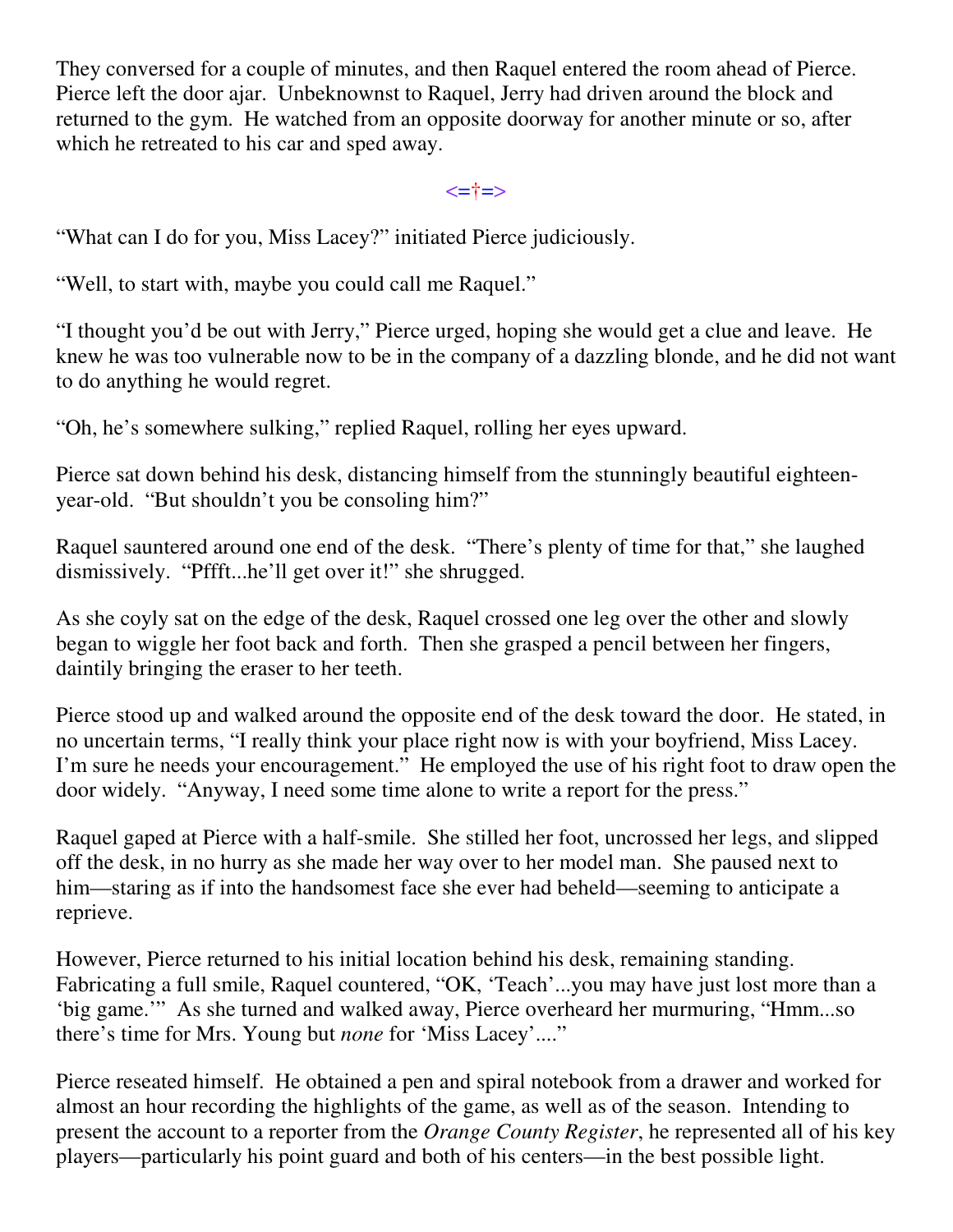Finally having completed his carefully written narrative, Pierce yawned widely. He laid his forehead on his folded hands, figuring he would rest his eyes, just for a few minutes, before heading home. He meditated upon Raquel's two final pungent declarations. While pondering the notion that they might forebode the brewing of a sensational scandal, involving Andrea Young and himself—which potentially could jeopardize his chances of being rehired next year—he dozed off.

Pierce began dreaming. In the fantastic dream, he sensed that he gradually was changing into a cornea shaped like the side of a basketball. The image of Coach Steven Young, positioned in front of him, was transmogrifying into a cornea shaped like the side of a football.

As Steven became fully transparent, Pierce momentarily perceived, on Steven's surface, what appeared to be a swirling object of some sort—maybe a spiral galaxy or a hurricane. It appeared to be a reflection of something; but with a backward glance, Pierce observed nothing behind him. Through the cornea, which had been Steven, an azure disk materialized. A black aperture in the middle of the disk dilated and constricted rhythmically, as though it were "breathing." The disk began to fluoresce a bright neon blue.

Pierce's attention was drawn toward two irregular brown spots, resembling indented freckles, which had formed on either side of the scintillating blue disk. One expanded in size and acquired increasing depth until it looked like a bottomless pit. Pierce perceived, within its interior, a chaotic mixture of faint orange glimmers and spiked black shadows, much like the light from the cozy fire in a fireplace produces unsettled flickers and ever-shifting silhouettes on a wall. It was eerie, yet fascinating—repelling, yet alluring. He floated toward it. *Dare I touch it—or even venture inside?*

A resonating *BOOM!* rang out. Pierce's kaleidoscopic dreamscape shrank to a point, like the image on an old TV screen which has been clicked off. His consciousness was sucked out of his bizarre phantasm, like a paper man on a magazine page being ripped away into a vacuum cleaner hose.

Sitting immediately erect and blinking his eyes, Pierce felt dizzy as he attempted to ascertain whether the briefly echoing sound emanated from within his head or externally. Within a few seconds, the reverberating noise had subsided. But it was followed almost immediately by what he determined to be the rapidly retreating footsteps of someone with soft-soled shoes, sprinting the length of the basketball court. A door on the opposite end of the gym clanked open and then slammed shut.

Pierce's pupils were dilated to about triple their normal size. He sprang away from his desk, his swiveled chair tumbling over backwards and crashing to the floor. Hurriedly, he ran to the open doorway.

Pierce looked across the gym, wishing he had had enough presence of mind to dart to the door, while he still had heard the footsteps, rather than to petrify in his chair. He supposed that there was enough light in the spacious room for him to have gleaned a clue as to who had been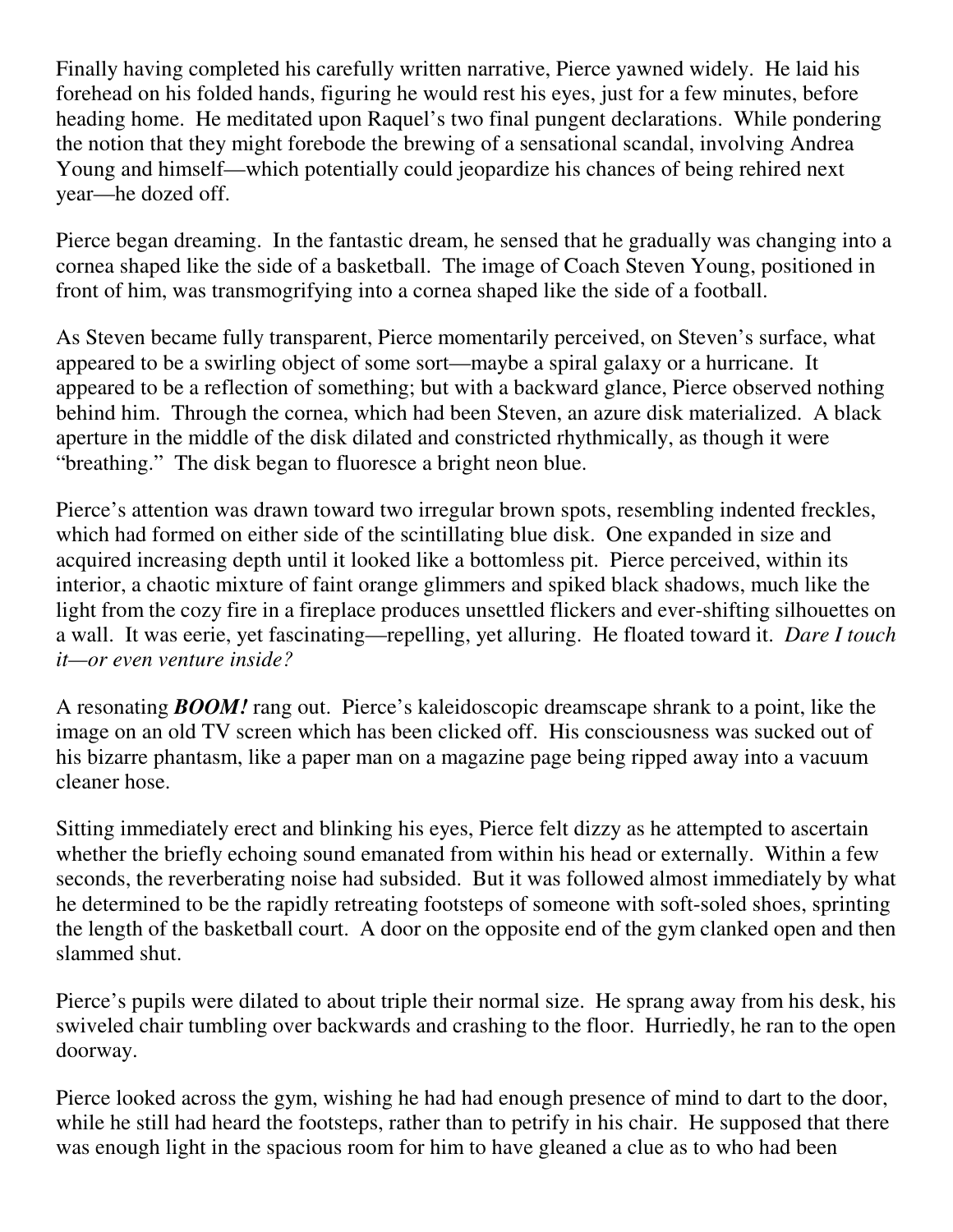running away. His peripheral vision then detected movement below and to the side of him, about three feet from where he stood.

Automatically, Pierce's head whipped down and to the right. Stepping back, he gasped. An arm dropped to the floor from the chest of a felled body, its hand grasping a bloody white envelope. The envelope apparently had been withdrawn from the person's shirt pocket adjacent to a bullet wound. As Pierce's eyes adjusted to the dimly lighted area, he flinched when he recognized the victim: Geoff Hutton's friend, Luke Steen.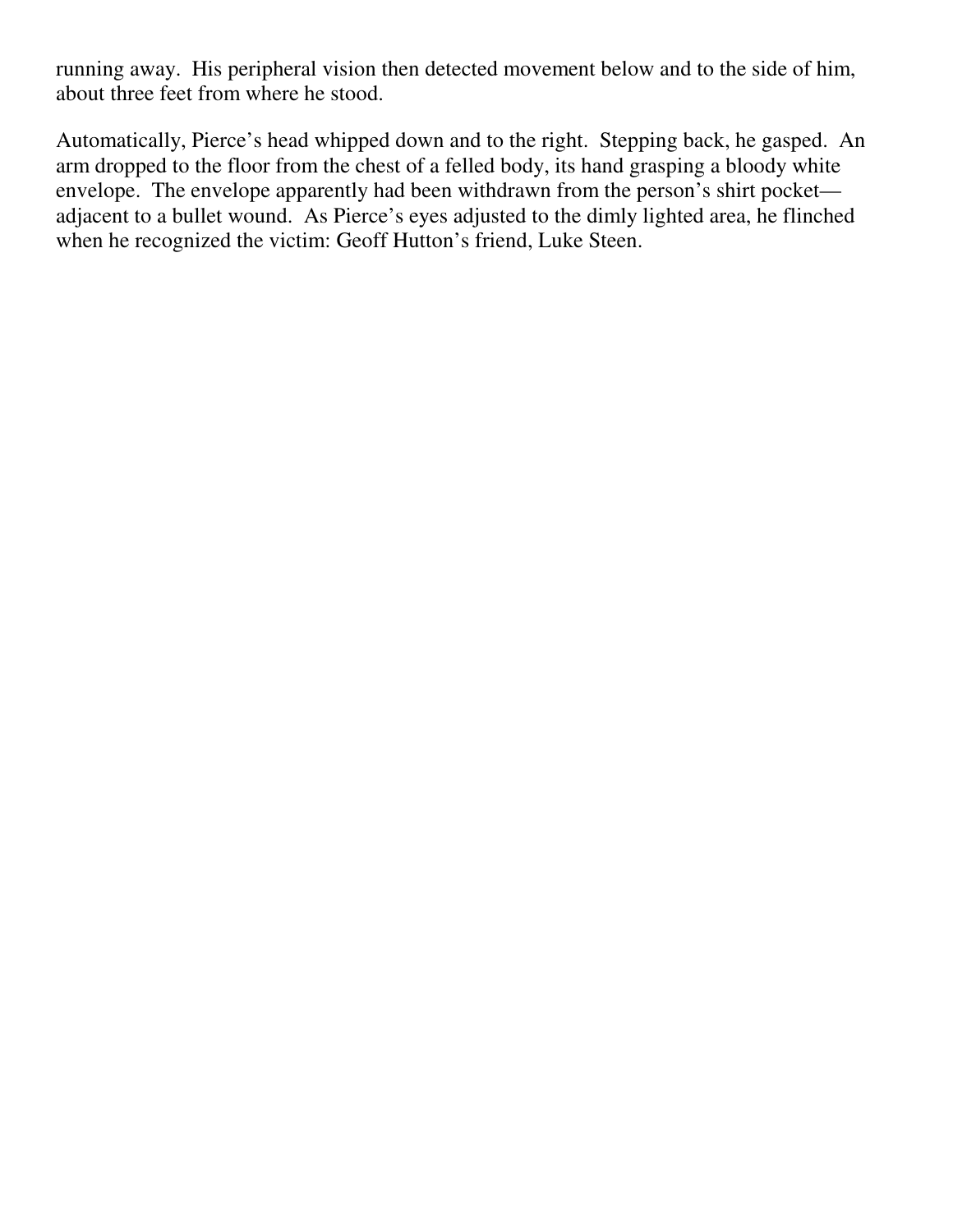### *Chapter 4*

Pierce decided that the grayish-blue room in which he was waiting was not exactly "dreary"; it was more "sedating." He had read about how certain colors had a calming effect on even the most savage of criminals, and he wondered how many of them had sat right where he was now.

A chill brushed the back of his neck, as the picture of a bloodied Luke Steen swept across his mind. *What happened tonight? Who could have done such a thing?* "Was that bullet meant for *me*?" Pierce inadvertently muttered aloud.

He wondered if anyone were eavesdropping on him from the opposite side of a two-way mirror, which took up about half the area of one wall. He surmised that the two microphones, on either end of the long table, were linked to speakers in that other room. *Keep quiet, dummy!* he thought.

An edgy Pierce jerked as the metal door opened. Two police officers entered. One remained standing near the closed door, while the other introduced herself as Lieutenant Müller and took the seat across from Pierce. He marveled at how a dark uniform and gold badge could give this stunning, blonde-haired, green-eyed lady such a commanding, authoritative appearance. "Mr. Nevin," began Lt. Müller, "could you please tell me all you know about what occurred at the Valley High School gym tonight?"

He wished that they were sitting over dinner with candlelight and that he could call her Vanessa, the first name imprinted on her badge. He noticed that she was not wearing a ring. "Well, I coach the varsity basketball team at Valley High, and tonight our team, the Warriors, played a district title game against the Scorpions. It was a close game all the way to the end,  $when...''$ 

"*After* the game, Mr. Nevin," Lt. Müller interrupted. "What can you tell me about the shooting episode?"

"Oh...well, uh, I was resting my head on the desk in my office, and I fell asleep. I remember that I was having this crazy dream, and then...."

"What was your dream about?" interjected Lt. Müller again.

"Uh...well..."—Pierce wondered if maybe she were testing him to see if he really had been asleep—"it was a pretty strange dream." *If I tell her my dream, will she think that I'm making it up because it was so bizarre?*

"Go ahead, please." Her emerald eyes remained affixed to his.

"OK...," he began. "I dreamed that both Coach Young—the football coach—and myself were...well, *corneas*...you know, the front clear parts of your eyes?" Pierce pointed to his right eye. Lt. Müller, her velvety hands folded on the table, nodded once. He continued, "Behind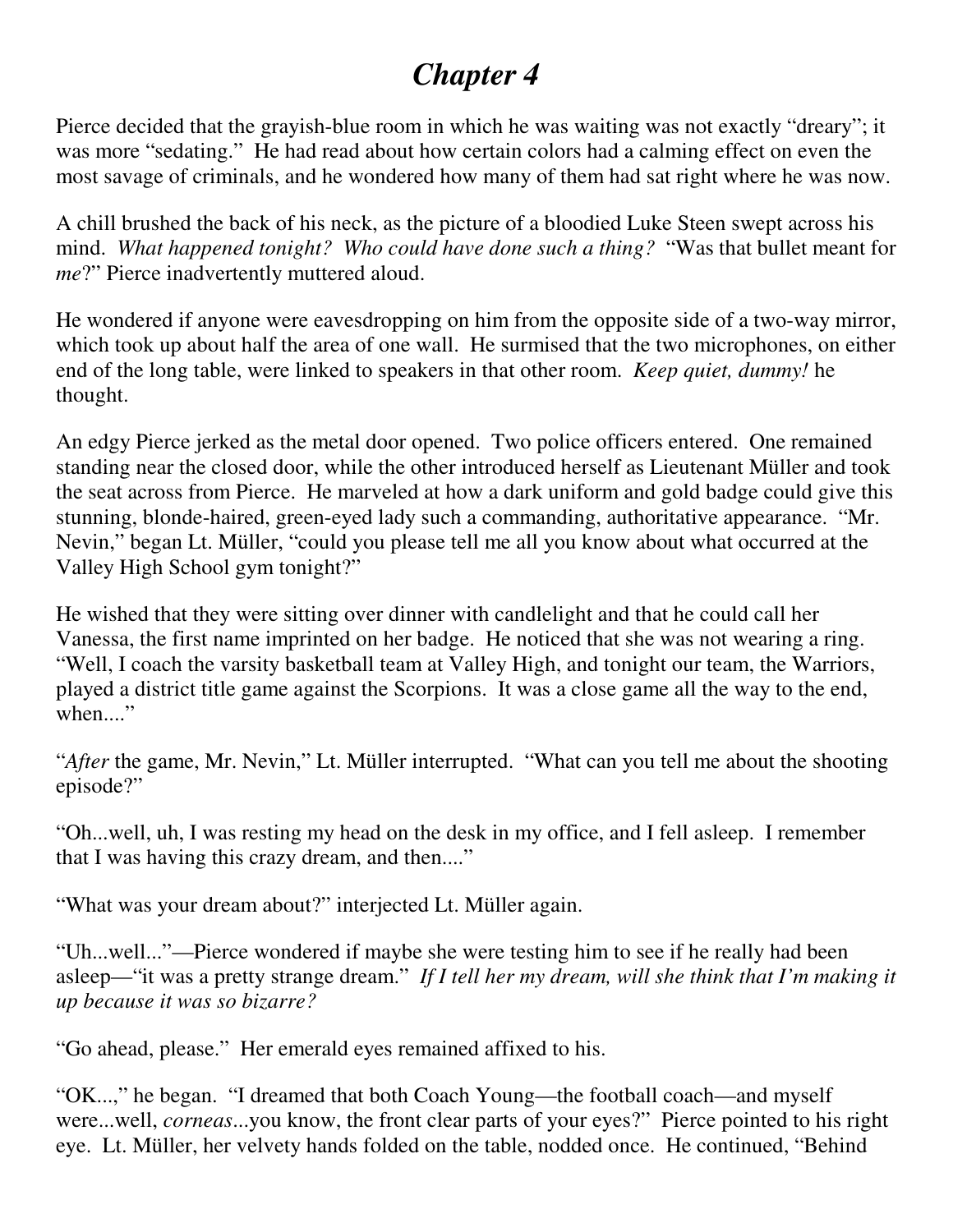him, a blue 'iris' appeared...I guess it was an iris because a 'pupil' at the center of it kept changing size." Lt. Müller blinked once. "You see, I had an eye exam last week, and my eye doctor was describing things about my eyes to me...."

"Do you remember the name of your eye doctor?" requested Lt. Müller.

"Uh, yes...Doctor Geoff Hutton...at Valley Health Plan, over in...."

"OK, that's fine. Now, what happened when you woke up, Mr. Nevin?"

Pierce's instinct told him that she was as enamored with his looks as he was with hers; yet she had the best poker face of any he had seen. Unlike most females meeting him for the first time, she did not turn to jelly. In fact, she had an intimidating, yet tender, quality about her. He liked it. It made it hard for him to concentrate; yet he knew he must.

Suddenly, the grisly image of a guy he barely knew haunted him again. He felt his palms starting to sweat. He never had had an anxiety attack and wondered if this is what it felt like before somebody had one. *I've got to maintain...I must....*

"Mr. Nevin?"

"Huh?...oh, sorry...what was your question again?" Pierce entreated.

"Do you remember exactly what happened after you woke up in your office tonight?" the strikingly attractive officer reiterated.

"Uh...yeah, I do...very well." The thought that he could have had his life taken from him tonight re-entered his mind. His thinking clarified. "As I said, I was sound asleep...dreaming...when a loud noise suddenly awakened me. I heard the sound echoing throughout the gym for several seconds. My mind was foggy. I was trying to determine if maybe a door had slammed shut, or else if maybe someone had set off an M-80 or something. I have to admit, I was completely freaked out for several seconds. During that brief interval, I heard the footsteps of someone running away, down the full length of the court. Then I heard a metal door open and close." He recalled how he had frozen.

"Yes, go on," she encouraged.

"So...I jumped away from my desk—my chair fell over backwards—and I ran to the doorway. I remember wishing I'd reacted more swiftly, 'cause I felt maybe there had been enough illumination from the auxiliary lighting above the tops of the bleachers to identify who was running away...or, at least, to get a clue from the clothing or something." Pierce looked down at his lap and shook his head from side to side. "I was so stupid to *freeze* like that." His lips quivered for a moment, but he quickly tensed them.

Lt. Müller seemed to be intuitive enough to grant him the next few seconds to recompose himself. "Then what?"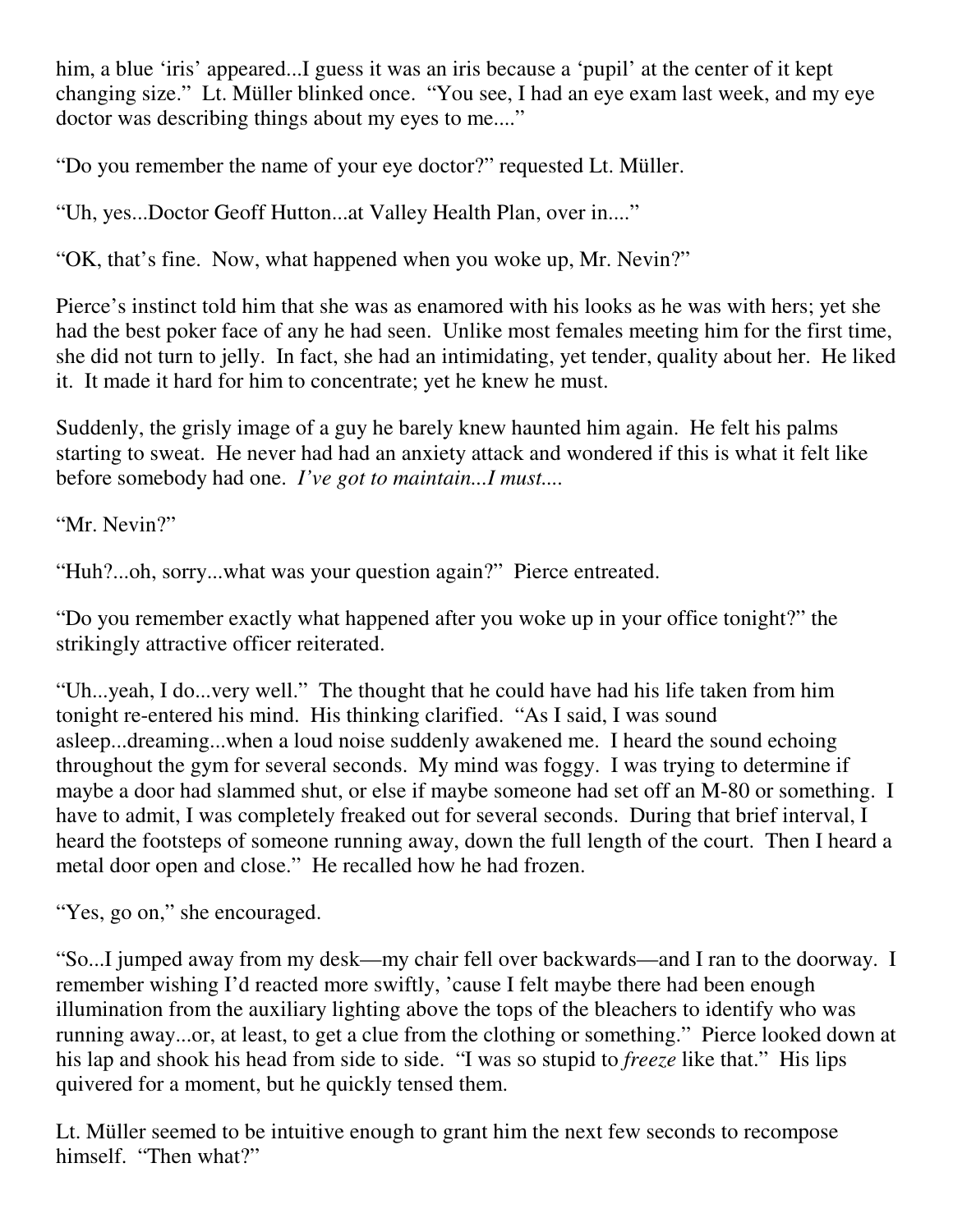"Then..."—Pierce took a deep breath and looked back up—"I detected a movement on the floor. I looked in that direction," he said, snapping his head diagonally downward, as the disturbing memory of what he had seen sadistically re-emerged from its dark hiding place. "And I saw Luke Steen lying there. His arm slid off of his chest to the floor." Pierce paused.

"So, then, you know the victim."

"Well, sort of...not very well. He's an acquaintance at the health club I go to. I know his name...that's about it."

"What did you do then?"

Pierce could not tell if it was more Lt. Müller's countenance or her interruptions that had distracted him before. In any case, he was glad she was letting him just state the details as he remembered them. His palms stopped sweating. "I saw that he was shot. I immediately checked his breathing and pulse. He had a weak pulse, but he wasn't breathing. I know that, if you're alone, it's important to call 911 before initiating any CPR. So I ran to the phone on my desk—it's a good thing they finally installed one last week—and pressed 911. I explained the situation to the operator. She asked if I knew CPR. I said I did, so she directed me to initiate it and assured me that the paramedics were on their way."

"Go on." Lt. Müller, though expressionless, seemed entranced.

"So, I rechecked his pulse when I got back to him. It was less regular but still going. I tilted back his head, pinched closed his nose, and exhaled twice into his lungs, watching his chest rise each time to make sure the air was getting down. I repeated this...I don't know...I guess about five or six times. Suddenly he took a deep breath, followed by a few quick shallow ones. His eyes opened about halfway. I put my face in front of his, in case he was conscious, to see if he knew me. He said, 'Pierrrccce...,' and then his eyes closed again. He continued to breathe until the medics got there."

"Had Mr. Steen been to your office before?"

"Uh, no...never...not that I know of."

"Do you have any idea why he might have gone there tonight?"

"Well, I saw him in the stands at the game tonight. And he's always seemed like a friendly guy, so maybe he dropped by to say he was sorry we lost the game. I really don't know."

"You handled the situation very well, Mr. Nevin. I think anybody would have panicked a bit after having been so rudely awakened. But you came through when it counted," Lt. Müller commended. "You should feel proud of yourself for having saved a man's life tonight."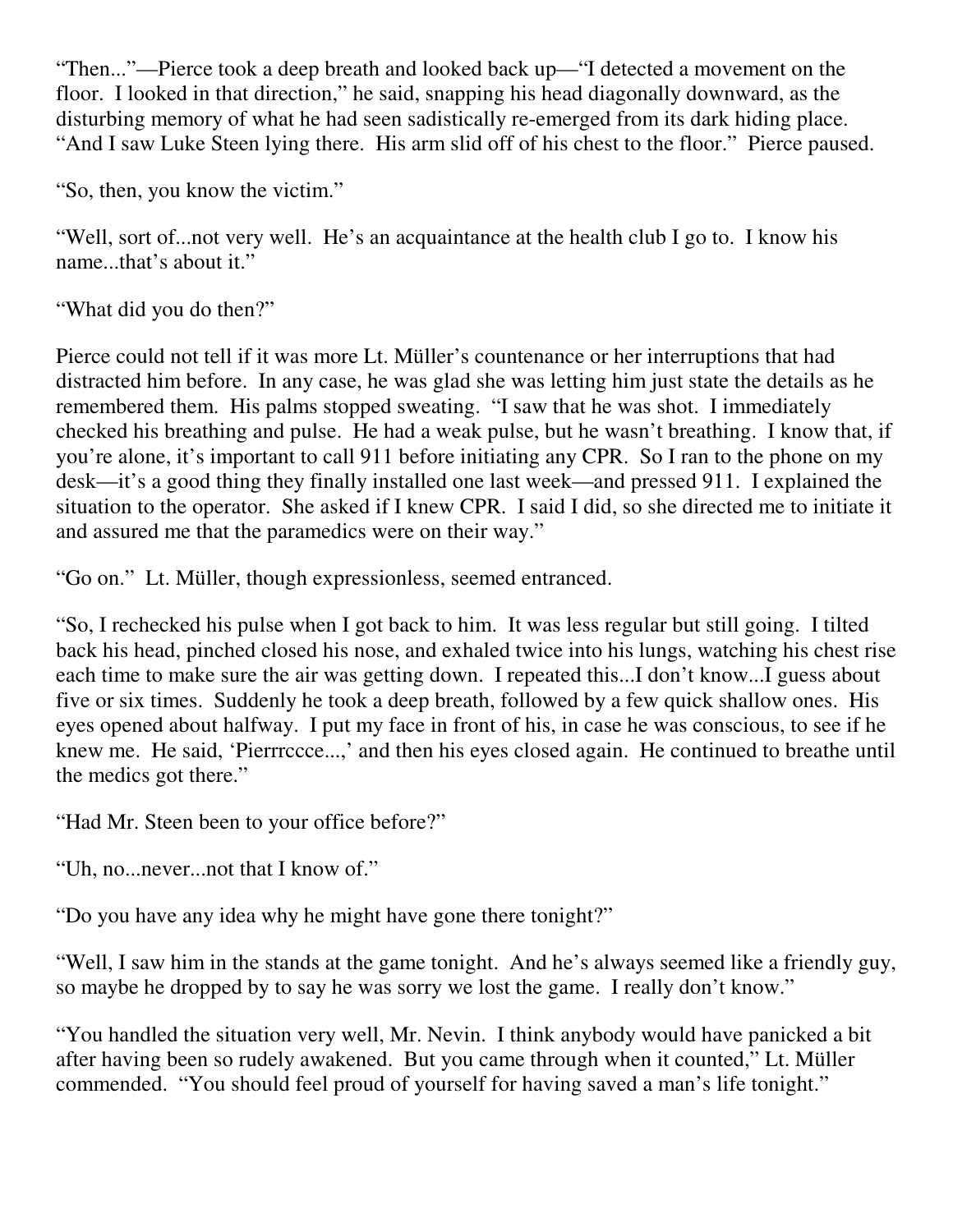Only then did Pierce realize that he had had done that. He also gathered that his interrogator believed him. He felt more at ease, and he respected her for having given him the benefit of the doubt, or so it seemed that she had.

"Is there anything more you recall about the incident?" she continued.

"Well...." As Pierce spoke, he recollected the bloody envelope, with his name on it, which he had stashed in a manila folder as he was talking with the 911 operator. After he had revived Luke, he had inserted it at a random place in his file cabinet. He got a sudden knot in his stomach, wondering if the officers looking around in his office had been thorough enough to find it. He hoped not. Part of him wanted to level with her and tell her about the envelope, but most of him wanted to see what was in it first. *What if it just complicates matters further?* "I...can't think of anything else. By the way, do you have any information about Luke's...uh, Mr. Steen's...condition?"

The enchanting lieutenant nodded and replied, "Presently, he remains in stable condition in the intensive care unit at Hoag Hospital. X-rays show a bullet lodged inside the left ventricle of his heart. A little while ago, one of our experts determined that it is a thirty-eight-caliber bullet. We've requested procurement of the bullet for ballistics testing, but Mr. Steen's doctor is afraid to remove it at this time." She smiled for the first time. "Anything else?"

Pierce closed his eyes for a few seconds and took another deep breath. "No, I guess not."

"Fine. Now, Mr. Nevin, have you planned any out-of-town trips for the immediate future?" Lt. Müller queried.

"Uh, no. Why?"

"Well, you're free to go, but I'd like to request that you not leave town until this case gets wrapped up. If you must leave, please inform me first." Lt. Müller handed Pierce her card. Her glossy scarlet fingernails grazed his fingers as her hand withdrew. Regaining eye contact with her, he could not tell if this action was intentional or inadvertent. He thought, *She could be holding a Royal Flush in hearts, and she wouldn't give even the slightest clue....*

#### <=†=>

Pierce was sweating. With his extended-wear contact lenses, he easily could see the time on the digital clock near his bed: 2:22 a.m. He threw off the covers and reflected on the dream he had been having moments before.

He had been driving under the speed limit on the freeway. An impatient driver, who had been tailgating him, suddenly had begun to pass him on the right. As soon as they were even, Pierce had recognized the driver as an enraged Coach Young, who had lifted up a rifle and had fired directly at Pierce. Then Pierce had awakened.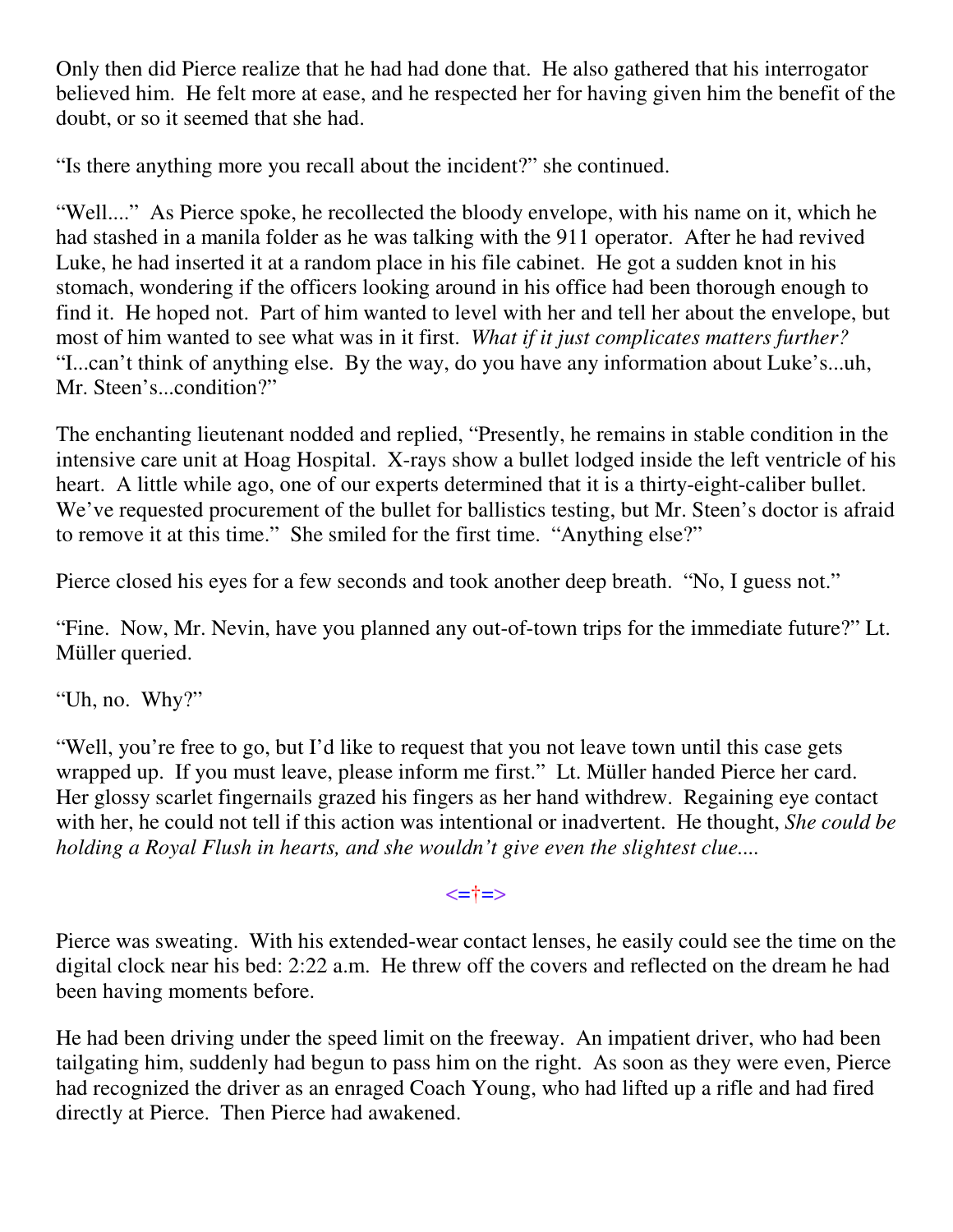He thought about once when Luke had tried to talk to him in the parking lot at the health club. He had told Luke to leave him alone. Now Pierce regretted having said that. He tossed and turned in bed for the next couple of hours.

<=†=>

Pierce typically began his Saturday mornings with an early workout at the health club. Today, he had felt like sleeping in; but the phone rang at a few minutes after 7:00. It was a reporter from the *Orange County Register* asking if she could come over to get the scoop on the shooting incident the night before.

He was in no mood to talk to a snoopy reporter—even if it had been about the basketball game, much less an attempted homicide. *Besides, what if she misstates something I say because she wants to embellish the story?* "No, sorry. I've spoken with the police, and I'd rather not discuss what happened with anyone else at this time."

"But if you could just...." Pierce pressed the "OFF" button on his speaker phone. Minutes later, the phone rang again. After three rings, his answering machine intercepted the call. It was the same reporter. Leaving her name and number, she implored him to call her sometime that morning. He knew that he would not.

On his way to the front door to get the morning paper, the doorbell rang. "Who the heck could *that* be at this time of morning...another reporter?" a vexed Pierce asked his reflection in the mirror, which was hanging on the wall.

Peeking out the peep-hole, he could see a van in the street with a small satellite dish on top. On the side of the van was written *Channel 4*—or maybe it was *7*; he could not quite tell which— *Action News*. The reporter wrenched his head and peered into the peep-hole. Pierce moved away.

Pierce remained inside all day, answering neither the phone nor the door. He worked on lesson plans for his science classes, but unsettling thoughts kept assailing his mind. *Why did Luke come to my office?* Maybe whatever was in the envelope would explain it. *Was Luke the one with the gun?* No, that made no sense. *Had the person with the gun been following Luke, or else had that person been coming to get me and was intercepted by Luke?* Somehow, Pierce sensed that the latter was the case. *If so, might the would-be murderer try again?*

The notion that someone could be stalking him troubled Pierce greatly. At times, he felt anxiety—a sensation totally foreign to him until recently—building up inside. He kept suppressing it. Of all the people he knew, not one of them would be able to relate to what he was going through. He wondered if anybody could. *I don't remember ever feeling so...isolated.*

That night, with no reporters in sight, Pierce drove to the school and entered his office. Only a few things were out of place. Apparently, the police search had not been very extensive. He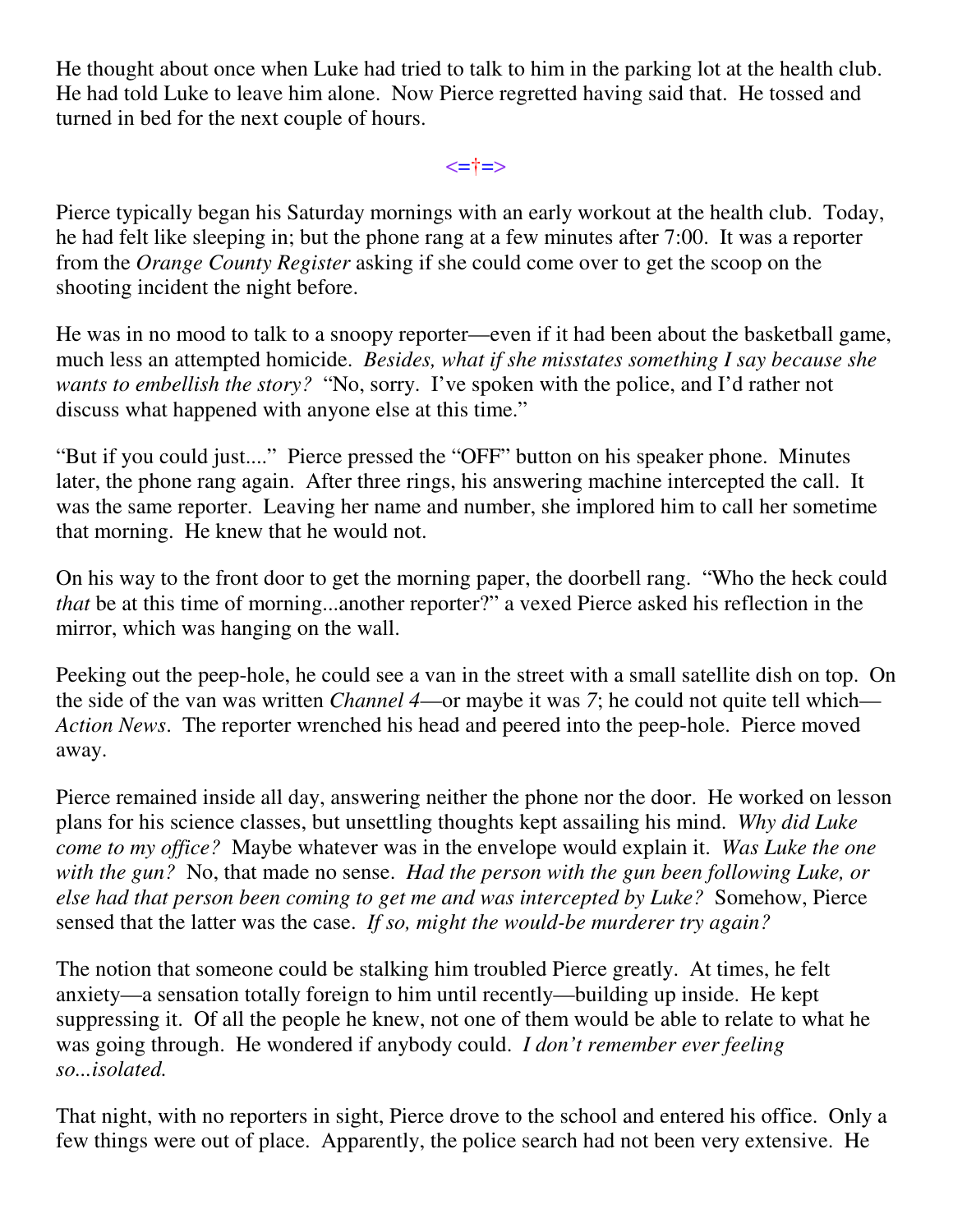retrieved the bloody envelope, which contained a less-bloody letter, and returned home. As he sat in bed, he read the letter, then turned off the light.

<=†=>

Waking up late on Sunday morning, Pierce stared at the ceiling. Stark apprehension overtook him for a few moments, sensing that something "big" was going to happen that day. Then the feeling subsided. "God help me."

No sooner had these words left his mouth than a still, small voice within him—speaking, he felt, more to his heart than to his mind—seemed to urge him to go to church, somewhere he never had considered going before. He wondered if it might help. *After all, other people I know seem to get consolation and strength from going to church, don't they? What the heck.*

Luke once had told Pierce about a church attended by people wearing anything from three-piece suits to shorts and tank tops. It was not too far from where Pierce lived. He called and listened to a recording stating the times of the three services; the next one was at 11:15, in forty-five minutes. He showered, put on a sport shirt and slacks, downed some nonfat yogurt and coffee, and headed out—hardly believing that he actually was doing this.

During the service, Pierce sat near the back entrance. He had heard of "Palm Sunday" but knew nothing about it. The pastor spoke about Jesus' triumphal entry into Jerusalem, on a donkey and her colt. People had spread their cloaks and palm branches on the road before Him. *Wasn't this an old Jewish tradition whenever the* Passover lamb *was being brought forth to the temple?*

Pierce mindfully considered every word, including the declaration by a weeping Jesus: "The days will come upon you when your enemies will build an embankment against you and encircle you and hem you in on every side." This was how Pierce felt: unable to elude his enemies, even in his sleep.

During the service, Pierce looked in the bulletin to identify the passages he had heard being read: Matthew 21:1–11 and Luke 19:28–44. He thought he had heard of the biblical writer "Matthew" but never of "Luke." At that moment, Pierce got another compelling urge: to go see Luke at the hospital.

<=†=>

After lunch at a local cafe—during which he had kept out a wary eye for anyone around him behaving the least bit strangely—Pierce drove to the hospital. At the main desk, a receptionist told him that Luke Steen still had not been moved from the ICU.

A nurse overheard the conversation and informed him that she had seen Mr. Steen about an hour earlier. He had continued to drift in and out of consciousness. Pierce began walking toward the ICU. Halfway there, though, he paused; somehow, he could go no further. *What is it that prevents me from going in to converse with Luke? After all, I did save his life.* He could not explain it.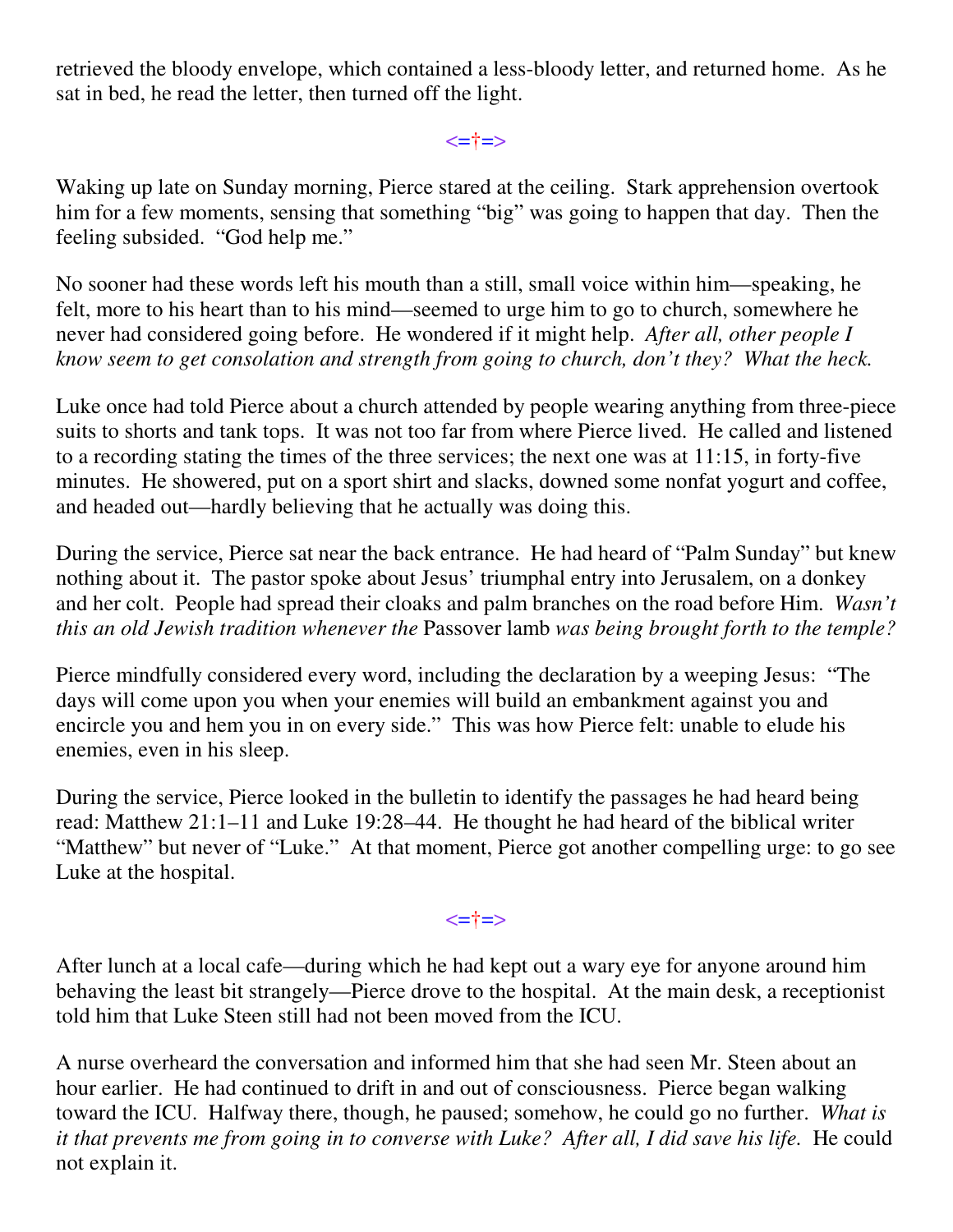Returning to the main desk, Pierce asked the same receptionist if it would be possible to speak with Luke's doctor. She told him that Dr. Cohen probably could be found on the sixth floor, at the nurses' station.

As the elevator moved upward, Pierce was deep in thought, painstakingly pondering the things Luke had written in his blood-stained letter. He was taken by complete surprise when he met Geoff Hutton, holding a Bible under his arm, face to face as the elevator door opened onto the sixth floor. They both hesitated.

With one hand holding open the doors as Pierce remained inside, Geoff spoke first. "Hey, Pierce...I just spoke with Luke Steen's doctor...Doctor Cohen...and now I'm going back down to see Luke. Would you...like to join me?" Geoff stepped inside.

Pierce consented to this. "Yeah, OK...sure." He allowed the doors to close without intervening. "So...do you think Luke's gonna make it?"

"Doctor Cohen said that he's still in critical but stable condition. If you've never seen anyone attached to a bunch of breathing tubes and IV lines, get prepared. It's not a pleasant sight." Geoff grimaced.

"Did Luke talk to you at all?" queried a hopeful Pierce.

"Well, he...," began Geoff, but he abruptly ceased as a strange vibration seized the elevator. For a few seconds, the two men looked anxiously at each other. As the quivering suddenly changed to violent shaking, the lights flickered off and on. Then they turned off and remained that way.

After what seemed to be an eternity to them, although it was only a few more seconds, the elevator stopped. "*Wow!*...either someone didn't bother to make a repair report on this elevator, or else we've just had a *whopper* of an earthquake!" stated Geoff, nervously.

"I vote for the latter!" exclaimed Pierce. Distinct uneasiness was detectable in his voice. Both men had dropped to the floor. Geoff was sitting down, while Pierce was on his knees, his hand holding a railing nearby to maintain his balance. "I never realized until now how much a big quake feels like strong turbulence on an airplane. And that was a *big* one all right!"

"I'd guess it wasn't as big as a 6.0, though. It lasted only, what, ten or eleven seconds?" returned Geoff.

"I don't think it was that short...," countered Pierce, "maybe even fifteen or sixteen." After a brief pause, he continued, "I hope there's a phone in this elevator. We need to get outta here before we get rocked again by an aftershock."

Geoff entreated quietly, "Dear God, please get us out of here safely."

After a few seconds, Pierce added, "I *second* that...!" The lights abruptly flickered and then remained on. Next, an electric hum resumed as the elevator cable mechanism engaged. After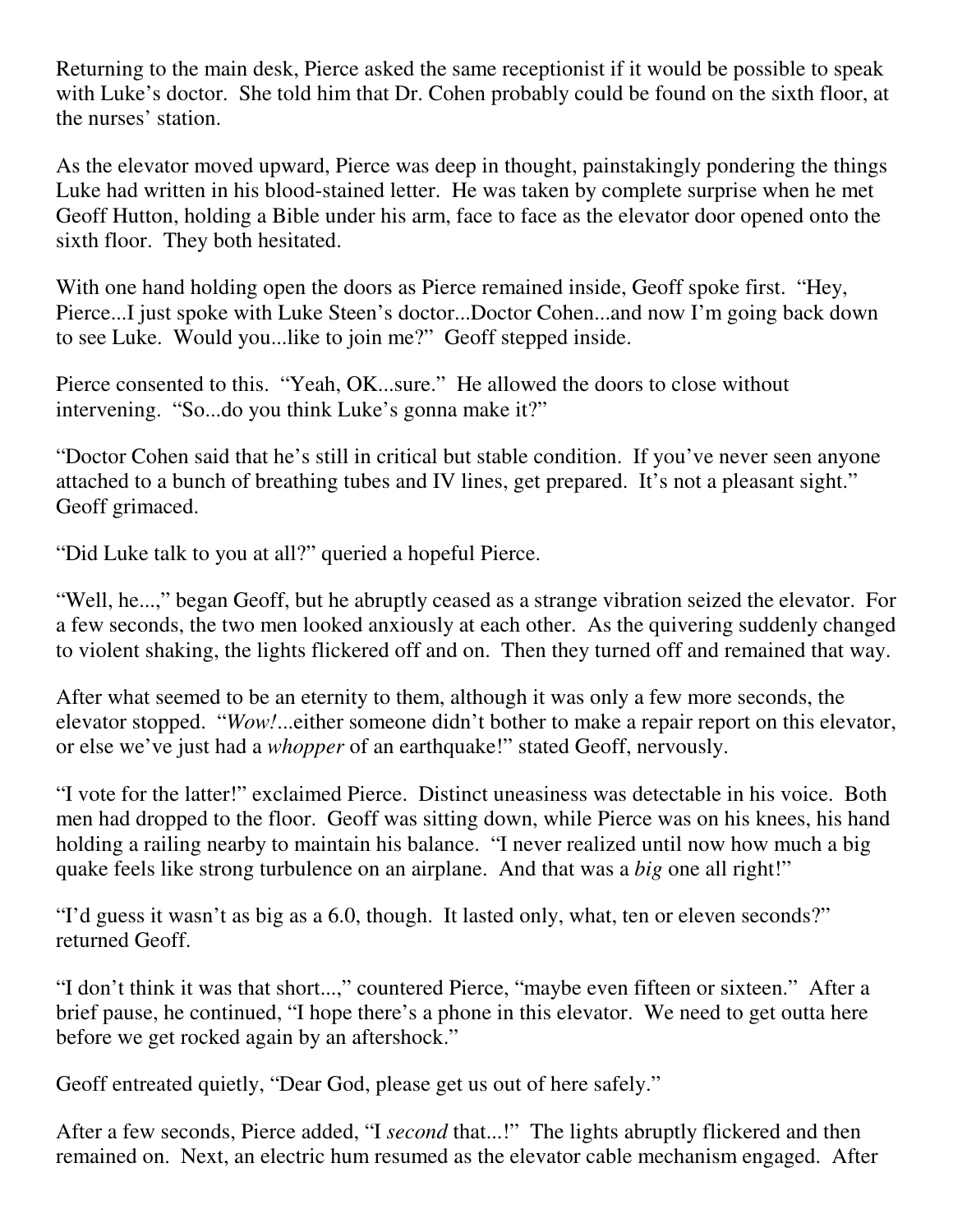an initial jerk, the elevator smoothly continued its downward descent. "*Whoa*, that was more of a rip-roaring experience than a bronco ride at a rodeo!"

"*No kidding!*" agreed Geoff. As the doors opened on the bottom floor, Geoff thanked God for delivering them safely out of danger. No damage immediately was apparent. However, as the two walked to the main desk, they passed by waiting rooms where pictures, charts, and other objects had fallen to the floor, small cracks could be seen in some of the walls, and crying patients were consoled by various hospital personnel.

A food service employee was observed to be picking up food trays and broken dishes, which had been hurled out of his multi-layered meal cart. Various urgent announcements— "Attention: Code Blue in the ICU," "Doctor Traylor, please come to the pediatric ward immediately," and the like—flooded the public address system.

There was significant commotion at the main desk; everyone was too busy to speak with Pierce and Geoff. Pierce suggested going directly to the ICU to check on Luke's status. They arrived at the large automatic doors, which opened as a nurse hurried through. They saw Dr. Cohen running down the hall toward them. As the nurse exited the ICU, Dr. Cohen slipped in through the closing doors. Geoff began, "Hey, can we see Luke...?" The doors shut.

The agitated nurse, seeming to recognize Geoff from his earlier visit, retorted, "I'm sorry, no one can see Mr. Steen right now."

"Well, is he *OK*?" inquired Pierce.

Rapidly retreating backwards, the nurse responded, "I'm afraid not. The quake jolted him halfway out of his bed, and his pulmonary artery line—which measures his pulmonary wedge pressure—was yanked out. Extensive bleeding has resulted in hypovolemic shock. We've begun a transfusion."

Geoff clearly was shocked. "I can't believe it...I *just saw* him! I read some Psalms to him. He even said my name once."

Pierce, stunned as well, laid his hand on Geoff's shoulder in consolation. "I didn't realize you two were such good friends. I'm sorry."

Eyes cast downward, Geoff nodded.

Pierce suggested, "Geoff...maybe we could go sit for awhile in my car in the parking lot. That should be a safe place in the event of another quake."

Geoff agreed to this idea. On their way out, he asked a visibly upset receptionist if she knew how much damage had been done to the hospital.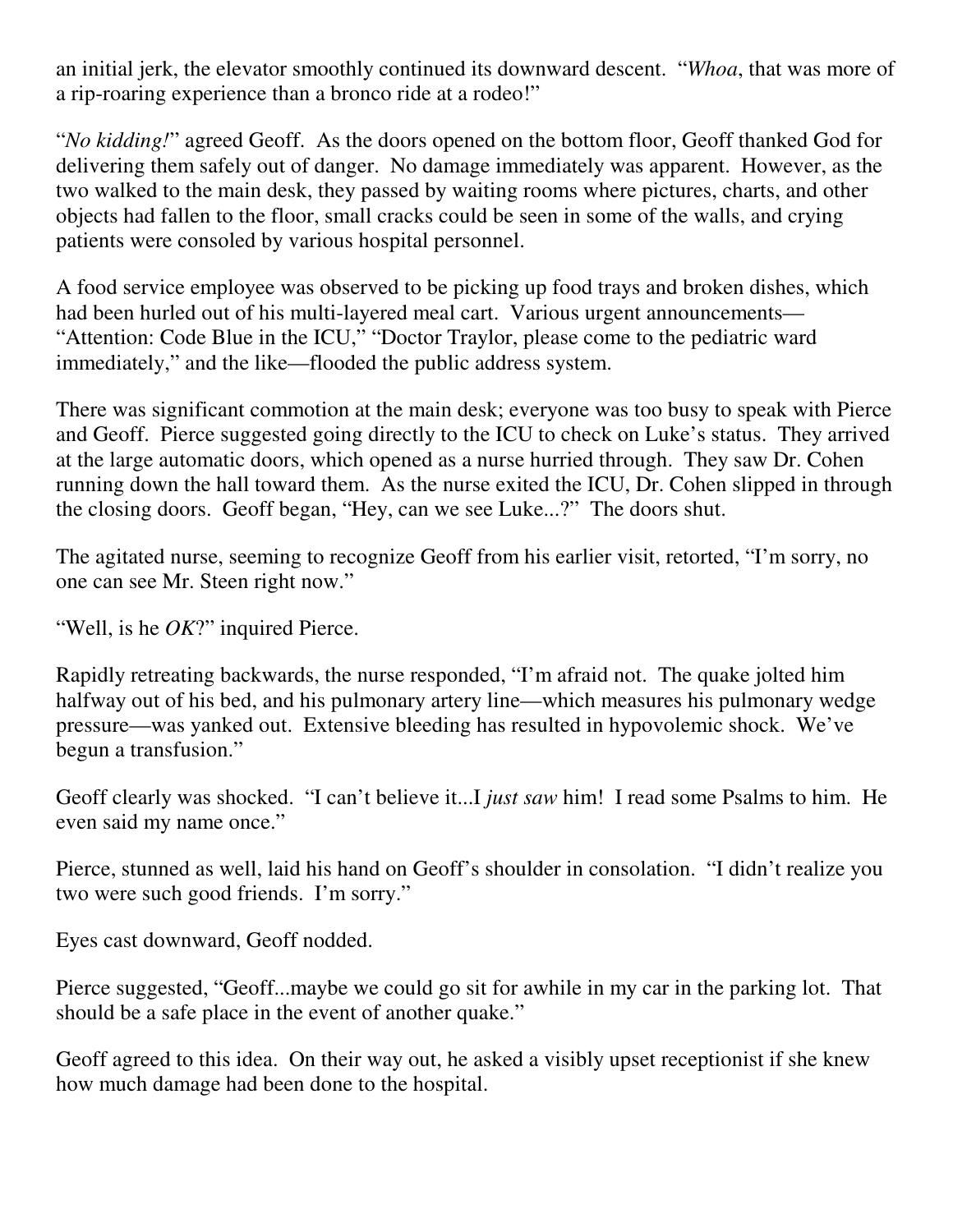"I think it's pretty extensive." Her voice quavered. "I hear the power is out in most of Newport Beach. Fortunately, our auxiliary generators seem to be managing *our* load," she added, knocking on a wooden doorframe.

Pierce and Geoff proceeded to the front door. Returning Pierce's offer of support, Geoff noted, "Hey, Coach...I've been wanting to tell you that you did an outstanding job Friday night with your team."

"You know that we *did lose* the game, don't you?" Pierce replied, with a look of incredulity. "*Now* I wonder if they'll even have me back next year."

"Come on now, Pierce," encouraged Geoff. "Your guys lost by only one point, and you gave the school its best season ever. You're too valuable of an asset for them to let go." Pierce smiled, casting a grateful glance at his new friend, who had stopped walking. "So Pierce...you wanna tell me what happened Friday night?...you know, after the game."

Pierce also halted. "Sure, man...I'll tell you what I told the police." His thoughts immediately centered on his uniformed examiner. "By the way, the officer who questioned me, Lieutenant Vanessa Müller, was downright gorgeous. Her blend of strength and sensitivity sorta threw me for a loop."

Geoff smiled. "Sounds like you may have checked her finger for a ring."

"Yep," chuckled Pierce, "and she didn't have one." He proceeded to tell Geoff everything that had happened that night—including the encounter with Raquel Lacey—and recounted his dream in even greater detail than he had related it to Lt. Müller. "There's no way I spontaneously could've made up a freaky dream like that! Anyway, I got the impression she believed me."

"I believe you too, man." Pierce appreciated these words tremendously.

As they walked past a perfectly manicured flower garden, down a short flight of stairs, and onto the main parking lot, the role of questioner was reversed. "So, tell me, Doc, how do you know Luke?" inquired Pierce.

"We met at the health club about ten years ago," Geoff began. "I overheard him telling someone how he had written a lengthy manuscript which, basically, was an overview of the Bible. We started discussing our common Christian views and have developed a very close friendship over the years since then. In fact, a couple of years ago, Luke named me his durable power of attorney agent for health care. He's been divorced for some time and thinks he has only two family members left. He isn't even sure where they are." Reaching the car, Pierce unlocked and opened his door, then reached across and unlocked Geoff's.

No sooner had they sat down and rolled down the windows than they felt the car vibrating. Neither man moved for several seconds. Pierce's sunglasses, hanging on a strap from his rearview mirror, began to sway. Pierce turned on the radio as the announcer reported, "...but,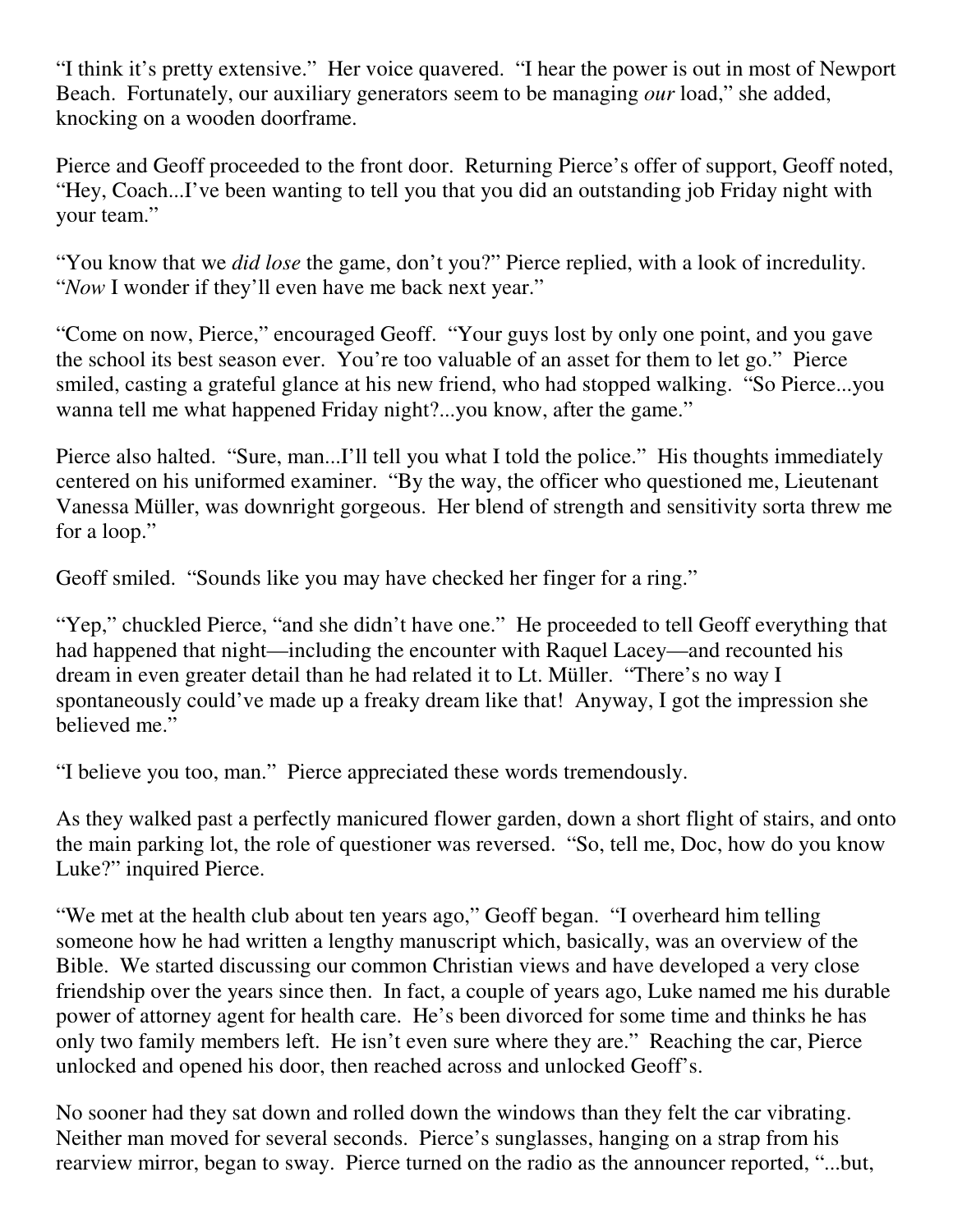fortunately, no children in that preschool yard were injured by the falling crane. Again, Cal Tech seismologist Doctor Kate Hutton has assigned the main shock, at 2:22 p.m., a preliminary magnitude of 5.4. She says the best guess now for the location of the epicenter is in the ocean, just southwest of Newport Beach. For updates on today's strong Southern California quake, keep tuned to...." Pierce clicked it off.

"Well, that's enough of *that* for now. I think my heart is fully back in my chest where it belongs," Pierce quipped. "Yours?"

"Yeah, I think so." Geoff placed his hand on his chest, as if to make sure. "So how are you holding up otherwise?" Geoff seemed genuinely concerned.

In all the commotion and activity of the previous 20 minutes or so, Pierce realized he had not told Geoff that he had gone to church only a few hours before. "Well, hold onto your seat...this morning I went to church for the *first time ever*, at the place where Luke goes and once told me about...."

"Oh, yeah...I go there too, but not this morning, since I've been here at the hospital much of the day. Was it a good service?"

"Actually, I enjoyed the service. I've been pretty stressed-out all weekend. When I woke up this morning, something inside of me seemed to tell me to go to church.. Coincidentally, there was a phrase read from the Bible—I guess it's in the New Testament—that I could relate to. It was something about your enemies coming at you from all directions and entrapping you." Knowing it had been a Palm Sunday service, Geoff began searching in his Bible for Luke 19:43.

"Anyway, that's sorta how I feel, I guess. For all I know, that Lacey girl is gonna spread rumors about Coach Young's wife and me—even though there's *nothin'* goin' on—which may threaten my chances of being hired next year. It also would give Steven that much more of a reason to hate me...*not to mention* that whoever shot Luke may have it in for me. But I can't just...just *go somewhere and hide!*" Pierce was not raising his voice, though he was troubled in fact, the most disquieted he had been since he could remember. "Why am *I* getting blamed for things that I didn't do and which aren't my fault?" He turned to Geoff, anticipating a supportive response.

"You know, Jesus was *murdered* for all the bad things in the world that He didn't do and which weren't His fault." That was not exactly the answer Pierce was anticipating. Geoff looked at his Bible and read, "'The days will come upon you when your enemies will build an embankment against you and encircle you and hem you in on every side'—Luke 19:43." He looked back at Pierce and asked, "Is that the phrase you heard in church?" Geoff's sincere smile soothed Pierce's spirit.

"Yeah, that's it. You don't think my hearing that today, at the same time all this is happening to me, is more than just...a *coincidence*, do you?"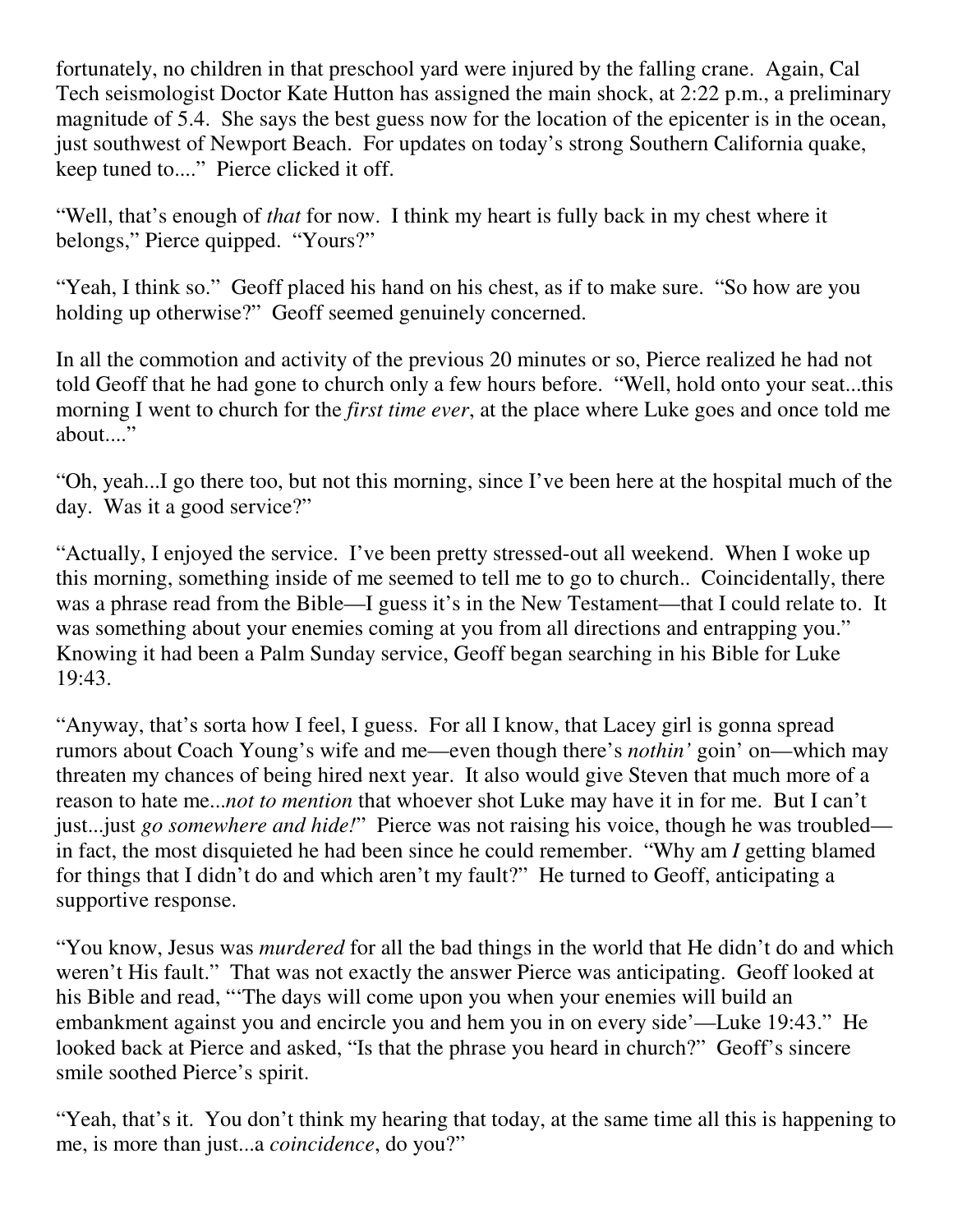Geoff emphasized, "I don't think that there are any coincidences, with God directing things. I'm sure there is a reason for the entire sequence of events that have transpired in your life since Friday—even since the day you and I met, especially if you consider that some of the things I described to you during your visual examination appeared mysteriously in your dream." He paused as Pierce pondered his statement, then continued. "Even the earthquake today...what are the chances that it would occur just as the two of us, having met only recently, were taking what is normally less than a one minute elevator ride together? Now, here we are talking about it."

"Hmm...I guess I never considered that God would be concerned about the details of my life," Pierce deliberated aloud.

"He sent His only Son to die for our sins, Pierce. He's *greatly* concerned about the life of *every single person* who's ever lived." Pierce stared at him, not fully comprehending the monumental significance of what Geoff had just stated. Geoff meditated upon a silent prayer: *Father God, in Jesus' Name, please open Pierce's mind to grasping the truth about You.* He then added aloud, "I'm convinced there's a reason for everything that happens in the world, and in our lives, Pierce. And God is in control of it all, whether we like it or not."

Pierce recollected something. "What time did she say the earthquake occurred?...you know, that radio announcer."

Geoff looked out over the ocean for several seconds. "I think 2:22."

"I think you're right. You know what? That's kinda weird. At 2:22 Saturday morning, I woke up from a nightmare in which I was being shot. What do you think: happenstance or not?" Pierce's expression invited an answer.

The cool breeze changed its mind, and the sublime fragrance of some nearby jasmines wafted through the car. "That's my favorite scent," Geoff remarked. "I hope there are jasmines in heaven." Pierce's eyebrows still were raised questioningly. "I don't know, Pierce; my first guess is...*not* happenstance. But I will tell you what I *do* know. I'm sure you know about the slaughtering of the Passover lambs in ancient Israel, each year, for the sins of the people."

"Yeah, of course. Moses began this tradition just before the Israelites left Egypt. Each family selected a male lamb without a single defect, kept it for a few days—I think to give everyone the chance to examine it, to make sure it was unblemished—and then sacrificed it." Geoff found the account in Exodus 12 as Pierce continued. "The blood of a slain lamb was placed on the sides and top of the doorframe in each home. That night, the death angel *passed over* and did not harm anyone in a home with blood in the doorway."

"Very good...I'm impressed! You shoulda been a rabbi!" commended Geoff. "Now...considering what you just said, would you be willing to acknowledge the possibility that at least a drop or two of the blood, being brushed with a hyssop branch onto the *top* of a doorframe, would drip straight down and onto the floor below?"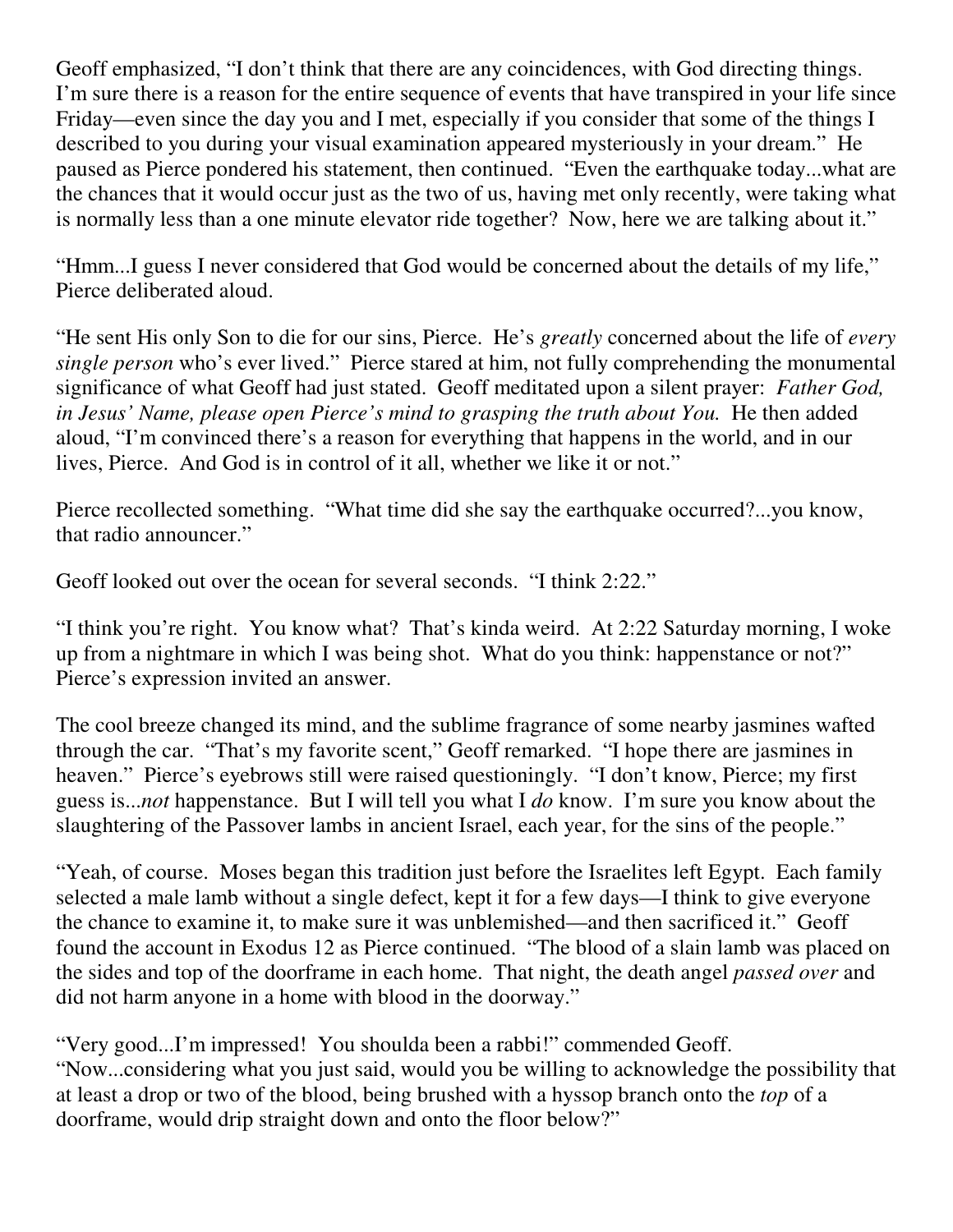Pierce shrugged. "Uh, yeah...so what?"

"Well...connecting the top and bottom spots of blood with a line, and the right and left spots of blood, what figure does this make?"

"Mmm..."—Pierce suddenly envisioned it—"I guess, a *cross*."

"Right." Geoff grinned. "You coulda been a geometry teacher, too!"

Pierce smiled. "So...are you saying...you think that God had 'Jesus' and 'the cross' in mind when he decreed the first Passover to Moses?"

"Yes, absolutely; but that's only a tiny tip of a vast iceberg, Pierce. There are *countless* events, prophecies, and Messianic depictions in the Old Testament that were fulfilled by *no one else* but Jesus." Geoff paused to let Pierce absorb this.

Pierce recalled thinking, during the church service that morning, how similar the Jews' reception for Jesus on Palm Sunday was to the traditional welcoming of the Passover lamb. The people laid the same things in the street and sang the same praises. "I guess I'd be more persuaded if the crucifixion had taken place *on Passover*...something Jesus couldn't plan...."

"Jesus *did* die on Passover." Pierce's eyes remained affixed to Geoff's. He was skeptical. "It is clear in the four Gospels—Matthew, Mark, Luke, and John—that this is the case. Moreover..."—Geoff flipped through the pages of his Bible again to show 1 Corinthians 5:7 to Pierce—"the Jewish apostle Paul wrote, 'Christ, our Passover lamb, has been sacrificed.' You see, God incarnate...that is, Jesus...was the only *perfect*, *unblemished*, *sinless* sacrifice available in the entire universe to remove the infinite multitude of humanity's sins throughout history. Jesus is the *only one* through Whom anyone can be reconciled to God and have eternal Life with Him."

Pierce searched his mind for a rebuttal but, offhand, could not find one.

"Furthermore, look here at Leviticus 23—in the Pentateuch—at all the appointed feasts God told Moses to proclaim to the Jews. The Feast of Unleavened Bread begins at sunset after Passover. As a kid, you 'hid' or 'buried' an *afikomen matso* during each Passover Seder. In like manner, Jesus—Who professed to be the 'bread of life'—laid in a tomb for three nights, following Passover."

Pierce concealed from Geoff his increasing sense of intrigue.

"The next appointed feast, the Feast of Firstfruits, occurs on the first day after the regular Sabbath of Passover week. On that day each year, the Israelites were to celebrate the first grain harvest. And on this *same day* virtually every year, Christians 'just so happen'"—Geoff drew an imaginary set of quotation marks in the air—"to celebrate *Easter*...which I prefer to call 'Resurrection Day.'" Turning to 1 Corinthians 15:20, he read, "'But Christ has indeed been raised from the dead, the *firstfruits* of those who have fallen asleep'...that is, the first Who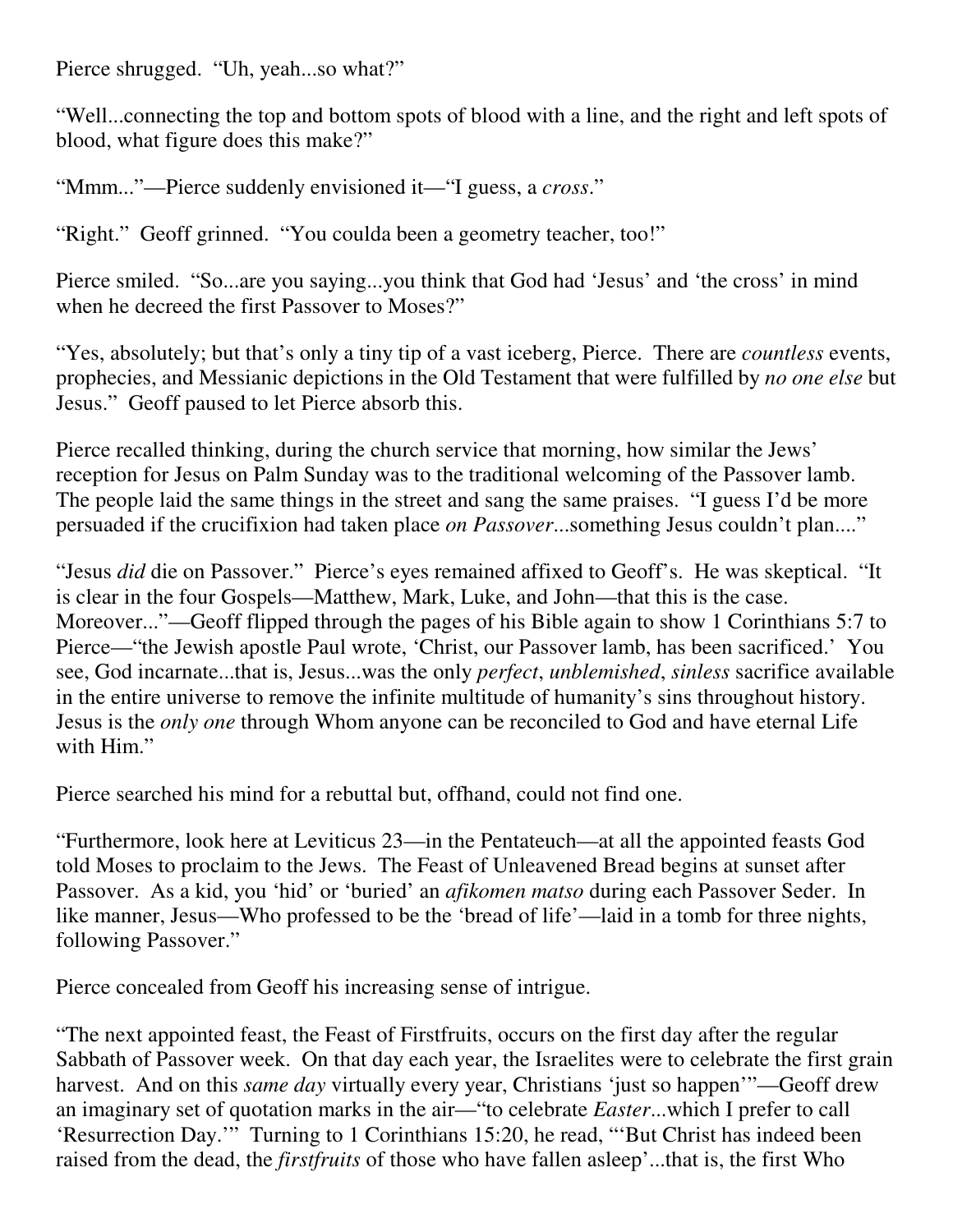would rise from the dead and never die again." Geoff paused again, waiting for all of this information to funnel in.

"Then...logic would seem to dictate that *Shavuot*, the fourth Spring Jewish feast, should have some major significance as well," Pierce deduced.

"And you're right again, pal. Another name for *Shavuot* is the 'Feast of Weeks.' God decreed that, numbering the day of the Feast of Firstfruits as 'day one,' exactly *fifty days*—that is, *seven weeks* following this day—were to be counted. On the fiftieth day, a sacred assembly of *all Jewish men* was to take place in Jerusalem, celebrating the second grain harvest of the year."

Pierce continued to give Geoff his complete, yet judicious, attention.

Geoff quizzed, "Do you remember what extraordinary event traditionally is accepted to have occurred on *Shavuot*?"

"Uh, yeah...the giving of the *Torah* or 'Law' to Moses on Mount Sinai."

"You're batting a thousand, Coach!" Pierce lauded. "All of Mount Sinai trembled violently as God descended upon it in fire. A spiritually similar event, again involving God, occurred on the fiftieth day of Jesus' resurrection from death, which was ten days after He physically ascended into heaven in front of witnesses. Christians call it *Pentecost*, which means 'fiftieth' in Greek."

Pierce's fascination escalated as he awaited Geoff's entire explanation.

"You see, while Jesus was here, He promised His disciples that the Father would send the *Holy Spirit* after Jesus departed. Allow me to read this account from Acts 2: 'When the day of Pentecost came, they'—that is, *Jewish representatives* from every nation—'were all together in one place. Suddenly a sound like the blowing of a violent wind'"—Geoff paused for a handful of seconds—"'came from heaven and filled the whole house where they were sitting. They saw what seemed to be tongues of fire that separated and came to rest on each of them. All of them were filled with the Holy Spirit and began to speak in other tongues as the Spirit enabled them."

Geoff had paused briefly, because another small aftershock had begun; it lasted until he completed the passage. This small "rocker" was somewhat stronger than the preceding "roller." Pierce confessed, "That was sorta uncanny...you know, the way that tremor happened while you read that." He clicked on the radio again.

They heard the same announcer as before: "...and doubt that this 5.6 quake was a dualepicenter event, as was suspected by many seismologists of the quake on the Northridge Fault back on January 17 of 1994. The sizable Newport-Inglewood Fault runs through western Orange and Los Angeles Counties. In March of 1933, the fault ruptured with a magnitude 6.3 in the ocean off of Huntington Beach, near the intersection of Brookhurst and Pacific Coast Highway. This quake devastated much of Long Beach, sections of which are extremely prone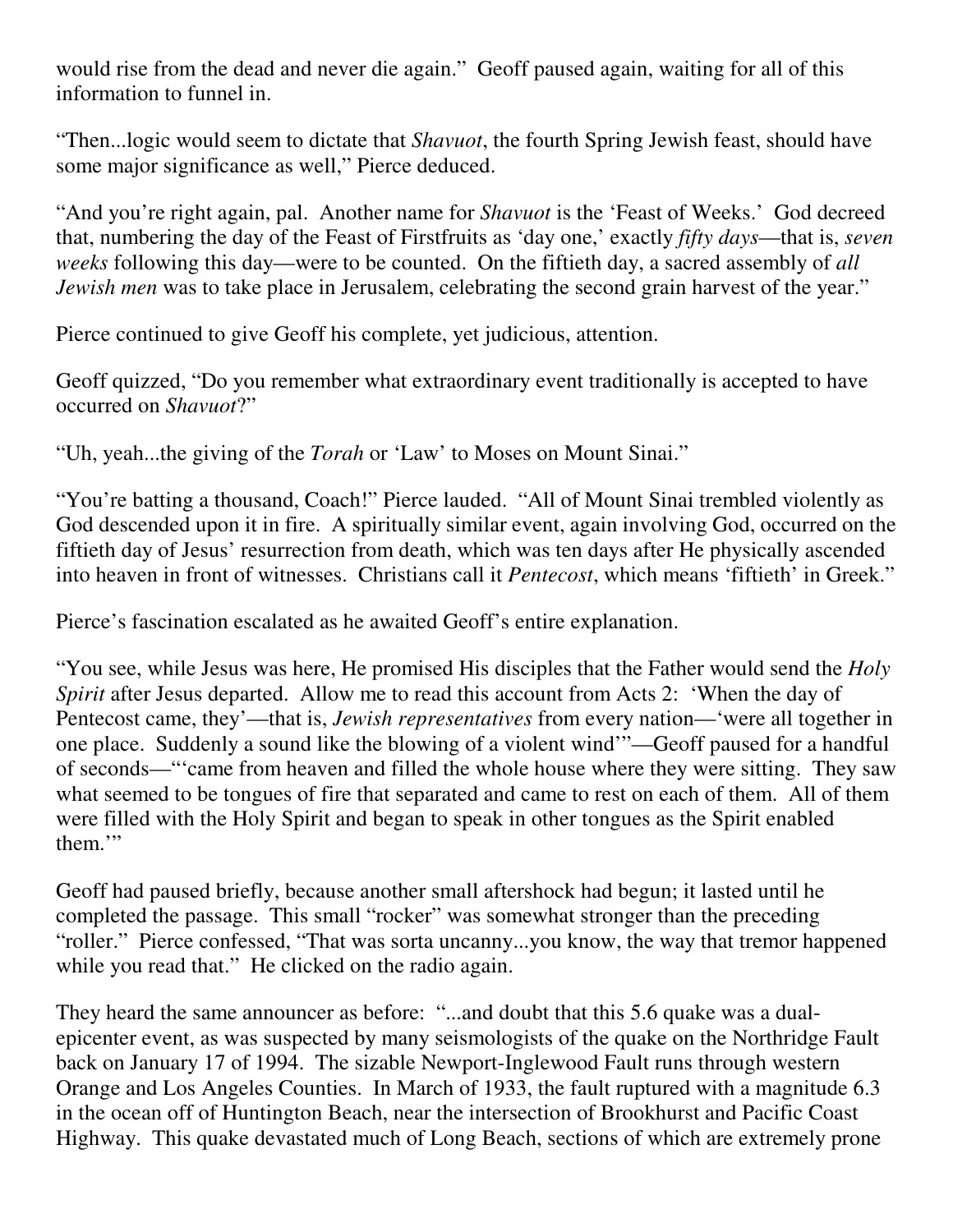to the phenomenon known as liquefaction. Potentially, the largest quake that could occur on this fault...." Pierce again turned the radio knob.

"I don't wanna know!" admitted Pierce. "I'm jittery enough as it is."

"Looks like they upgraded that big quake's magnitude to 5.6. With a shaker that big," Geoff reasoned, "I'd think significant aftershocks could occur for months."

"Yeah, well, let's hope not," exclaimed a skittish Pierce, shaking his head and crossing his fingers. "Hey, I recall somethin' else I wanted to ask you. Today, in church, the pastor said that Jesus came riding into Jerusalem on a donkey and her colt. Do you know if this is prophesied anywhere?"

"Believe it or not, it is," affirmed Geoff. "Here, in Zechariah 9:9"—Geoff turned to it—"the ancient Jewish prophet wrote, 'Rejoice greatly, O Daughter of Zion! Shout, daughter of Jerusalem! See, your king comes to you, righteous and having salvation, gentle and riding on a donkey, on a colt, the foal of a donkey.' Luke likes this prophecy a lot, because it depicts the utter humility of the Messiah at His first coming. Incidentally, the three Jewish *Fall* Festivals signify events at Jesus' *second* coming, yet to occur."

Momentarily, the gory scene of Luke, lying on the floor, streaked through Pierce's mind. He wondered if these flashbacks ever would stop. "No kidding? I find that to be very curious. By the way, speaking of Luke...you remember the day that you and I met at the gym—just over a week ago?"

Geoff visualized the image of the slanting light fixture, in the gym locker room, as viewed through Pierce's glasses. "Sure, but Luke wasn't there."

"No, but that particular day, I found an envelope, containing a cassette tape, resting on my windshield in the parking lot. I played the tape on my way home." Pierce reached over in front of Geoff and retrieved the tape from the glove compartment.

Geoff angled his head curiously. "You mean, it was from Luke?"

"Yes. Would you like to hear it?"

"If you don't mind, yes I would," confessed Luke's good friend.

"OK," Pierce agreed, inserting the tape partway into his tape deck, "but let me briefly explain to you Luke's and my relationship. We communicated fine for awhile after we met at the gym the health club, that is—over five years ago. Then he began relating his Christian views to me. That really turned me off. He made it clear to me that he believed God had special missions or purposes in mind for me. That turned me off even more."

Geoff immediately recalled Pierce's hand knocking over his water glass at the Vietnamese restaurant, they day they had met.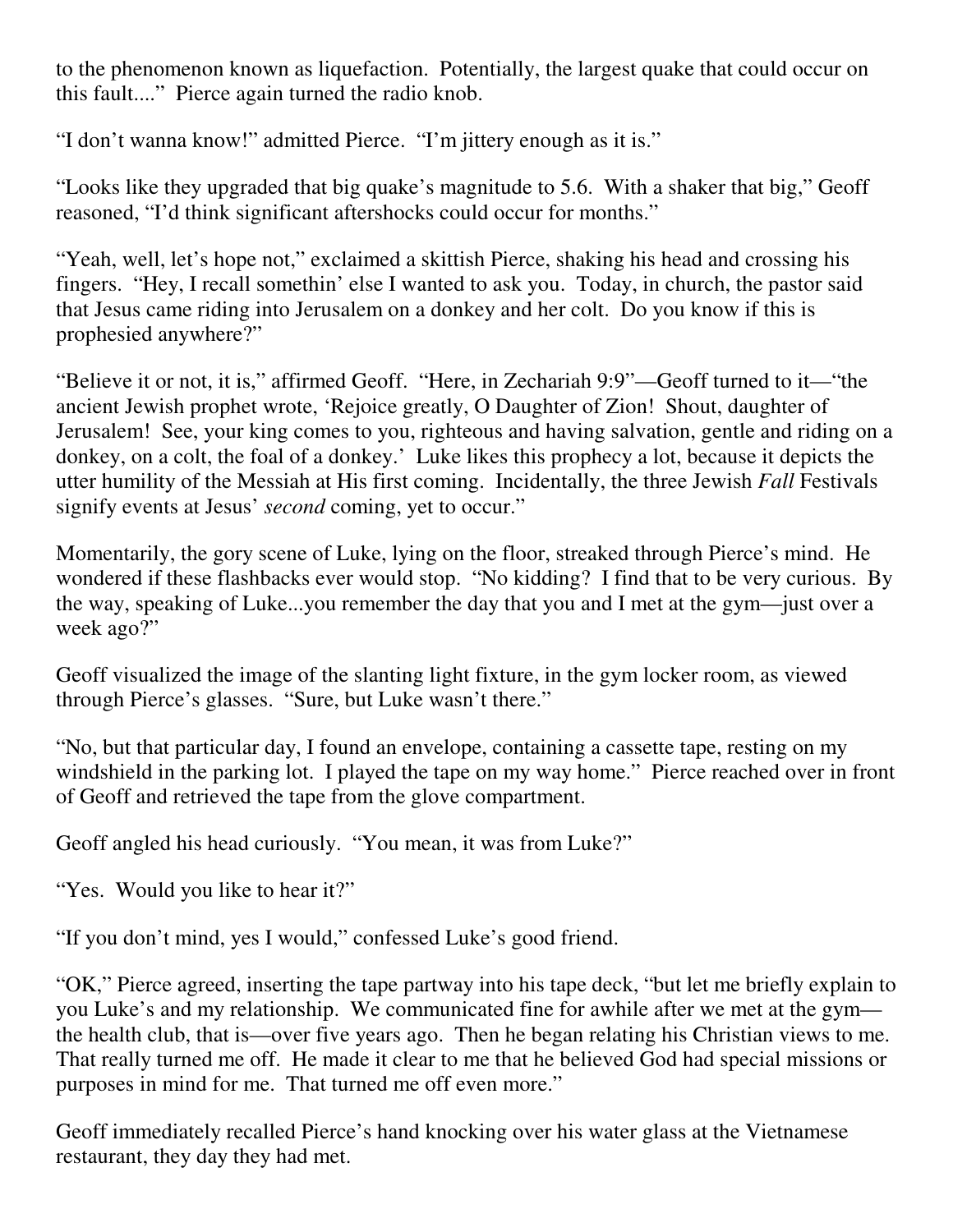"I wanted to lead my own life. I didn't think I needed *God* to help me through it...although, now, I think I'm beginning to see things differently. Anyway, I nicely rejected Luke's overtures of friendship. Every few months or so, he'd try to communicate me again; but I never responded positively toward him. Then I just started ignoring him altogether. Eventually, he began treating me like I treated him...coldly." Pierce paused to take a deep breath; Geoff suspected it was to regain control of his faltering voice. "After I heard this tape, I *should* have accepted his extended hand of friendship. But my stiff-necked pride wouldn't allow it."

A *Channel 7 Eyewitness News* van rolled along the corridor behind Pierce's car. He glimpsed it in the rearview mirror and then turned to confirm it. He thought the driver had made eye contact with him. Pierce told Geoff he'd be back, adding, "If a reporter comes looking for me, just say you don't know where I am." He started the tape, stepped out of his car, and trotted toward the hospital. The van continued on.

<=†=>

Geoff listened to Luke's taped message to Pierce:

Hi, Pierce. Due to our inability to become more than mere acquaintances over the past few years, I am reluctant to speak personally with you. But, since I am moving away soon and want to communicate a few things to you, I've decided to record this tape. I hope you will take a few minutes to listen to it.

I recollect how, when we first met at the gym about five years ago, we got along pretty well. However, I ardently believed...and still maintain...that, with your charismatic qualities, you could be used by God to reach many people, for Him. As a result, I did things I shouldn't have done.

I feel like I exploded into your life similar to the way...well, a "flaming meteorite" crashes to earth. I regret thrusting my unsolicited Christian views upon you, partly because it interfered with a potential friendship we could have had between us, but mostly because my...I guess it was "impatience"...to get you to serve God, the way I felt you could, may have resulted in your being completely turned off to God.

At this time, I want to express my most profound apology to you for not mastering my own...well, stupid pride...the many times I acted coldly and unfriendly toward you. In doing so, I feel that I was a very poor example of Jesus. He never would have...well, made eye contact with you without saying "hi," nor completely ignored you as He walked by you, nor sat two feet away from you on a locker room bench without speaking to you...all of which I did, numerous times. I often felt that you should have overcome your pride and accepted my friendship. Yet, it was inexcusable for me to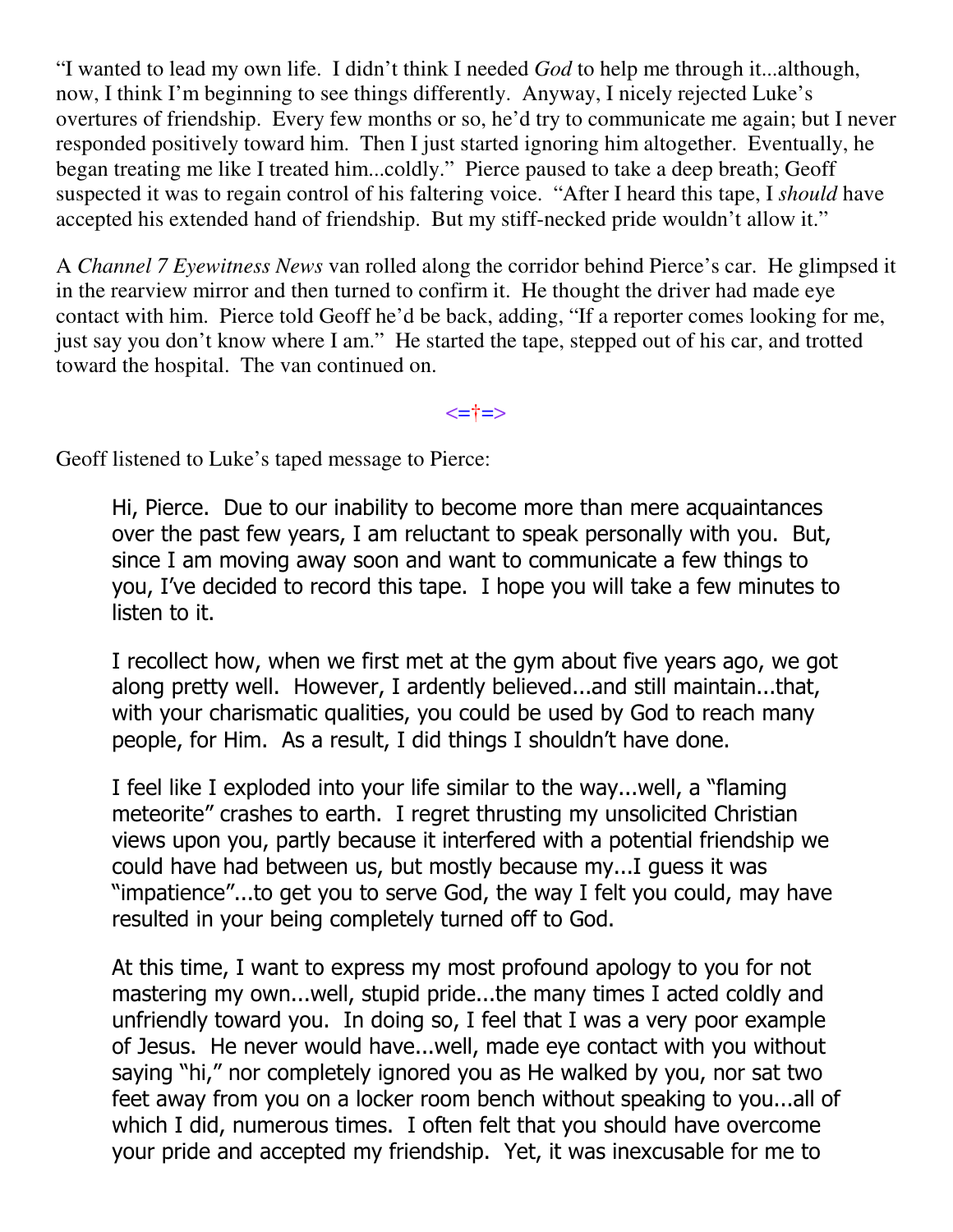have wavered from being friendly and cordial to you...regardless of how you ignored me...and I very much regret doing so.

I am not worthy of your friendship, nor am I worthy of your forgiveness. As such, I ask for neither. I request only one thing of you: that you not discredit my name to anyone after I move away, though I would deserve it if you did. If you ever feel the compulsion to speak negatively about me, I ask that you sleep one night on it. If, overnight, your conscience does not entreat you to keep silent, then go ahead and speak.

I always will think of you with the highest regard, and my hand of friendship always will remain extended to you, should you ever deem it worthy to accept. Good luck with your Warriors. Whether they win or lose, I know you're the best thing that ever happened to them. Take care, Tank.

Geoff listened a few more seconds for anything else which might have been added, but he heard nothing more. He ejected the tape. *Tank?* Geoff thought. *Why would Luke call Pierce 'Tank'?* Geoff wondered if Luke had meant to do so or if it merely had been a slip of the tongue.

Scanning the parking lot for Pierce, Geoff discovered a tall palm tree. Its trunk looked halfdead, and it was leaning at a precarious angle toward the pavement. It appeared as though some of the tattered tree's gnarled roots were protruding out of the ground on the opposite side, like contorted tentacles on an octopus. Geoff supposed that, perhaps, it had been uprooted by the first big quake almost an hour before. *Good thing there aren't any vehicles beneath it,* he thought.

Geoff detected Pierce's sunglasses swaying again. A couple of seconds later, the car lurched what seemed to be an inch or two off the ground and then back down again. A sonorous rumbling accompanied the waves of pure energy rolling by. *Pierce was right; it* does *feel like riding in an airplane that's experiencing moderate to severe turbulence!*

Geoff turned his head toward the source of a crackling noise—just in time to see the aged palm tree crashing to the ground. Large palm branches were strewn all over the pavement around the tree. He imagined a donkey, carrying the King of the Universe, walking over them. The strongest shaking lasted about eight or nine seconds. Geoff estimated its magnitude: *Maybe a 4.6 or 4.7.*

Geoff exited and stood by the car, continuing to look around for Pierce. After a few minutes, he heard a siren, then another. He noticed smoke rising one or two miles to the southeast. He thought that, perhaps, a gas line on Lido Isle or Balboa Peninsula had ruptured during this most recent, significant aftershock. Geoff rolled up the windows and locked and shut the doors of Pierce's car, remembering first to remove the keys from the ignition.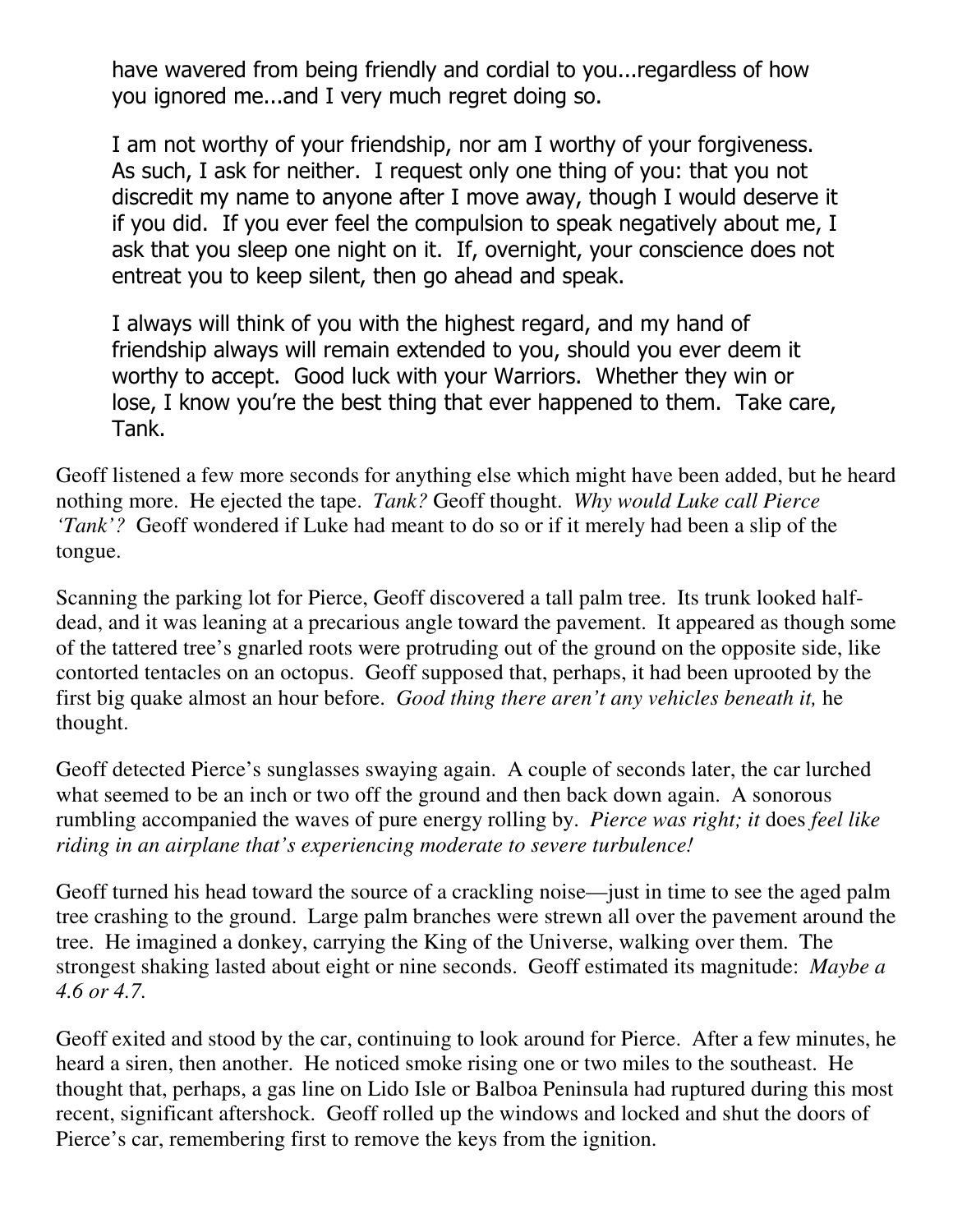As he walked toward the hospital, he recognized Pierce coming out of the front door. They met at the bottom of the stairs leading up to the flower garden. Pierce looked somber. "They've got a TV crew in there recording some of the damage—I kept a low profile—and they caught that last aftershock on tape. I was at the ICU. Doctor Cohen said Luke took a turn for the worse about half an hour ago. He added that his chances of pulling through don't seem very good now."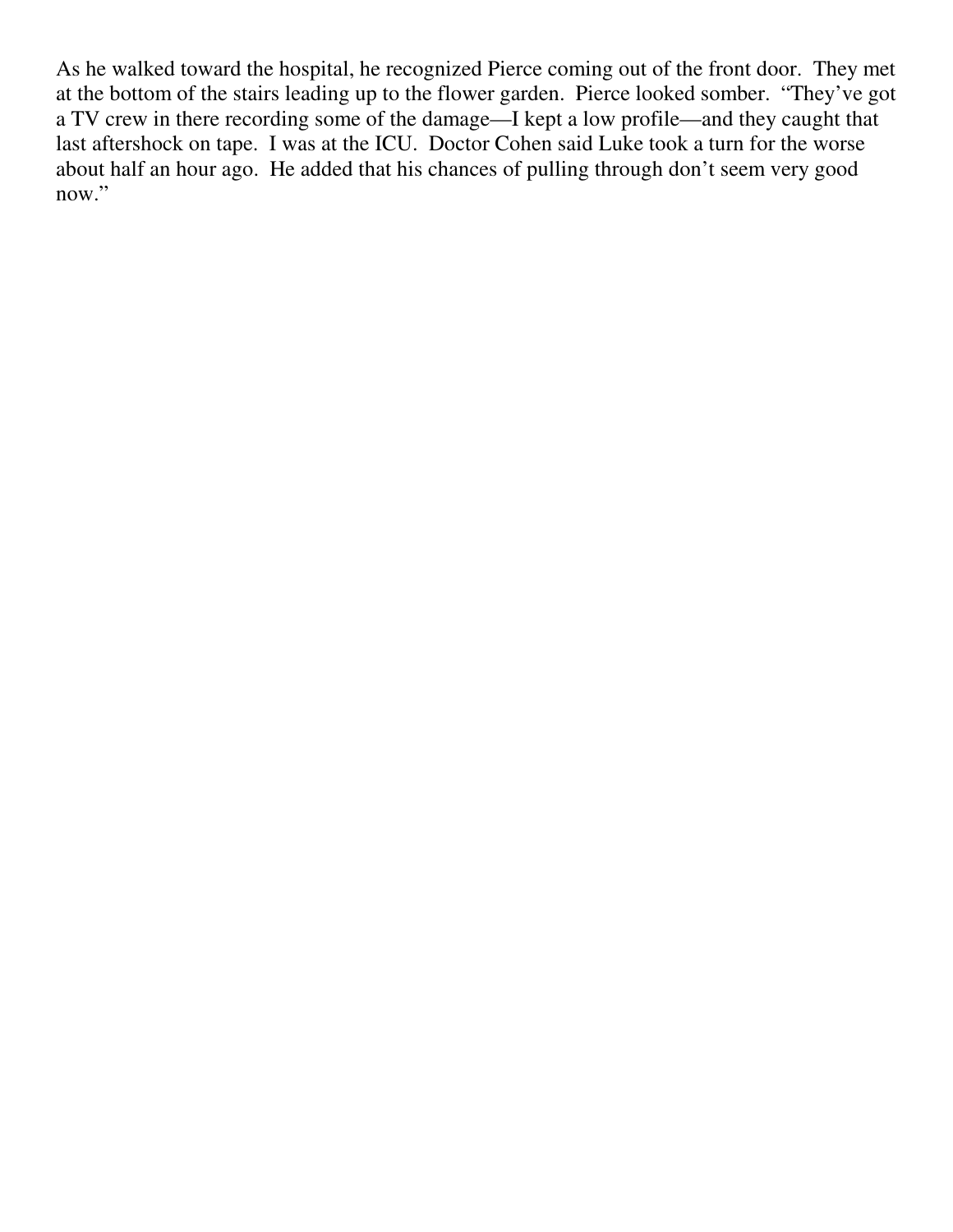# *Chapter 5*

It was Monday morning. Still at home, Geoff completed the "Analysis" and "Plan" sections of the last visual examination chart, downing the remaining bit of coffee in his mug. He did not like to remove his patients' records from the office. However, sometimes, when he had no time at work to complete them due to a full patient load, he felt compelled to bring them home.

He would have stayed later at the office on Friday to finish his notations, but he had wanted to be on-time for Pierce's basketball game. "Thank you, Lord, for helping me to recall all of the information I wanted to write down on these four charts," Geoff acknowledged out loud. "And Lord, if it is in your will, please perform a miracle and heal Luke, for *your* glory and honor, in Jesus' Name."

A familiar sound, resembling a racehorse gulping water, ceased. Penny Patrice appeared by his chair, emitted two brief, wet sniffles, and stared up at him. "What a good Podee! Do you..." her ears pointed up—"wanna go outside?" The small dog's pure-white body shook ecstatically in a series of mini-convulsions. Her metal tags jingled, and her rigid tail continued to quiver after everything else had stopped.

Geoff recalled how one girlfriend, after his divorce, had misheard him when he said "Penny," thinking he had said "Podee." They had had a good laugh about that. That name had stuck and now was as much a part of his dog as her black nose and big, dark-brown eyes.

The phone rang. As Geoff stood up, Penny flew to the door. Praising her as he followed, he snatched up the cordless phone. It was Pierce. "Hey, Coach! I was just on my way to the office, after I walk Penny."

"Have you heard anything from the hospital?" Pierce inquired.

"No, nothing. I'll call Doctor Cohen today," assured Geoff. "Thanks again for staying there late with me last night. I wish Luke's condition had improved."

"Me too, but I have an uncanny feeling that he's gonna be OK. I just wish the blood we gave would have helped him more. It's pretty amazing how we all had the same blood type." Pierce paused and continued. "Hey, was there any damage at your place from the quakes?"

"Well, no...other than that some of my pictures on the walls were a little tilted," replied Geoff. "How 'bout at yours?"

"Most of mine were crooked. Two of 'em fell down, along with a few books and a trophy. Fountain Valley is in a moderate liquefaction zone; whereas, most of Irvine is on some of the most stable ground in Orange County," Pierce explained. "So, even though my place was further from the epicenters than yours, I guess the shaking effect here was slightly greater."

"You sound like a regular science teacher or somethin'!" joked Geoff.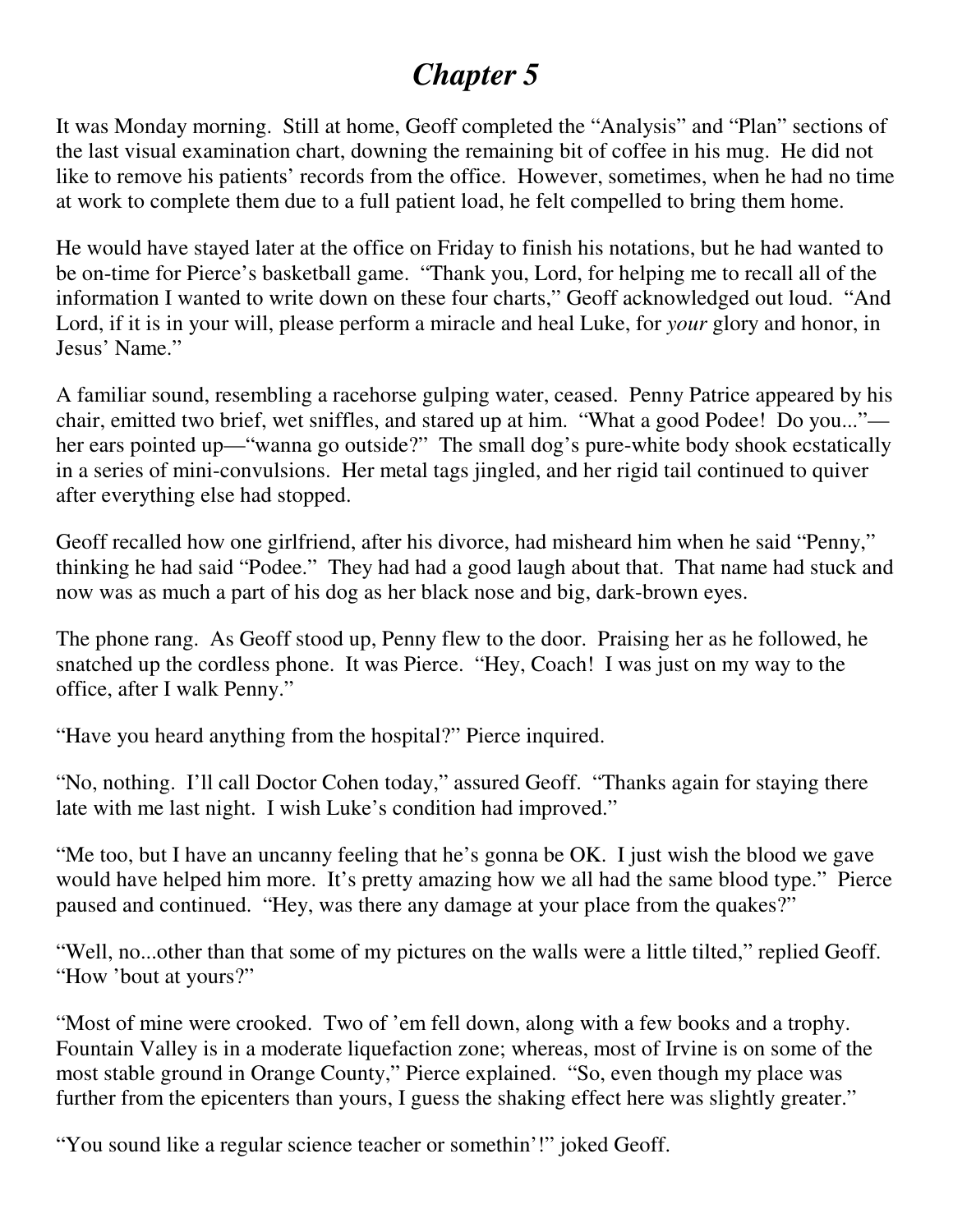"Funny you should say that," Pierce noted. "I had in mind to give my students a concise seismology lesson today. I even suspect we'll have a drill for quakes at the school."

"*What* was that last thing you said?" exclaimed Geoff, a detectable note of doubt in his voice.

"Uh, sorry...guess I didn't phrase that properly. I meant there might be an earthquake drill at school today," Pierce reiterated.

"*Oh!*" Geoff laughed resonantly. "I have a slight hearing impairment, which is more manifest if I can't see someone's lips moving. It sounded to me like you said, 'I even suspect we'll have a grill and bake a bassoon'!"

Pierce howled thunderously for a few seconds. "That's a good one, pal! I'll have to remember to call you up and mumble when I need a good laugh!" Coughing once, Pierce continued, "Anyway, I heard on the news there wasn't much damage from the quakes outside of Newport Beach, Huntington Beach, and Costa Mesa. Listen...I've already kept you too long, so I'll let you go. Thanks again for the laugh; it did wonders for my 'Monday blues'!"

"Anytime, man! We'll talk later...have a good day," offered Geoff, before saying goodbye. He then picked up Penny's leash and an empty plastic bag.

 $\le$   $\pm$   $\ge$ 

A small group of newspaper and television reporters awaited Pierce in the faculty parking lot. As soon as he exited his car, they pounced on him like wolves on a newborn lamb. He was encircled by cameras and microphones.

"Why have you been avoiding the press, Mr. Nevin?" "Do you have something to hide, Mr. Nevin?" "How do you know Mr. Luke Steen?" "Did you have a dispute with Mr. Steen?" These and other presumptuous questions pelted him all the way to the side door. He offered no rebuttal.

Once inside, Pierce deftly disentangled himself from the journalists' web, effecting a successful escape to the nearby staircase. Halfway up, he met Andrea Young ambling downward. She looked askance at him and continued on without speaking or pausing. At the top, he saw three young female teachers chatting near the women's rest room. They eyed Pierce warily.

Further down the hallway, his attention was captured by a tall, brawny, thick-mustached cop firmly planted at the end of the corridor. His massive, hirsute arms were crossed. Pierce paused just long enough to wonder if the hulk was there to protect him, or else maybe he was there to keep an eye on him. His intimidating glare gave Pierce the impression that the latter was the case.

Before Pierce entered his classroom, two male teachers, who often had bantered with him in the faculty lounge, passed by on either side of Pierce, as though he were invisible. He sat down at his desk. As Raquel Lacey walked in, there was no stare—not even a glance—as she took her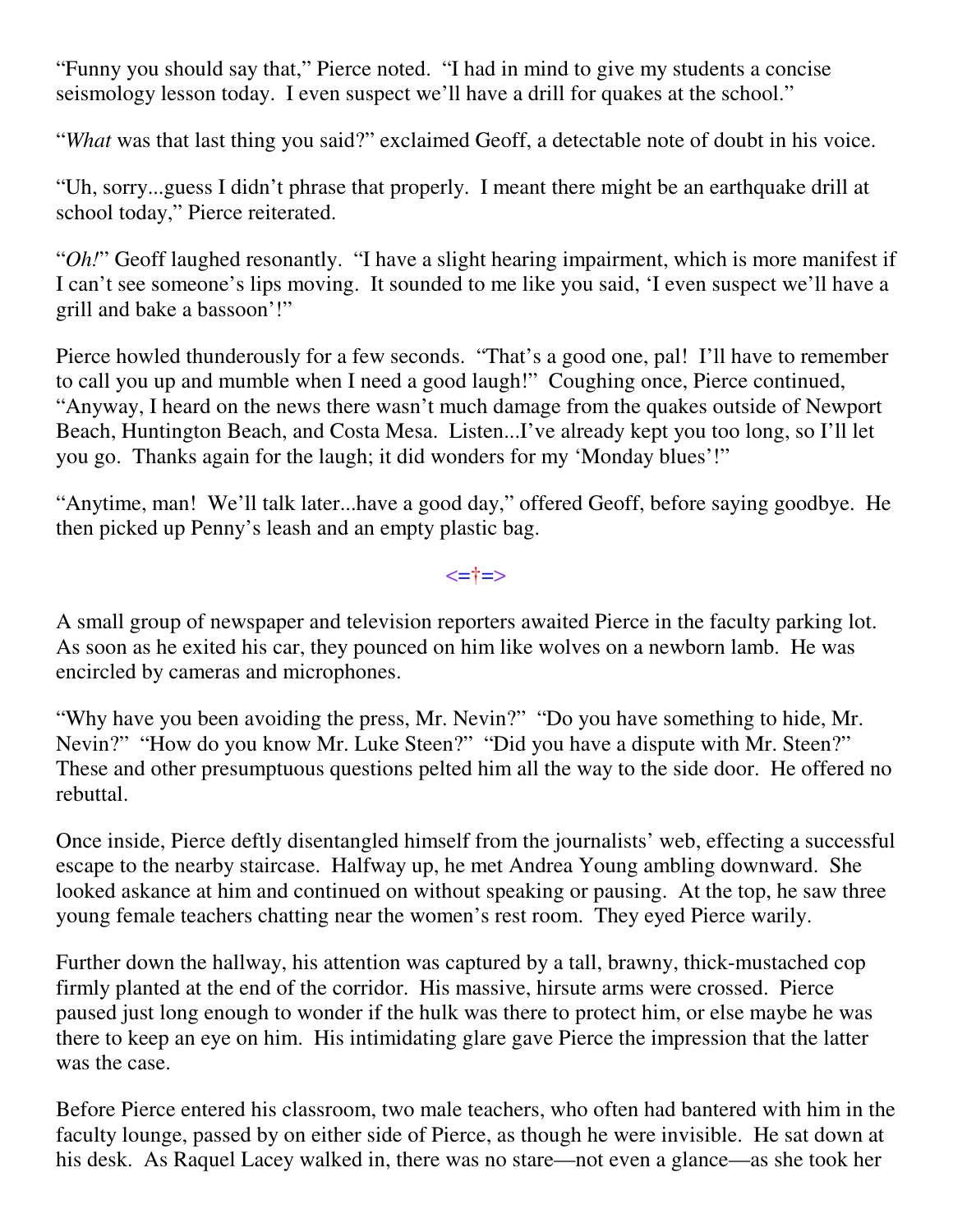customary seat in front of Pierce. *Am I invisible?* He scratched his chin, partly because it itched and partly to make sure it was there. Raquel opened a book and stared at a page.

<=†=>

Tom handed Dr. Hutton his daily schedule, fresh out of the printer. Geoff's first patient arrived five minutes early. After being checked in by Tom, he sat down to peruse a magazine.

"Hey, Doc...that's really too bad about your friend gettin' shot," commiserated Tom. "Any idea how he's doin'?"

"Well, Pierce Nevin and I were at the hospital till very late last night. We even donated some blood, because our blood types matched his. He went into a deep coma yesterday afternoon after the big quake—and hasn't come out of it since." Geoff paused to survey his patient's previous records. "His condition remains very critical, so please interrupt me immediately if I get a call from his doctor, OK?"

"Absolutely, Doc," Tom obliged. "Say...I heard that Coach Nevin was there when your friend was shot. Is that true?"

Geoff compared the glasses prescriptions from his patient's past two visits. "Uh, yeah, that's right. But he was asleep at the time and didn't see who shot Luke. He suspects that whoever did it came there to shoot *him* instead."

"*Whoa!* Heavy duty bummer, man!" grimaced Tom.

"No kidding," Geoff agreed. "Pierce went to the police station and told them what he knew. They said that a thirty-eight-caliber bullet was found in Luke's heart but that it was too risky to remove it yet, if at all."

"*No way!*...a thirty-eight-caliber, huh?" repeated Tom, eyes open wide.

"Yeah. That's their only lead...not much of one, is it?"

"Maybe not...*or*, maybe so." Tom had acquired a curious, speculative tone in his raspy, young voice. "This may not mean anything, but..."—he instantly seized Geoff's full attention—"a few months ago, I think it was President's Day, some buddies and I went surfin'. I drove. When everyone was gettin' their stuff outa my trunk, my friend Jim asked me how come I carried my gun in my...."

"What kind of gun?" interjected Geoff.

"A chrome-plated, thirty-eight-caliber revolver." Tom paused as Geoff's eyebrows raised. "Anyway, I said I was shootin' at the range the day before and forgot to take it out when I got home. Later, while I was ridin' a wave, I noticed that the guy who tagged along with Jim—I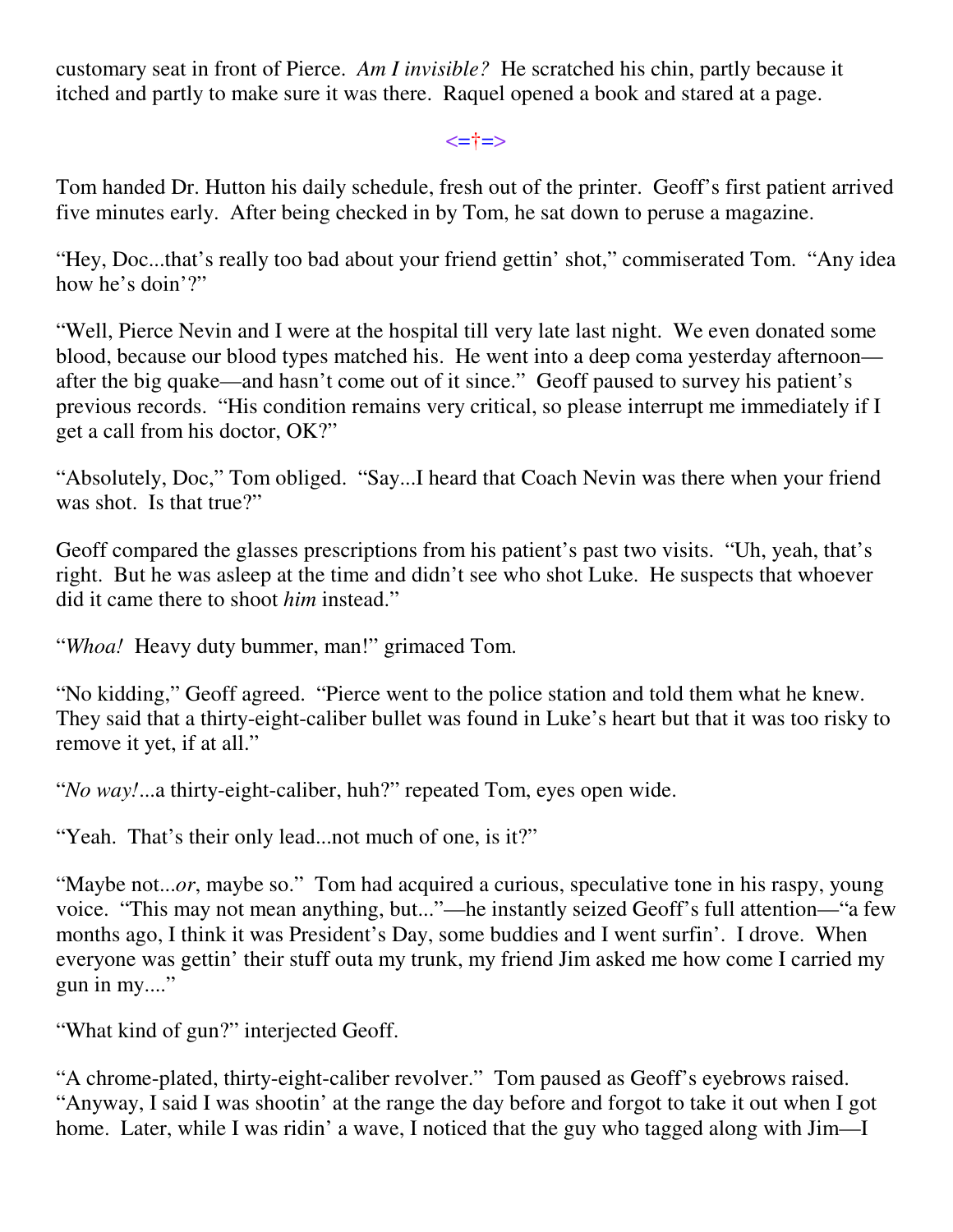barely knew 'im—was walkin' toward my car and carryin' his towel. Then I wiped out and forgot about it...till the next day, when I went to get my gun and it was gone."

Geoff was so absorbed that he failed to notice it was already 8:02. "So, you think that guy took it?"

"All I know," the surfer continued, "is that the guy never even went into the water *once* all afternoon...kind of a loner type. He easily coulda gotten my keys outa my pocket, swiped the gun, wrapped it in his beach towel, and hid it in his backpack. I remember when I opened my trunk the next day, this rolled up beach mat I keep in there was repositioned over where the gun *shoulda* been, I guess so I wouldn't immediately see that it was missin'."

"What was that guy's name, Tom?" Geoff never had used such a firm tone while speaking to Tom.

"Uh, lemme think...I remember I called Jim to ask if he knew anything about the gun. He said he didn't, so I asked him his friend's name. He said it was...oh, jeez, what was it?...uh...Darrell or Darwin...or, no, wait a sec...Darius...that's it, *Darius*. Now I remember...*Darius Frey*. I tried trackin' down the guy but never was able to. In fact, I didn't see him again until Friday night...at the game. He was the Warrior's second-string center."

Geoff realized what time it was; he now was running almost five minutes behind—and on a patient who was *early*, no less. He started to feel anxious, but he knew he had an obligation to Pierce. Apologizing to his patient for the delay, he retreated into the chart room and made a phone call to Valley High School.

#### <=†=>

Before class had begun, Pierce had sketched the State of California on the blackboard, drawing in the approximate locations of Orange and Los Angeles Counties, and the San Andreas and Newport-Inglewood Faults. A few minutes after the bell rang, he marked roughly where the epicenter of the 5.6 Newport Beach quake had been situated.

Next he drew some arrows, fixing to explain how the Pacific Plate, on which sits part of Southern California, gradually is moving toward the northwest, while the North American Plate is creeping southeastward. A student aide appeared at the door. "Excuse me, Mr. Nevin. You have a call from a Doctor Hutton. He says it's urgent."

Pierce glanced at Raquel. She was twirling her hair with her fingers and looking down at her desk top, still curiously withdrawn. He excused himself from the classroom, indicating that he would be right back.

As Pierce exited the room, he checked to see if the prominent patrolman was still there. He was. On his way to the faculty lounge, near the stairs, Pierce passed by Steven Young's room. Glancing inside, he saw a substitute teacher, writing on the overhead projector. Pierce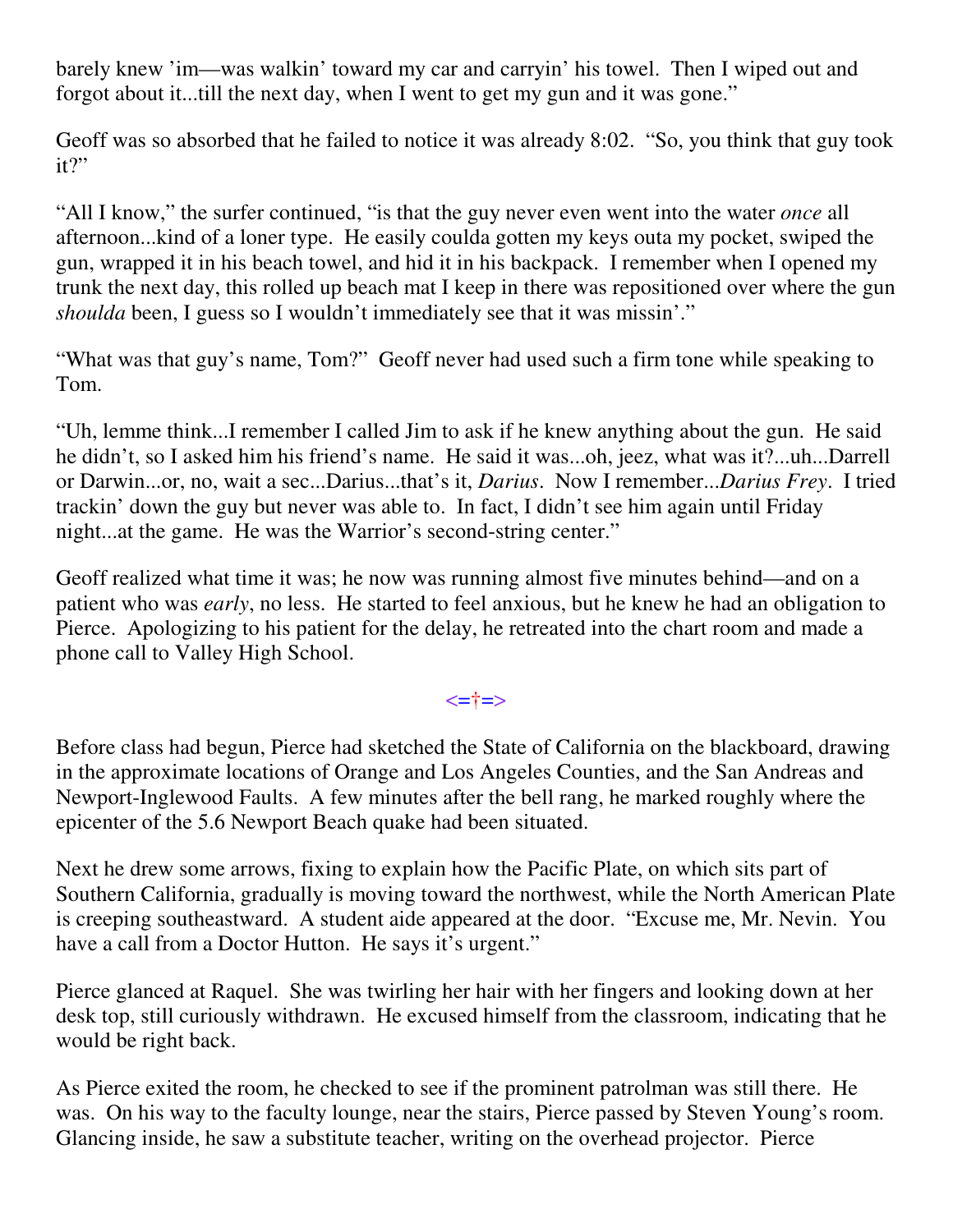momentarily pictured the malevolent expression on Steven's face in his dream a few nights prior.

Pierce picked up the receiver. "Hey, Geoff...what's up?"

Geoff proceeded to relate what Tom had told him about Darius Frey and the gun. "Do you want me to call the police and tell them what I told you?"

A stunned Pierce sat down, recalling the last time he had helped Darius with a science project after school. Then it occurred to him that Darius was not in class today. In fact, the last time he had seen him, he was walking alone toward the front door of the gym, head hung low, after Friday night's discouraging loss. He remembered having felt impelled to go put his arm on Darius' shoulder and tell him what an asset he was to the team, but Andrea Young had intercepted him. *I should have been more assertive....*

"Pierce? Are you there?"

"Oh, yeah, yeah, Geoff...sorry." Pierce gathered his thoughts. "Uh, thanks, but there no need to call the police. Actually, there's an officer as big as a forklift hangin' around here. I'll give him the lead; he looks like he needs somethin' to do. Thanks a lot for the info, bud." He proceeded directly down the hallway to the anchored cop, thinking, *I won't be intimidated by this human behemoth.*

<=†=>

Jerry Wells tapped his forehead repeatedly with the eraser end of his pencil, as if to dislodge from his brain cells the answer to the next test question: "Who is believed to have shot John F. Kennedy, the 35th President of the United States?: a) John Wilkes Booth, b) Lee Harvey Oswald, c) Jack Ruby, d) Lyndon Baines Johnson, e) Truman Capote."

His eyes felt fatigued from focusing at a close distance for so long, so he gazed out a window nearby. For a few seconds, his vision was a bit blurry; then it cleared. He wondered if he might need glasses, focused at near, to relieve the near-point stress on his eyes while doing close work. *Truman Capote?...who's that?* he thought.

Checking to make sure his car was OK, Jerry noticed a police vehicle nearby. Two officers were searching Darius Frey's truck, but Darius was nowhere in sight. Jerry marked "c" on the Scantron card; then he erased it and marked "b" instead. He looked back out the window, pondering what the police might be looking for: *drugs? stolen merchandise?* Jerry did not hang out much with Darius—not too many people did, since he was sort of detached—so he did not know much about him.

Jerry easily answered the next twelve test questions. When he looked out the window again, the police were driving away. Staring at Darius' truck—musing on which President withdrew U. S.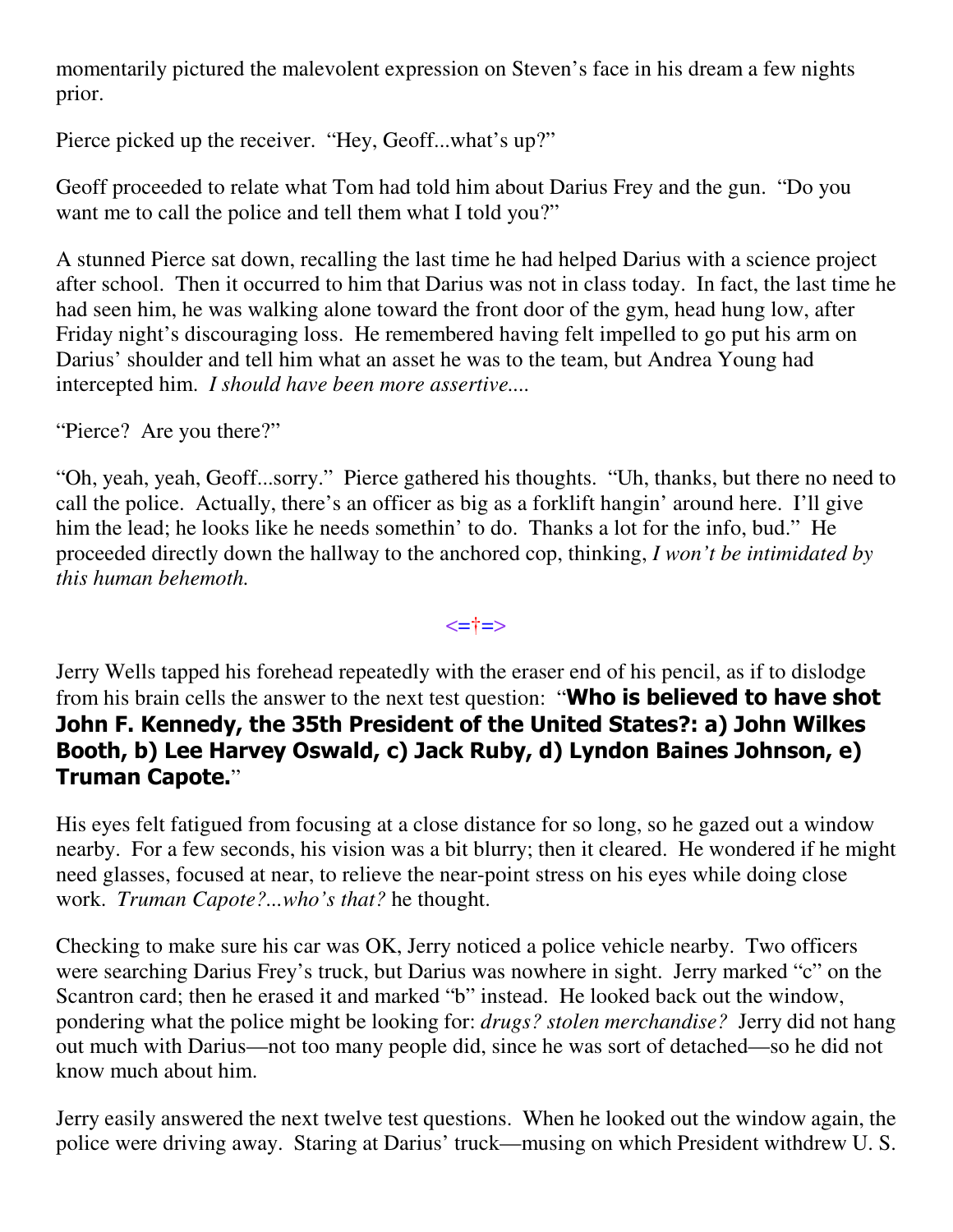troops from Vietnam—he caught sight of what appeared to be a small, folded piece of pink paper on the ground, just outside the driver's door. He wondered if it might have been swept out inadvertently by the police. He recalled the numerous times Raquel had written notes to him on pink paper. *Who else would write pink notes?*

The noon bell rang. Jerry quickly answered the last three questions and handed in his test and Scantron card. Before heading to the cafeteria, he went to his car to lock his books inside. On the way, he walked by Darius' truck, glanced around to make sure no one was watching, and snatched up the pink paper. It even smelled like Raquel's perfume. *Could they be...?* No, the idea seemed preposterous. Sitting inside his car, he read the note:

Dearest Dar, don't worry—Young and me haven't told anybody. The plant will be made at lunchtime. And we can be together like we were meant to be—once you <u>do in</u> that guy. Just hang loose, babe! Raquel

Jerry could not believe his eyes. He surmised that Raquel must be seeing his teammate, Darius—behind his back! A flood of ideas swept through his mind: *And what about the other things she wrote? Which "Young"...the coach or his wife? What hadn't they told anybody...could Lacey be pregnant? The plant? And once Dar would "do in" what guy? Could "that guy" be the one who got shot Friday night?—a Mr. Steen, wasn't it?* In horror, Jerry vocalized, "Did *Darius* shoot that guy?" Ruminating the words he had spoken, his mouth remained open a few seconds. He closed it when he saw two cute girls standing in front of his car, staring at him and giggling.

### <=†=>

At the end of the first class of the afternoon, Pierce collected his overhead projector transparencies in preparation to leave for the day. He taught no more classes for the remainder of the afternoon, nor did he have hall duty or any meetings to attend. He decided he would drop by the hospital on his way home. *There's no good reason for you not to go talk to Luke!* Pierce admonished himself.

All of the students had left the room, except for Billy Stillinger. "Got a question for ya, Coach," announced Billy, grinning.

Pierce smiled back and punched Billy lightly on his left shoulder. He was glad that Billy seemed to harbor no ill will toward him for scolding him Friday night during the game. "What's that, Stilt?"

"Does the moon rotate on its axis like the earth does?"

"Yes...exactly once each time it orbits the earth," Pierce answered. "That's why the same side of the moon always faces the earth."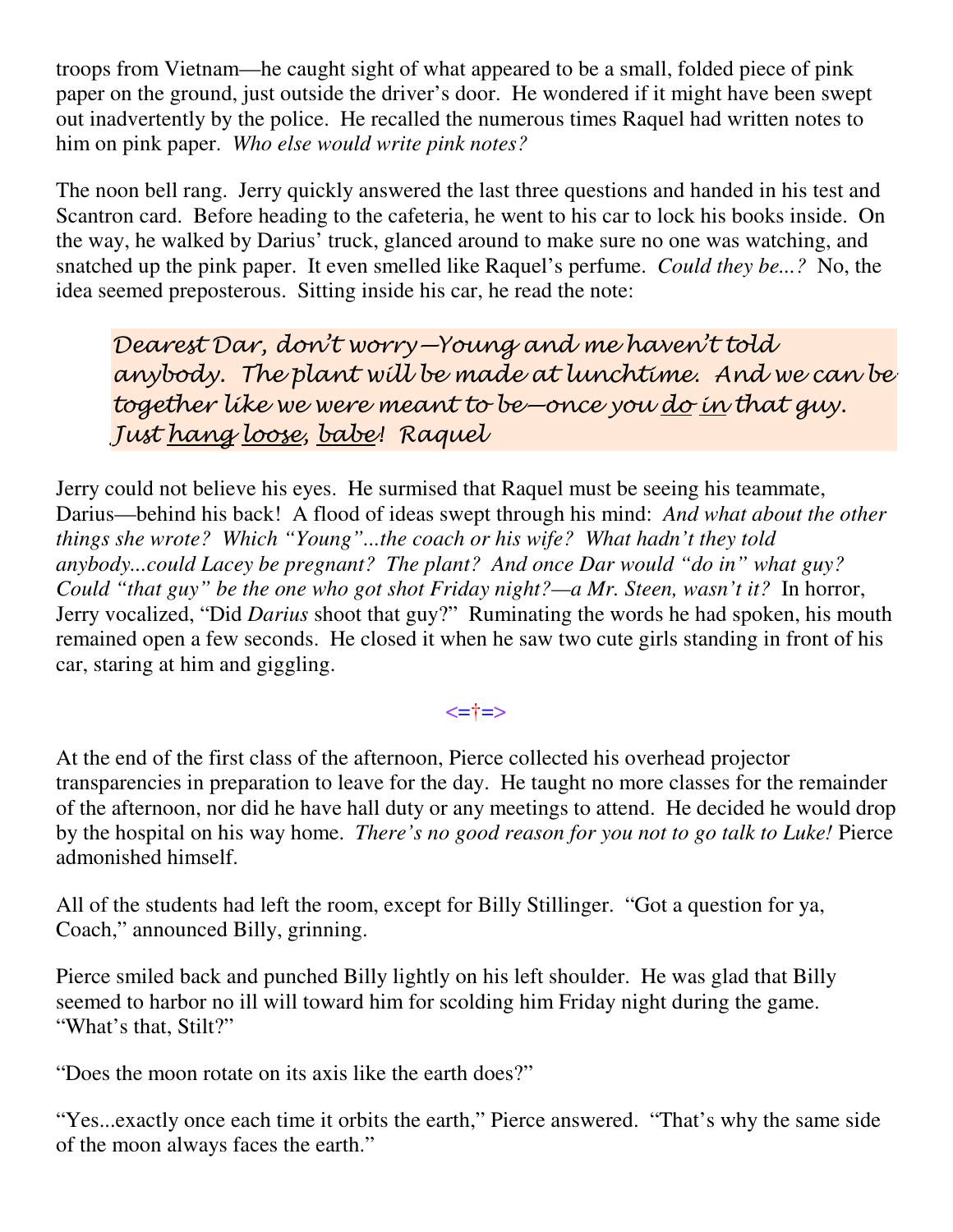"Hmm...," mused Billy, "I'm gonna hafta think about that one, Coach! Thanks!...see ya tomorrow!" Billy brought up his right hand to "high-five" Pierce, who immediately reciprocated. "An' Coach, you let me know if I can help you out with anything." Pierce was moved by Billy's offer. As Billy exited the room, Pierce overheard him say, "Excuse me, officer."

Turning around, Pierce asked, "What'd you say, Stilt?" In the doorway was the "human behemoth," but his arms were straight down at his sides this time—and he was clutching a set of handcuffs.

"Mr. Nevin," began the cop menacingly, "the butt of a thirty-eight-caliber, chrome-plated revolver, partially protruding from a brown paper bag, was observed this afternoon in the front seat of your car. We inserted an implement through the partially open window in the passenger door to unlock it, and the gun was retrieved. It constituted a potential hazard for anyone who might have walked by and seen it."

"But, uh...*I don't even own a gun!*" Pierce countered.

The cop seemed oblivious to Pierce's appeal. "I hereby place you under arrest for possessing a concealed weapon in your automobile, as per California code 12025: 'carrying a concealed firearm.'" Pierce afforded no resistance as the officer handcuffed him. He only repeated to the lawman that he did not own a gun. The officer read him his rights and escorted him out of the building—amid the stares and whispers of the principal, a few teachers, and numerous students.

The departing police car, containing Pierce in the back seat, rolled off of school grounds and onto the street. Passing a parked car less than a block away, Pierce thought he glimpsed Steven Young and Raquel Lacey sitting inside.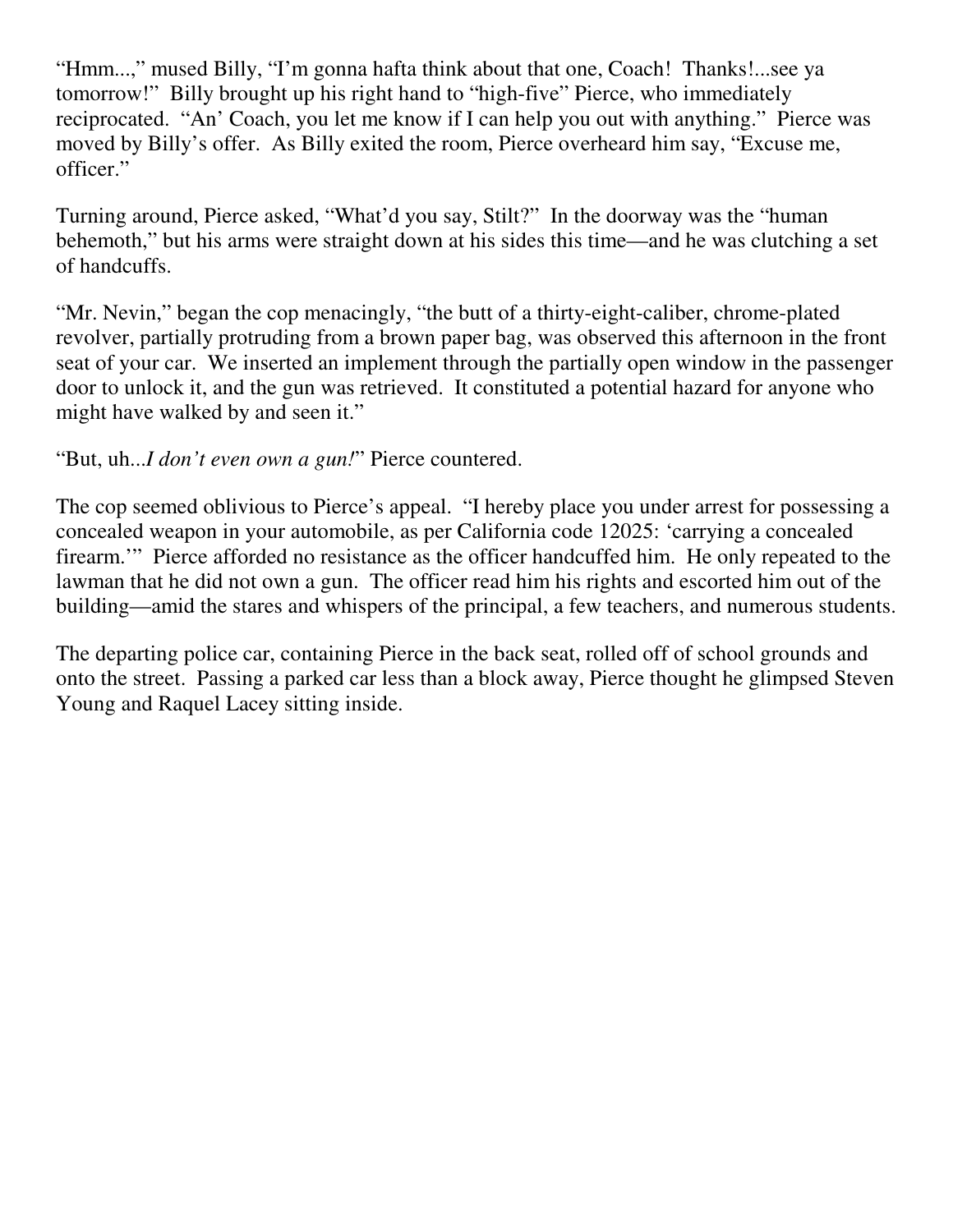# *Chapter 6*

Pierce considered himself lucky: Lt. Müller had persuaded a judge to set his bail without much delay. Pierce called Geoff at his office and asked if he would be willing to come to the police station after work and post his bail, assuring Geoff that he would reimburse him. Geoff was more than willing to do so and, in fact, was able to reschedule his last two patients, thus arriving at police headquarters earlier than Pierce had anticipated.

At a nearby coffee shop, Pierce and Geoff sat at a table by a window. "So, you saw that goodlooking lieutenant again, huh?" commented Geoff, adding a splash of cream to his steaming cup of house blend.

"Yeah, and she was very helpful," affirmed Pierce, doing the same. "She questioned me again in the 'frontal lobotomy' room. You feel like you've had one while you're in there, 'cause it's so subdued. As before, I got the impression that she believed me, because she pulled some strings to get a judge to set a quick bail for me." Pierce stirred in half a packet of sugar. "Oh, when I get my checkbook from my car, I'll reimburse you."

Geoff added the remaining sugar to his cup. "What did you tell her?"

"I insisted that I did *not* own a gun, much less transport one around with me in my car. I told her how sometimes I keep my car windows partway down to provide a cross-breeze, so someone must have pushed the gun through the open space on the passenger side. Then, I suggested that maybe whoever put it there also told the police that it *was* there." Pierce paused, taking a long, deep breath. "I guess someone really has it in for me."

"It sorta looks that way, doesn't it?" Geoff reached for his cup.

Their coffee began rippling, then sloshing up and out the sides of their cups. For a handful of seconds, dishes and silverware could be heard clattering and clinking around them. Out the window, Pierce noticed a couple on a bench. Seemingly agitated, they looked at each other and jumped up. "That totally *unnerves* me whenever that happens," Pierce protested, shaking his head. "You never know whether it's gonna stop or get worse. Have you been feeling all those little shakers throughout the day and night?"

"Yeah, and that's the term for it: 'unnerving,'" concurred Geoff.

"Anyway...," resumed a more composed Pierce, "Vanessa...that is, Lieutenant Müller...told me they suspect the weapon found in my car was likely the one used against Luke. She also told me that a cop and a detective went to your office this morning to question Tom about his stolen gun." An aproned waiter brought over two fresh cups of coffee, wiping the spill off of the tabletop with a damp towel. "I'm really sorry Tom had to get involved."

"Don't be," Geoff assured him. "They didn't stay long, and Tom was OK with it. He's got nothing to hide. They asked why he hadn't informed the police that his gun had been stolen.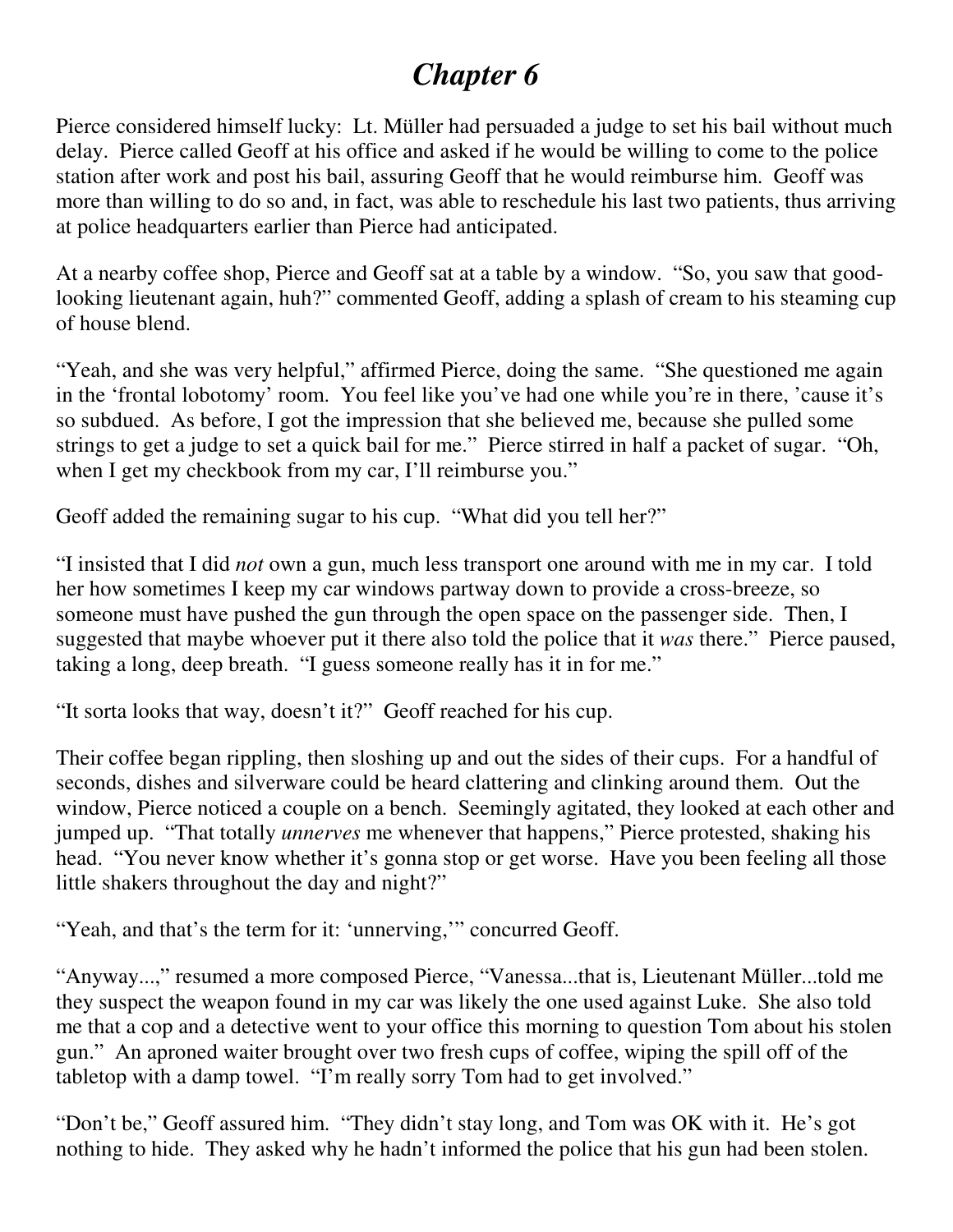He said he had hoped to be able to talk with Darius alone sometime and try to get it back, no questions asked. But he never saw Darius around and was reluctant to confront him at his house."

Pierce was curious. "Did they ask Tom if he could identify the gun?"

"They didn't bring it with 'em, but they had photos of it. Tom recognized it immediately by a half-inch gash in the chrome on the left side of the handle. He said his girlfriend, Liz, had carelessly dropped it once." He laughed, "Good thing it wasn't loaded."

"So it definitely *is* his gun," Pierce ascertained.

"Yep. Looks like, anyway. Tom also told me that the detective said their next stop was Darius Frey's house to ask some questions."

"Oh, yeah, that's right," Pierce confirmed. "Lieutenant Müller told me that the detective—I think his name is 'Turner'—and the officer later spoke with Darius' uncle. By the way, I've met Mr. Frey...decent guy, but he's kind of unkempt, and their place is pretty sloppy. He became Darius' legal guardian after Darius' parents went to prison for telemarketing fraud a year or two ago." Pierce's countenance disclosed an internal empathy for Darius. "Anyway, Mr. Frey said that, as far as he knew, Darius went to school as usual this morning. Darius' room was searched, but no weapon was found. They got the uncle's permission to search Darius' truck at school and, again, found nothing. I guess they're looking for Darius now."

Geoff read the back of a sugar packet to himself: DID YOU KNOW that the blood vessel configuration within the retina of the eye is unique to each person and that retinal scans increasingly are used as a form of personal identification? "I suppose the police will fingerprint him when they find him."

"I suppose. I wonder where he is; he wasn't in class this morning." Pierce was disconcerted. "You know, I just don't get it." He held his coffee cup under his chin with both hands and then drank the last bit. "I helped Darius and his uncle clean up their yard and house one weekend this winter, and a few times I met with Darius after school to assist him with homework or projects. *If* he was the gunman, why would he want to get...*me*?"

"Who knows what goes on in the heads of troubled kids these days." Geoff shook his head. "You want another cup?"

Looking at his watch, Pierce declined the offer. "No, thanks. Actually, I'm gettin' sorta hungry. I've got a lasagna from Price Costco that I'm gonna throw in the oven. Care to join me for dinner?"

The "free meal" button somewhere in Geoff's brain—maybe it was situated in his hypothalamus—had been pressed. "Sure, man...sounds good to me!"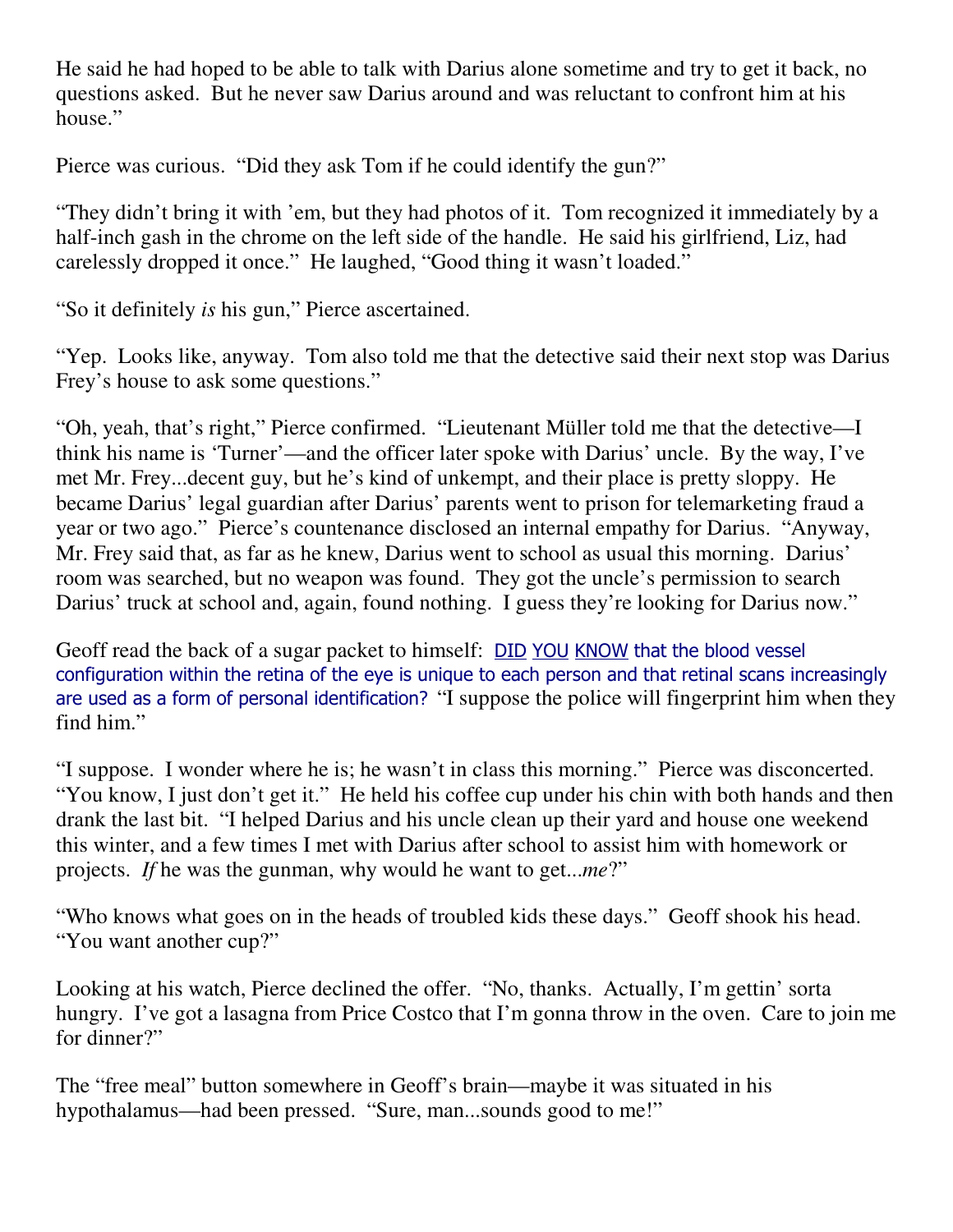"By the way," Pierce added, "uh...Lieutenant Müller suggested that I leave my car parked where it is now...until tomorrow...so they can keep it under surveillance. I wonder if it would be possible for you to pick me up in the morning and give me a ride to school. I really hate to ask, 'cause I know it's outa your way and would be a real inconvenience...."

"It's no problem," assured Geoff, displaying his sincerity with a "thumb-up" signal and an understanding smile. "I don't mind at all."

<=†=>

Pierce pulled the lasagna from the freezer and slid it into the oven. Through the open counter top between the kitchen and living room, he apologized, "Sorry...I shoulda transferred it to the 'frig' this morning. Plus, the oven isn't preheated, so it'll probably take an hour or so."

Geoff was examining Pierce's basketball trophies on the fireplace mantel. "That's OK; I'm still a little wired from all that coffee." Picking up the last trophy, Geoff lauded, "*Wow!*...so you were the most valuable player on your college team. Looks like you were quite a star!"

"Oh, not really," insisted Pierce modestly. He walked into the living room with two frosted mugs of root beer, offering one to Geoff. "I wasn't tall enough to make a whole lot of blocks or rebounds, so I had to compensate with assists and long-shots. Man...those were the days." With a longing smile, Pierce gazed intently into the past and repeatedly thumped his mug a few times. Then the reality from which he temporarily had escaped wiped any remnant of contentment off of his face. "But now...well, I'm just having a hard time putting this entire situation in perspective." He looked at Geoff, as if for some direction. "Sometimes it...it almost overwhelms me."

Geoff sat down in a wide easy chair and placed his drink on the coffee table, atop a rustic wooden coaster into which "*The DALLAS COWBOYS*" had been engraved. "You from Texas?"

"No, Minnesota. That's just one of a set. But it *is* my favorite pro-football team. I know it should be the Vikings, but I'm just weird." Pierce sighed.

"So...do you happen to have a Bible I could take a look at?"

Pierce's eyes turned tellingly toward the bookcase across the room. "Yeah, an old girlfriend gave me one a few years back." With seemingly renewed anticipation, he retrieved it and handed it to Geoff. "I read a little from it once...you know, the story in the *Torah* portion about Joseph, the eleventh son of Jacob...."

"Yeah...Chapters 37 through 48 in Genesis," Geoff interjected, "except for Chapter 38. That chapter deals with Joseph's older half brother, Judah, through whom the promised Messiah would come. Yes, I think Joseph's story is one that *everyone* should read. I guess you're sort of in the same boat *he* was in, being falsely accused and all."

Pierce was grateful that someone really understood his plight.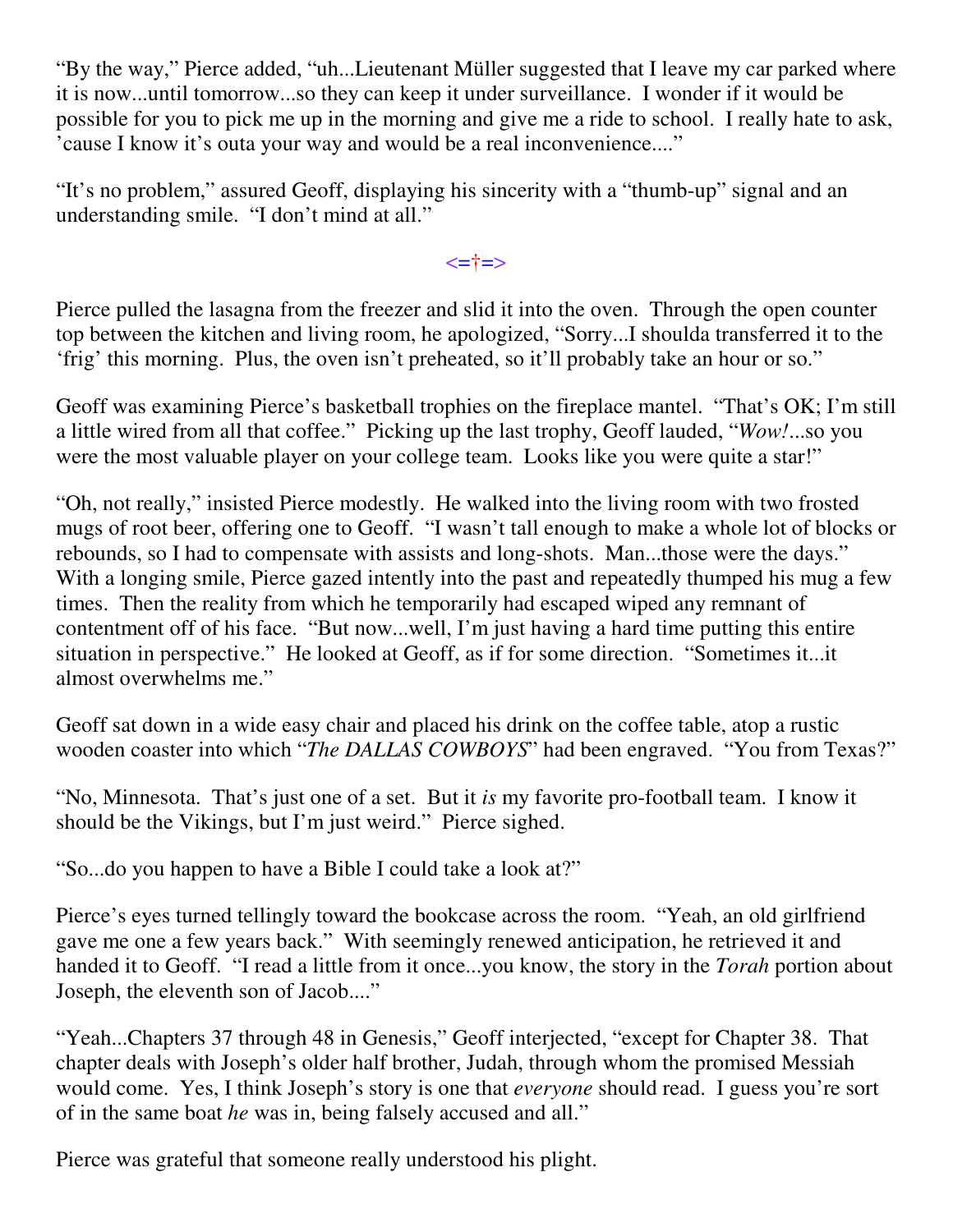Geoff continued, "This is my favorite translation of the Bible: the New International Version." He opened it to the New Testament. "I feel that the Holy Spirit has been leading me to read you something, Pierce. Now I can. Romans 5:6–8 says, 'You see, at just the right time, when we were still powerless, Christ died for the ungodly. Very rarely will anyone die for a righteous man, though for a good man someone might possibly dare to die. But God demonstrates his own love for us in this: While we were still sinners, Christ died for us.'" Geoff stared at the words for a few seconds and then looked up at Pierce. "Did you know that the word 'Christ' comes from the Greek *Cristos*, which in Hebrew is *Meshiach* or 'Messiah'?"

Pierce elevated his eyebrows and shook his head no.

"Each of those terms means 'Anointed One,' describing Jesus." Geoff paused briefly. "Anyway, I sense that what befell Luke was not mere happenstance. I feel that maybe God allowed it to occur as an *example* to you of the passage I read. Just as, I suspect, Luke was willing to take a bullet, evidently meant for you, Jesus was willing to suffer the Father's wrath, via death, in our place...yours, mine, and everyone's who would believe."

Placing his elbow on the armrest of the couch, Pierce turned his head to bury the upper half of his face in his hand.

Geoff flipped through the pages to Matthew 18:19,20. "Jesus said, 'I tell you that if two of you on earth agree about anything you ask for, it will be done for you by my Father in heaven. For where two or three come together in my name, there am I with them." He closed the Bible and laid it next to his root beer mug. Then he stood up and walked over behind the couch, laying his left hand on Pierce's right shoulder.

"Please agree with me in prayer, Pierce. Dear Father...we ask that you somehow would provide a miraculous healing for Luke, that the gunperson will be found, and that Pierce no longer will be under suspicion for the shooting, nor for maintaining a concealed weapon in his car. We also claim your words, in Isaiah 54:17, that no other weapon will be able to be used against Luke or Pierce and that all accusations against Pierce will be refuted. And we ask all these things in the Name of Jesus, Who died for us. Amen."

Pierce's voice quavered as he repeated, barely audibly, "Amen." The intensity of many things—his past acquaintanceship with Luke, his present circumstances, and his newfound knowledge about Jesus—overcame Pierce at once. Deep emotion gripped him, and he no longer could hold back the tears, nor did he want to. "I don't get it!" he sobbed.

"Get what?" questioned Geoff.

Pierce continued, "How could Luke have attempted to protect *me*? My own *stupid pride* prevented me from ever even initiating a conversation with him! I couldn't count the times I ignored him if his locker was near mine or looked straight through him if he was right in front of me. If we made eye contact and he said 'hi,' my instinct would seize me—like when I tipped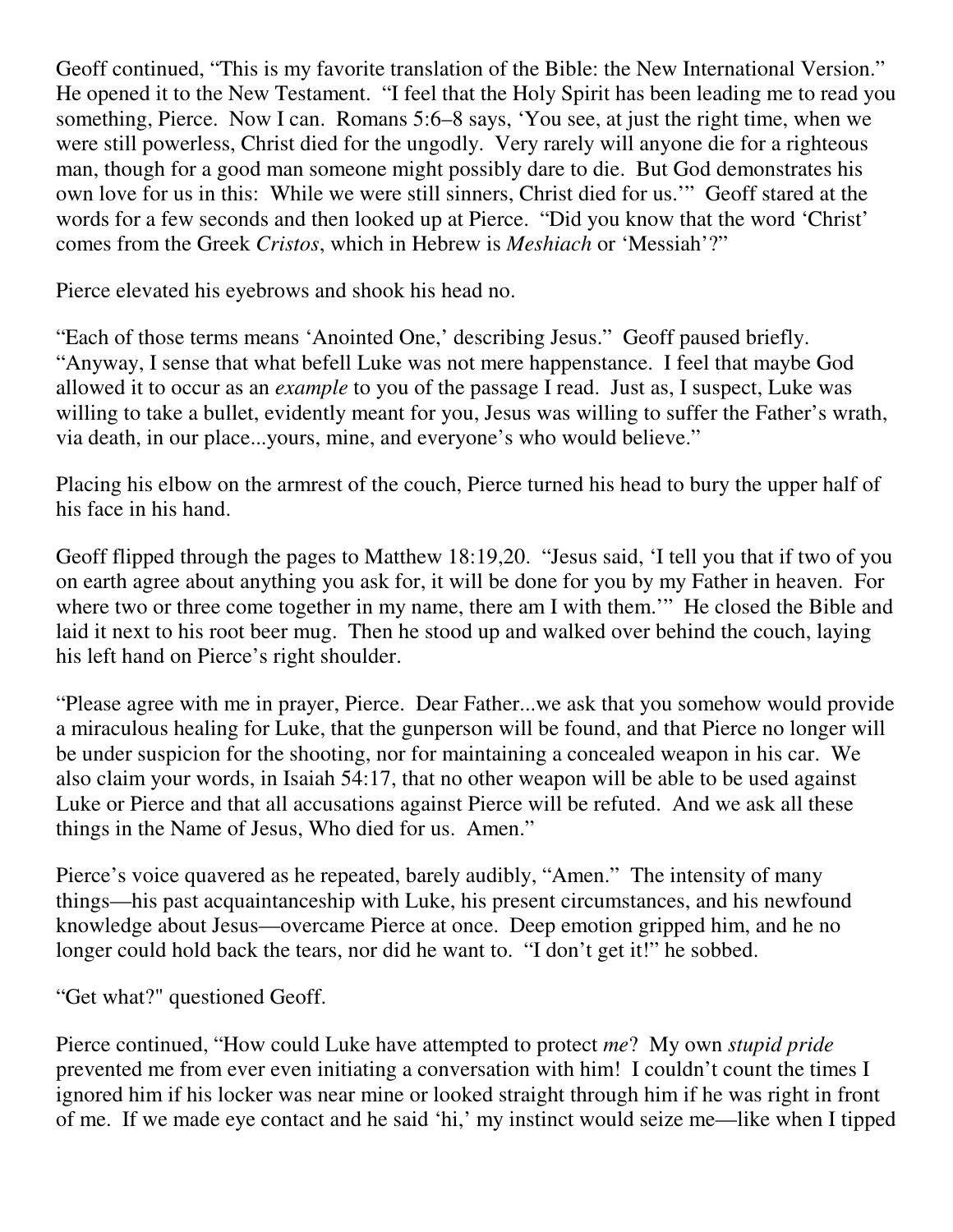over my water glass at that restaurant—and I instantly would look away and mumble something inaudible. Who am *I* that I am worthy of Luke's being willing to defend me...even *die* for me?"

Geoff clutched Pierce's shoulder. "Pierce...the Creator of the universe willed for a portion of Himself to die to save mankind. God sacrificed His very *pride* for us—something that He alone deserves to feel—to show us that the only pathway to Him is by sacrificing our own pride. You've just done that."

Contemplating this for a few seconds, Pierce wiped his eyes with one forearm and questioned, "So, is that what I need to believe to be...*saved*?"

Geoff released his grip and walked to the other side of the table. Taking up the Bible again, he returned to Pierce, pointing to Romans 10:9,10, and read, "If you confess with your mouth, 'Jesus is Lord,' and believe in your heart that God raised him from the dead, you will be saved. For it is with your heart that you believe and are justified, and it is with your mouth that you confess and are saved." He then sat down across from Pierce. "Do you believe that Jesus, literally, was raised physically from the dead?"

Pierce recalled Geoff's explanation of Jesus' resurrection on the Jewish Feast of Firstfruits. "He *must* have been. He was the 'firstfruit from the dead Who would never die again,' so that I can have eternal life. It only makes sense. And if He could humble Himself enough to give His life for me—and for all who accept His ultimate sacrifice—then He is my Lord. Yes, I see the undeniable truth, and I cannot help but accept it."

Tears of joy filled Geoff's eyes. He even speculated that the hosts of heaven also were rejoicing to hear golden words ringing from Pierce's lips. "Welcome into the Kingdom of God, buddy!"

"Thanks!" replied Pierce, followed by a smile and a quick sniffle. "You know, I feel almost like God has breathed new life into my body."

"He has, Pierce; I assure you, He has! You clearly have a healthy body, but it is dead without Him. The Holy Spirit *is* Life, with a *capital* '*L*'!"

Pierce took a sip of his root beer, just as the only peace of mind he had had in awhile seemed to evade him. "I wonder if God's Spirit will help me continue to overcome my pride now. I'm so tired of being enveloped by the turmoil of...'Pride Island.' I almost feel like...like I'm 'shipwrecked' on it."

"That's an interesting term," observed Geoff, crossing one leg over the other and interlocking the fingers of both hands over his knee. "What do you mean by 'Pride Island'?"

"There's something I haven't shown anybody, not even the police," Pierce disclosed. Standing up and walking over to a mirror, he removed it to reveal a wall safe underneath. "When I found Luke, he had an envelope in his hand. Inside of it was a letter. He must have written it earlier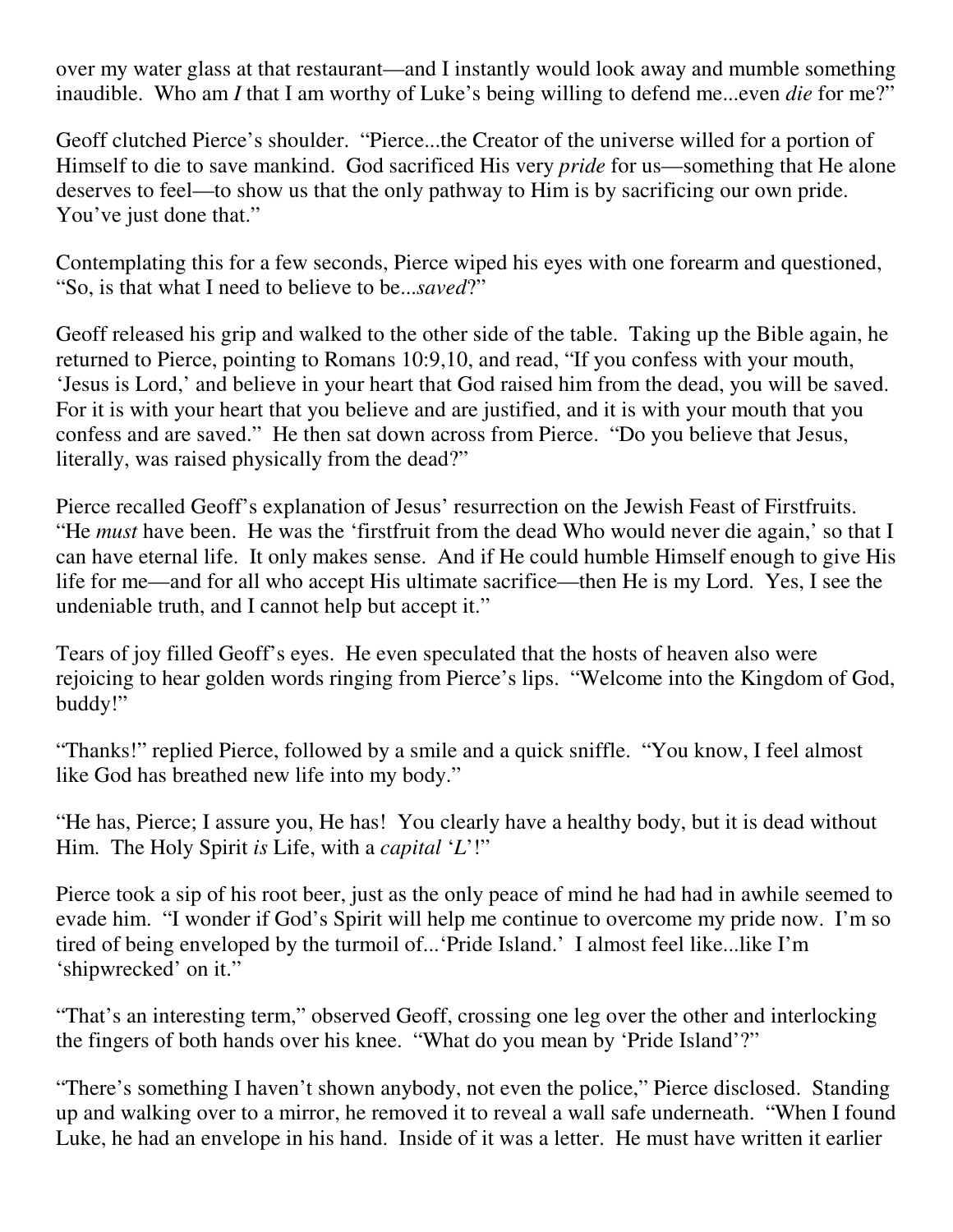that day. Apparently, he had planned to slide it under my office door that night, not thinking I would be there."

Pierce briefly pictured Luke, but it was not a bloody Luke. It was Luke with a friendly smile and with his hand extended—the day, a few years before, when they had met. *Am I finally free of the gory image that's been haunting me for days? Maybe that 'peace of mind' isn't going to be so elusive after all.*

Curious, Geoff observed Pierce as he opened the safe.

"You heard Luke's tape yesterday," Pierce continued. "Now, you might as well read his letter."

Pierce removed the red-blotched letter from its bloodied envelope, which had "PIERCE" handwritten on it. He carefully unfolded it and took it to Geoff. "Luke's blood stained only the margins. All the words are visible." Pierce returned to his seat and rested his cheek on his right fist.

Geoff recognized Luke's handwriting immediately. He read to himself:

Pierce, I feel foolish sliding this letter under your office door, but I'm afraid you might refuse to take it if I were to attempt to hand it to you at the health club. I really hope that you and your Warriors win your game tonight. But, even if you don't, you're the best coach they've ever had. I urge you to continue your excellent job of coaching the team next year. They need you, and you're their best hope for a state title.

This should be the last communication you will receive from me, since I'll be moving away in a week. As I stated in my tape to you, I'm very sorry for letting my own pride impede the progress of what began as a potentially good friendship between us. Unfortunately, I cannot undo the damage I've done. But I would like to relate a dream to you that I had just last night.

I dreamed that I was hovering in outer space. Strangely, I seemed not to have a body. I beheld innumerable galaxies of various types. Each was unique and its own intricate design. Each galaxy seemed like an island, floating in the blackness of space. Then I looked toward the earth and observed numerous cottony clouds and weather systems randomly dotting the atmosphere. My attention was drawn to a vast hurricane gyrating silently in the Caribbean Sea. I marveled at how similar its appearance was to a spiral galaxy—not only in the way its giant outer arms curiously swirled inward toward its center, but also in the immense power which seemed to churn within it.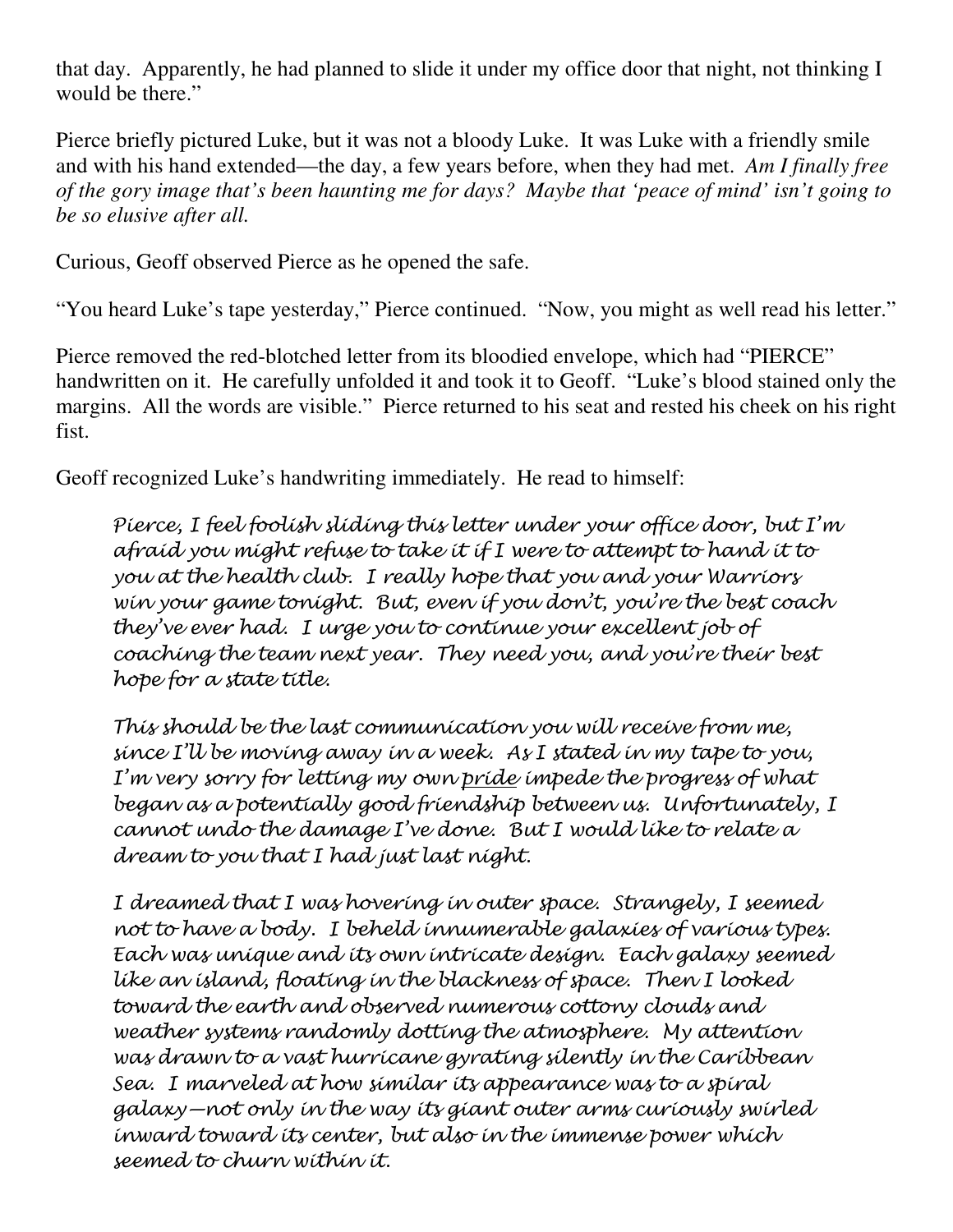I wanted to float down and touch it, but I didn't know if I should dare. I felt like I knew better than to approach it, so I refrained. I sensed that if I were to abide for even a moment inside of this captivating but violent tempest, I would wish I were anywhere else but there. I thought it would be far better to remain at a distance and savor its extraordinary beauty.

As soon as I had become resolved not to advance toward the hurricane, I found myself inside a boundless, incomparably peaceful realm. Around me was a myriad of concepts and preceptssome floating, some drifting, some whirling. Each one appeared as a multidimensional, inexplicably attractive, spherical "island." Somehow, I knew that I was in the Mind of God.

One such "island," with a very smooth surface, caught my eye. It generated within me a fascination I had never known. As I proceeded toward it, I could not look away from it. I was mystified to discover that a distorted image of my face seemed to have been painted onto its curved exterior. I touched it; then I passed through its outer membrane.

Once inside, however, I sensed that I was being torn apart by violent forces from every direction. I was pushed and pulled mercilessly in the tumultuous environment, unable to gain my bearings. I even noticed other alluring spheres, inside of this storm, beckoning me enticing me—to take refuge within them. I was terrified. I rebuked myself, "This was a colossal mistake! Why did I choose to come here?" I cried out, "God! Get me out!"

Suddenly, I was in the tranguil, awesomely beautiful realm of  $God's$ Mind again. I entreated, "Dear God, what was that place?" A still, small voice responded, "That was the perilous archetype of Pride, my son." I asked why it had been so incomprehensibly frightening inside. The soft voice answered, "It is one of the chambers which should be entered by no one but Myself. I am the only One who can control its vast power. I alone am worthy to delve into its fullness $-I$ , and  $I$  alone. I allow everyone to touch it; but only the wise turn away and retreat from it. It ruins all who embrace it."

Again, I inquired, "Can I not have pride even in the things I do for You?" The Lord replied, "Many think they do actions in my Name, when they actually are doing these things for themselves. Such deeds are worthy of shame, not pride. The things they do genuinely for Me, and in my Name, are worthy of my pride, not theirs. I do all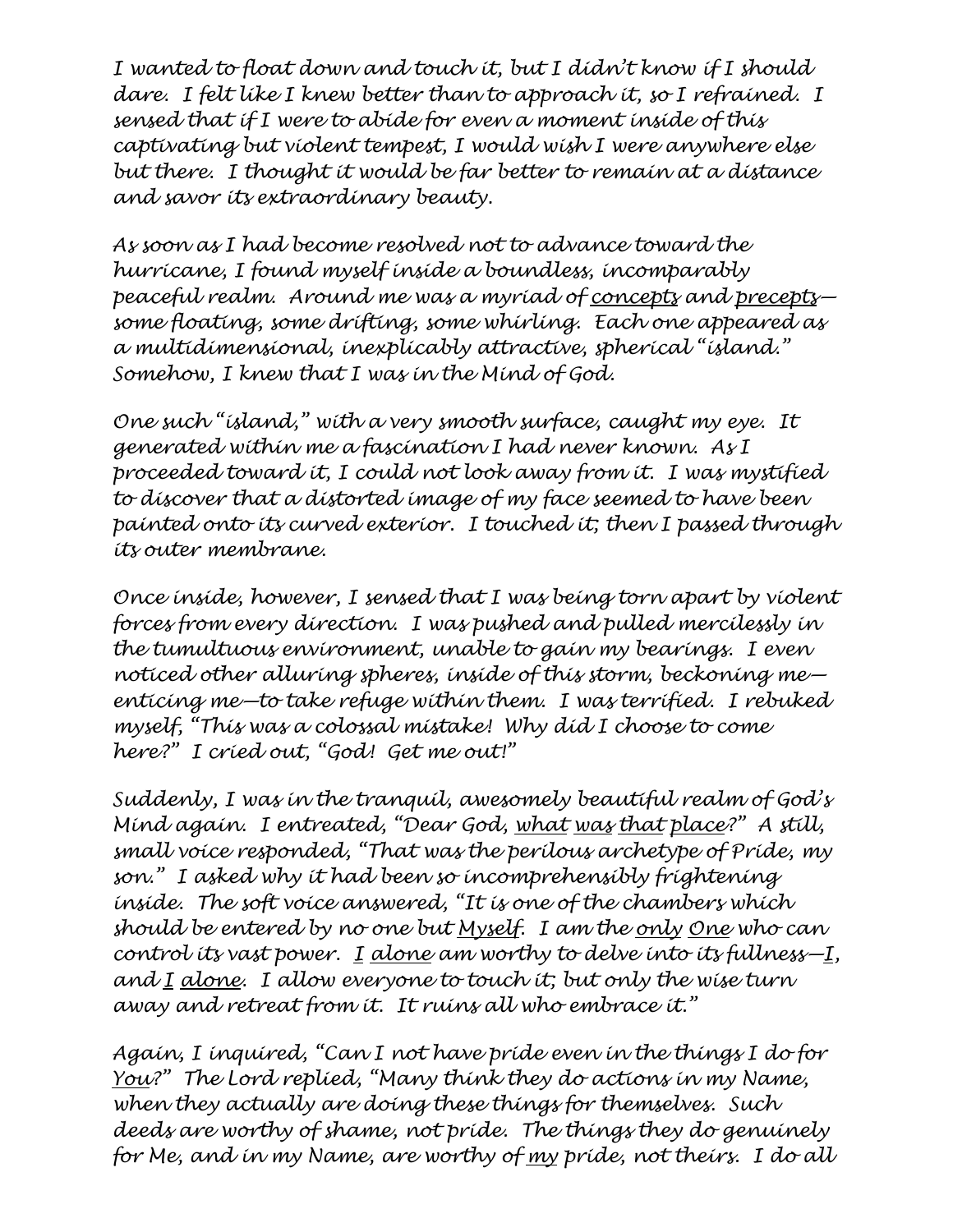good things through those who are mine. The pride they feel and express must be in Me alone, not in themselves." I also asked Him about the smaller spheres I saw inside the larger one. He told me that pride has many toxic facets. These were sub-regions—such as self-righteousness, arrogance, and conceit—which, themselves, are deceptively appealing realms in which many people hopelessly exist. At that point, I woke up.

Pierce, I want to apologize to you for my inexcusable self-pride over the years. I feel this was a major cause of your rejecting my friendship. I clearly see that the Lord created you so that He could utilize you in a prodigious way for His own glory, but I also see that it was not my duty to pressure you into being aware of this fact. Had I approached you differently, using patience and restraint, I might have been able to present the gospel message to you without your sensing any undue "coercion" from me.

I admit that I felt pride in believing I could persuade you that God had something special in mind for you. What I did, though, was to invade your private space. Your resultant rejection of my friendship caused feelings of frustration, futility, and defeat in me—similar to the turbulent sensations I felt within the "Island of Pride" in my dream—which I erroneously blamed on you, but which I had only myself to blame for not resisting my own self-pride. I wanted you to know the Lord for my own satisfaction, rather than for His.

Let me conclude by saying that I hope I have not prevented you from discerning that you have some important missions ahead of you. And, whatever they may be, I know that God eternally will be proud of you if you complete them. I wish you all the best in life. The Lord bless you, Tank.

Luke had signed his full name on the letter and had dated it. Geoff refolded the letter. "Wow...pretty heavy. How come he calls you 'Tank'?"

"I dunno; he never told me. I wish I knew." As Pierce stood up, he asked, "So, do you know if Luke had other momentous dreams like that?"

"Actually," Geoff shook his head, "I don't recall his ever having told me about a dream or a vision or anything like that. No, wait...come to think of it...on Friday night, as he and I walked to the concession stand at halftime, he briefly mentioned that he had had a bizarre dream the night before." Geoff handed the letter to Pierce. "He said he had written it down and would tell me about it another time. That was the dream, I guess."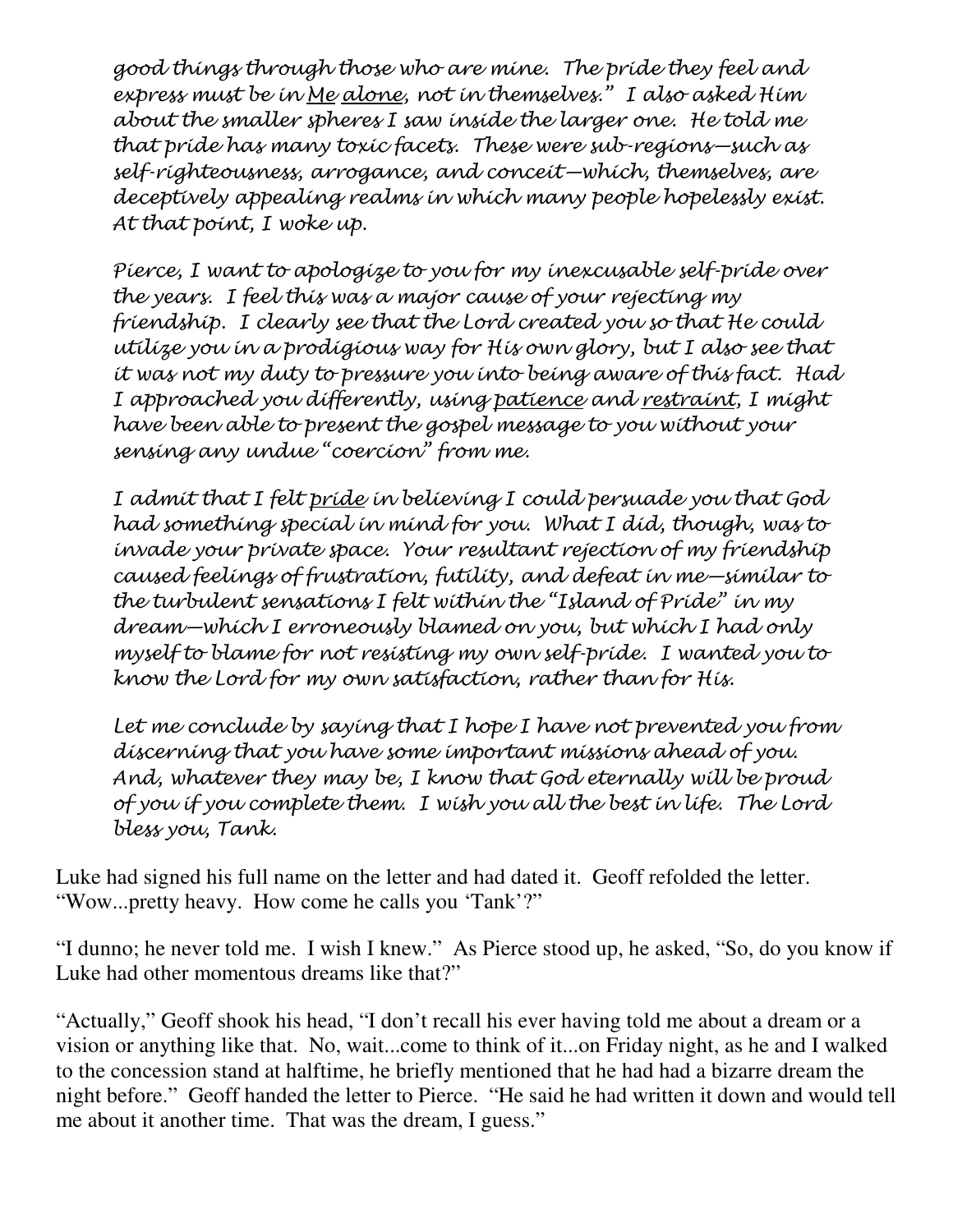Pierce replaced the letter and envelope in the safe. "Remember that weird dream I had?...you know, in my office, right before Luke was shot."

"Mmm hmm," Geoff nodded, writing "T A N K" with his fingernail in the thin layer of frost on the side of his mug.

"Well, there were a few notable similarities between Luke's and my dreams." Pierce took a big chug of soda. "First of all, on the 'surface' of Coach Young—after he had changed into a 'cornea,' that is—I distinctly recall seeing the reflection of something...whirling. It *had* to be either a spiral galaxy or a hurricane. It's almost as though..."—Pierce shook his head in disbelief—"as though God caused Luke and me to dream about similar things." He looked at Geoff, fully expecting to see his eyes rolling upward.

Smiling, Geoff scratched a spiral on the side of his mug. This notion was not incredible to him at all. "What other similarities were there?"

Pierce sat back down. "Well, Luke described that before he entered the spherical 'island of pride,' he viewed a likeness of himself on its surface. People have commented how much Coach Young and I resemble each other, and I was facing him in my dream...as though I were looking into a mirror. Also, there's the similarity in Luke's and my both being strongly attracted to something in our dreams. Luke refrained from touching the hurricane, but he did go into 'Pride Island.' Likewise, I wanted to touch the pit or hole...."

"Or *abyss*?" Geoff suggested.

"Yeah, OK...'abyss'...that formed in the iris freckle I saw," Pierce agreed. "I was drawn to it and mesmerized by the mysterious combinations of glimmering orange lights and black shadows within it. I feel certain that if the gunshot had not awakened me, I would have gone into it." Geoff was going to say it, but Pierce said it first: "Do you believe in *hell*?"

"Yes, absolutely," affirmed Geoff without hesitation. "And I think you may have been shown the entryway into it."

Pierce stared at Geoff. "So...do you think I am...or was...going there?"

"I don't think you're going there now." Geoff paused. "As for whether or not you once were headed there..."—he looked down at the glass tabletop, in which he could see Pierce's reflection—"well, let me put it this way...I believe we *all* deserve to go there. Only the blood of Jesus saves anyone who accepts His sacrifice from an eternity away from God's presence."

"But...how can it be that *good* people go there?"

Geoff again picked up and opened the Bible. "In Psalm 14:2,3, Israel's great King David affirmed, 'The Lord looks down from heaven on the sons of men to see if there are any who understand, any who seek God. All have turned aside, they have together become corrupt; there is no one who does good, not even one.'" He laid it open on the table. "Numerous other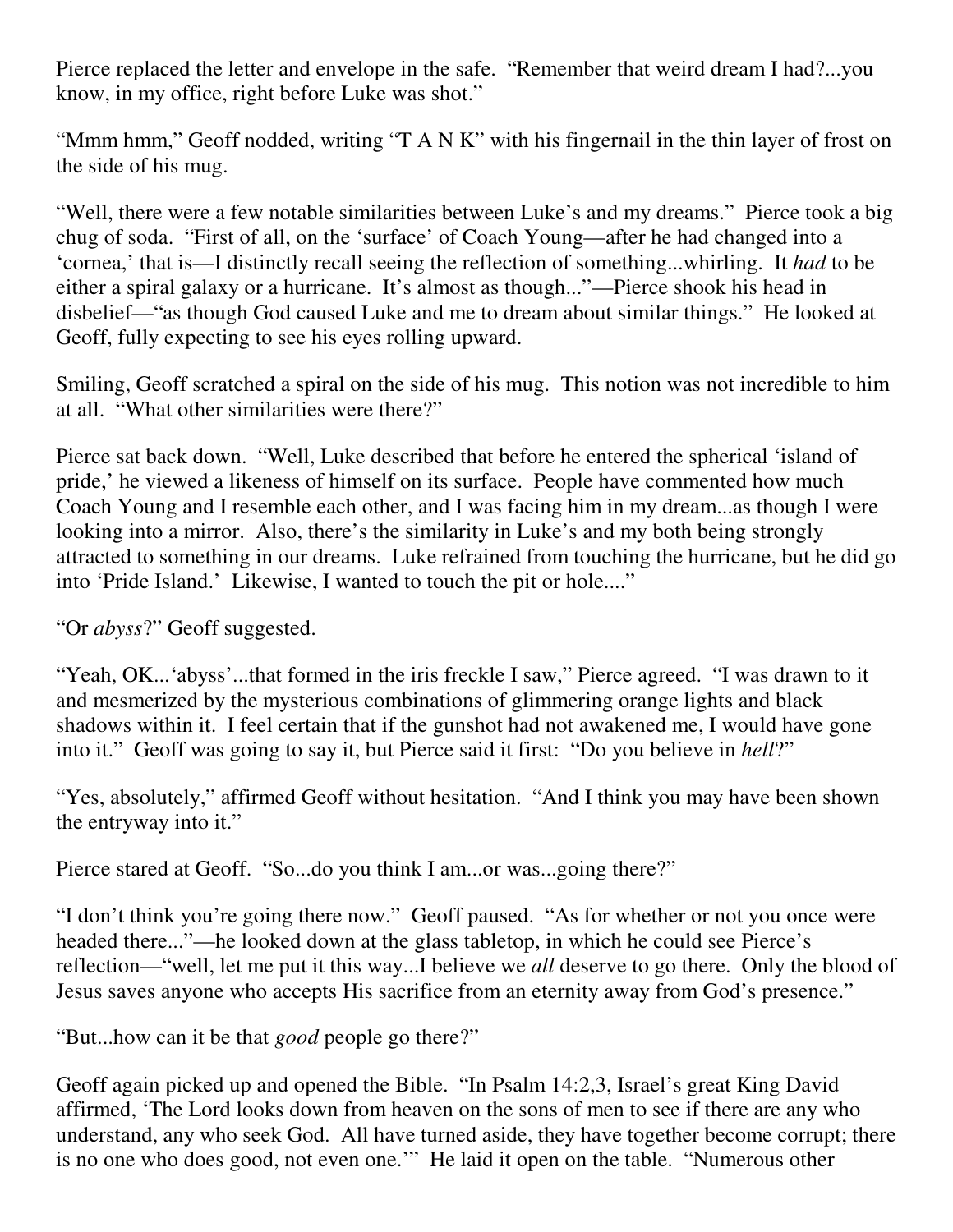passages in the Bible, by different authors, state the same thing. It is clear from these passages that *no one* is innately good, as many philosophical ideals today might mislead us to believe. Each of us has an inherent, rebellious tendency to lead our own life rather than to turn it over to the One who created us. If we don't like one of His rules...we just disobey it. This is *sin*, and the Bible is clear that the wages of sin is death...*physical* for everyone, *spiritual* for anyone not protected by Jesus' shed blood."

Pierce contemplated Geoff's words. "Another root beer, bud?"

"Not now, thanks, but I might have one with dinner." Geoff wished he could read Pierce's mind. "Tell me what you're thinking."

Pierce looked upward and outward, as though viewing abstract objects that only he could see. "What if...what if hell is an 'island' within the Mind of God?" He glanced at Geoff for a reaction, but there was none. Geoff was staring at him in anticipation of what he was going to say next. "What if it's a realm that seems appealing from the outside but is pure torment inside?"

"Hmm...I've never thought about it that way before." Geoff stroked his well-trimmed beard. "You know, Second Corinthians 11:14 tells us that Satan masquerades as an angel of light. I'm sure you have heard of out-of-body or post-death experiences, after which people describe having seen a beautiful bright light. Often they say they'd felt compelled to go into it."

"Yeah, I've heard that and similar descriptions."

"Well," Geoff related, "I have heard and read many accounts of people who *went into* the light and suddenly were faced with the most horrible nightmare they could imagine. I distinctly remember a description in a book by one guy who was astral-projecting. His spirit was roaming the far reaches of a so-called 'heavenly light.' He was surrounded by an almost overwhelming luminosity, as if he were looking straight into the sun. Waves of bliss radiated through his spirit, and he was totally captivated by its power."

Pierce sat on the edge of his couch, hands folded, glued to every word.

"Suddenly," Geoff continued ominously, "another force stepped in, taking him by complete surprise. In the twinkling of an eye, he discovered that he had been taken behind the outer covering of the dazzling luminosity. There, he claimed, he saw something that left him literally shaking for a full week."

"What was it?" exclaimed Pierce, with the inquisitiveness of a boy.

"He said he saw the face of *devouring darkness*." Geoff's face contorted. "Behind the glittering facade of beauty lay a massively powerful, wildly churning face of absolute hatred and unspeakable abominations...the face of demons filled with the power of Satan. Horror filled him like a consuming fire. Then, when all seemed hopeless, a supernatural 'hand'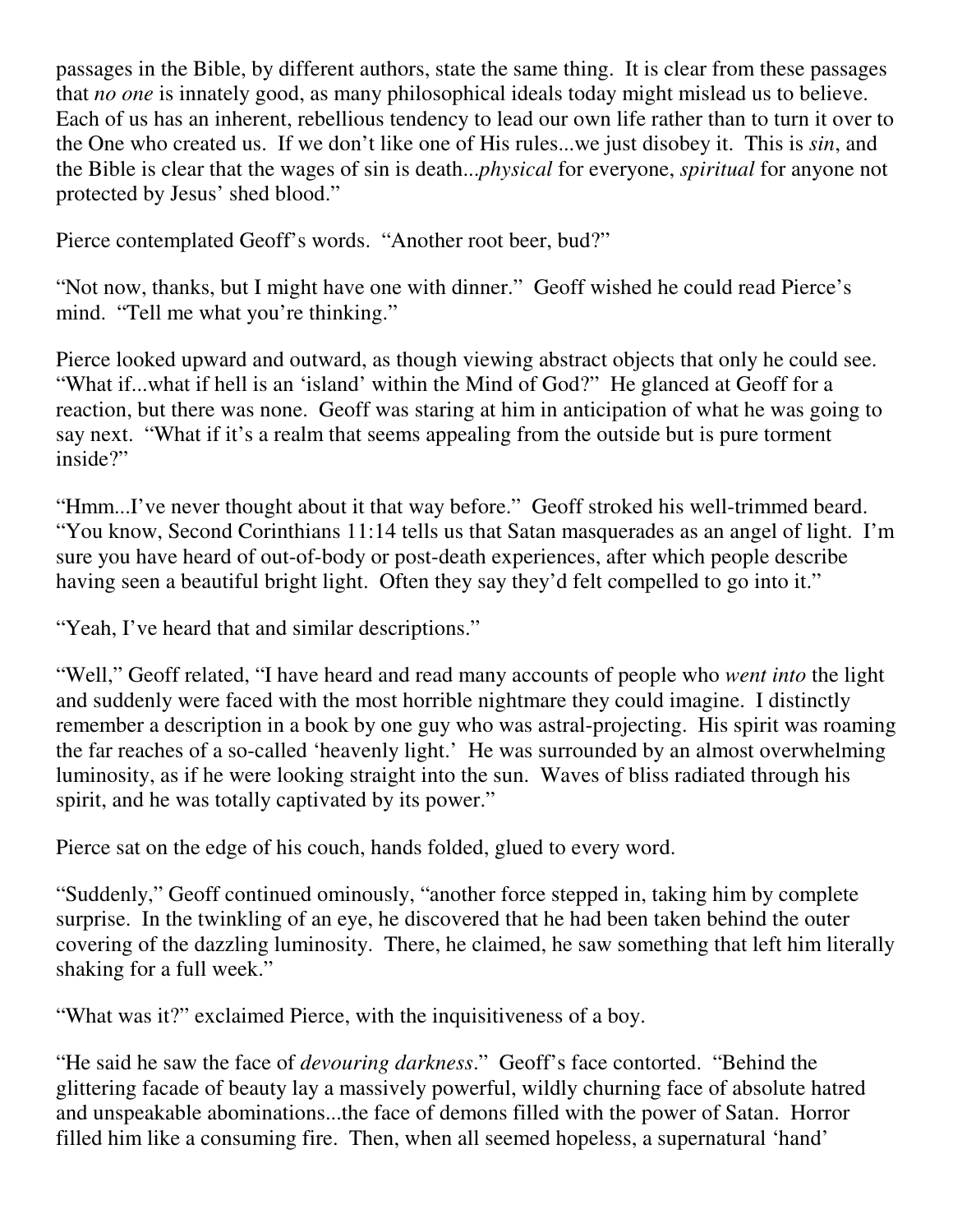delivered him from the jaws of the all-encompassing darkness. He later realized that Jesus had allowed him to see this domain and then had snatched him from it"

"It sounds sorta like Luke's encounter with 'Pride Island.'" Pierce's mouth remained open for a few more seconds before adding, "So...you really believe that evil spiritual forces can cause something 'evil' to appear 'good'?"

"Oh, absolutely," Geoff maintained. "Satan and his host of demons are expert counterfeiters; they can cause darkness to look as light, falsehood to seem as truth...and, as you said, evil to appear as good. You see"—Geoff picked up the Bible and turned the pages—"Ephesians 6:12 affirms, 'Our struggle is not against flesh and blood'—that is, against other people—'but against the rulers, against the authorities, against the powers of this dark world and against the spiritual forces of evil in the heavenly realms.' Of course, people still must be held accountable for their actions, because they *choose* to do the things they often are persuaded by external forces to do."

Pierce scanned the room. "Do you believe demons are in *here*?"

"Yes," replied Geoff decisively. "Evil angels and demons, as well as good angels, are all around us. They're all around everybody. They can affect our thoughts and our actions. Of course, most people have too much *pride* to allow themselves to believe that they might be influenced by supernatural forces. Yet, indeed, they are." Geoff paused for several moments, surmising that Pierce might have heard as much about the supernatural as he could be expected to absorb in one sitting. "So...what about that lasagna?"

Geoff's question seemed to travel through the air like molasses. Finally, Pierce responded, "Oh...yeah...I better check it. It smells done." Pierce took the steaming lasagna out of the oven and set it on top of two stove burners. Cutting two hefty pieces, he transferred them to plates, after which he obtained two more frosted mugs from the freezer and filled them with root beer. Serving Geoff first, he inquired, "Could you attempt to answer another question I have on my mind, unrelated to what we've been discussing? By the way...I usually sit on the floor to eat; I hope you don't mind."

"Not at all. In fact, I do the same at my house. What's your question?" Geoff sat down on the floor and placed his paper napkin on his lap.

Pierce got his own meal and joined Geoff. They sat on the floor, on opposite sides of the coffee table in the livingroom. "Would you agree that there are two main theories about how this universe began...either with a 'Big Bang' *billions* of years ago, or else via a creative miracle by God a *few thousand* years ago?"

Geoff swallowed a big bite of lasagna. "This is good! Yes, basically, I would agree with that, although there are variations of each hypothesis."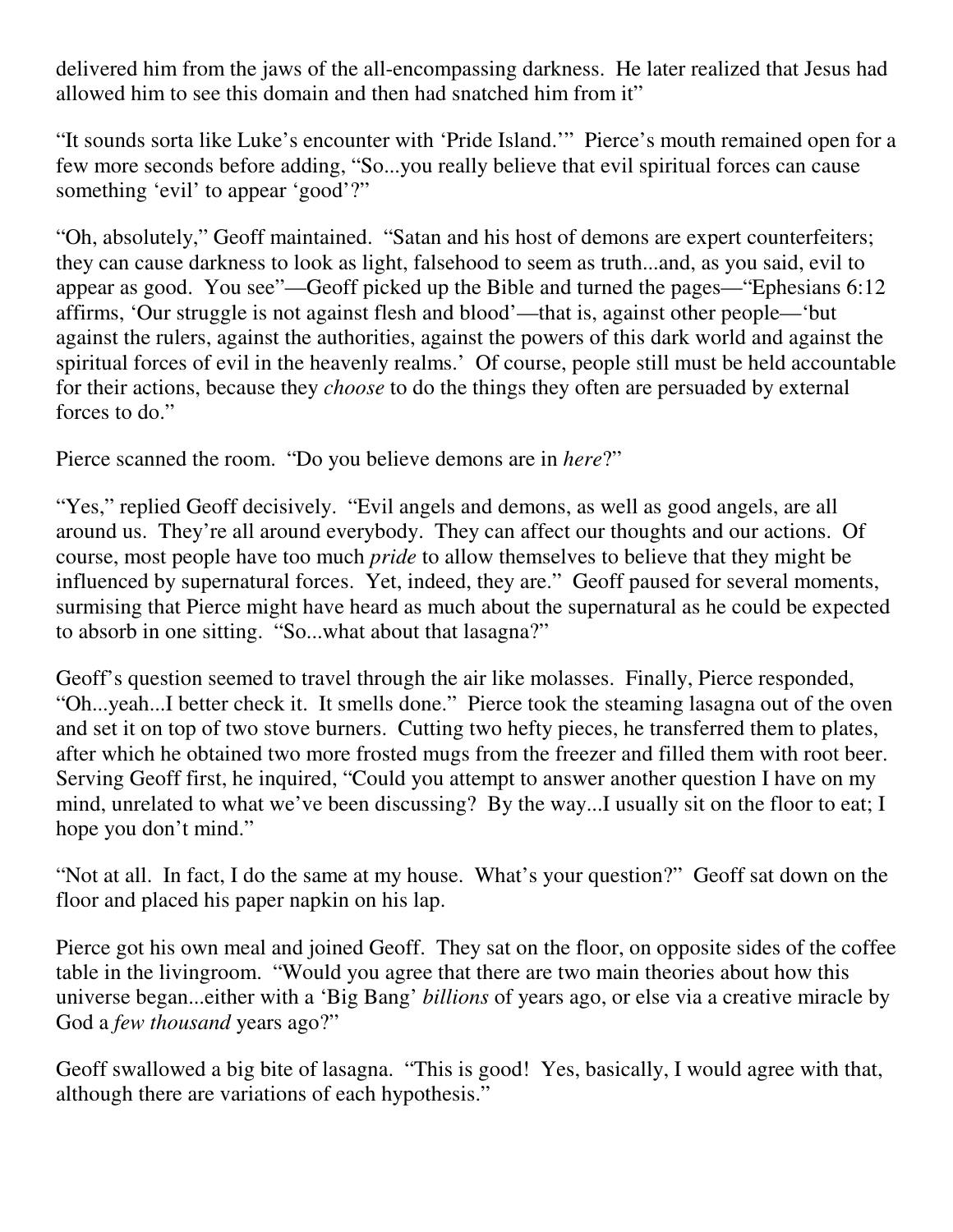"Well, with my scientific background," Pierce explained, "I have a hard time accepting the idea that all of this came into being as recently as several thousand years ago. Advanced astronomical measurements seem to demonstrate conclusively that there are galaxies, quasars, and other things in the universe at distances of billions of light years away from us. If so, then it would have taken billions of years for their light to reach us."

"I've seriously contemplated this myself," admitted Geoff. "First of all, let me say that an age for the universe of billions of years does not, in itself, give credence to Darwin's theory of evolution of one species into another one. Unlike what much of the general public believes, *not one* bona fide transition state between two species ever has been proven to exist."

"That is true," Pierce conceded. "So then, I presume you believe that the so-called 'missing link' between ape and man will never be found...."

"Because it doesn't exist," Geoff finished. "I believe that Adam was the first human. His body was created out of dirt, directly by God, Who then breathed His Spirit into Adam to give him life." Geoff wiped his mouth with his napkin. "Furthermore, just within the past decade or so, scientists have discovered that there are a great many more factors, than they ever considered possible, which must be in precise balance for life to begin *spontaneously*—on its own—on any given planet...."

"Such as that planet's distance to its sun, its axial tilt in relation to its sun, the size and color of that sun, the planet's electromagnetic field, the location of its solar system in the galaxy, and a host of other parameters." Pierce smiled, "I try to keep up with the latest scientific discoveries and theories."

"Good for you. I hope you pass on these things to your students."

Pierce nodded. "Sometimes I do, yeah."

"Anyway," resumed Geoff, "being that there are innumerable variables which all must exist in perfect equilibrium, it can be shown that the chance of life beginning *anywhere* in the universe, *by itself*, without an external agent...that is, an Intelligent Designer, whom I call God...is so minuscule as to be considered, essentially, impossible."

"In other words, you're saying that the chance that God created life here on the earth is *greater* than the chance that it began independently."

"Precisely...immeasurably greater," Geoff nodded. "Many scientists who are aware of these things, in my opinion, simply prefer not to acknowledge either the existence of God or His capacity to perform creative miracles. By the way...do you happen to have any hot sauce to go on this?"

Pierce chuckled. "Yeah, some generic brand." He hopped up, dashed into the kitchen, found a bottle of *CALIENTE OLÉ*! inside the refrigerator door, and returned with it in seconds.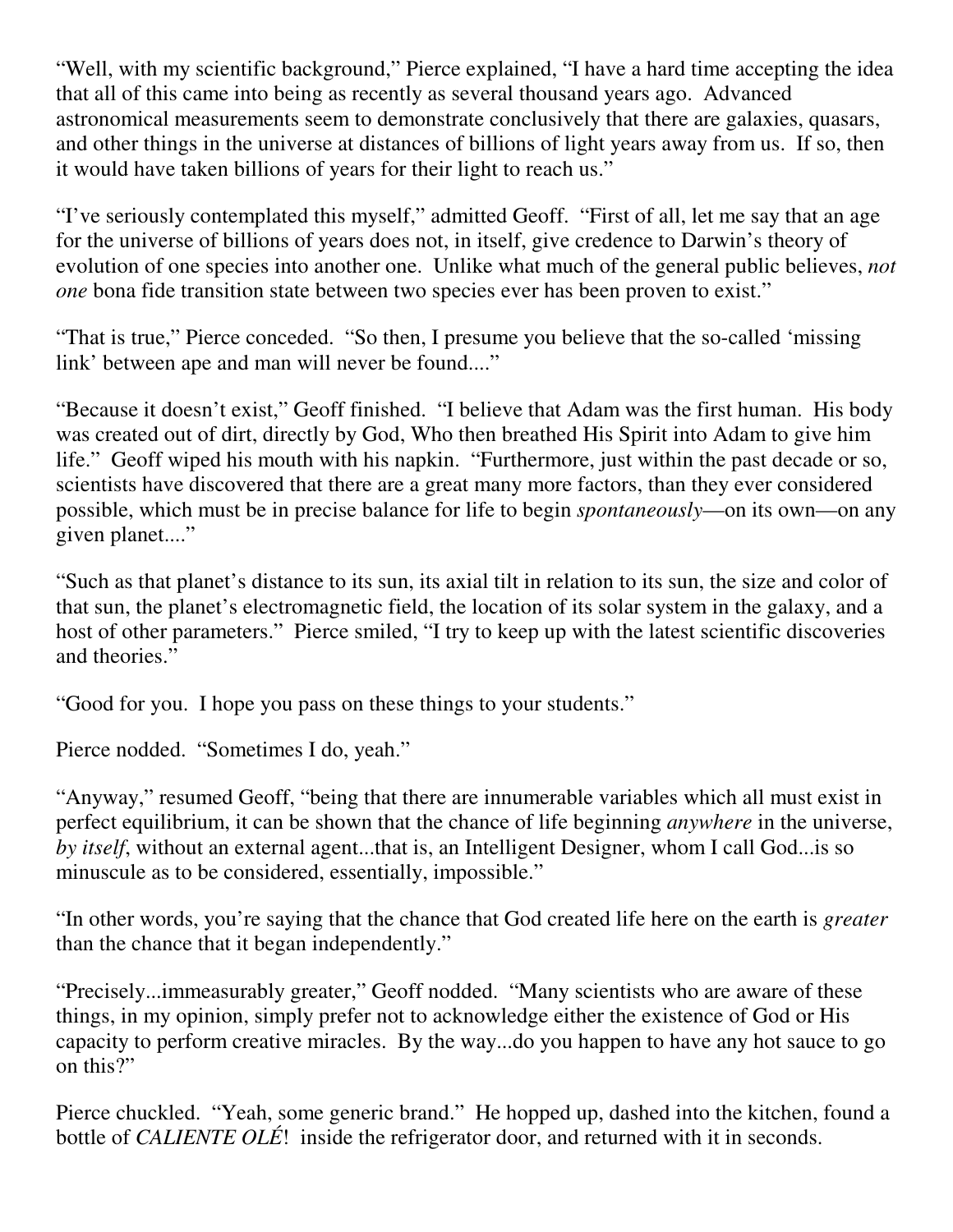Dousing his food with the liquid lava, Geoff contended, "In essence, it takes a whole lot *more faith* to believe that life on earth began on its own than that God simply created it...and, in fact, *more faith* to believe that we're not alone in the universe than that we're the only ones. But I digress."

Pierce smiled. "That's OK...it's all very fascinating."

"Anyway, let me get back to your original question," Geoff asserted. "As for which theory I believe concerning the beginning of the universe, my answer will surprise you. Personally, I tend to believe that *both* views are correct...at the same time."

"*Huh*?" Pierce's face revealed his skepticism. "How could *that* be?"

"Let me explain...right after I contain the firestorm in my mouth." Geoff sipped a little root beer. "OK. I'm sure you've had enough physics to know what happens if two identical clocks—let's say, atomic clocks—are synchronized. Then one of them is sent speeding into space, orbits the earth for a set period of time, and is brought back and compared with the other clock."

"Yeah, of course. The clock that traveled at a high rate of speed through space will record a *lesser* passage of time than will the stationary clock."

"Correct. So you are aware, Pierce, that it has been proven that *time* actually passes *more slowly* relative to a moving object than to a fixed one."

"Yes...a case of Einstein's theory of special relativity."

Geoff splashed a little more hot sauce on his last bite of lasagna. "All right, now. What are *acceleration* and *deceleration*?"

"That's an easy one. Each is a change in velocity over time. More?"

"Yeah, about a third again as much, please." Geoff used his fork to scrape off of his plate all of the red sauce he could detect before sliding it over to Pierce. Then he licked his fork. "Well, I suggest that there are two 'points of view' when speaking about the age of the universe: God's perspective and man's perspective."

"That's interesting," observed Pierce.

Geoff continued, "After the creation of the universe—which I *do* believe occurred with the 'Big Bang'—matter was traveling at such a great velocity that time passed 'slowly' relative to that matter. Thus, from *God's* viewpoint, *back then*, it could have taken only a handful of days, approximately as we measure them now, to reach the point when Adam was created. Incidentally, I also *do* believe that since the time of Adam, only several thousand years have passed. On the other hand...."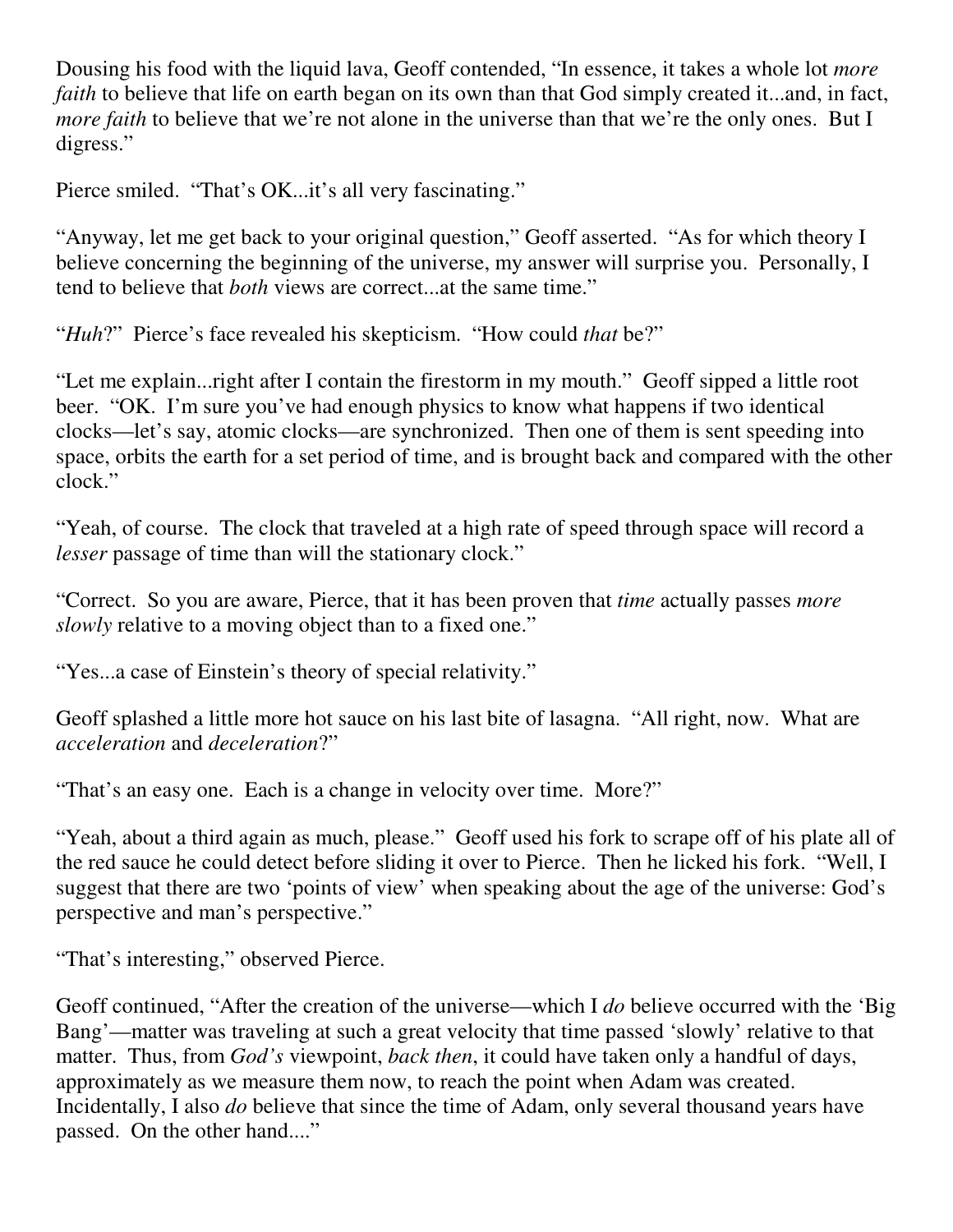"Let me conjecture," Pierce requested. "From *mankind's* point of view *now*, when objects in the universe—like the earth, for instance—have slowed down and time relative to them has accelerated dramatically, we look back in the past and see that billions of years have gone by since the 'Big Bang.'"

Geoff nodded. "That's the way I see it. So...until the time when Jesus returns to settle the dispute, there will be heated arguments over the correct age of the universe...even though, I suspect, *both* major theories are true."

"Very fascinating, Geoff. Now...when do you think Jesus will return...?"

Geoff's beeper sounded, and he looked at the number on it. "I think this is the hospital's number, Pierce. Could I use your phone real quick?"

"Sure thing," obliged Pierce, pulling out the antenna and handing Geoff the cordless receiver.

Geoff called the number on his pager. A nurse answered and asked Geoff to hold while she called Dr. Cohen. After a minute or so, Geoff said, "Yes...yes...*what*?...oh no, that's *terrible!* Was Luke hurt? Oh, that's a relief...I'm here at Pierce Nevin's house, and we'll leave as soon as possible. Thanks...good bye." Depressing the "off" button, he stared at Pierce.

"*What*?" Pierce demanded. "It sounds serious. Do we need to go to the hospital?"

"No, we need to go back to the police station. Doctor Cohen informed me that the police have apprehended someone who entered Luke's room in the ICU...carrying a gun."

Pierce was noticeably stunned. "*Not Darius Frey!*"

Geoff took a long, deep breath and exhaled before answering. "Yes...."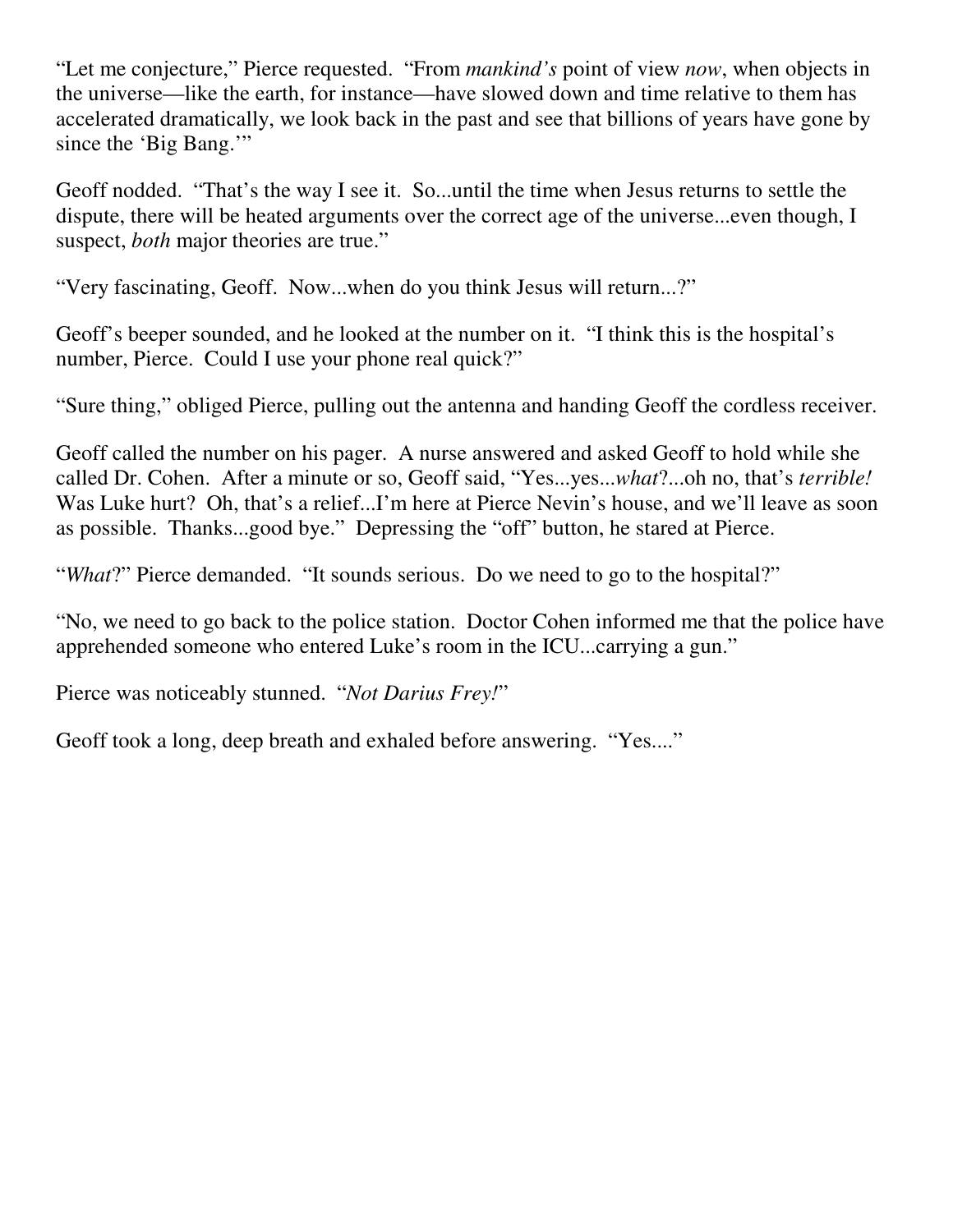# *Chapter 7*

"Jerry!" Pierce was surprised to see one of his star players at a police station. "What're *you* doing here?"

Jerry stood up as Pierce and Geoff approached him. "It's sort of a long story, Coach. How come *you're* here?"

Pierce stepped to Jerry's side, placing his hand on the back of his team captain's neck. "Jerry, this is Doctor Hutton, a friend of Luke Steen...."

"Hi...I'm Geoff," asserted the optometrist, reaching out his hand to meet Jerry's. "Pleasure meeting you, Jerry."

"Likewise. Uh...really sorry about your friend, by the way." Turning toward Pierce, Jerry raised his eyebrows and spread his open hands apart, indicating his desire to understand why Pierce had come. "So, Coach...?"

"I heard that Darius was brought here a little while ago. I guess he...."

"I know, Coach. He's being questioned now. His uncle is in there with him, but nobody else is allowed in." Jerry sat back down on the wooden bench. "They said they may want to question me."

"Why?" Pierce inquired. "What do *you* have to do with any of this?"

"Well...I found a note next to Dar's truck at school this morning. It was from...Raquel." Jerry studied Pierce's face carefully to see what reaction these words might bring. They brought none. He continued, "She wrote something about how she and 'Young'...I don't know if she meant Coach Young or his wife...hadn't told anyone about something, how a 'plant' of some sort would be made during lunchtime, and something about how once some guy is 'done in'...then she and Dar could be together." Jerry thought, *If that last part doesn't cause a change in Coach Nevin's expression, maybe he and Raquel don't have anything going after all.* It did not.

Pierce posed, "There are other Raquel's at the school, you know. How do you know the note was from Raquel Lacey?"

"Because the scent of her jasmine perfume was all over it."

Pierce looked at Geoff. "I wonder if that 'guy' could be Luke."

"Somehow, that's what *I* thought when I read the note, Coach." Jerry stood up again. "I couldn't find Raquel or Dar anywhere to ask 'em, but I thought I'd better not take any chances. So I gave the note to that cop who was hangin' around on your floor at school today. I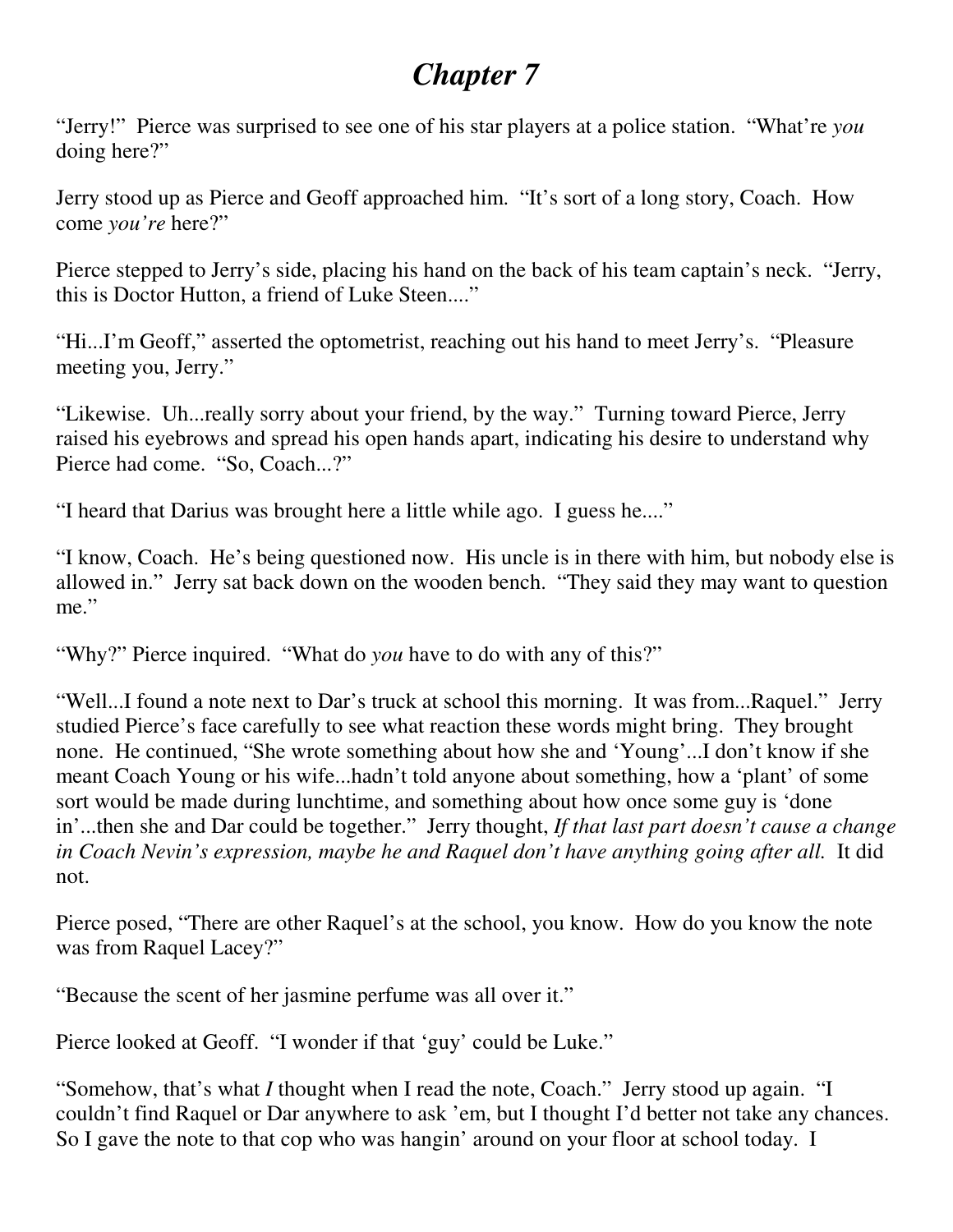indicated how it *might* have been possible that Dar was the one who shot Mr. Steen. If so, maybe he...well, maybe he intended to finish what he started. Unfortunately, I guess I was right."

Geoff strolled across the room to view the pictures on the wall, a display showing all of the officers in that precinct.

"Of course, the rumors flying around the school this morning...."

"Were...that *I* was the gunman, right?" Pierce crossed his arms and spread his feet apart.

"Well, yeah, Coach...but I didn't believe 'em...not for a minute. I heard that...well...Raquel told some of her friends this weekend that she wouldn't be surprised if *you* had shot the guy. She said you were acting really weird or somethin' when she went to see you after the game to ask if she could get an extension on her science project." Jerry looked Pierce straight in the eyes. "'Course, that's not exactly what it looked to *me* like she was doin'."

Pierce tilted his head slightly, squinting his eyes questioningly. "What do you mean?"

"Well, Coach...we were in my car after the game, when she said she had to go back in for a meeting with her cheerleading sponsor. She didn't know I had followed her into the gym. I saw you two...uh, hugging...and then she went into your office."

"*She* hugged *me*, Jerry. And then she stayed only a few minutes, because I told her I wanted to be alone," Pierce assured him.

A husky policeman, who had been writing at a nearby desk, stood up and approached the duo. "Mr. Nevin, I overheard you indicate that Miss Raquel Lacey was in your office after the game on Friday night. Would you please relate to me what happened and what was said?"

Pierce looked back at Jerry. "Jerry, I...guess you might as well know. Raquel was...well...coming onto me in my office. She didn't touch me after the hug. We just talked, and then I told her to go console you on your loss."

"So you two never...'had anything going'?"

"*No*, Jerry...not at all. That just wouldn't happen."

Jerry took a deep breath. "You don't know what a relief it is to hear you say that, Coach. When I was at the foul line at the end of the game, I saw her...uh...starin' at you. I was so confused and upset that I blew both my free throws." Pierce placed his hand on Jerry's shoulder.

"*Mr. Nevin*...what did Miss Lacey say to you in your office Friday night?" the officer demanded.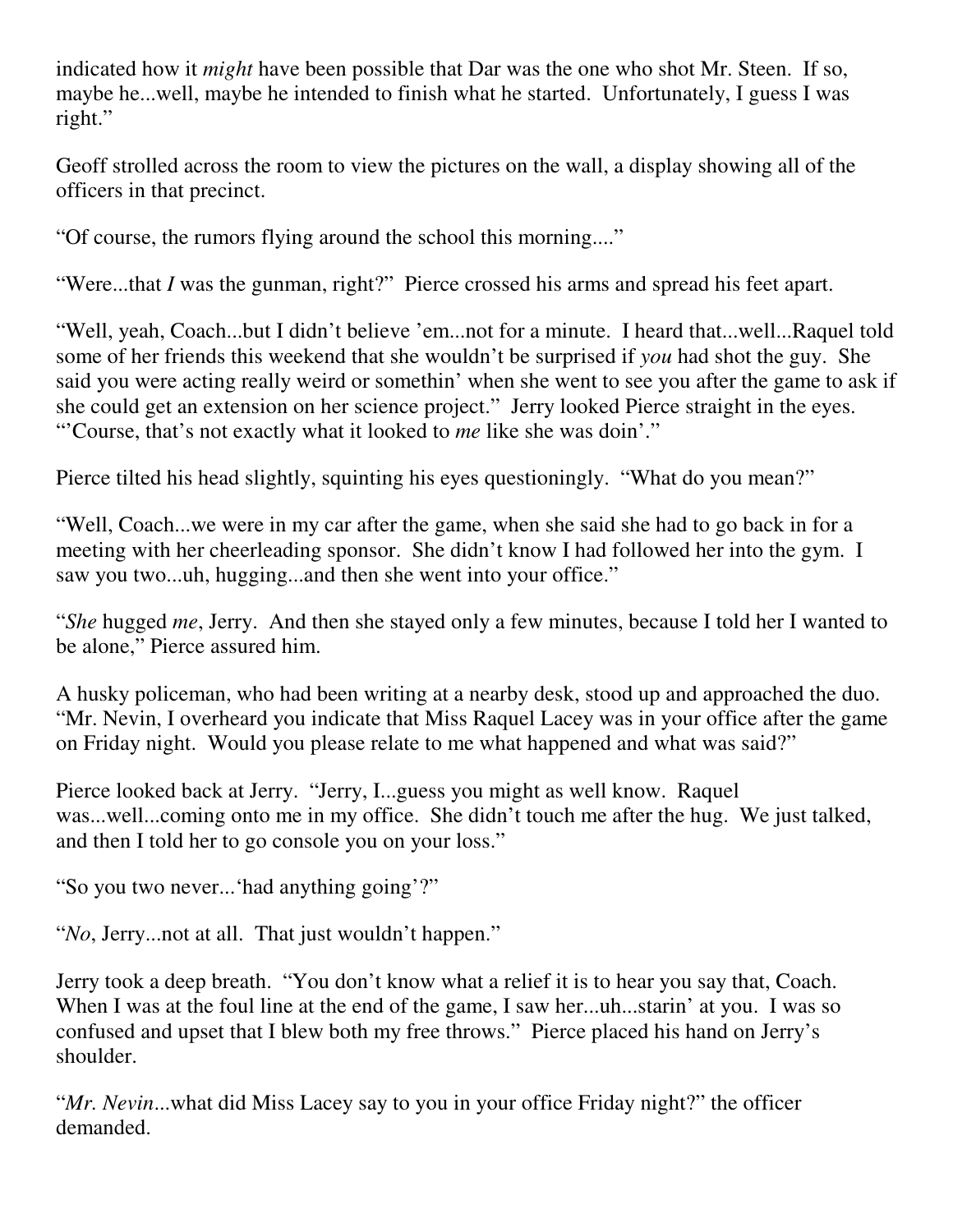Pierce turned toward the cop. "Uh, let's see...Raquel indicated that Jerry here—he's her boyfriend—was disappointed over losing the game."

Jerry remarked, "'Disappointed' wasn't the half of it...."

"And *then*?" the officer insisted.

"Well, uhm...then she sat on my desk in her classic 'pose.'"

Jerry nodded his head. He knew her trademark sitting posture well.

"I walked over to the door and opened it wide. Then I told her that she should go be with Jerry"—Pierce briefly compressed Jerry's triceps in his strong hand—"to encourage him because we had lost the game...."

"*I* lost the game," Jerry reprimanded himself. The massive policeman glared momentarily at Jerry.

Pierce continued, "So then Raquel slid off the desk and came over to the door. I didn't know whether she was gonna hug me again or hit me. She didn't do either; she just stood there for a few seconds...hoping I could change my mind, I guess. I went back to my chair behind my desk. Then she said something about my having 'lost more than a big game.' She also mumbled that I didn't have time for her like I did for Andrea Young, a teacher at school. Oh, and there's nothing going on between *us*, either. Then she left."

"Anything else you recall about your encounter with Miss Lacey?"

"No, that's about it." Pierce made a quick round-trip to the water fountain a few feet away. "Say, can you tell me anything about Darius Frey?"

The cop glanced around, as though checking to make sure no one else was listening. "After Jerry here showed us the note from Raquel to Darius, we posted an officer inconspicuously in the ICU. Late this afternoon, Darius was observed suspiciously entering the ICU immediately after a nurse exited, before the doors closed. He went directly to Mr. Steen's room. As he was apprehended, he was withdrawing a forty-five-caliber revolver—with a silencer attached—from a white plastic bag he had carried in with him."

"So, the gun was fingerprinted," Pierce inferred.

"Oh, yes. Darius' thumbprint was removed from the left side of the handle. Traces of someone else's thumbprint were detected on the right side. He's not being very cooperative; he won't say whose gun it is. He'll probably be released to his uncle, pending his arraignment in a coupla days."

"*Darius*...!" exclaimed Jerry, looking at Pierce. "What was going through that guy's head?"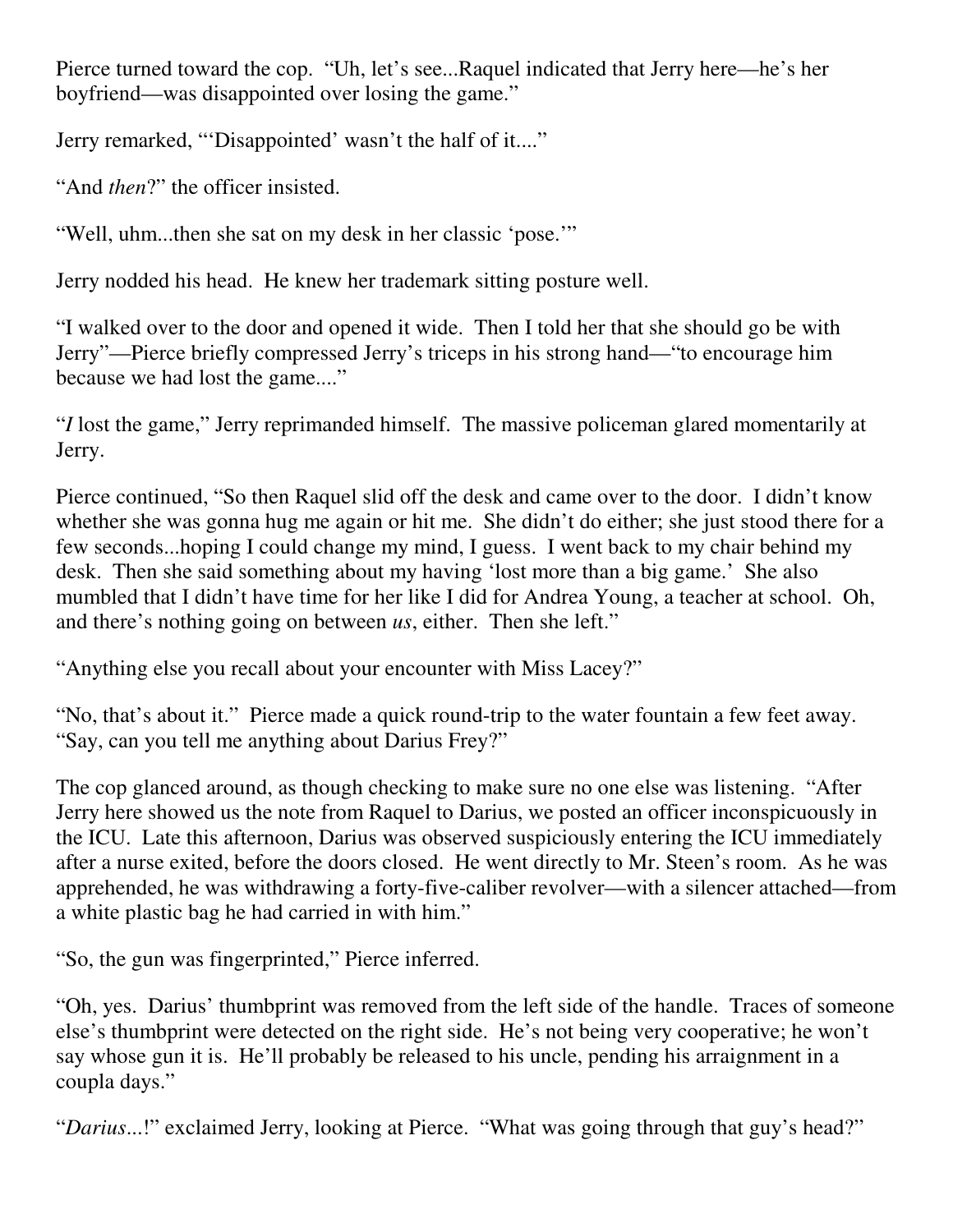"I sure wish I knew." Pierce sighed and then directed his next question at the policeman. "Do you need us for anything else?"

"I believe Detective Turner wants to confirm a few things with Jerry—it shouldn't be too much longer, Jerry—but we don't need anything more from you at the moment, Mr. Nevin." Geoff had been sitting in a nearby chair and chose that moment to rejoin the group. "After we question the Young's and Miss Lacey, though, we may be contacting you again."

Geoff noted, "Then this new development pretty much takes Pierce here off of the suspect list, doesn't it?"

"I...would think so," agreed the officer circumspectly.

"So, can Geoff expect to receive back his bail money?" asked Pierce.

"I imagine so. You should be hearing about that tomorrow, Doctor Hutton. Let me take your work and home phone numbers right now."

<=†=>

"You want some coffee?" Pierce asked as he and Geoff re-entered his living room.

"Yeah, sure, if you're gonna make some." Geoff picked up the plates and silverware, which they had left on the coffee table, and took them in to the kitchen sink. "While you guys were talking at the station, I was looking at the photos on the wall of the police officers. Lieutenant Müller *is* gorgeous."

"I know," replied Pierce. "My heart was racing and my mouth was dry the whole time I was there, because I kept thinking she was gonna walk in the room. I was afraid I'd turn into a blithering idiot if she did."

Geoff laughed loudly. "It sounds like this charming lady has you wrapped around her little finger...and she doesn't even know it!"

"Scary, isn't it?" Pierce opened the freezer door. "Hey, Geoff, you want some chocolatealmond frozen yogurt...fat-free?"

"My favorite! You're gonna have *me* wrapped around *your* little finger if you keep feeding me!" Geoff slugged Pierce lightly on the arm.

Pierce scooped out the dessert liberally into two large bowls and added the spoons. The two went back to the livingroom. Pierce sat on the floor, with his legs under the coffee table, while Geoff sat in a chair facing him. "I guess you'll be going to the hospital after work tomorrow, huh Geoff?"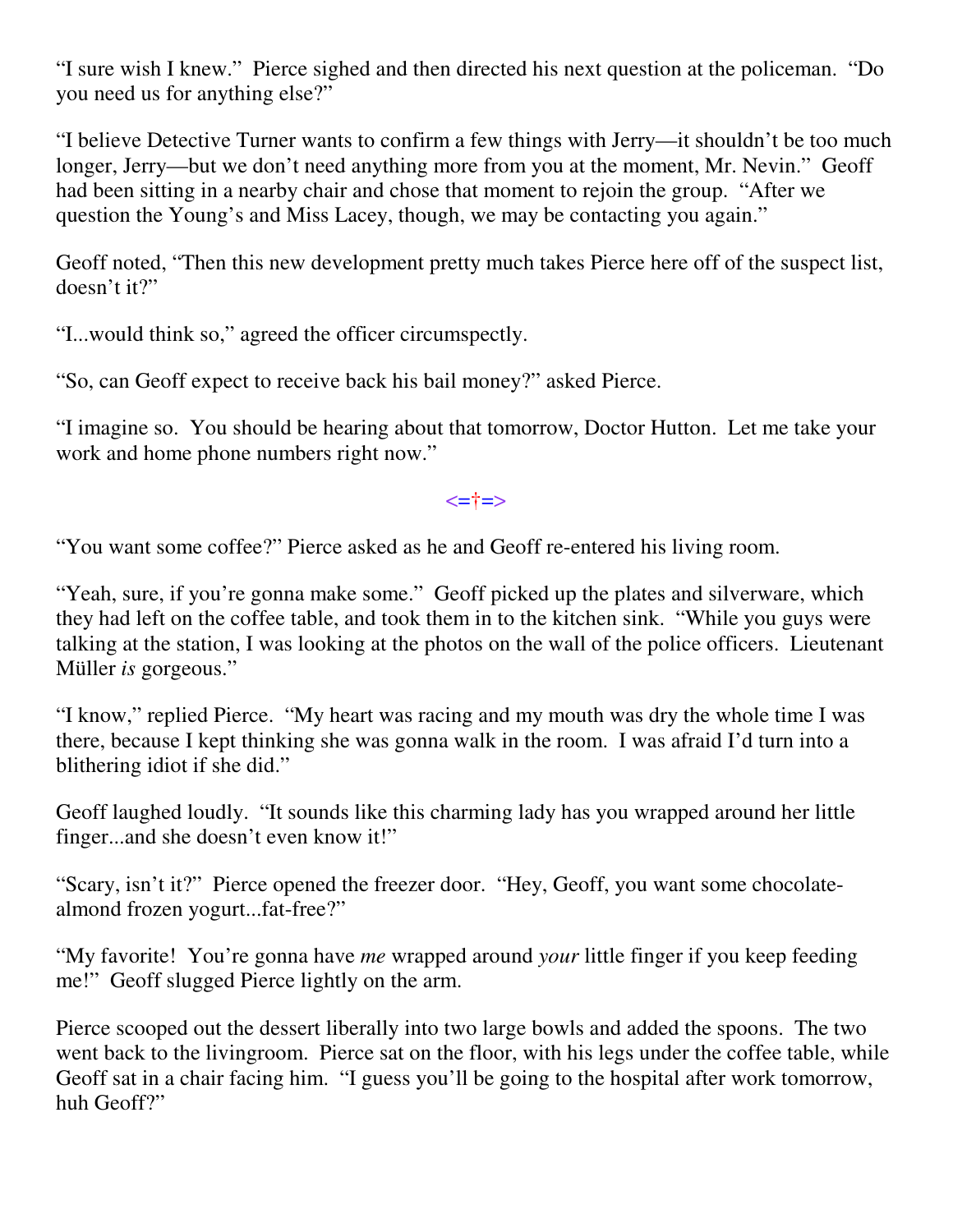"Yeah, and I'll be calling during the day to see how Luke's doin'. It's funny...I keep having this definite peace of mind about him, like everything's gonna be OK." Geoff picked up the bottle of hot sauce, still sitting on the table, unscrewed the cap, and turned the bottle sideways over his frozen yogurt. He squinted at Pierce, as though having taken the yogurt hostage.

"*No way*, guy!" Pierce exclaimed.

"Just kiddin'!" Geoff grinned and put the cap back on the bottle. "On the other hand, I don't know about that Frey kid. He seems sorta lost."

The smile disappeared from Pierce's face. "I know. I think he's had a pretty hard life growing up. I don't want him to go to prison for this, because that'll *really* harden him."

"So, what?...you're saying you forgive him?"

"Yeah...I...just can't hold it against him. I *know* he's a good kid."

"You've got a very big heart, Pierce." Geoff picked up the Bible again. "And you're demonstrating one of the first 'gifts of the Holy Spirit': *mercy*. There are fifteen in all." He read from Romans 12:6–8: "We have different gifts, according to the grace given us. If a man's gift is prophesying, let him use it in proportion to his faith. If it is serving, let him serve; if it is teaching"—Geoff briefly glanced up at Pierce—"let him teach; if it is encouraging, let him encourage; if it is contributing to the needs of others, let him give generously; if it is leadership, let him govern diligently; if it is showing mercy,"—Geoff looked up again—"let him do it cheerfully."

"You said there were more of these...'gifts.' Like what?"

"Well," continued Geoff, "the rest are listed in First Corinthians 12:8–10. The gift of 'prophecy' is listed again here. It, along with some of the others I will mention, are, should I say, controversial."

"In what way?"

"Remember when I told you about the day of 'Pentecost,' which is the same day as the Jewish *Shavuot*?"

"Yeah."

"Well, some Christians believe that certain spiritual gifts, poured out on that day, were given *only* to the disciples and apostles of Jesus at that time. That is, when they died, the gifts died with them."

"So...is that what you believe, Geoff?"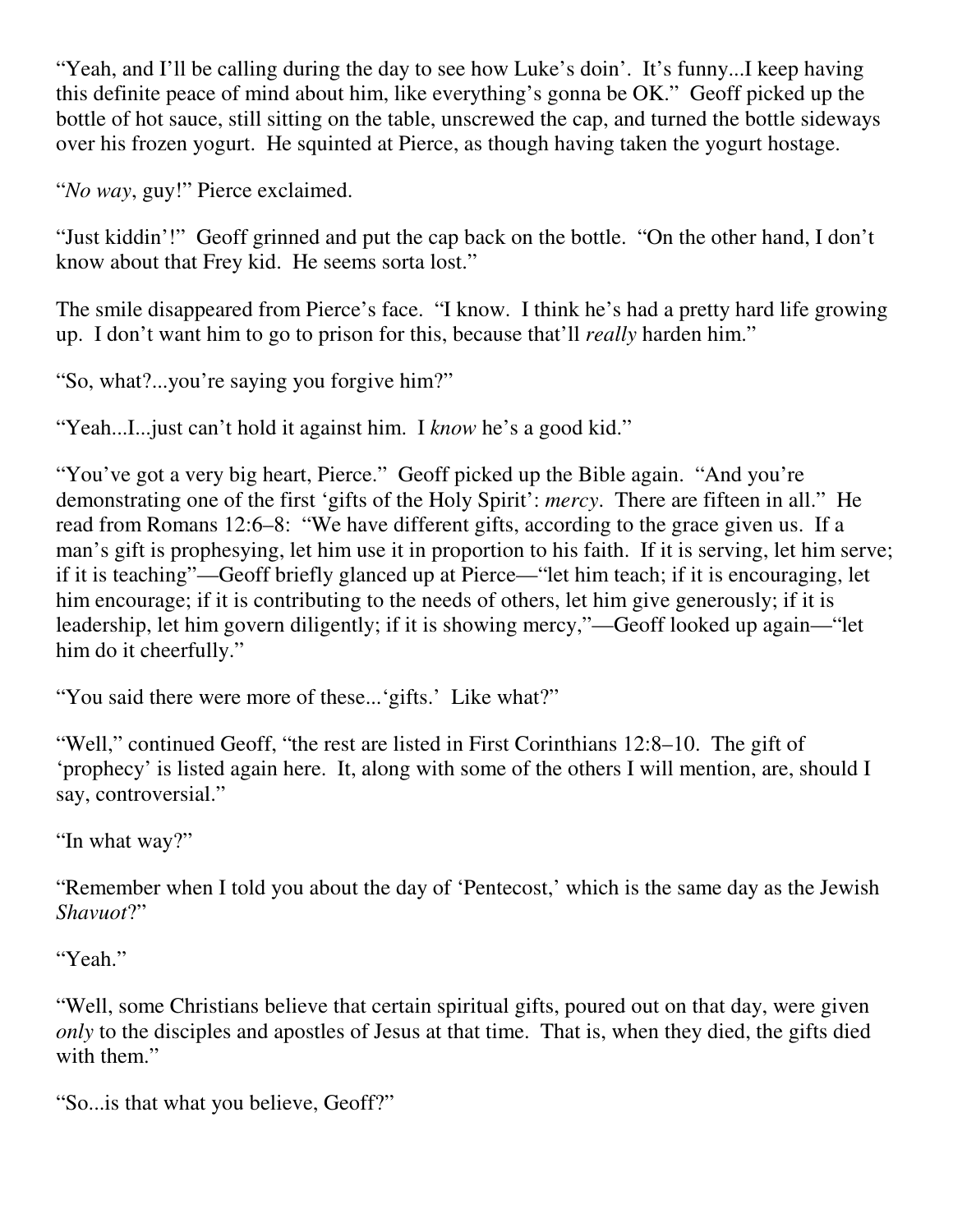"No. I believe God's Holy Spirit *can* and *does* bestow supernatural gifts upon people...even *now*. It seems like those who have not received a certain gift or gifts, typically, are the ones who claim that such gifts are not for today." Geoff set his empty bowl on the table. "The remaining gifts may be grouped into three categories, each comprising three gifts: *Revelation*, including 'word of wisdom,' 'word of knowledge,' and 'distinguishing among spirits'; *Power*, including 'faith,' 'healing,' and 'working of miracles'; and *Utterance*, including 'prophesying,' 'speaking in tongues,' and 'interpreting tongues.'"

"Have *you* received some of these gifts?" Pierce inquired. "And do you want another scoop of dessert? I'm gettin' more for myself."

"Yes, please." Geoff followed Pierce into the kitchen. "Notice that 'faith' is a gift of God. In other words, no one can believe in God, nor in the necessity of His Son's sacrifice to atone for our sins, unless God *gives* him or her the *faith* to do so. I believe this same faith also involves trusting God to lead one's life better than one can lead his or her own life."

"Like, how?"

"Well...I guess I could liken my relationship with God as similar, in many ways, to my dog, Penny's, relationship with me. The way I wish for her to treat me is the way God wants me to treat Him, and the way she wants for me to treat her is the way I wish for God to treat me."

"You don't think God looks at us as...."

"Dogs? No, no...not at all," Geoff chuckled. But I think He often uses people's pets, and also their kids, to show them how important it is to submit to certain rules without, necessarily, an explanation as to why. For instance, I have trained Penny to be very obedient. Now, unlike all of her doggie friends, she rarely is on a leash. She doesn't stray from me when we walk. Even if she does, she doesn't bother anybody. So I let her have her freedom ninety-nine percent of the time."

"Makes sense," nodded Pierce.

If, for some reason, I abruptly need to put her on a leash—like when a mean-looking dog is coming—or I tell her not to cross the street before I do, she stops and waits patiently. I think she implicitly *trusts* and *obeys* me, because she respects me and wants to maintain a good relationship with me."

"So you're saying that, ideally, we should strive to adhere to God's rules and wishes to keep a good relationship with Him."

"Yeah. Like, for instance, one way is demonstrating 'patience' when we feel He is indicating, via our conscience, that He wants us to do one thing when we want to do another. Innately, I am *very* impatient, not to mention headstrong. I often do things impulsively rather than patiently wait for Him to direct what I should do.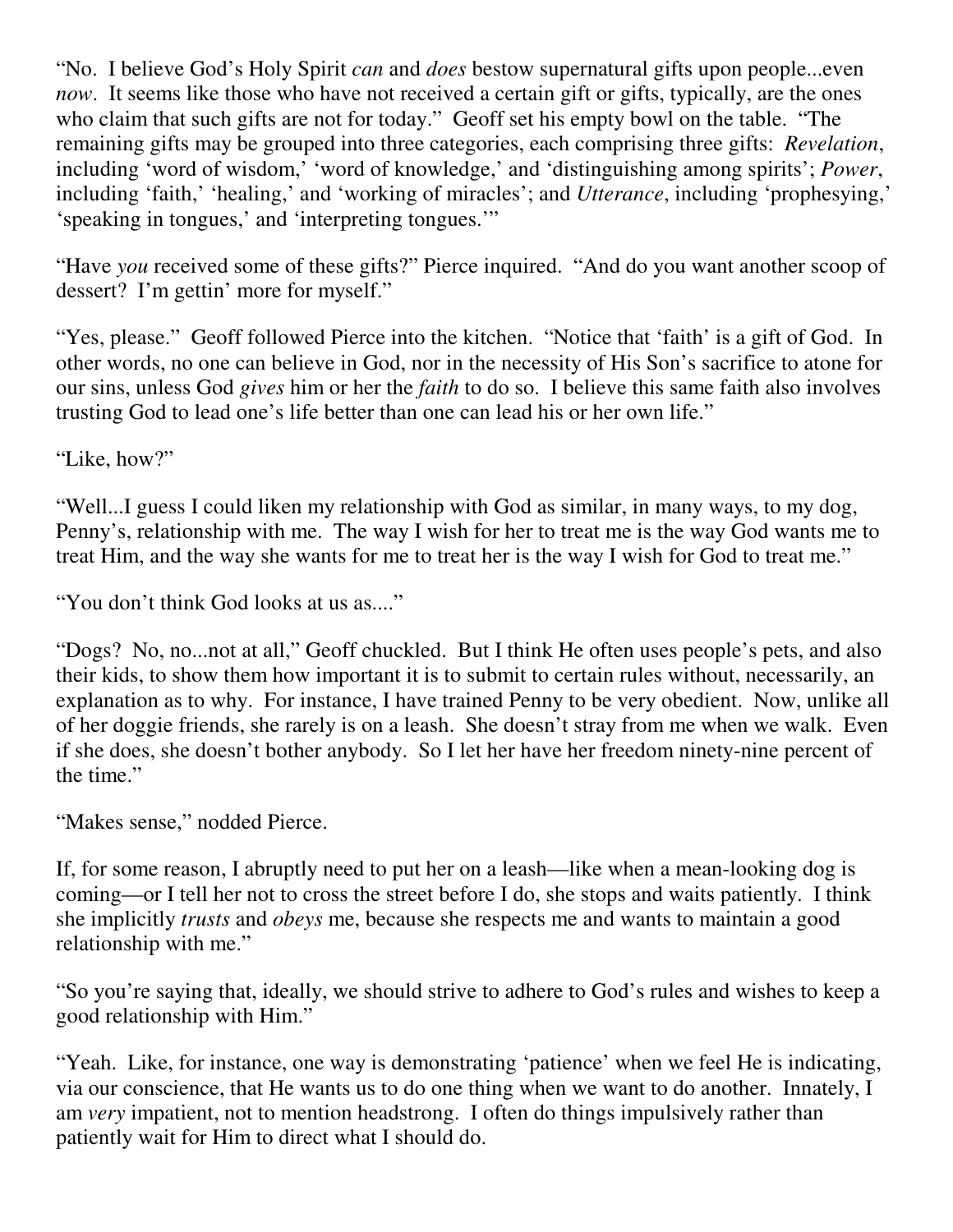Pierce smiled and pointed to himself, as if he were including himself in the same "boat."

After all, He's the *only one* who can see down the corridor of time in front of me to know what's coming, similar to the way I can see a mean dog coming or a car approaching a block away when, often, Penny cannot. So He is the only one who is worthy of being *trusted* to show us the right things to do and paths to take. There are scores of examples I could give you demonstrating how Penny has shown me how to be more cognizant of God and His wishes. But, as I often do, I've branched off from whatever we were talking about...spiritual gifts, wasn't it?"

Pierce chuckled. "Yeah, that." They returned to the living room.

"Anyway, the gift of *faith*, I have. I also believe I have the gift of discerning, in most cases, whether a good or an evil entity—if any—is behind a certain deed or event. Luke seems to possess the talents of being able to resolve and solve everyday problems for himself and others—'word of wisdom'—and, also, of knowing things about God and about others, like personalities, motives, and thoughts, which are not known by ordinary means—'word of knowledge."

"Have you ever spoken in tongues like they did on the day of Pentecost?"

"No. Never. Nor have I healed anyone supernaturally, worked a miracle, prophesied, or interpreted someone else's speaking in tongues. But that doesn't mean that there are not other people, today, with these gifts."

"Hmm...interesting." Pierce walked over to straighten the mirror hanging in front of the safe. Looking into the mirror, he reflected aloud, "I wonder if *I* possess any of these gifts. How could I know?"

"Well, we *know* you have the gift of *faith*, because you've accepted Jesus as your Lord and Savior. As for any others, I would say that you should pray about them. Ask God to dispense to you any gifts that He has for you, so that you can perform them...with His glory and honor in mind." Geoff looked at his watch. "Hey, you know, I didn't realize it was so late. Penny may have had a little 'accident' on my carpet by now, just to spite me! Unfortunately, she can't trust me to look after her best interests *all* of the time, as God can be trusted to look after ours."

Pierce carried the dishes to the kitchen and started rinsing them off. "So, what time're you coming over tomorrow?"

Geoff walked in and stood next to Pierce, figuring he had misunderstood what his friend had said. "*Excuse* me? I don't think I caught that."

"Oh, sorry...I had the water running, so you probably couldn't hear me clearly. I asked what time you would be coming over tomorrow to give me a ride to work." Pierce smiled. "I hate to ask what you *think* I said!"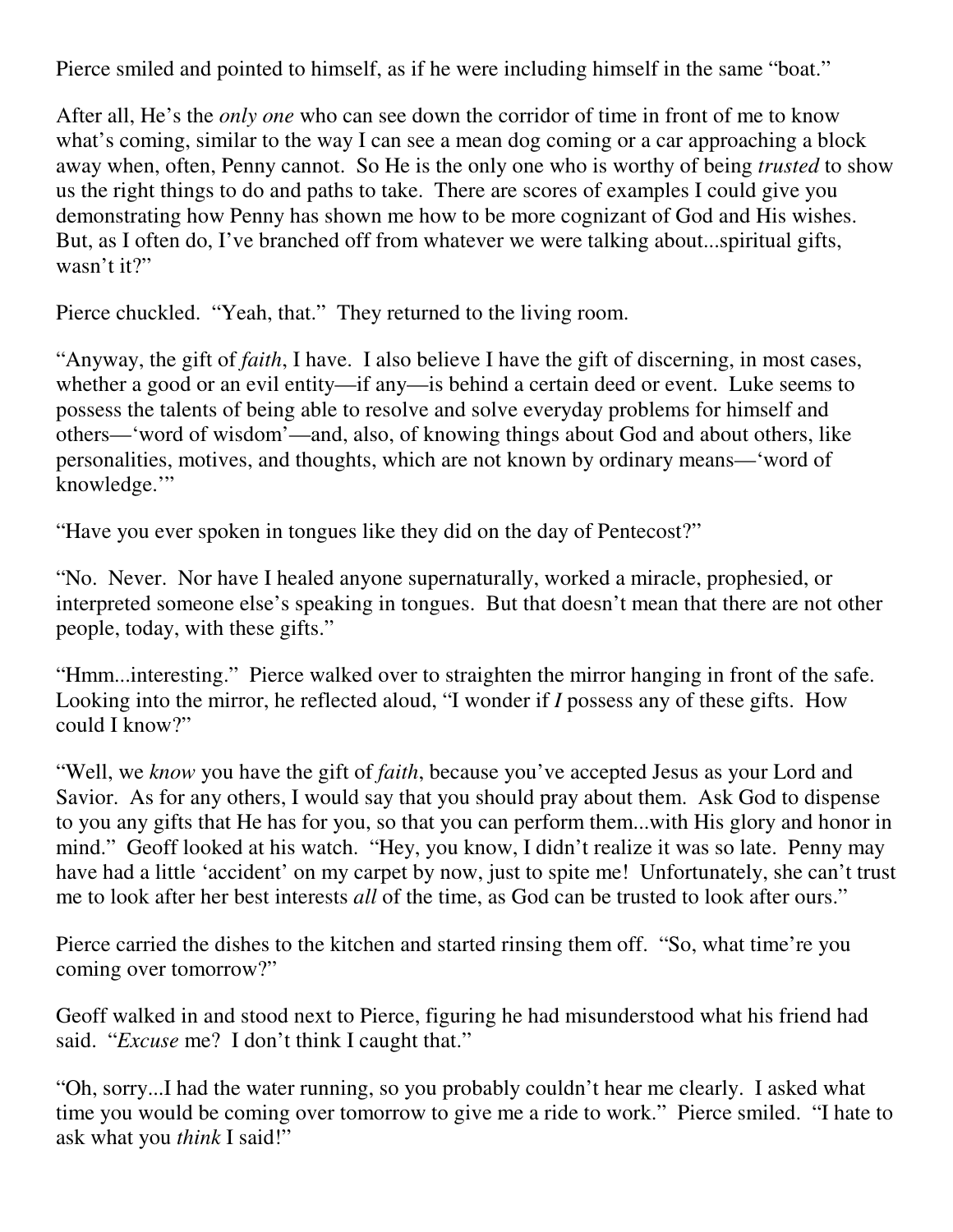"*Uh-oh*...get ready for this one: It *sounded* like you said, 'What kind of *hummingbird* does the *mumbo*?'! For a second I thought, 'Wow, that's the weirdest science experiment I've ever heard of!"

Pierce and Geoff had a good, hearty laugh, then exchanged thank-you's and good-bye's. As Geoff departed, Pierce felt lucky to have a friend who had fed him *spiritually*—and Geoff a friend who had fed him *physically*.

Before retiring, Pierce got on his knees next to his bed. "Lord, thank you for Geoff's friendship, and thank you that I no longer am a suspect in Luke's shooting. Please cause the truth about this entire situation to be revealed, and...please heal Luke...so that he and I might become...friends. And...if you would allow me to have a spiritual gift or two, I'd like to glorify you and honor you with whatever you might give me. In the Name of Jesus, I ask these things. Amen." Once in bed, something in Pierce's spirit seemed to urge him to be willing to be God's tool to help Luke. He did not understand the feeling; but he thought, *I am willing, Lord Jesus.* At that moment, a small tremor shook the room; but he was not afraid.

#### <=†=>

"So...a star's 'accretion disk,' swirling around the star in a plane perpendicular to its axis of rotation, is composed of *gas* and *debris*, which congeal into...what?" Pierce called on Miss Nguyen, sitting directly behind Raquel Lacey.

"I would say...planets and moons."

Raquel had not looked at Pierce once during the entire period. At that particular moment, she was looking at the door. Turning his head, Pierce caught a glimpse of Steven Young outside the door, as he disappeared from sight.

"Very good. Anything else?" Pierce scanned the room. "Mr. Shea?"

"How about asteroids and comets?"

"Asteroids, yes, but probably not comets. Comets most likely originate from outside of a solar system. They're attracted by the star's gravitational pull and sling-shot around the star at one tip of their highly elliptical orbits."

Raquel stared at the floor. If Pierce ever had sensed contempt, it was in this young lady. *What is going through her head?* he wondered.

"Now, it might be expected that the largest planets would form close to a star, with the smallest planets forming further away from it. But, as we know, this isn't the case in our own solar system. Interestingly, the large outer planets—Jupiter, Saturn, Uranus, and Neptune—attract and 'take direct hits' from such things as comets, many of which might otherwise crash into the small, inner planets—Mercury, Venus, Earth, and Mars. Recall, in July of 1994, when huge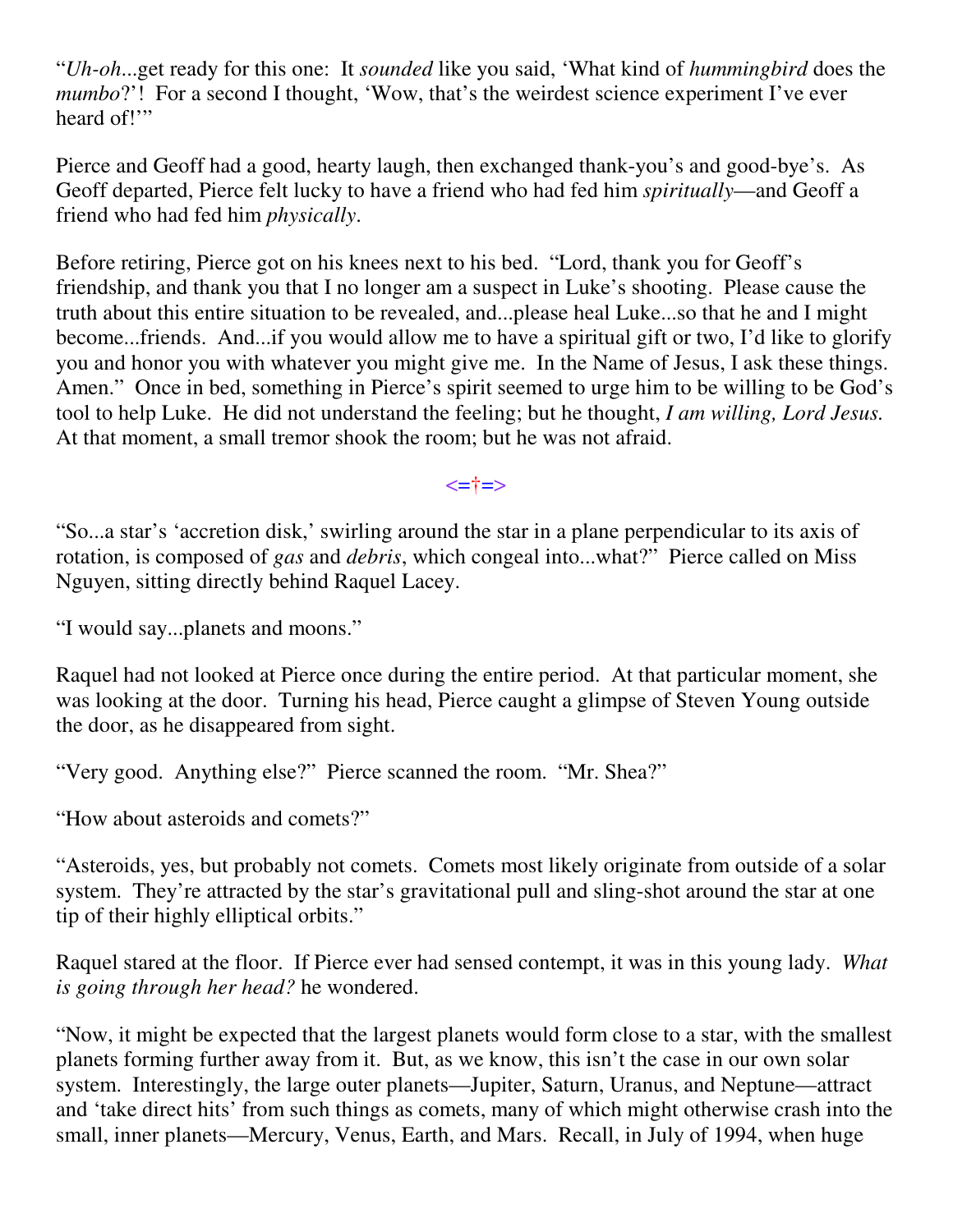chunks of the Shoemaker-Levy 9 Comet crashed into Jupiter." Pierce detected a waving hand. "Yes, Mr. Hogerty?"

"It's almost as if a 'higher Source' suspended the normal laws of physics so that the earth could be protected from stuff flying through space...."

The bell rang as Pierce nodded, and the classroom emptied quickly. For the rest of the morning, Pierce had a gnawing feeling in his spirit that Luke's life or death was in his hands. After the last class of the morning, he called the hospital to get an idea of Luke's condition. A nurse said Luke was stable. Pierce then tried to reach Geoff at work, but he had gone to lunch. He left a message with Tom, informing him that he would be going to the hospital after his first afternoon class was over and requesting that Geoff meet him there when he could.

#### <=†=>

Pierce glanced at the clock on the back wall; it was 1:23. "So a comet is a celestial body that consists of a central icy mass with a long tail of dust and gas. Orbiting the sun along a highly eccentric course, its tail points away from the sun. How many of you, in March, saw the rare, twin-tailed, Hale-Bopp Comet, along with Mars—both at their nearest points to earth—on the same night of a lunar eclipse?" About half the students raised their hands. "Does anybody know when Halley's Comet is expected to travel by us again?"

Before Pierce had time to call upon anyone, the principal announced over the public address system, "*Attention*, please! *Attention*, please! Everyone must leave the building in a calm, orderly manner. This is *not a drill*; I repeat, it is *not a drill!*" According to drill procedure, Pierce had the students file to the door, row by row, and then exit the room, in single file, to the nearest staircase. Pierce turned out the lights, closed the door, and exited last.

Outside, he was told by Billy Stillinger that there had been a bomb scare and that school had been dismissed for the day. Pierce confirmed this with two other teachers. Entering his car, he happened to notice a cop standing not far away—looking straight at Pierce. Next to the officer was a student whom Pierce did not know. She was pointing at Pierce as he drove away.

As Pierce turned into the hospital parking lot, he saw the lights from more than one patrol car flashing a few blocks behind him. He parked and headed for the front door. Sirens were approaching. Inside the hospital, Pierce's heart raced as he jogged to the ICU. He was surprised to find Geoff, sitting just outside of Luke's room, in which numerous doctors and nurses were gathered around Luke's bed.

As the medical staff withdrew, Geoff explained to Pierce what had happened. "They called me when Luke's condition worsened, right after lunch." His voice was shaky. "Almost ten minutes ago, Luke went into cardiac arrest."

Dr. Cohen approached. "Geoff, atropine had to be injected directly into Luke's heart to restart it. However, I must inform you that this remedy will be only temporary. In a few minutes,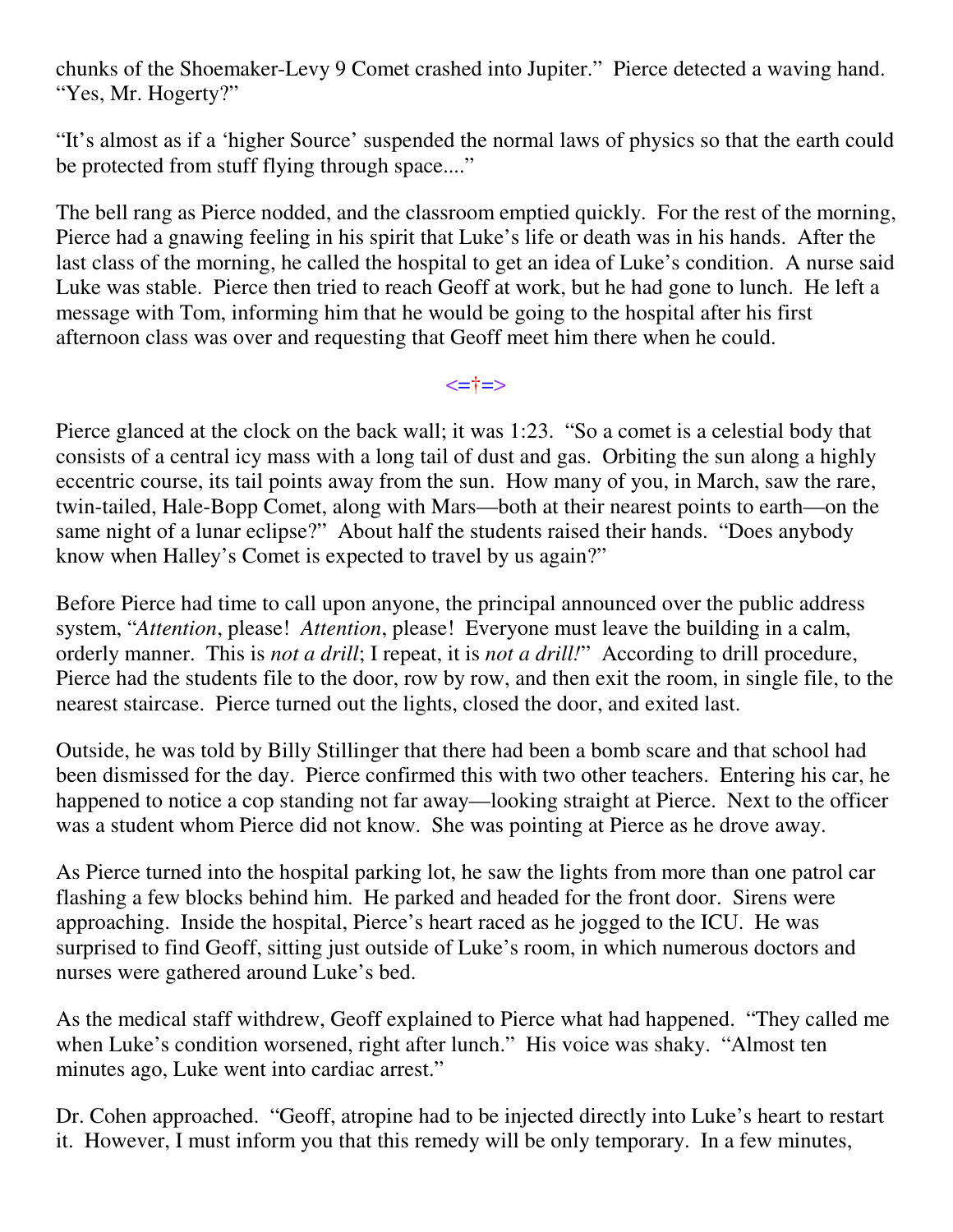Luke can be expected to arrest again." Dr. Cohen placed his hand on Geoff's upper arm. "As Luke's appointed agent for medical decisions, you must give your consent, either to have Luke's heart reactivated with atropine or to allow Luke to leave us. I'm afraid there is nothing we can do to restart his heart permanently."

Geoff was devastated. "This is the hardest decision I've ever had to make." He sat down. "I'm afraid that...barring a miracle...I'm going to have to let him go." Interlocking the fingers of both hands together, he rested his face on them and held back the tears. Dr. Cohen said that he agreed with Geoff's decision and gave him two forms to sign. After Geoff signed them, the doctor said that Geoff and Pierce could go to be with Luke.

The two men stood on opposite sides of Luke's bed. Geoff held Luke's hand; Pierce kept his hands in his pockets. Both had a difficult time accepting what was happening. Geoff finally spoke. "Luke, I hope you can hear me, pal. We're gonna have to"—he swallowed—"let you go now."

Pierce looked on, pursing his lips tightly.

Through his tears Geoff continued, "Pierce Nevin is here. He's found the Lord. You know we're all gonna be friends, Luke...forever." Geoff sniffled once, then again. "But you're gonna lead the way, OK buddy? And you just *wait* there for us, because you know we'll be there eventually. I envy you, Luke, 'cause you're..."—he took a deep breath between sobs—"gonna be with Jesus now."

Pierce no longer could hold back the tears. Grasping Luke's remaining hand with one of his, he expressed, "Luke, it's Pierce. Geoff's right. And our friendship in heaven will *more* than make up for all that we've missed out on here. Thanks for telling me about Jesus, Luke." A tear rolled off of Pierce's face and splashed onto Luke's hand. "Your effort wasn't wasted. I know Him now. I *really know* Him!"

A shrill alarm on the machine began to sound, as the pulse indicator on Luke's heart monitor became erratic. Less than a minute later, it flatlined, just as Dr. Cohen and two nurses—along with three policemen—appeared at the doorway. One of the officers informed Pierce, "Mr. Nevin, I'm going to have to place you under arrest for planting a bomb in the classroom of Mrs. Andrea Young at Foothill High School."

Geoff looked at Pierce in disbelief. Pierce let go of Luke's hand and wiped both eyes simultaneously with his fists. He looked at Luke's pitiful face, the useless tubes emerging from his nose and mouth. For a moment, he wondered if this sight would haunt him for the rest of his life.

Two officers moved toward Pierce, and one took out a set of handcuffs. Suddenly, the IV bottles began swaying, then clinking against their metal stands. Pierce felt like he was standing atop a rubber raft on a wavy swimming pool. *This has to be the biggest aftershock yet!* crossed his mind. A supply table on wheels jolted forward and struck the officer holding the handcuffs,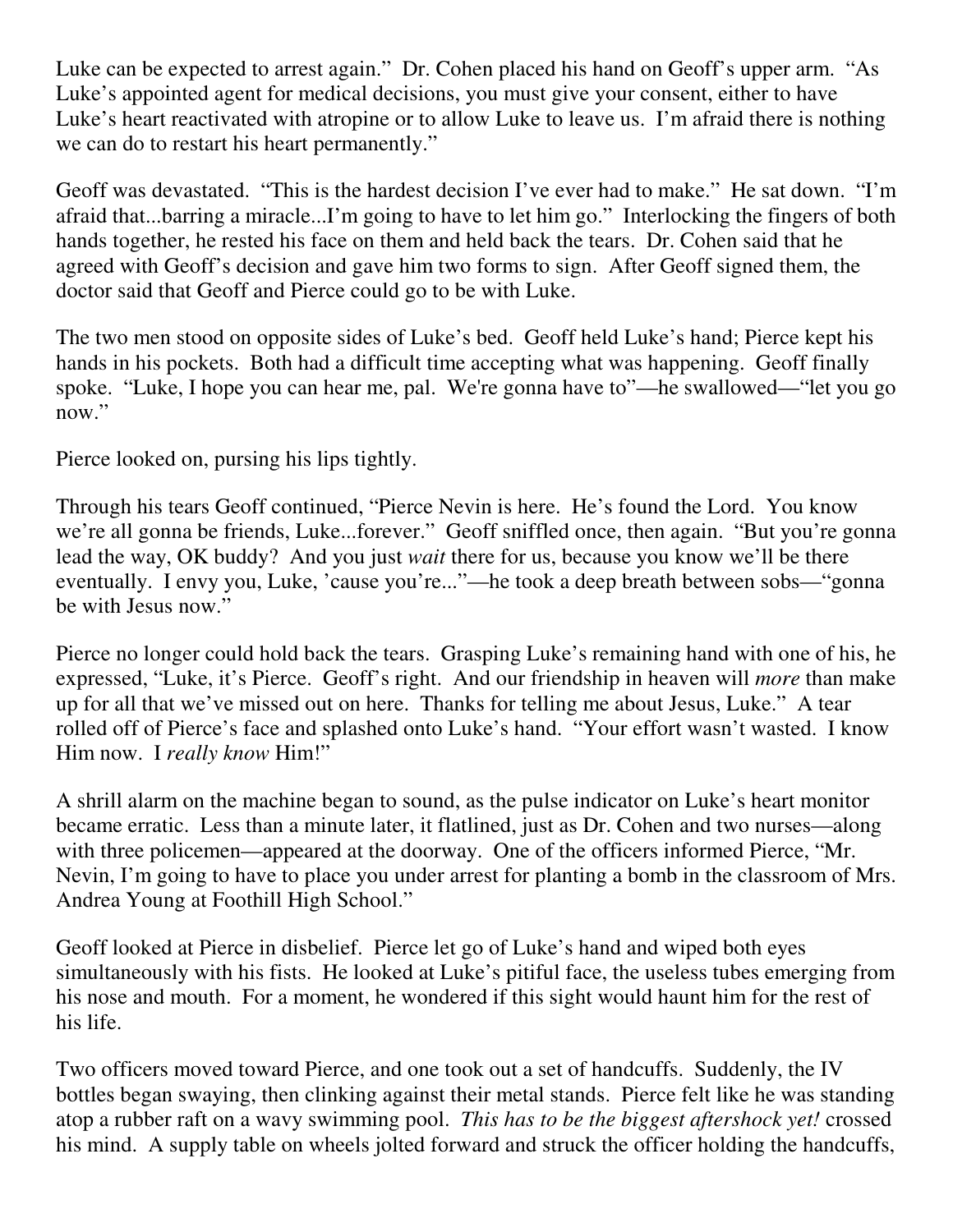just as he was reaching for Pierce's arm. Grabbing the side of the bed, his cuffs dropped to the floor. Geoff never let go of Luke's hand.

Pierce looked up at the shifting ceiling as an inaudible "voice" spoke to his spirit: *You're my tool, Pierce. You know what to do.* Reflexively, Pierce laid both of his hands flat on Luke's motionless chest and shouted, "In the Name of *Jesus*...I insist that you will *live* and *not die!*" The shaking abated and then stopped. Luke continued to lay lifeless and still. The heart monitor exhibited no change. Geoff stared at Pierce, not at all amazed, nor even surprised, at Pierce's sudden proclamation.

The officer rebalanced himself, picked up his handcuffs, and clasped them onto Pierce's wrists, behind Pierce's back. Pierce went with the authorities, without protest or resistance, as an innocent lamb accompanies its slaughterers.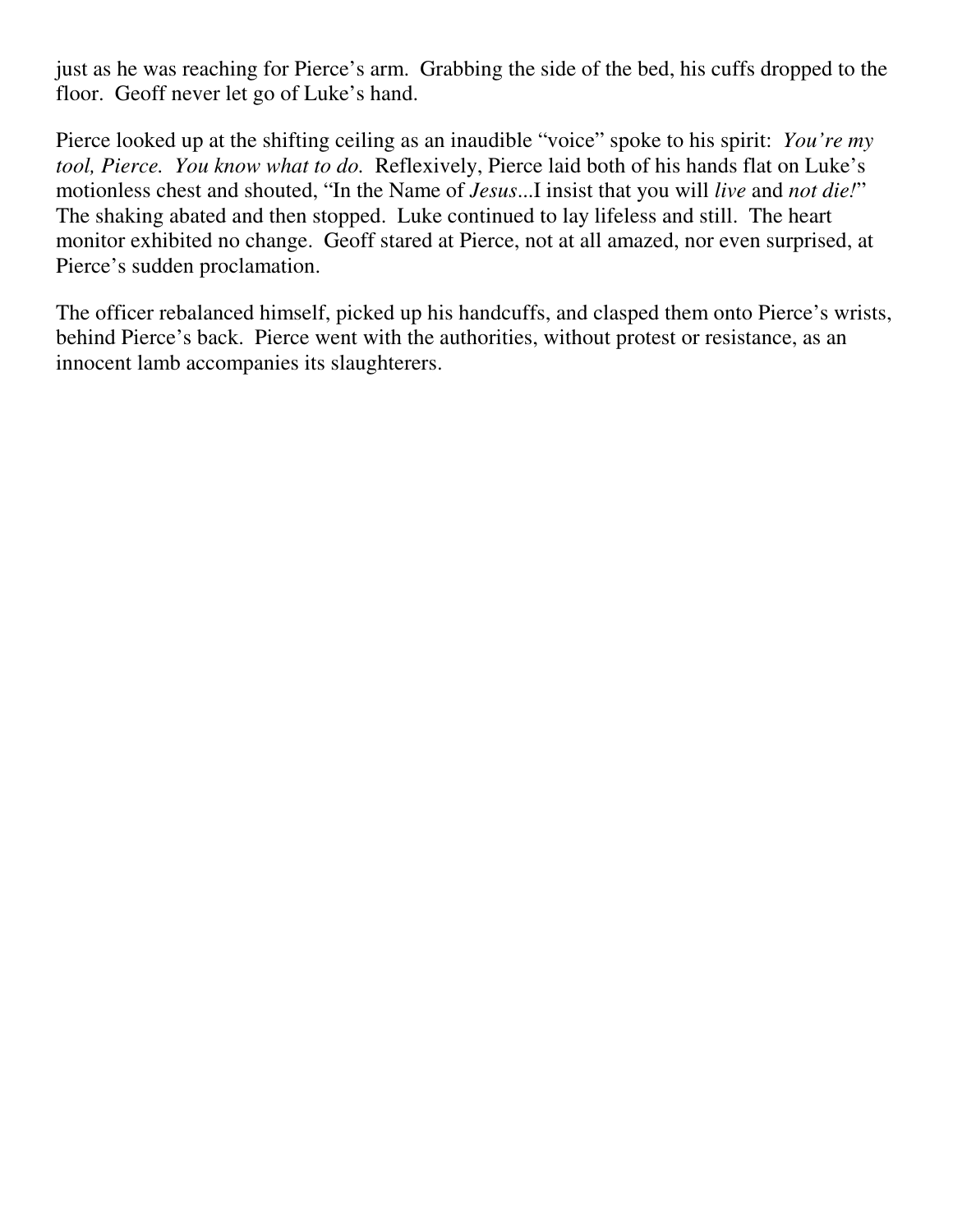# *Chapter 8*

Pierce sat quietly in a holding cell. His eyes were closed. Too much had happened; his mind and emotions were overloaded. Somehow, he did not feel ashamed of his "religious outburst" in Luke's hospital room. *Lord, you're the only one that can help me now.* He reflected sadly on Luke.

A metal door slammed shut, followed by the sound of footsteps approaching down the hallway. As Pierce looked up through the bars, his mouth almost dropped open when he observed who was walking ahead of two cops: Steven Young—handcuffed. Pierce's and Steven's eyes met for a couple of moments. It felt to Pierce as though he were viewing hate incarnate. *If looks could kill...! Am I actually discerning a demon?* A shiver ran up his spine.

Shortly, the same officers returned, alone, from the opposite direction and entered Pierce's cell. They uncuffed him and escorted him to the "frontal lobotomy" room. Darius Frey and his somewhat disheveled uncle, Mr. Frey, were seated at the long table. A microphone sat directly in front of Darius, whose head was bowed forward. Without looking up, Darius conveyed, through tears, "Coach, you could never know how sorry I am. *Never*."

Detective Turner introduced himself to Pierce, inviting him to have a seat at the end of the table near the door, opposite Darius. "Before we hear from Darius, let me begin to explain what has happened." He took a seat in the middle of one side of the table, behind another microphone. "After the police arrived at the school this afternoon, a student told an officer that, during lunchtime, she saw you in the classroom of Mrs. Andrea Young...."

"*Not true*. After my morning classes, I phoned the hospital. Then I sat alone in the cafeteria the entire lunch hour, eating and reading *Science News*," Pierce insisted. He recalled how, as he had been entering his car, a girl was pointing him out to a policeman. *Just how many people are in on this conspiracy against me?* he contemplated. "I have *many* witnesses."

The detective was calm. "I don't doubt you, Mr. Nevin. Please let me continue." Pierce nodded. "The student claimed to have seen you placing a curious-looking object—she said, 'maybe a bomb'—in a desk drawer."

Looking down, Pierce shook his head but remained silent.

"When two of our officers entered the room and searched the desk, they found a crudely made, but extremely powerful, PVC bomb. It would've exploded *big*-time if mishandled. Upon the bomb's discovery, three squad cars immediately were deployed to follow you. An officer and an explosives expert cautiously transported the device outside and, after carefully dusting it for fingerprints, detonated it on an isolated area of the school grounds. I went with Lieutenant Müller to the Frey residence to talk with Darius here."

Pierce glanced at a haggard Mr. Frey, whose gaze was fixed upon him. Mr. Frey's eyes immediately turned away. Pierce felt sorry for him.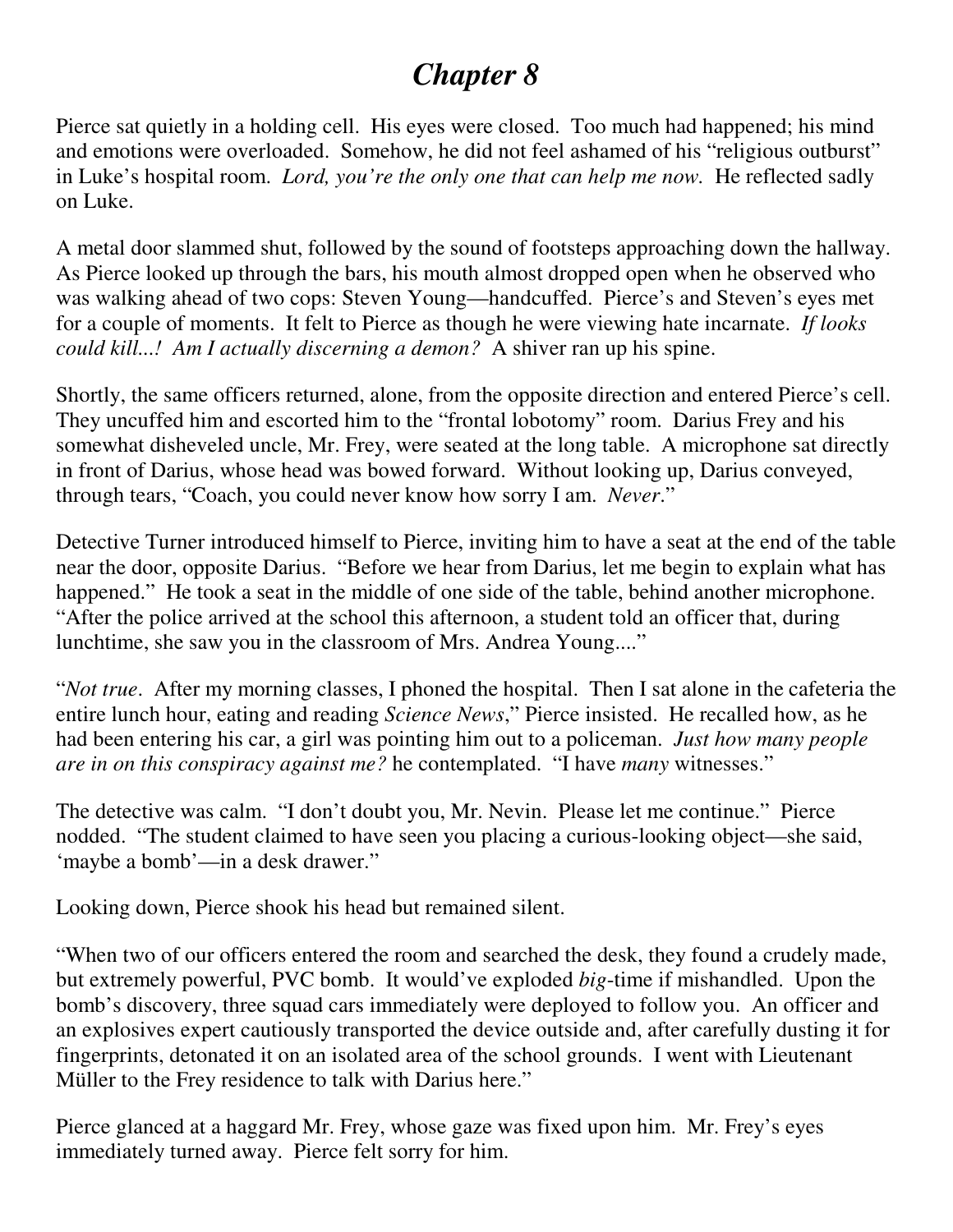"We told Darius that you could be in a lot of trouble and that he should talk, since he didn't say much last night." Detective Turner turned toward Darius. "We also told him how a janitor informed us just this morning that, as he was smoking a cigarette outside the gym late Friday night, he saw someone bolting out of a front door—wearing uniform number 'twelve.'"

Pierce pictured a dejected Darius, a silver "12" on his chest, walking off the court after having been replaced by "the Stilt." Inside of Pierce's head echoed those crushing words, "spineless wimp," yelled by an irate fan. Pierce briefly pondered, *What a firestorm that can be ignited by the spark of a careless tongue!* He had to catch himself from mumbling it out loud.

"We suggested to Darius that a judge might be more lenient on him if he disclosed what he knew. Well, he divulged a lot." Detective Turner arose from his seat and walked over to the water cooler. Drawing a cupful, he took the cup and sat it in front of Darius. "Can you please tell Mr. Nevin what you told Lieutenant Müller and myself at your house, Darius?"

Darius would not look up; he stared at the microphone before him. He picked up the cup and sipped some water, pausing momentarily with the cup in front of his mouth before he set it down. "Uhmmm..."—he cleared his throat—"on Friday night, Raquel Lacey called me from the school about thirty minutes after the game ended. She invited me to a party...."

Detective Turner reached over and pushed the microphone closer to Darius.

Darius cleared his throat again and repeated, a little louder, "Raquel invited me to a party after the game. She said she needed a ride 'cause Jerry Wells, her boyfriend"—Darius momentarily looked up at Pierce for the first time—"was...'off sulking somewhere.' I told 'er I was still in my uniform an' that I hadn't even showered. She told me, 'So what?...don't even take the time to change.' She said she was in a big hurry, so I just split right away to go pick 'er up in front o' the gym."

Darius finished his water in a gulp, and Detective Turner got him some more. Pierce knew what it was like to have a dry mouth due to nervousness.

"At the party," Darius resumed, "Raquel found us a secluded room an' closed the door. She...she massaged my shoulders an' told me that...well, that we would've won if you'd left me in the game, Coach." Again, Darius glanced up briefly at Pierce. "She kept gettin' me one beer after another; I musta had six or eight. I wanted to forget all about that horrible game. *Now* I'm sure we woulda lost a lot worse if you'd left me in."

Pierce was touched at the humility and sincerity of this young man, who sobbed softly for a few seconds before regaining control.

"Raquel told me that she'd gone to see ya in your office after the game, Coach. She said ya 'laughed hysterically' at 'er when she told ya it'd been a mistake to take me out an' put Billy in. She told me ya said I was...a 'good-for-nothin' slug who lives in a garbage dump'...an' that ya shoulda kicked me off the team months ago."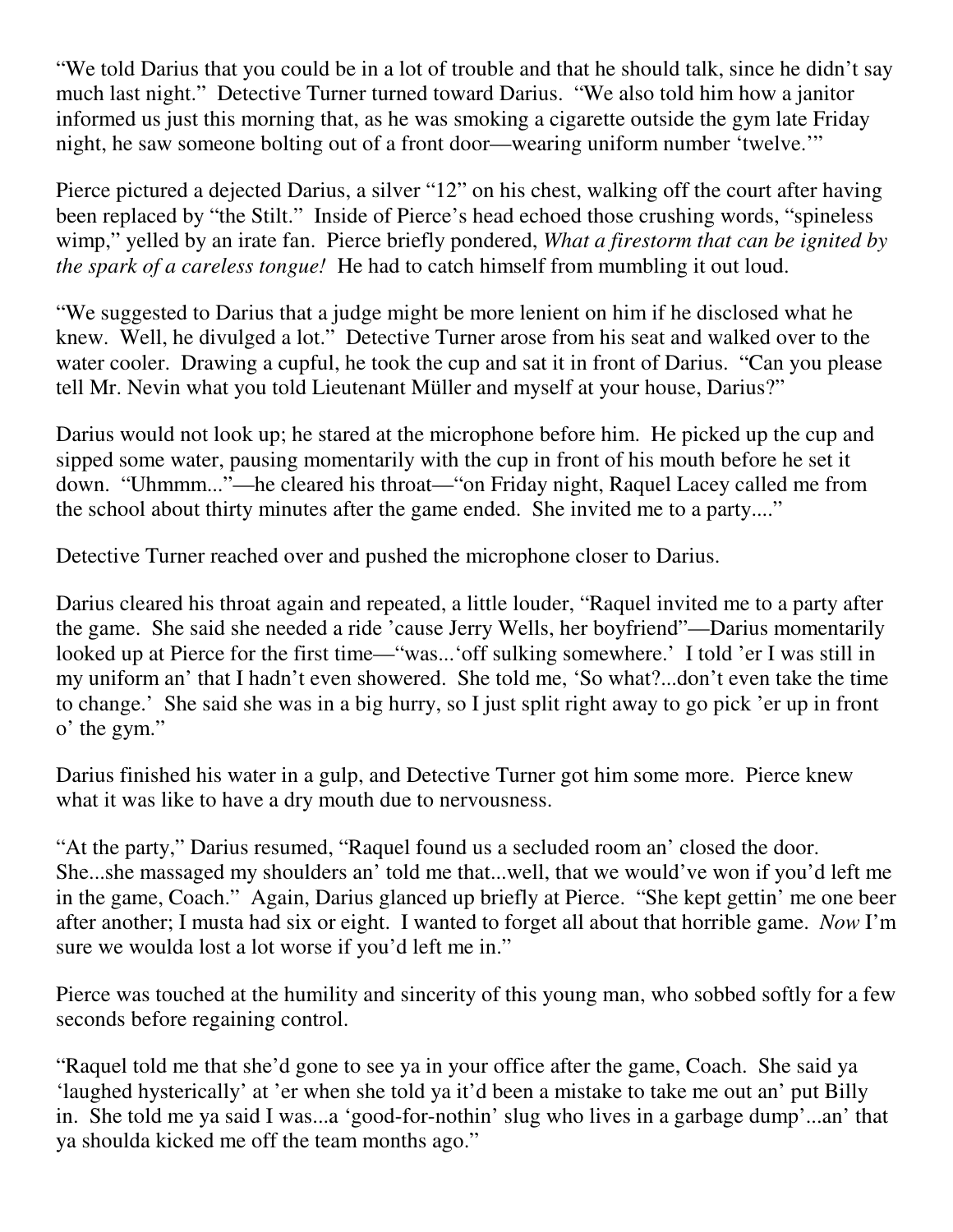Pierce shook his head in disbelief.

Darius straightened up his head and, wiping his face with his sleeve, maintained eye contact with Pierce. "I shoulda *known* ya wouldn't o' said those things, after all the times ya've helped me an' my uncle." Mr. Frey's careworn face remained directed down toward the tabletop.

"What else did Miss Lacey say to you, Darius?" Detective Turner urged.

"Mmm..."—Darius kept looking at Pierce—"first she cried a little. She said that, when she tried to stick up for me, ya got really mad an'...forced yourself on 'er."

Pierce continued shaking his head, slowly, from side to side.

Darius paused, then continued. "She said she felt like she could never look at herself in a mirror again 'cause she felt 'dirty.' She also said she wished there was some way to make ya 'pay' for stealin' away my moment o' glory an' for scarrin' 'er for life. Then...she said she'd heard I had a gun. I was thoroughly plastered, Coach, an' I was furious. I got up an' I...I said I was gonna go...'take care' o' you."

The momentary mental image of a gun, pointed at him by Darius, caused Pierce involuntarily to tighten his lips into each other. Darius wept uncontrollably as Mr. Frey placed his hand on the forearm of his nephew. An officer walked over to a Kleenex dispenser and obtained two tissues, taking them to Darius and returning to his place next to the door.

"Then Raquel...well, she whimpered as she gave me a kiss," Darius sneered. "She promised me she'd be waitin' for me when I got back to the party. The only thing I remember about drivin' home is that the things she said aboutcha...well, they were goin' over an' over in my head...almost like a 'voice' kept repeatin' 'em."

Pierce recalled the passage Geoff had read from the Bible: "Our struggle is not against flesh and blood, but against the rulers, against the authorities, against the powers of this dark world and against the spiritual forces of evil in the heavenly realms."

"Then, I got the gun..."—he glanced at Detective Turner—"the one I took from Tom Hastings' car...an' went straight to your place, Coach." Darius' eyes refocused on Pierce. "Your car wasn't there, so I went back to the gym. I saw your car in the lot." Darius took a deep breath. "I cocked the hammer."

Pierce briefly shut his eyes. *If not for the grace of God, I wouldn't be sitting here.* Then he opened them. He did not look away from his student.

"Inside, I...I saw that your office door was wide open, so I went to the doorway an' saw ya at your desk...asleep." Darius blew his nose and kept the tissue in front of his face for a short time before lowering it, as though he had wanted to block out of his consciousness what had happened after that. "It was like...I dunno...like a 'spirit o' hate' had total control over me. I felt...*possessed*...like *it* was gonna shoot...*not me*."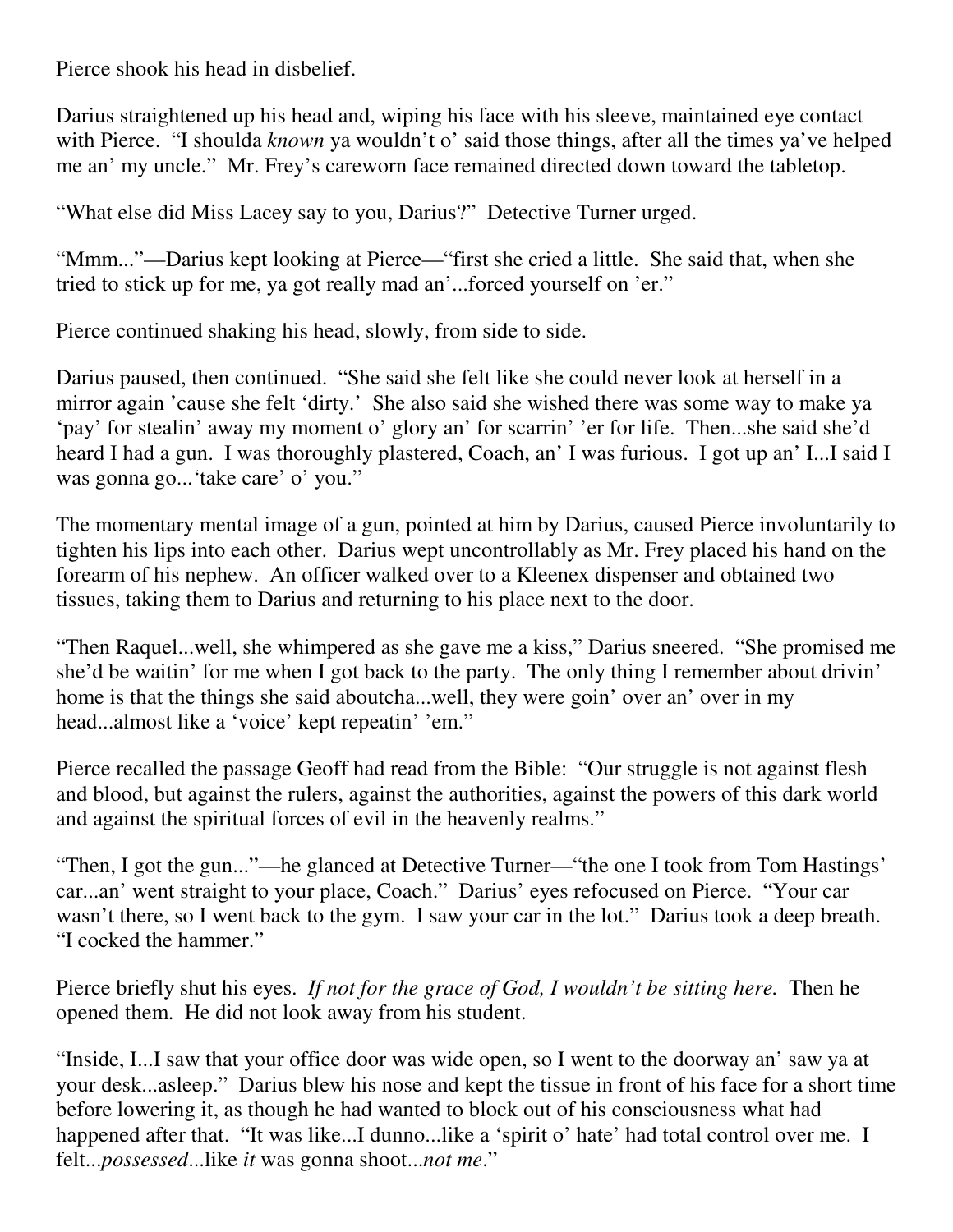Through Pierce's mind instantaneously flashed the deadly look in Steven Young's eyes—both a little while prior, as Steven had passed his cell, and in his dream a few nights before, when Steven seemed to fire at him from another car on the freeway. Pierce's skin crawled; he shifted in his seat.

"I...or 'it'...aimed the gun at your head...." Darius dropped his head into his hands flat on the table and, in a muffled tone, sobbed, "I can't believe I was gonna do it! God, how could I 'ave even *considered* it!"

Detective Turner walked over in back of Darius, placing his hand on the juvenile's shoulder. "It's OK, son...it's OK. Catch your breath now." The boy sat upright, and the detective returned to his seat. "Then what, Darius?"

Darius took a deep breath and wiped his eyes with another tissue. "I was about to...pull the trigger...when somebody behind me yelled, 'Hey, man!...what're you doing?' As I turned around, the guy lunged at me an' grabbed my arm. We struggled, an' then...he fell to the floor. It was like...I woke up out of a trance or somethin'. I saw 'im lyin' there, an' then saw the gun in my hand. Then I recalled that I'd just heard...like...an explosion, an' I immediately knew I'd shot 'im."

Pierce suppressed a gasp before it was released. His hands were sweating. He felt a pain in his chest, as the image of Luke's horizontal body on the floor briefly entered and exited his mind. And, as quickly as the pain had come, it disappeared. Then, in his mind's eye, Pierce saw Luke lying motionless, tubes and all, in the hospital bed. He wished Luke were alive. He fought back the tears.

Darius resumed his story. "As he lay there, barely conscious it seemed, he pulled somethin'—I think some paper—outa his shirt pocket."

Detective Turner's attention focused upon Pierce. "Did you notice if Mr. Steen had anything in his hand?"

Pierce, caught off guard, scrambled for an explanation. "Yeah, uh...it was...uh...just a piece of paper with the final score of the game written on it. It was bloody, so I threw it out. Sorry I forgot to tell you about it."

Detective Turner asked the officer standing by the door if he knew whether or not a bloody piece of paper had been retrieved during the investigation. The officer said that he knew nothing about it. The detective looked again at Pierce. "I wonder what happened to it."

It was difficult for Pierce not to look away, but he maintained eye contact. He suggested, "I don't know. Maybe, in my haste, I didn't put it in the trash can but...maybe somewhere else instead. I...just don't remember."

Alternating his fixation from one of Pierce's eyes to the other, Detective Turner replied, "Hmm...it's hard to imagine how a bloody piece of paper could just...'disappear.'" After a few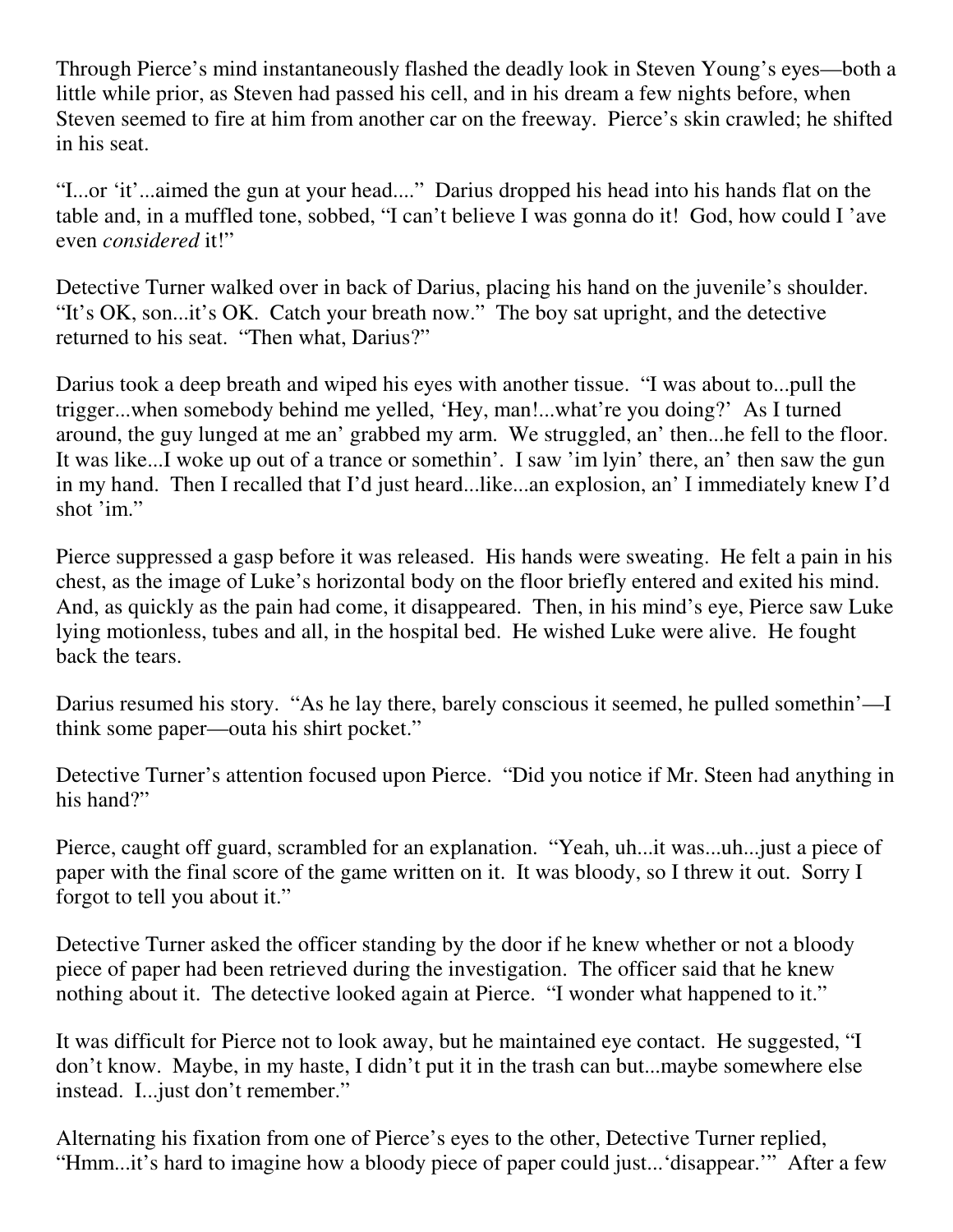more seconds of detecting no reaction from Pierce, he returned his attention to Darius. "OK. Go on, Darius."

"So then...I panicked an' ran to my truck. I drove back to the party an' got there just as Raquel was gettin' into Coach Young's car."

Pierce flinched, and he readjusted himself in his chair. A little light bulb of understanding in his head, dim at first, gradually grew brighter. *So that* was *them sitting in his car when I was being hauled away by the police!*

"I stopped my truck in the street next to his car so they wouldn't leave. I got out an' ran over to Raquel's door an' told 'er I had to talk to 'er. She got out an' calmed me down. Then she told me to get into the front seat with the two of 'em, assurin' me that Coach Young was an 'ally' an' could be trusted. So I got in an' told 'em everythin' that'd happened after I left the party. When I finished, I couldn't tell by the look on Raquel's face whether she sympathized with me for shootin' the wrong guy or else was mad at me for...for not shootin' *you*, Coach." Darius shook his head back and forth a couple of times, then lowered his eyes.

"What did all of you talk about after that?" the patient detective inquired.

"Uh, lemme think...Coach Young told me to get back into my truck, go home, take a hot shower, an' get a good night's sleep. He said one of 'em would contact me the next day. As I got outa the car, he asked me if I had the gun in my truck. When I said I did, he told me to get it an' bring it to 'im. He said he had an idea to...get me 'off the hook.' So I did."

"What else did they say to you?"

"Nothin'. That was it. I went home, showered, an' went to bed."

"Then, didn't you say that Raquel called you?" the detective asked.

"Yeah, next mornin'...'bout seven-thirty or eight. Man, I had a hangover. She...she told me she really cared about me." Again, Darius shook his head, as though he felt like a fool. "She told me she was gonna wrap the gun in a brown paper bag with the butt stickin' out. She said that on Monday she'd slide it into your car, Coach, through one o' the open windows, since ya usually keep 'em down a few inches. Then she said she'd tell a cop that she thought she saw a firearm while walkin' by your car an' wondered if, possibly, it might be the weapon used Friday night."

The door opened, and Lt. Müller peeked in. "Excuse me, Detective Turner. I have a message for Mr. Nevin." Her eyes met Pierce's, and she smiled. Without her cap, her thick, blonde hair flowed outward like a model's in a photo shoot. In a heartbeat of time, Pierce saw the two of them standing above Niagara Falls, beneath a full moon, embraced in a kiss. He smiled back. "Doctor Hutton at the hospital called and asked about you. I took the call and said that you would be in a meeting for awhile but would be free to go soon. He requested that you return to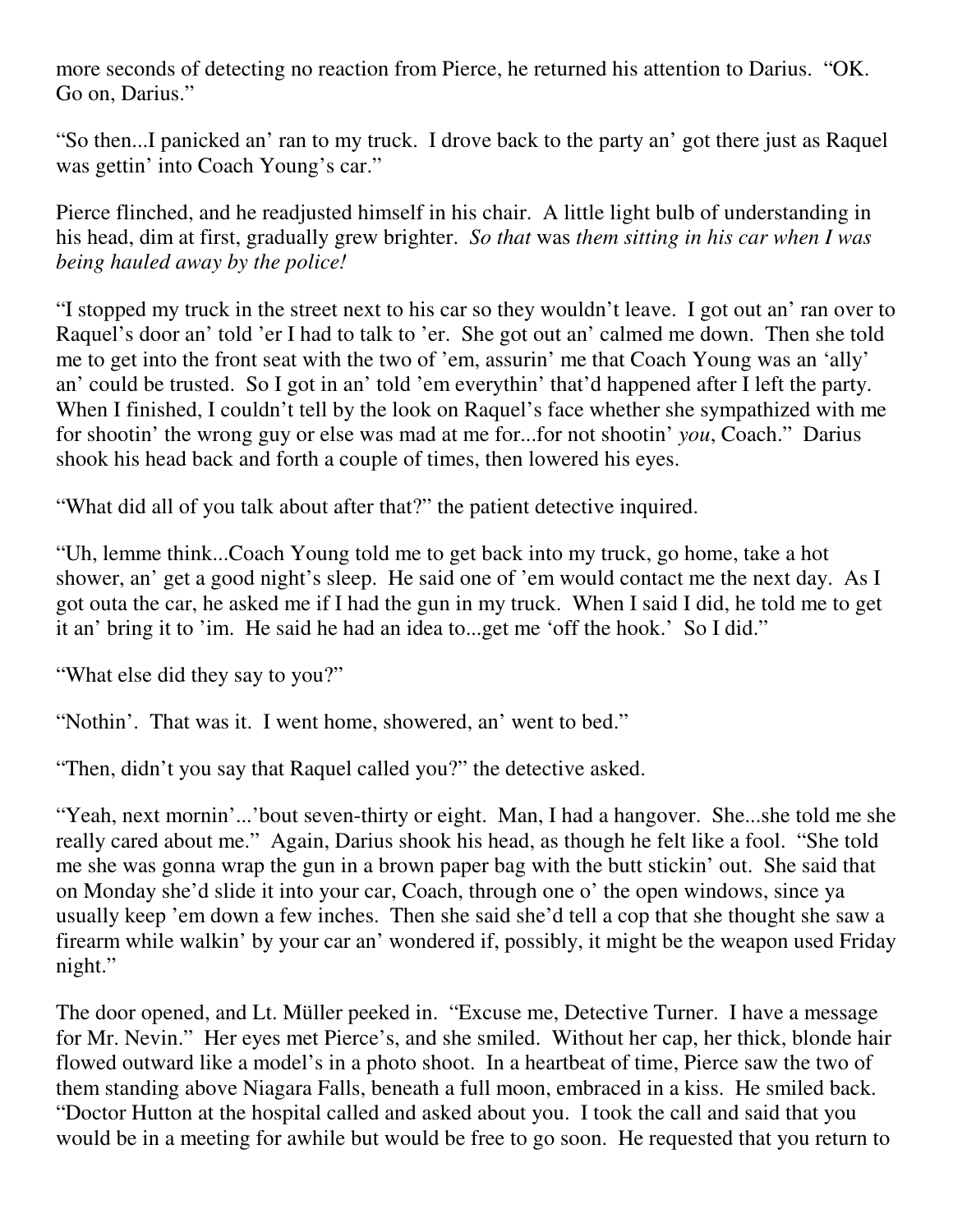the hospital. One of our officers will give you a ride there, or wherever else you might wish to go."

"Thanks a lot, Van...Lieutenant Müller." He wanted to touch her hair. "I *would* appreciate a ride back to the hospital, when I'm done here."

"OK. I'll relay that message to an officer at the front desk." Each continued gazing at the other until the door closed.

The detective, having been making notes during the interruption, continued to write for a few seconds after Lt. Müller departed. Then he put down his pen. "All right, Darius. What else did Miss Lacey tell you?"

"Uh...she reminded me that if the guy I'd shot—I think his name's Mr. Steen—recovered, he might be able to identify me. I began to feel really anxious, like a scared rabbit. But then she told me that Coach Young had a solution, if I'd just go along with it." Darius paused, as though he were reluctant to relate what the so-called solution was.

This time, Pierce asked the question. "Darius, what did she tell you was Coach Young's...'solution'?"

"Raquel said that...that Coach Young had a gun with a silencer an' that I could use it on Mr. Steen." Darius looked back and forth between his coach and the detective. "You've gotta understand...I *didn't want* to kill 'im! Sometimes things just get so...so complicated, ya know?"

"Keep going," urged Detective Turner.

Darius composed himself. "Well, I didn't like the whole idea, but I couldn't see any other way out. I even got more confused when she told me she wanted me to be 'er date at the prom. I couldn't believe it...the best-lookin' girl at school, an' she said she wanted to go to the prom...with *me!* O' course, now I know it was just a lie, like everythin' else she told me!"

The detective took a few more notes and then said, "Now, what about your next encounter with Mr. Young?"

"That was early Monday mornin'. When I got to school, he was waitin' for me in his car...in the student parkin' lot. He said he had to stay low, 'cause he'd called in sick. He got out briefly to give me a note on pink paper from Raquel." Darius' spirit seemed to drift away from the premises momentarily. "It smelled great." Then, refocusing on the matter at hand, he continued, "I read it in my truck. Then I refolded it an' put it into my back pocket, I guess only partway. He reminded me that, later, Raquel would put the gun in your car, Coach. He also suggested that I leave right then with 'im. He pointed out a patrol car nearby which, he said, had arrived a little earlier. That *really* spooked me, so I got outa my truck. I guess that's when the note fell outa my back pocket. Later, at his house, I couldn't find it."

"What did you do at his house?" the detective interrogated further.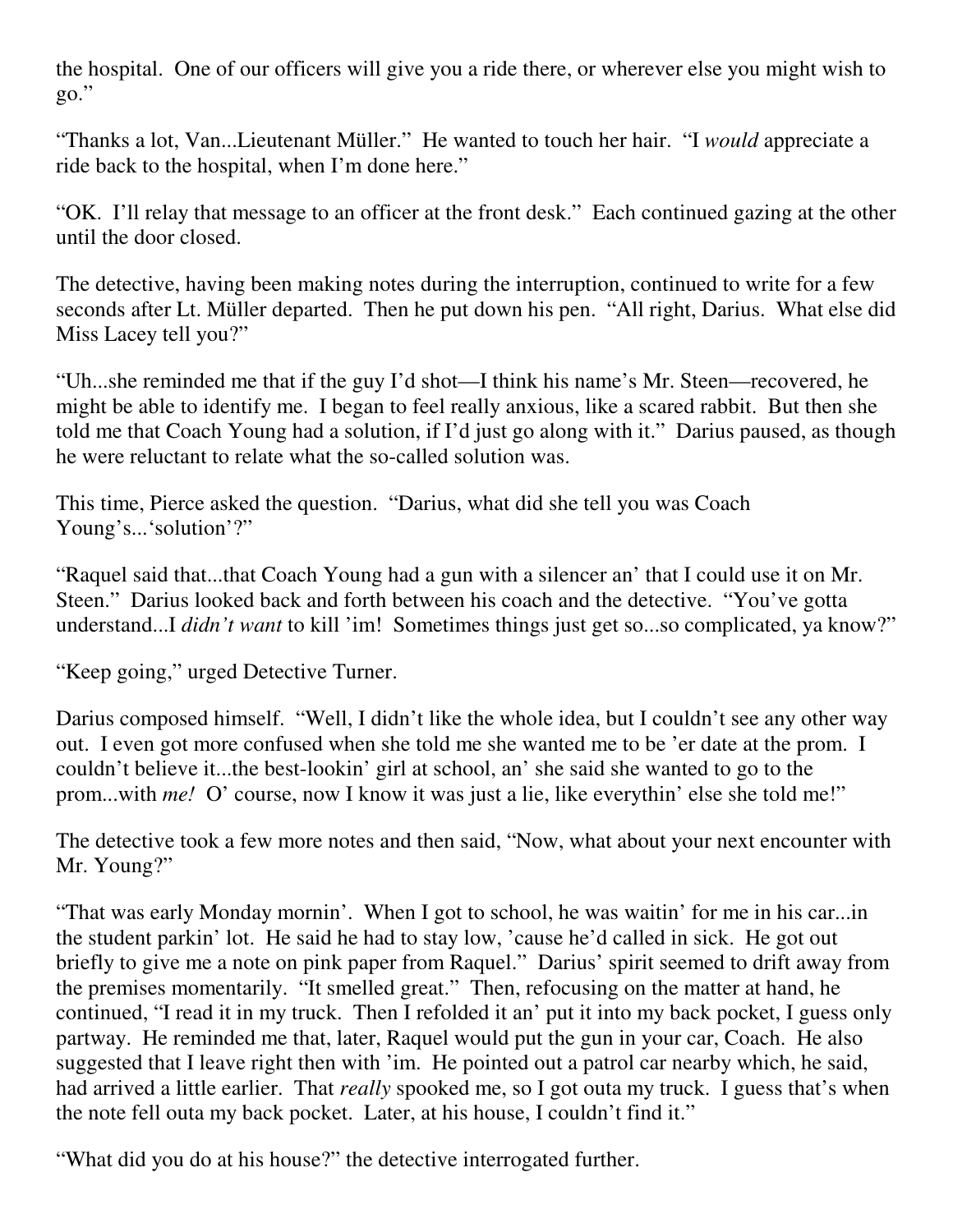"Would it be OK if I used the restroom first?" requested Darius.

"Yeah, sure." After Detective Turner motioned the officer to escort Darius to the restroom, he spent about a minute writing some notes. Then he ripped a clean sheet of paper out of his notebook, wadded it up into a ball, and placed it into Pierce's left hand. He pointed to the garbage can by the door, approximately eight feet away, and asked Pierce if he could 'sink a basket.' Puzzled, Pierce said he could try. Transferring the paper ball to his right hand, he propelled it directly into the center of the miniature basketball hoop atop the can. "Great shot, Coach! Now...do you happen to know which hand is Coach Young's dominant hand?"

Pierce recalled having seen Steven stroking his chin and also throwing a football, both with his left hand. "Yeah...I'm pretty sure it's his left."

As the detective wrote more in his notebook, Darius returned and took his seat. "OK, Darius...what happened at Mr. Young's house?"

"Well...he stressed to me that I *had* to get rid o' Mr. Steen. Otherwise, he might identify me. He said he'd called the hospital Sunday after the big quake an' found out that Mr. Steen was in pretty bad shape an' barely hangin' on. His exact words were, 'He's suffering a lot, Dar. You'd only be doing him a favor.' Then he showed me a loaded Colt forty-five revolver, with a silencer attachment, an' told me it was...'the only way.'"

Pierce marveled at the ruthlessness of Steven Young.

"He took me to Denny's an' bought me breakfast. As we ate, he assured me that Raquel had a crush on me an' 'probably would do anything' for me. What a pack o' lies!" Darius slammed his fist onto the tabletop, and his uncle again rested his hand on Darius' arm. "It was all just a setup! They were just...*usin'* me...an' I'm so stupid for lettin' 'em!" Darius unclenched his fist.

Detective Turner allowed Darius a few seconds to recompose himself. "Where did the two of you go after breakfast, Darius?"

"He took me back to school. I got in my truck an' split to the beach. I sat there all day, decidin' the pros and cons o' what he'd asked me to do. After sunset, I...went to the hospital with the gun...an'...." Darius put his face down onto his hands and began to sob again. "*I didn't wanna end up in prison like my parents did!* An' now...after all this...I prob'ly *will!*"

Detective Turner completed the story. "After Darius was apprehended in Mr. Steen's hospital room last night, the gun was fingerprinted. Darius' right thumbprint clearly showed up on the left side of the gun handle. The left thumbprint of Steven Young, who was just brought in, thanks to the testimony of Darius, has matched some partly smeared prints on the right side of the gun handle. Some of Mr. Young's left fingerprints also matched the remnant of the prints which he apparently was not successful in wiping off of the pipe bomb." The detective wrote another sentence in his notebook. "So...that's about it, Mr. Nevin. Do you have any questions about anything you've heard here this afternoon?"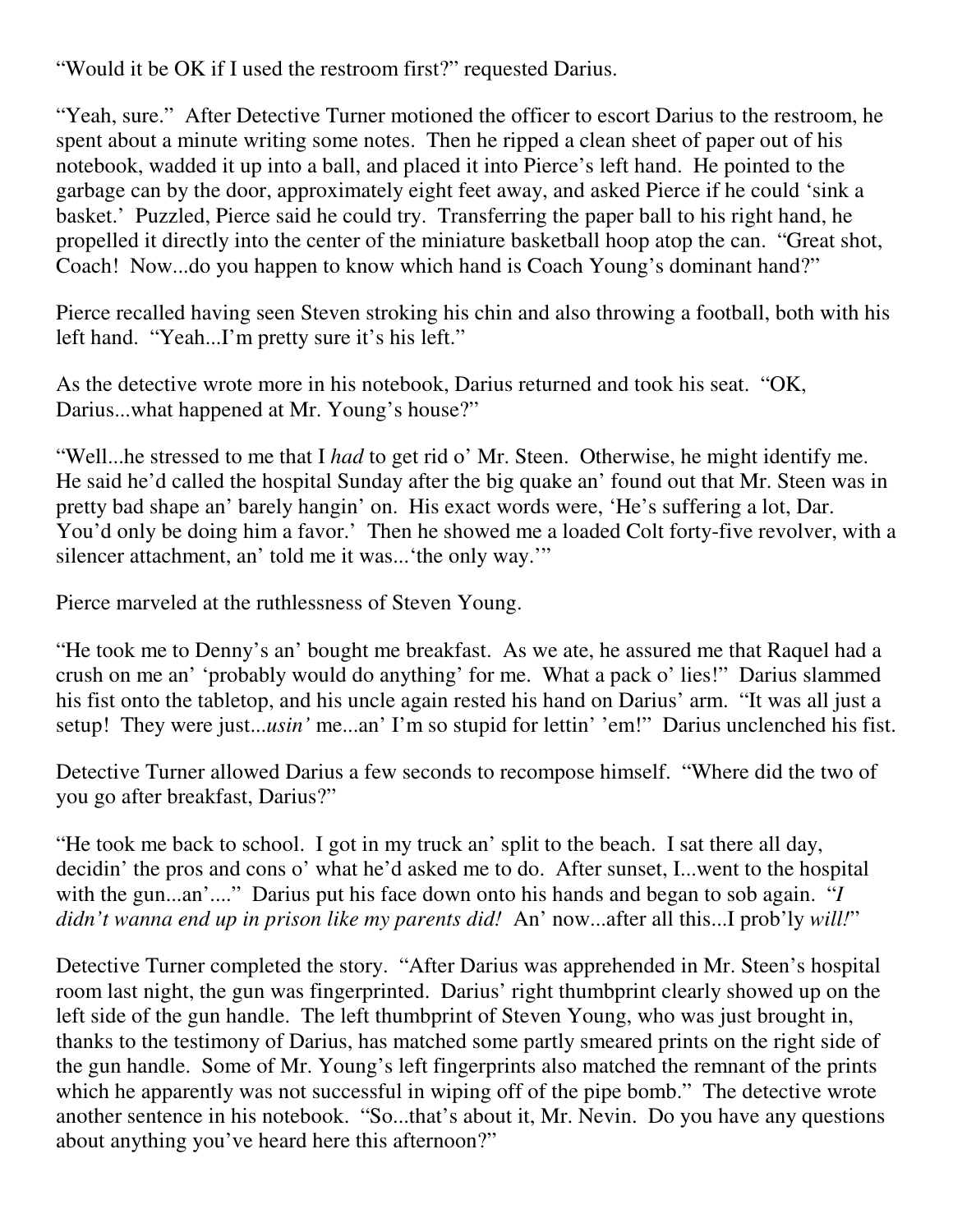"Yeah...I was wondering if the student who said she saw me put something in Mrs. Young's desk is in on the conspiracy against me."

"No." Detective Turner shook his head. "After that powerful bomb was exploded on school grounds, the girl who had pointed you out to an officer asked the officer why the man she saw planting the bomb had not yet been arrested. When she was told that the police were on your trail, she pointed to a car down the block, off of school grounds, insisting that, a short time before, she had seen you—along with a girl she thought was Raquel Lacey—entering that car. Two officers approached the car, which turned out to be Mr. Young's, and detained Mr. Young and Miss Lacey inside. Then, a little while later, after those officers were informed of Darius' testimony, they arrested both of 'em."

"But why would that girl accuse *me* of planting the bomb?" Pierce pressed, his curiosity still not yet satisfied.

"Well, later, the girl related that, during the noon hour, she had gone to Mrs. Young's classroom—room 138—to ask a question. The door was locked, so the girl peered in through the hazy windowpane." The detective pointed to the two-way mirror with one hand and made a motion to the officer with the other. The officer left the room. "She ultimately admitted that she mistook Mr. Young for you, due both to your similar features and to the fact that each of you was wearing a blue shirt and light-colored pants. She said she hopes to be able to apologize to you the next time she sees you this week. She was very upset for having made such an error."

For the first time, Pierce realized that his desk, in room 238, was *directly above* Andrea Young's desk, in room 138. *If that bomb was as powerful as the detective has led me to believe it was*—Pierce shuddered—*it probably would have blown me up, too!*

As Detective Turner logged more information, Darius addressed Pierce humbly. "Coach...I *know* you could never forgive me for what I've done, so I won't ask ya to. I don't deserve it...but *please* don't hate me."

"I *do* forgive you, Dar. And, somehow, I'm certain Luke Steen does too." Pierce visualized Luke alive in heaven. His eyes watered a bit.

Darius mustered a half-smile, as though the weight of the world suddenly had been lifted off of his shoulders. Moments later, the door opened, and the officer brought in Raquel Lacey and her parents. Sitting down across from the detective, Raquel glared spitefully first at Darius and then at Pierce.

Although Mrs. Lacey had heard Darius Frey's testimony from the adjacent room, she reacted indignantly. "I just *can't believe* my beautiful daughter has been arrested! Of all the twisted things!" She placed her hands on both sides of Raquel's head and leaned over to kiss her luxuriant hair.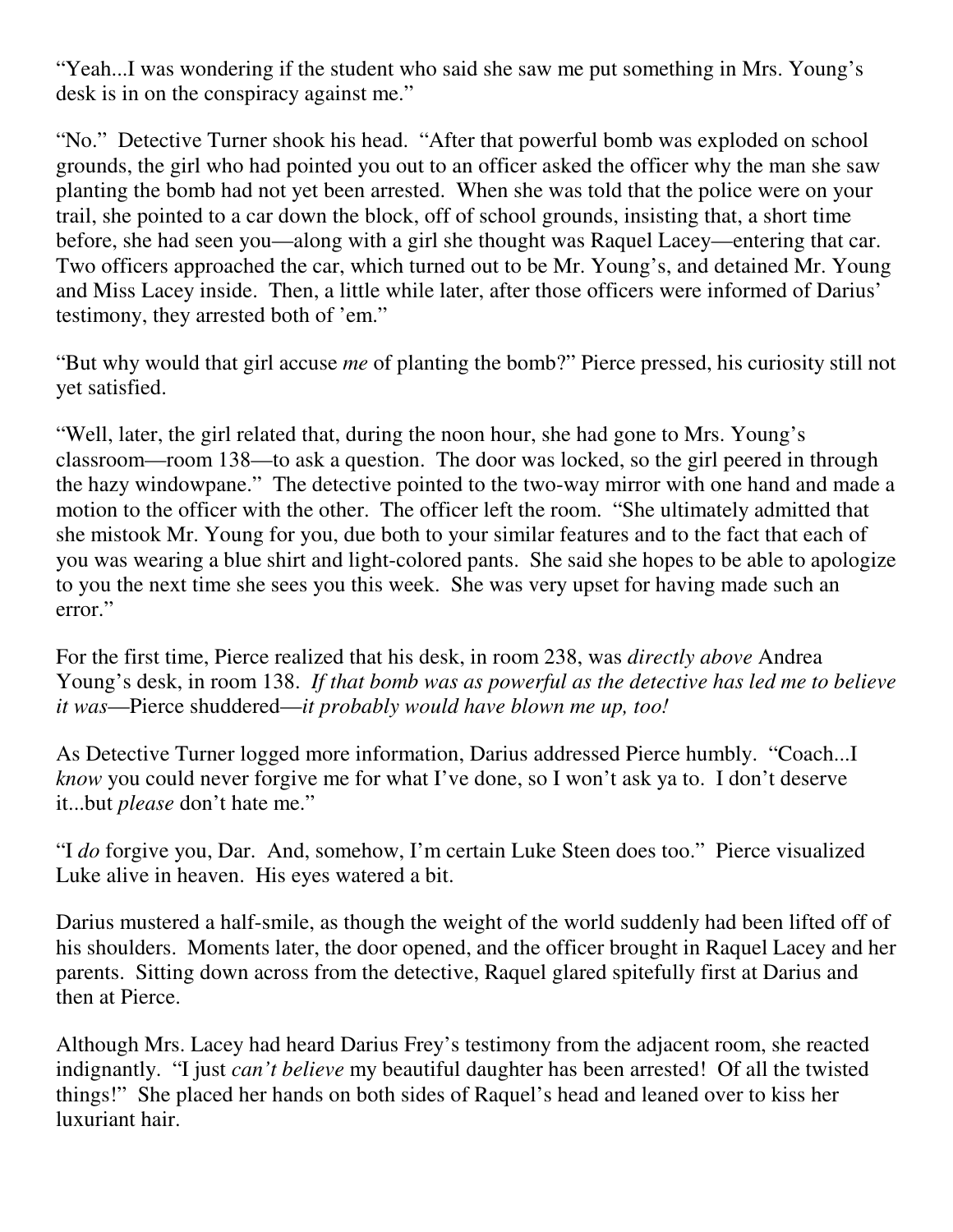Mr. Lacey added, "Our sweet daughter *clearly* has been framed!" He looked sadly at Raquel, who obviously was his pride and joy. "What kind of people would do such a thing to a nice, innocent girl as this?"

The officer who had escorted them in directed Mr. and Mrs. Lacey to sit in chairs on either side of Raquel. As they did, Raquel began to "cry"—or so it seemed—exclaiming, "I *didn't* do *anything!*"

Detective Turner reminded her, "Miss Lacey, everything you say can and will be held against you in a court of law. It will be to your advantage to tell all the truth you know."

"But, I'm telling you...*I didn't do anything wrong!*" the girl wailed, burying her face in her hands.

Raquel's parents put their arms around her. Mrs. Lacey declared hysterically, "What's wrong with all of you? Can't anyone here see that this girl is an unfortunate victim of somebody's sick conspiracy? There's absolutely *no evidence* at all against our daughter here!" Turning and pointing at Darius, she attacked, "How can you believe this...this *murderer* here? He is plainly a liar, and"—she turned toward Pierce—"so is any other *pervert* who speaks out against our baby!"

"On the contrary," Detective Turner countered, "there is *ample* evidence to involve Miss Lacey in the conspiracy against Mr. Nevin. Two cameras at the Bank of America Versateller machines, across the street from the faculty parking lot, photographed Raquel at twelve-fiftytwo yesterday afternoon slipping something through the partially open window of Mr. Nevin's car. It presumably was the brown paper bag containing the gun used in the shooting. Furthermore...the scent of her perfume is still on the bag."

These words were not convincing to a skeptical Mr. Lacey. "I know for a fact that videotapes these days can be edited to show whatever anybody wants them to show! And *any* girl could use the same perfume! I guess the *cops* are in on this terrible conspiracy, not against this...this *child molester* here"—he pointed accusingly at Pierce—"but against my innocent girl!"

Detective Turner remained calm and cool. "Mr. Frey...Mr. and Mrs. Lacey...you all may go now; but you must keep Darius and Raquel at home until you are notified of their arraignments. Failure to do this will result in your immediate arrest and possible incarceration."

Mr. and Mrs. Lacey stood up and walked briskly around the table to the detective, arguing in vain with him, adamantly continuing to affirm Raquel's innocence. Raquel scowled at Darius and snapped, "You've ruined my life, you...you *scum!* You'll never be anything but a *filthy tramp!*" The boy continued looking downward, silent. "And *you*...," the accused cheerleader snarled, glaring daggers at Pierce, "you'll *never* be *half* the man *Steven* is!"

The policeman, who had heard the venomous declarations spewing forth from Raquel, leaned over the table a few inches from her face and asserted, "There's enough evidence to convict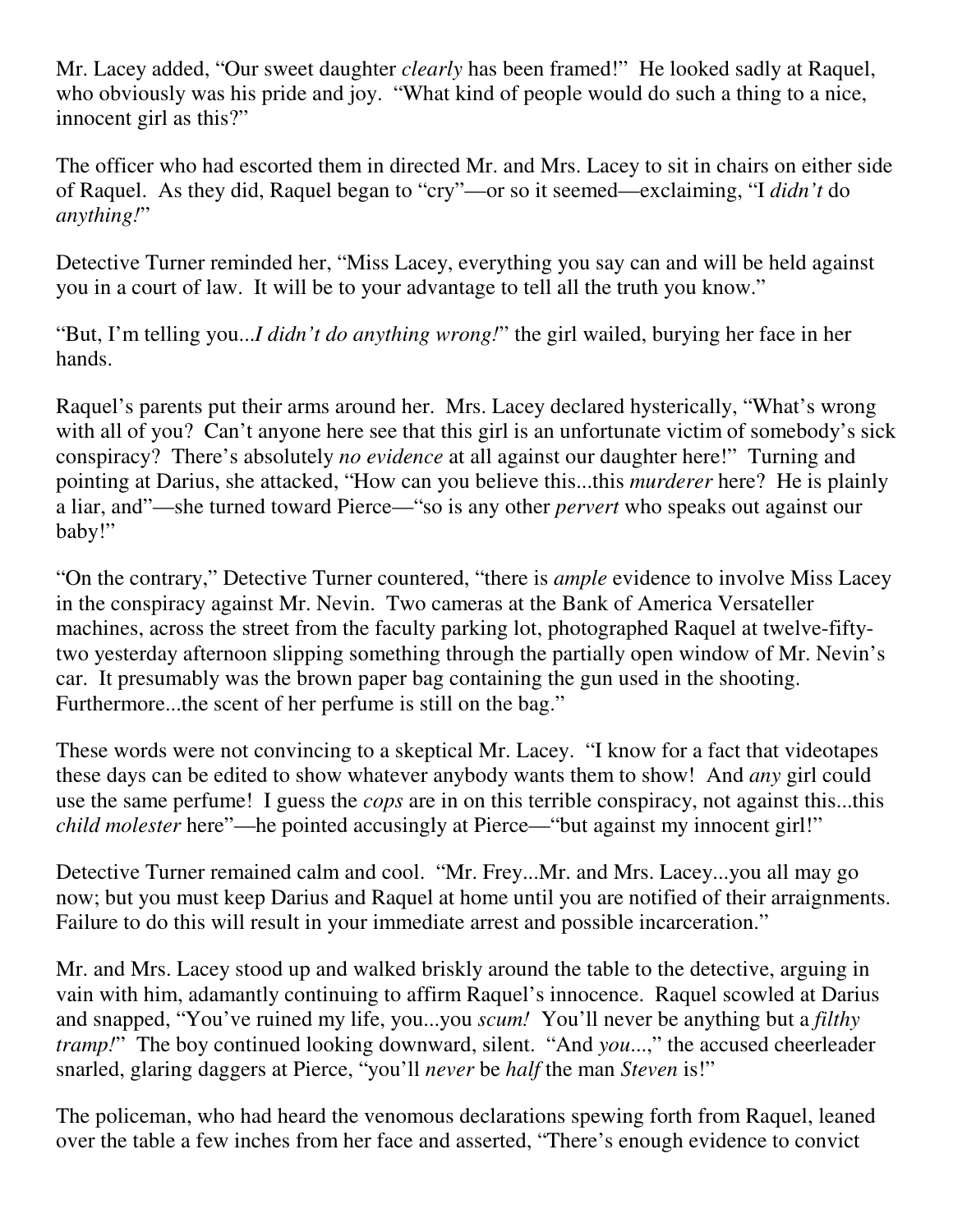your 'man,' Mr. Young, of the attempted murder of his wife and Mr. Nevin with that bomb. Maybe you should have thought twice before getting involved with a criminal, little girl."

Raquel lunged at him, attempting to scratch his face with her long, sharp fingernails; but the cop pulled back just in time. She sat back down and cried some real tears, for a change. Pierce looked upon her with pity. "I'm sorry, Raquel." Everyone was dismissed by Detective Turner.

<=†=>

As Pierce made his way out toward the front, he stopped at Lt. Müller's office doorway. She was at her desk. He knocked lightly on the doorframe. Looking up, her serious expression changed immediately to a smile. "Thanks for all your help and everything you've done for me," Pierce expressed. "I really appreciate it."

Lt. Müller turned off the tape recorder into which she had been speaking. "It's been my pleasure, Mr. Nevin...Pierce. I'm just sorry you had to endure all of what's happened to you."

He approached her desk, transfixed upon her arrestingly perfect green eyes. A piece of his heart melted. "You know, I've been curious about something." He had Lt. Müller's undivided attention. "At the beginning...and all along...it seems like you've believed that...uhm...I've been innocent of every charge. And, if so...uhm...I was just wondering why."

Lt. Müller maintained her fixation upon Pierce's face, running her tongue once across her unblemished lips before speaking. "Pierce...I've seen all kinds come through here, and I've developed sort of a 'sixth sense'—maybe it's just a heightened intuition—about people. But, to tell you the truth, if not for one thing, I don't know if I could have been able to be certain about you, because...well, let's just say, I've questioned some very handsome, even-tempered men like yourself who turned out to be ruthless, hardened con artists and criminals."

Pierce was flattered, but this beautiful lady still had not answered his question. "So...what was it about me that convinced you? I mean...when you first questioned me, I'm sure I acted as nervous as I felt."

"Well...," continued the lieutenant, "I suppose you might call it a 'coincidence.' When you initially were sitting alone in that room, before I questioned you, I was in the next room behind the two-way mirror—turning on the tape recorder at the very moment that you said, 'Was that bullet meant for *me*?' Presuming this was an inadvertent exclamation on your part, my initial impression was that you simply had been in the wrong place at the wrong time when Mr. Steen was shot. After that, I tended to believe you, because your explanations were plausible. And also, Pierce...I really *wanted* to believe you." Her penetrating gaze showed him that she did.

Pierce was spellbound. "Well, I must say that, after all that's happened to me lately, I no longer will discount a 'coincidence' as...merely that."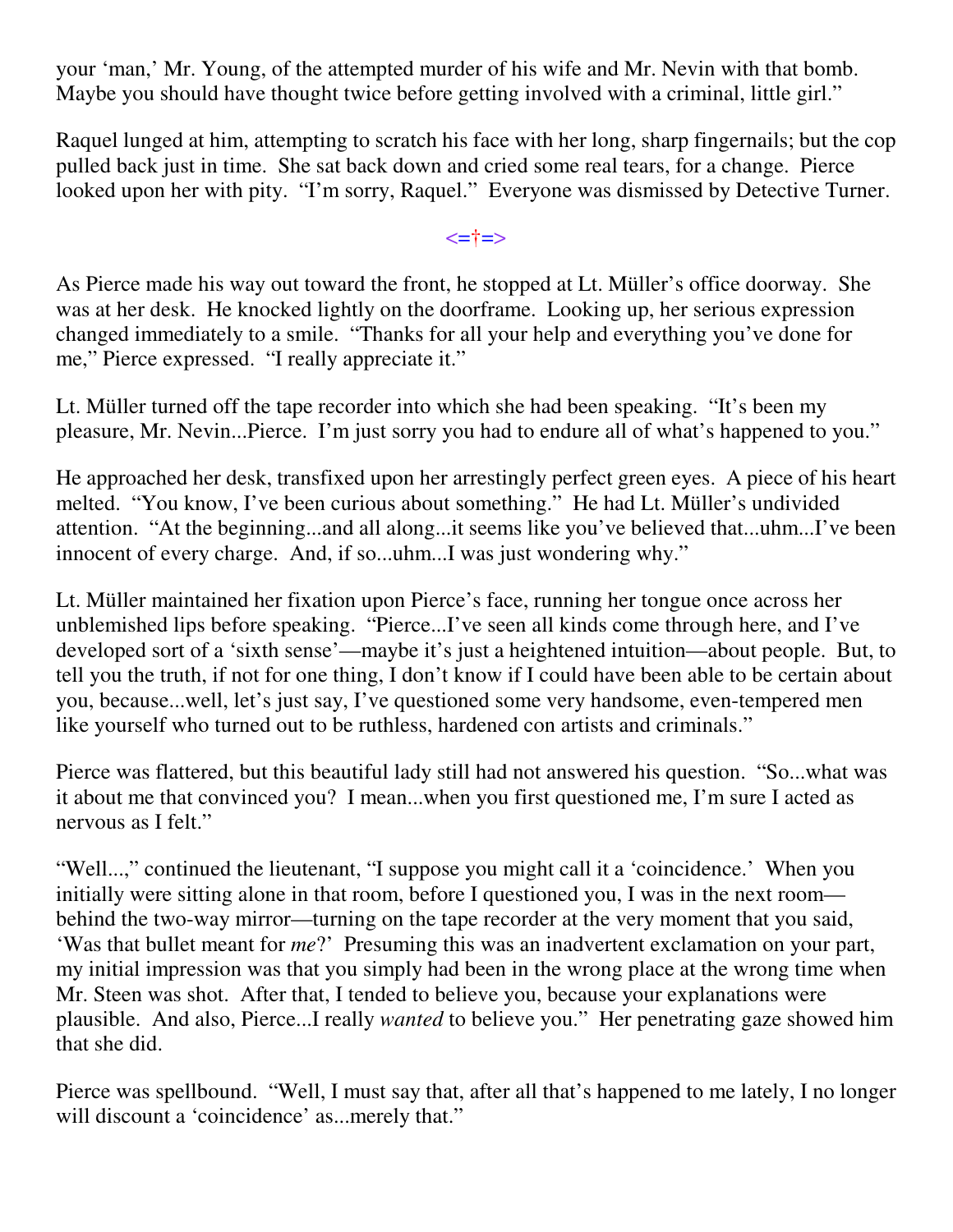"I agree. I believe there's a specific reason for everything that happens." Lt. Müller's eyes continued to dazzle Pierce. "Anyway...call me if you have any questions about this case or if I can be of any further assistance."

"Actually...I was wondering if...uh...if you would mind if...maybe I called you...to invite you to dinner...Vanessa." Pierce's mouth became dry, anticipating her rejection. *It would be a miracle if she....*

"I'd like that, Pierce." Pierce's solid legs felt weak, so he braced himself with his hands on the edge of her desk. Lt. Müller picked up one of her business cards and, before handing it to him, wrote her home phone number on the back of it. "Call anytime." She smiled again.

A little bit more of his heart melted. He winked. "You can count on it." He faced her as he slowly backed up toward the door, hoping he would not trip over anything—like his own feet. From outside the doorway, he asked, "Vanessa...do you believe in miracles?"

"Oh, yes, Pierce. And that reminds me...I think maybe you should go to the hospital as soon as possible...."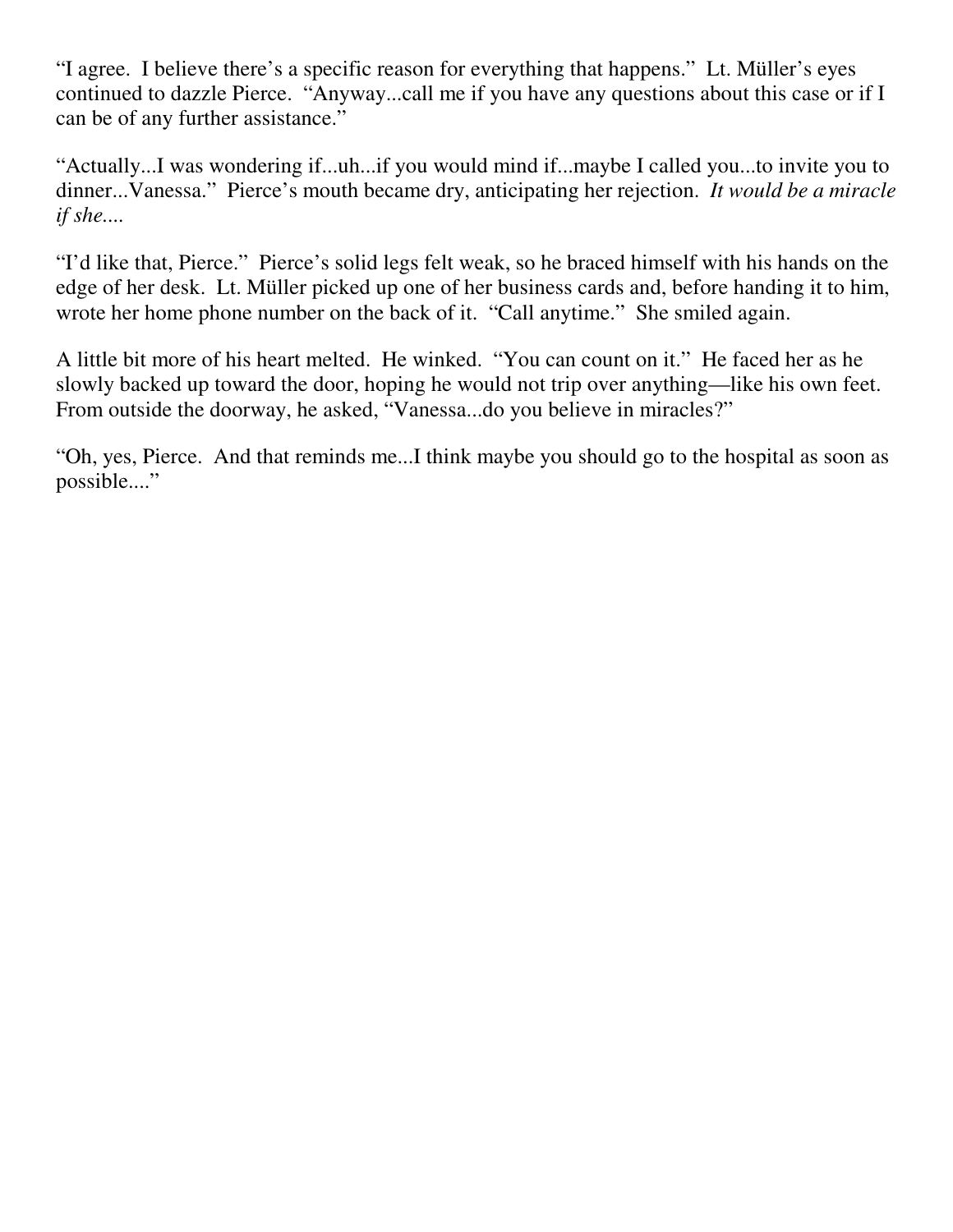# *Chapter 9*

As Pierce entered the ICU, Geoff could see him from inside of Luke's room. Jumping up to greet Pierce, Geoff grabbed the sides of his broad shoulders. "A miracle has happened, Pierce! A miracle! Come look!"

They entered Luke's room together. To Pierce's utter astonishment, Luke was sitting up in bed—fully conscious and disconnected from all of his tubes and lines! Pierce had had no clue as to what Lt. Müller's affirmation of her belief in miracles had meant, and he *certainly* had not considered that it could mean *this!* He had assumed that he would not see Luke again in his lifetime.

Dr. Cohen, who had been talking with Luke, turned to Pierce, exclaiming, "I don't know what you did, Mr. Nevin...but it *worked!* I haven't seen a recovery like this in over thirty years of practicing medicine!" Again he addressed Luke: "You should be able to be transported to a regular room within the hour, as soon as the results of the tests and x-rays we just took become available." On his way out, the doctor gave Pierce a pat on the back.

Pierce's mouth remained open, in utter astonishment, as Luke smiled at him across the room. Then Luke extended his hand. Pierce had a difficult time shaking the feeling that he was in a dream, but finally he forced himself to walk over to shake Luke's hand. As he did, Luke expressed, "Thanks for bringing me back...Tank. God is *proud* of you."

Pierce now looked puzzled, as well as astonished. "Why did you call me 'Tank'?"

Luke laughed. "Years ago, at the gym, before I knew your name, you reminded me of a steel 'tank' wherever you walked. You always leaned slightly forward, with marked confidence and determination, as though nothing was going to stop you from getting from 'here' to 'there.' I envisioned you, even back then, as a mighty warrior of God rolling boldly through enemy territory, scoring victory after victory for the Almighty."

Geoff laughed. Pierce grinned and commented, "I sorta like that name...'Tank.' But don't thank *me* for your recovery, Luke...thank *Jesus!*"

"Oh, I assure you, I already have, and I always will," returned a grateful Luke.

Geoff remarked, "Well, this *is* a sight to behold! I think you two guys have some interesting discussions ahead." Pierce and Luke smiled at each other, nodding. "Hey, Pierce, you haven't said what went on at the police station."

Pierce gave Geoff and Luke a full account of the proceedings, which had transpired earlier in the interrogation room at police headquarters. When he finished, he looked at Luke and stated, "It sounds like all the members of the Lacey family are unfortunate prisoners of 'Pride Island.' I'll be praying that they can escape."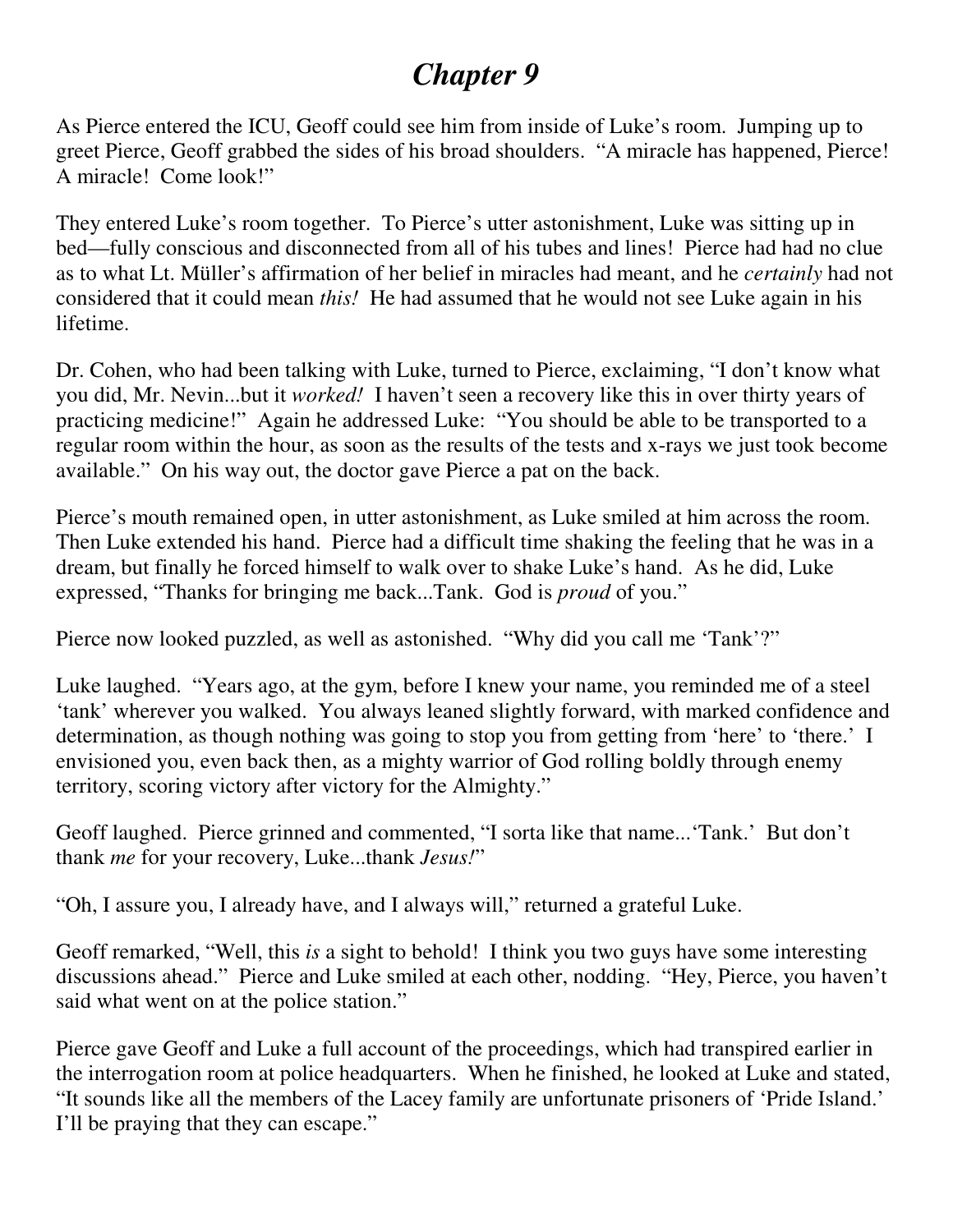"Yeah, me too," agreed Luke. "I'm glad you indicated to Darius that I probably have forgiven him, because I do. Although he is culpable for his actions, no matter how dysfunctional and torn-apart his family is, I think he should be given another chance at life."

Geoff knew that the forgiveness of Darius, demonstrated by his two friends, was heartfelt and genuine. "Hey Pierce...now *Luke* has an account to tell which will utterly *amaze* you."

"Oh, yeah?" Pierce's curiosity immediately was sparked. "What's that?"

"Well...after my heart stopped, my spirit left my body. I observed the earth tremor, saw how you laid your hands on my chest, and watched the police arrest you. The next thing I knew, I was...well...in *heaven!*"

"You're *kidding*?" Half-jokingly, Pierce queried, "So who met you up there...Saint Peter?"

"No...," responded Luke, "actually, it was *Abraham*. He was a thick-barrel-chested man with a magnificent robe. He proclaimed, 'Go with this angel; you have an appointment at the throne of the great God, Jehovah.'"

Pierce's eyes opened wide.

"As I walked along, I did not crush the resplendent flowers in my path; my feet just...passed right through them! There were perfectly formed blossoms of radiant white, along with every possible color and hue. I recall thinking that, if I could have spent an eternity sitting in that flower garden, gazing upon the infinite spectrum of rainbow tints and inhaling the indescribably rich aromas, it would have been reward enough.

Pierce continued to stare at him, entranced with his account of heaven.

I particularly remember the roses, gardenias, and jasmines, along with the exhilarating fragrances emanating from each. All of the flowers, in concert, produced a low, musical humming sound and gently turned toward me as I passed by them. The Holy Spirit of God permeates every plant—and, in fact, *all things* in heaven—and is the *Power* which galvanizes everything to Life."

"I think Geoff here was wondering about those jasmines!" Pierce pointed at Geoff. "Sorry, Luke...go ahead. This is pretty *astonishing!*"

"Well, I lagged behind the angel and beheld rolling hills and meadows, radiating the most brilliant greens I've ever seen. Majestic mountains, some with snowcaps and some without, towered above wide, deep valleys. The regal peaks ranged in hue from intense purple to creamy blue, according to their distance away. The crisp, clean air enabled me to see extreme detail on their jagged sides, even on the ones appearing to be hundreds of miles away."

"Hey, Luke, let me ask you something before I forget," Geoff interrupted. "Did the angel who guided you have wings?"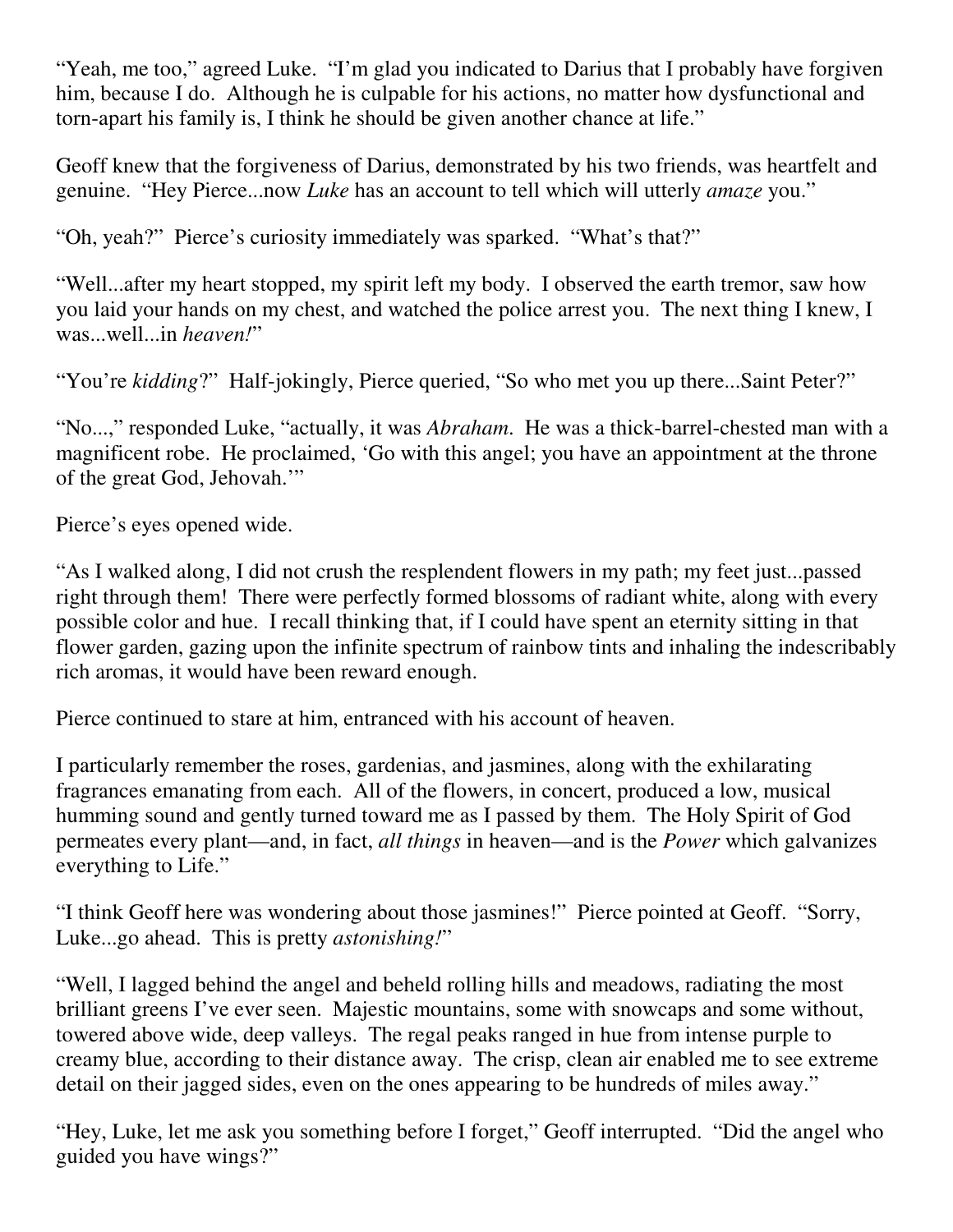"Yeah, two; but some angels had none," Luke replied. "Next, my attention was captivated by the clattering of water in a rivulet, as it swirled around polished, multicolored gems. I had to stop to examine it. The rushing water sounded like...like a million tiny hands, applauding with exceedingly great joy! It was similar, on a smaller scale, to the exuberant clamor made by the trees as their branches swayed in the breeze. I *had* to dip my hands into the brook and capture some of the crystal clear water."

Pierce was thoroughly intrigued. "What was it like?"

"This smooth, velvety fluid, passing over my tongue and down into my stomach, felt like...like *liquid ecstasy!*" Luke reached over, poured some iced water, and sipped a little. "And it was *indescribably* tastier than this! I wanted to stay awhile, but the angel urgently compelled me to continue on."

"What else?" Pierce entreated.

"Along this enchanting journey, I heard birds chirping and singing, all in silvery, melodious concert. Animals of every imaginable variety leaped and frolicked, as though suddenly having been...'freed from bondage'! People of all races and colors talked, laughed, sang, and danced. Children vaulted high into the air and floated down, arms uplifted, with squeals of delight."

Pierce's mouth was open, and for a few seconds he even felt a wave of exhilaration rushing through his stomach. "*Wow!*"

"Yeah, I know!" agreed Geoff. "But you haven't heard *anything* yet! Go on, Luke." In eager anticipation, Pierce drew closer to Luke.

"I remember being amazed that there were *no shadows* anywhere. I asked the tall, blondheaded angel why nothing cast a shadow. He told me, 'God is light, in Whom there is no shadow or darkness.'" Luke held up his hand for a few seconds, seeming to observe the shadow it cast upon the white sheet covering him. "Oh, yeah...I noticed that many of the people I saw were clothed with white *gowns*, while others wore gorgeous *robes*. The robes were thicker and more luxuriant than the gowns and were covered with elegant, ornate stitching. Those wearing robes walked straight ahead, without straying, on the same path I was taking; however, those wearing gowns eventually veered off the main path, smelling flowers and leaves and playing with some of the animals."

"What was the difference between those groups of people?" Pierce inquired.

"I asked the angel why some people had gowns and others robes. He replied, '*All* have appointments at the throne of the great God, Jehovah. Some receive gowns of *salvation*, others robes of *righteousness*. The former did not live to the fullest glory of God. But the great God is merciful; they will *attain*. The latter have taken on the righteousness of the Lamb and are worthy to approach the throne now.'"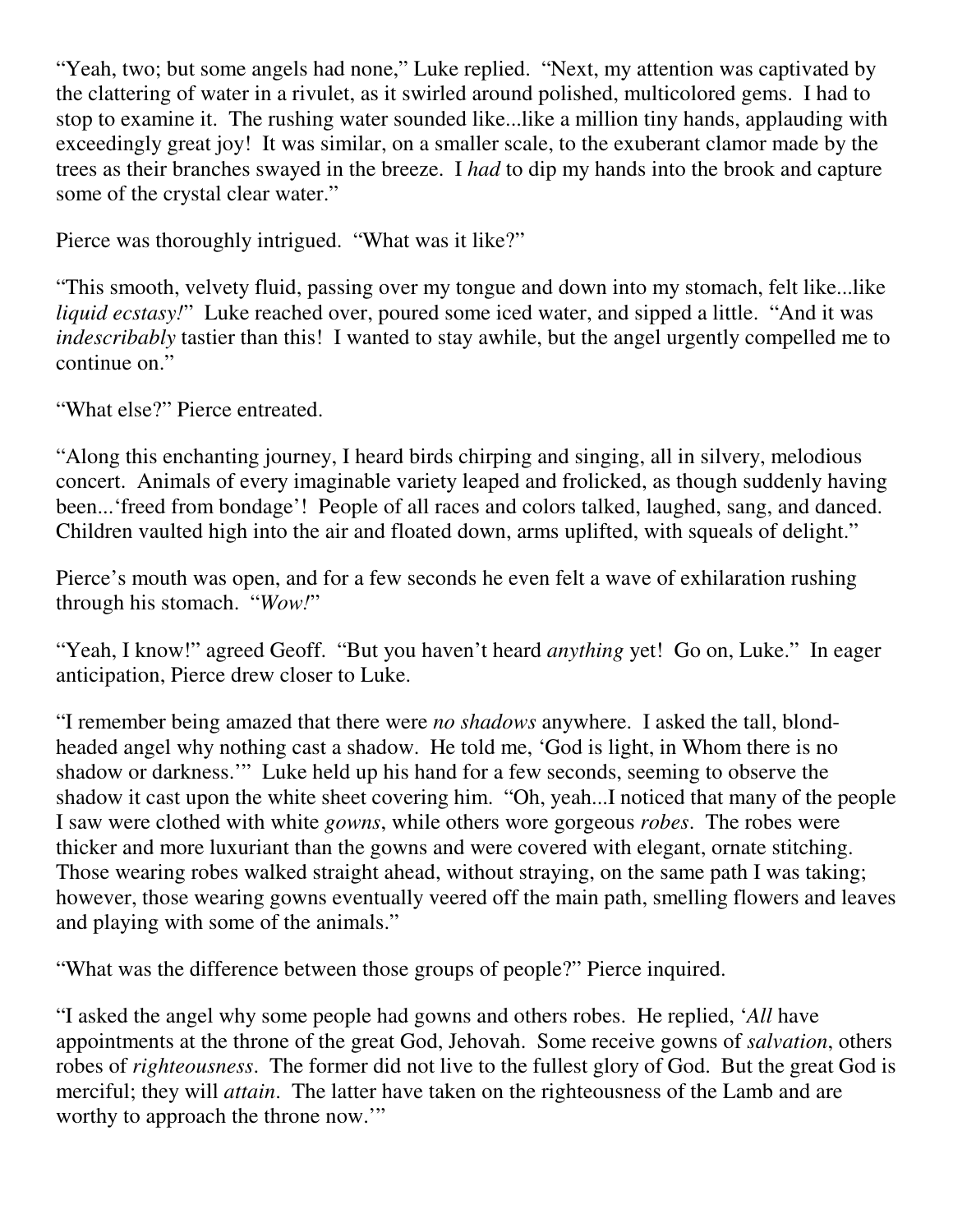Geoff suggested, "Maybe some with gowns, although saved, accepted their salvation just before death and, in effect, were 'snatched from hell's flames' at the last possible moment." Luke agreed that this could be the case. Pierce recalled the unearthly orange light—cast by hell's unquenchable flames, he supposed—flickering amongst the black shadows of the abyss in his dream. He thanked God, silently, that he would be spared from that.

Luke continued. "Then, suddenly, people began to announce repeatedly, '*He's coming! He's coming!*' I looked and..."—Luke gazed upward at the ceiling, as though into heaven again— "and I saw *Jesus* walking toward us!"

Pierce sat down on the side of the bed, his eyes riveted to Luke's.

"He wore a pure white robe with a wide, golden sash around His waist. The robe looked like...it's hard to put into words...like...a *billion sparkling diamonds* reflecting the light of a *billion suns* shining on them! As Jesus approached, I fell helplessly at His feet, like a limp rag. Through the holes in his upper feet, I could see light from the other side.

"You mean where the *nails* went through?" Pierce asked, almost incredulously.

"Yes. Then the angel put his hand on my shoulder and picked me up. I looked at Jesus's face, and it shone like...the *sun*...and His eyes were like...individual torches of blazing fire, piercing the darkness of a black dungeon. I had to look away. Then Jesus said, 'I brought you here to give you a message: Go tell my people *I am coming*.' I was perplexed and replied, 'Lord, they *know* that.' But Jesus exhorted me sternly, yet gently, '*No*...they are not fully aware. *Go tell them I am coming*.' Then numerous little children ran up to Jesus, grabbing and hugging him and singing exquisitely beautiful songs."

Pierce was in awe. "*Wow*...I can't believe you saw...*Jesus!* I mean...I believe you...it's just that...."

"I know, I know! I assure you, I'm more overwhelmed than you are!"

"Tell him what happened after that," Geoff urged.

"Then...I witnessed the most extraordinary phenomenon. I've always believed in the Trinity, but I never really quite understood it. I saw Jesus being *transfigured* into a mass of extremely intense energy and light! Somehow, I knew that He was becoming One, in form, with the Father. I perceived a...like a...white-hot cluster of effulgent, powerful light—*Jehovah Elohim* shielded by smoke, alternating with an outward human, corporeal projection—*Jesus*. Jesus and the Father were *one*...yet, at the same time, *two*...and the Holy Spirit permeated their essence, completing the *Trinity*. I could not fathom the profound *Love* which I clearly perceived to exist in Their midst. I wanted to enter into this fascinating amalgamation; but I sensed that I could not exist inside of it—at least, not in my present form."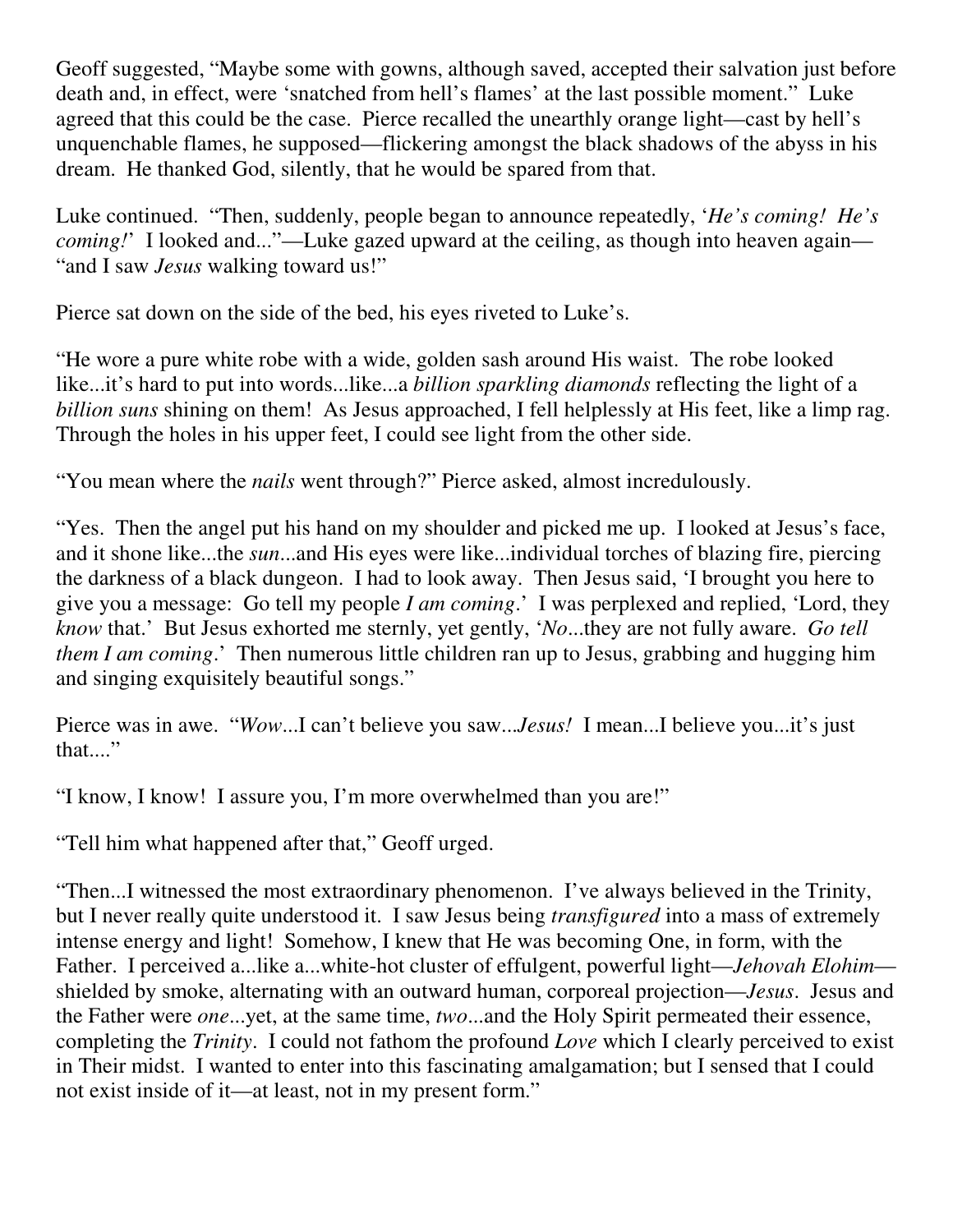"You know," Geoff pointed out, "the image you just described reminds me of the transfiguration of Jesus described in Matthew 17, where Peter, James, and John saw his face shining like the sun and his clothes becoming as white as light."

"Yes, *exactly* what I was thinking," concurred Luke. "And do you recall, in that biblical account, when a bright cloud enveloped all of them standing there, and a voice out of the cloud said, 'This is my Son, whom I love; with him I am well pleased. Listen to Him!'?"

"Yeah, that seems to correspond very closely with what *you* saw." Geoff smiled. "I can't wait to get to heaven to see it for myself!"

Pierce prodded, "What else did you see, concerning God or heaven?"

"Well...while I was beholding the fullness of God, my attention was drawn to four creatures, covered with eyes in front and in back, each with six wings. The creatures flew around the throne, declaring harmoniously, 'Holy, holy, holy is the Lord God Almighty, who was, and is, and is to come.' I knew that these creatures had been doing this continuously for untold eons of time, and it suddenly dawned on me how it could be that they never tire of making the same revolution around God, over and over again."

"How?" quizzed Geoff.

"*Each time* they circle the infinite, multifarious God, they behold a *facet* of Him that they've *never seen* before! Not only do they *never* grow weary; I suspect they look forward to each orbit with even greater anticipation than the one before! As soon as I realized this, I knew that all people existing in God's Kingdom, forever, will be *anything* but 'bored'!"

"Funny," remarked Pierce, "I guess I always viewed 'heaven,' *if* there were such a place, as one big, continual party. And, even in my younger days, I'd get enough of 'partying' for awhile. So, I never could see what the big deal was all about. You've really opened up my eyes, Luke...buddy."

For a few moments, Luke could not believe that this person—who had rejected his friendship for years—now had saved him, twice, and was calling him "buddy." His throat tightened, and his lacrimal glands went into action. He grabbed Pierce's wrist tightly and reiterated, "*Thank you* for being willing to be God's tool to save me. I appreciate it...Pierce!"

Pierce grasped the wrist of the hand holding onto his own wrist. Through a few joyous tears of his own, Pierce responded, "You're welcome. And thank you for being so persistent...and patient...with me. I fear I would have been lost, forever, without the endeavors of you and Geoff here." Geoff sat down on the bed and gently pounded Pierce's shoulder a few times with his fist. Pierce continued, "I just wish I had...accepted your friendship sooner, Luke. I'm sure we've both missed out on a lot of good times."

"Yeah, maybe, but at least there's an *eternity* ahead to catch up on what you guys've missed," Geoff laughed. "Hey, Luke...wasn't there more?"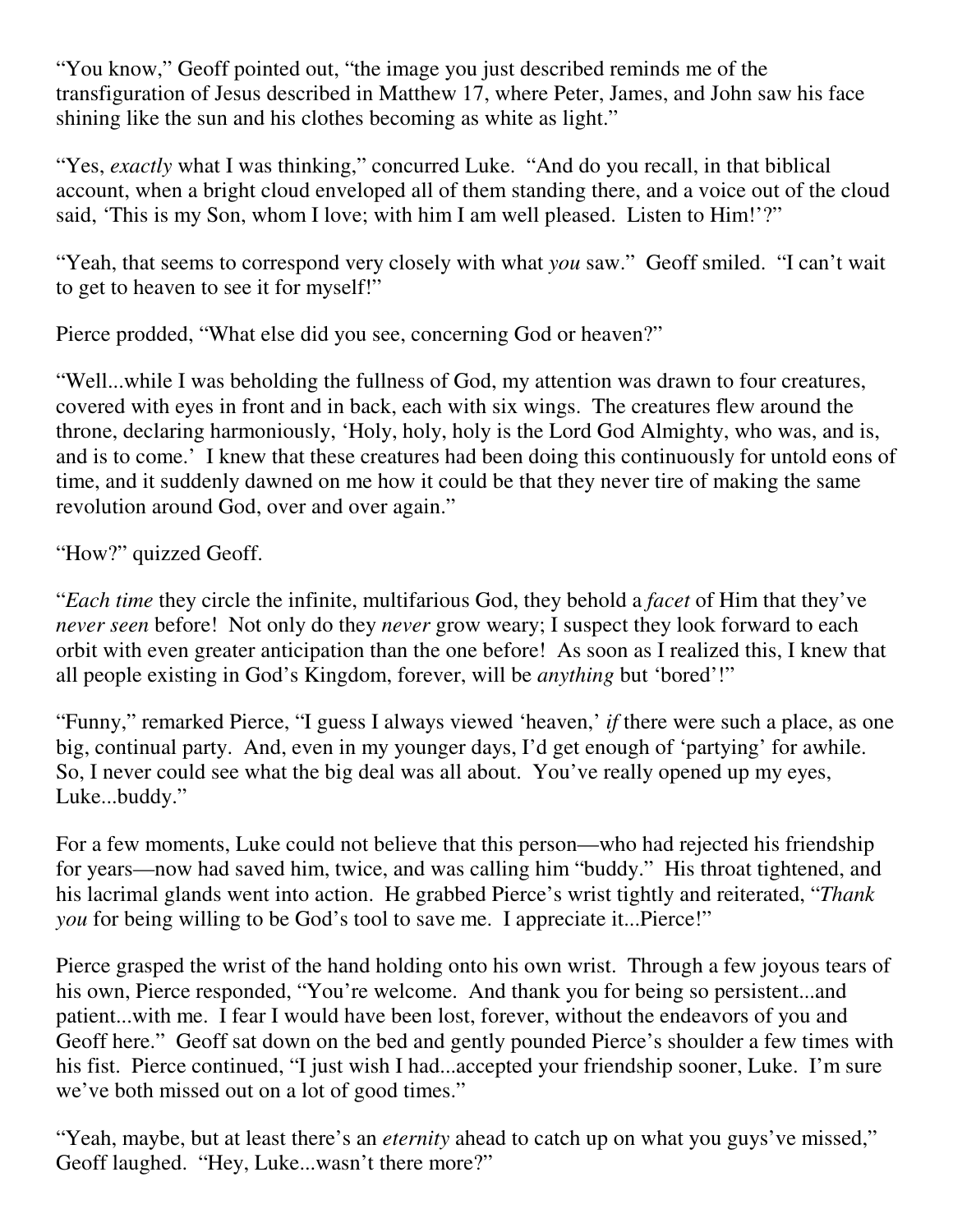"Yeah, where was I now?" He and Pierce released their mutual grips.

"Uh...the creatures orbiting around God's throne," reminded Pierce.

"Oh, yeah. Then my angelic guide told me it was time to return. On the way back, I saw a family of five sitting on some grass, having a picnic. I asked the angel about them. He explained that all of them had died, at once, in a car accident. Then he said, 'But the great God Jehovah is merciful, and all of them are here together. One of the children had not been born yet at the time she had died; now, her parents are teaching her the precepts of God.'"

Pierce never had wanted a family, always having regarded himself as "too independent" for one. Now he mused, *I wonder if I could have one...with Vanessa.* Oddly, for the first time, the thought did not spook him.

"That's about it...well, except for what that big, robust angel told me right before I left, at the same spot our brief expedition had started. He advised me, 'Remember this, Luke: The Blood of Jesus has not *covered* your sins; it has *removed* them. Now, go and tell His people that He is coming *soon*.' The next thing I knew, I was lying here, with Geoff on one side and Doctor Cohen on the other. And I felt absolutely *great*...still do!"

Jerry Wells cleared his throat. Pierce stood up and turned around. "Hey, Jerry, you just get here?"

"No..."—Jerry shook his head once to each side—"actually, I heard most of his description of heaven. Pretty fascinating!"

"Jerry, you know Geoff here,"—Jerry and Geoff nodded to each other—"and this is the amazing Luke Steen."

"Hey, Luke!" Jerry waved. Luke waved back. Then Jerry noted, "It looks like you've made a pretty phenomenal recovery!"

"Yeah, you might say that! How're things goin' with you?"

"OK, considering that my world has been turned upside down in just a few days! Hey, Coach...what's the lowdown on Raquel and Coach Young?"

Pierce briefly related what had taken place at the police station. "So, I guess Raquel and Steven are in the same boat now—although not in the boat they ever expected to be in, I'm sure."

Jerry disclosed, "You know, I heard today from two of Raquel's co-cheerleaders that she and Coach Young had made plans to *elope!* I suspected for some time that she was seeing someone else besides me. Recently, I thought it was Darius. I never would've guessed that it was *Young!* Anyway, I'm sure I'll get over it. There are other fish in the pond!"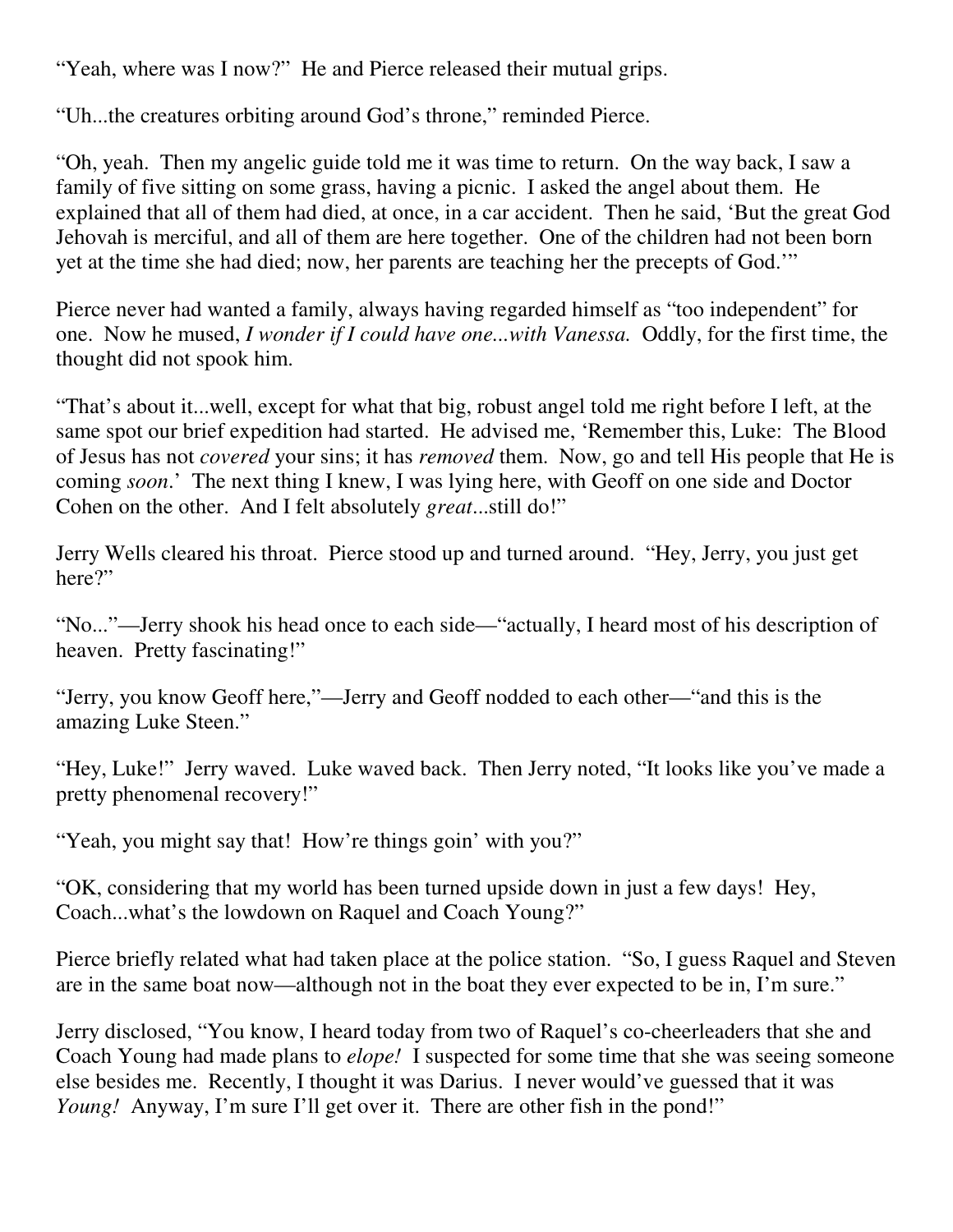Pierce approached Jerry and slapped his opposite shoulder. "That's the right attitude, Jerry! You're a true optimist."

"You know, Coach...I just wanna tell you that you've set a good example for me ever since you came to Foothill High, and I'm not the only one who feels that way. Everybody looks up to you, because you're a solid example of *integrity* and *persistence*, among other things. You sorta remind me of...like an armored *tank*, determined to get where you wanna go in life."

"Thanks, Jerry. I appreciate the compliment." Pierce squeezed Jerry's shoulder for a couple of seconds. Then he looked over at Luke and laughed, "Now, I guess I'll *really* have to live up to the name of *Tank!*"

Suddenly, a pale Dr. Cohen, his hands trembling, appeared at the doorway. He said nothing for a few seconds, as though trying to get a grip on reality. Then, walking over to the x-ray viewer and clipping on three film plates, he articulated, "Luke, you aren't going to believe this. I can't say that I myself, as yet, have accepted it." Removing a pen from his pocket, the doctor shakily pointed to the location in each of the three x-rays of Luke's heart where a bullet should have been—but was not. "See?...*no bullet!*"

"Could it be that these are someone else's x-rays?" Geoff proposed.

The doctor removed the middle film and put up another one in its place. It was identical to the film on its left, except that it clearly showed a bullet imbedded in the left ventricle, plus it showed edematous tissue not present on the other x-rays. Dr. Cohen insisted, "Believe me, along with the x-ray technicians and the other doctors here, I have considered every conceivable alternative. Very simply, we no longer can detect a bullet inside of Luke!"

Luke lowered the sheet and opened his hospital gown. All that could be seen, at the spot where the bullet had entered, was a tiny, barely perceptible indentation in his skin. Everyone else present approached Luke to examine it more closely. Jerry's mouth hung open in astonishment. Luke, repressing tears, exclaimed, "Thank you, Jesus!" Pierce and Geoff repeated Luke's words in unison and then "high-fived" each other.

Dr. Cohen took a seat, seemingly before his legs collapsed underneath him. He related, "I am a Jewish man, and I've never cared to hear a word about...'Jesus.' But, now...I guess my curiosity has overcome me. Would anyone care to explain to me what *Jesus* has to do with any of this?"

And, on that wondrous day, among five special men, was commenced a close, personal friendship which would continue throughout eternity.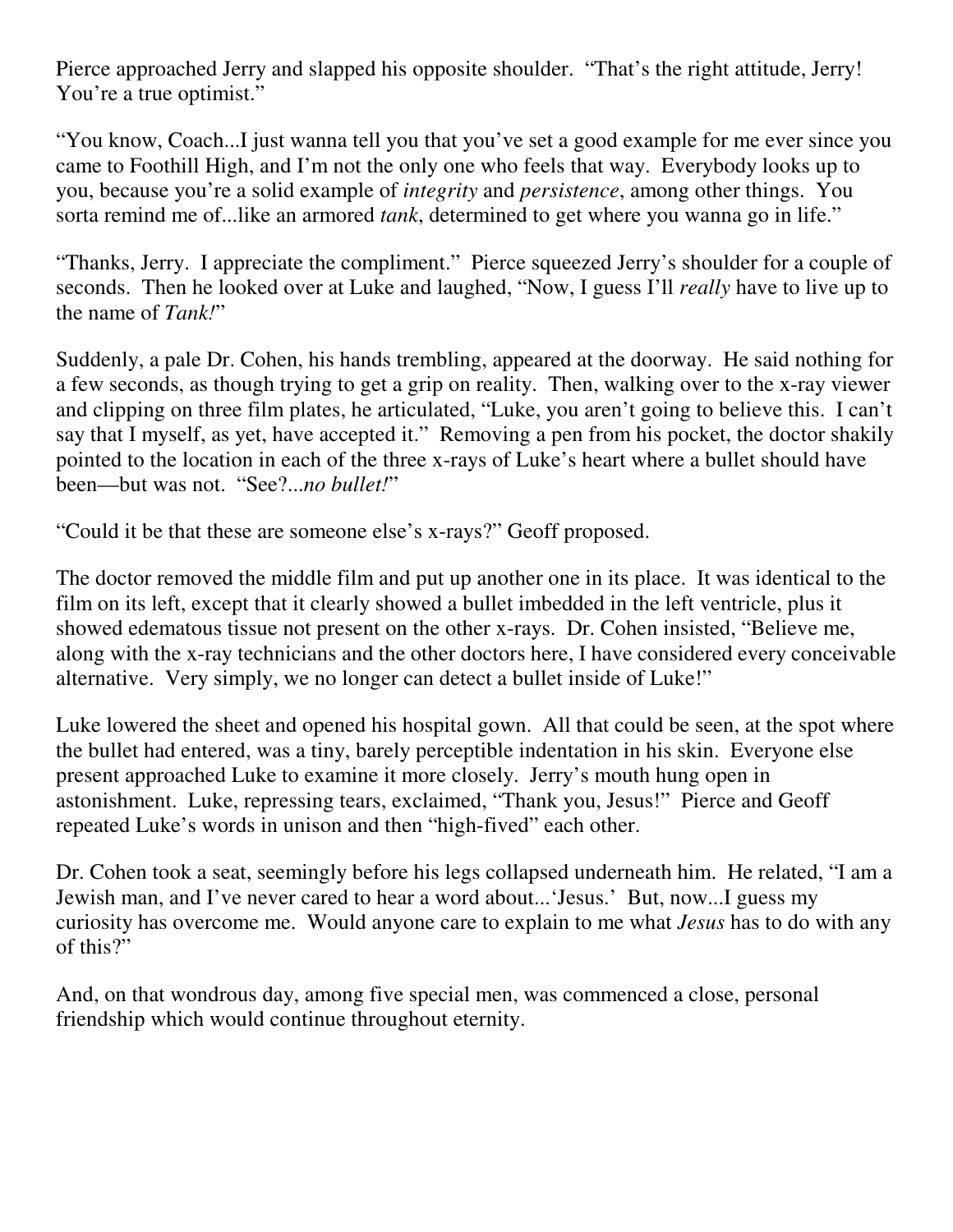### *Chapter 10*

In an instant, Colton grasped the entire "big picture" concerning his relationship with Hank Ward—an acquaintance at the health club and author of the story, "Pride Island." Hank had left the story's manuscript in Colton's unsecured gym locker a couple of weeks before, along with an attached note.

In the note, Hank had stated that he was sorry he had disturbed Colton's "comfort sphere" at the gym, on and off, over the years. He also had said that this was the first draft of a novel he had created and that it had been inspired by Colton. He had added that, even if it never got published, the time and energy expended to write it were worth it—if, somehow, it influenced Colton in a positive way, as Hank hoped it might. He concluded by saying that he would be moving away and that he wished Colton all the best in life.

Colton had been reluctant even to open the manuscript, much less to read it. But, about a week later, something had strongly compelled him to begin perusing it. It certainly was not the best story he had read, but it held his attention—at least enough so that he was able to complete it in a couple of days.

As he had read "Pride Island," a few things had been clear to Colton. For one thing, he had discerned that Hank was a "composite" of both Geoff and Luke. Also, although he himself was neither a coach (though he did love basketball) nor a teacher—*nor even* part Jewish—Colton had known that he was portrayed by Pierce. He had wondered if Steven depicted his "dark side," but he was not certain.

In any case, he suspected that Hank had used Pierce to emphasize Colton's positive traits, attempting to show that "good" people are not worthy of heaven but, rather, those upon whom the righteousness of Jesus has been imparted—via His shed blood. And the friendship which unfolded between Pierce and Geoff was indicative of the relationship which easily could have emerged, anytime, out of Colton and Hank's mere acquaintanceship—had both been willing to put aside their mutual *pride*.

However, it was not until *that very moment* that Colton grasped how the things Hank had communicated to him about God were true and were relevant to him: God was real, He was Colton's Creator, and He wanted to have a close and meaningful *relationship* with Colton. Colton also became convinced that both heaven and hell existed. For the first time in his life, Colton possessed a broken, contrite spirit. His emotion might have overcome him, had these transitory thoughts not been interrupted by a higher Source.

As time crept imperceptibly forward—or else, maybe God simply had caused Colton's thinking processes to accelerate greatly—the still, small, now-familiar "voice" returned. Colton knew it was God's Holy Spirit inquiring of his spirit, *So, what about that nice, green-eyed, blonde girl at the party?*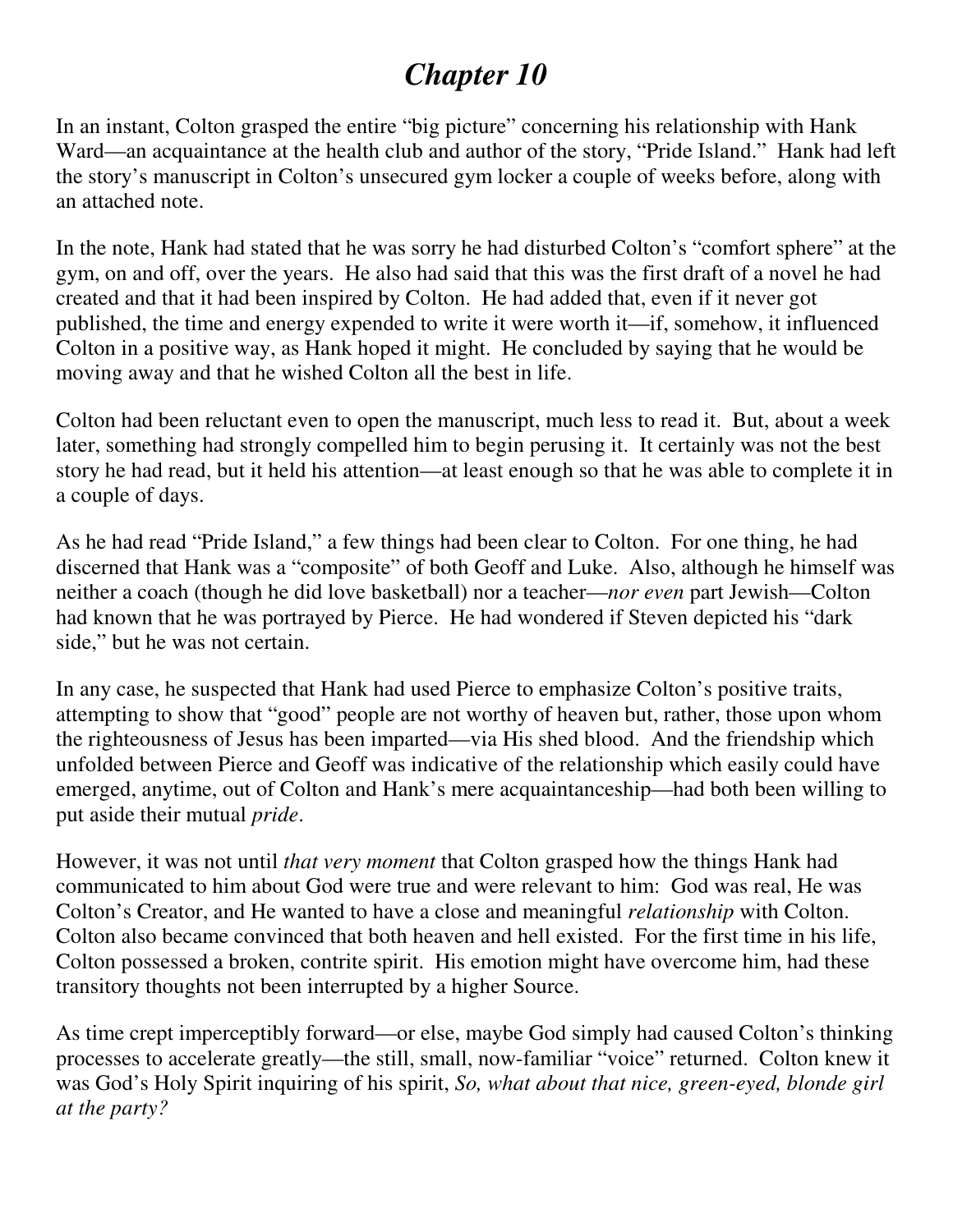Colton assumed, reasonably, that he never would see her again; yet he had an uncanny feeling that he might. He thought, *I regret that it is too late now to offer her the apology that I owe her. I was such a jerk....*

*And why did you resist a friendship with Hank and disregard the things he told you about Me?* the quiet "voice" continued to query.

Colton was resolute in his unspoken response: *I cannot deny that it was due to my foolish pride...and even a little fear, as well.*

*Do you receive me now?* the "voice" finally inquired gently, but firmly.

*Yes, Father,* reflected a humble Colton. *I* know *that Jesus rose from the dead, so that I can have eternal life; and I accept Him as both my Savior and my Lord. But...must I die in this car accident, Lord?*

The Holy Spirit answered, *The wages of sin is death. However, my mercy is great. You will do things to bring many to Me, for my glory. And I will take great pride in you. Go, now, and execute your first momentous task.*

To Colton's utter astonishment and wonder, he realized that his sports car was proceeding, unimpeded, down the freeway! Moreover, he fully was in his right mind, free of the effects of the PCP he had smoked. Glancing into his rearview mirror, Colton could see the orange and black steel crane—still sitting on the overpass! It dawned on him that the drug must have caused a powerful hallucination. The crane had not fallen onto the freeway after all—or *had it*? Colton began to consider, *Did God "undo" what happened and "alter" the ensuing chain of events? Is anything beyond God's control?*

But he had no time to contemplate any of this. The mighty quake was *real*, and it continued, unabated. *Wow, is this "the Big One"?* All four of his Corvette's tires still felt flat. Cars, his included, were weaving on the expressway; many were pulling off to the side. Colton glimpsed the "Fairview Road" sign, the exit he took to go home. Braking, he barely made the off-ramp.

Still not in control of his car, Colton could not prevent a collision with the guard fence on the right side. His car broke through the fencing and stopped at the brink of a ravine, alongside the road. The quaking ceased as he jumped out. Dashing to the front of the car to see if his rightfront tire was over the edge, he observed that another section of the fence was missing a few yards further. Someone's car had torn through it and had rolled halfway down the grassy bank. Water from a recent storm was rushing by, about 25 feet below.

"It looks like Hank Ward's car!" exclaimed an astounded Colton. He recalled having seen Hank at the party earlier and having ignored Hank when he had waved. *It* is *his car! This is too bizarre!* Colton made a flying leap, tripped when he landed, and rolled the rest of the way to Hank's car. Hank's motionless body was slumped over his steering wheel. A strong aftershock jolted the car yet further down the incline and closer to the torrent of water.